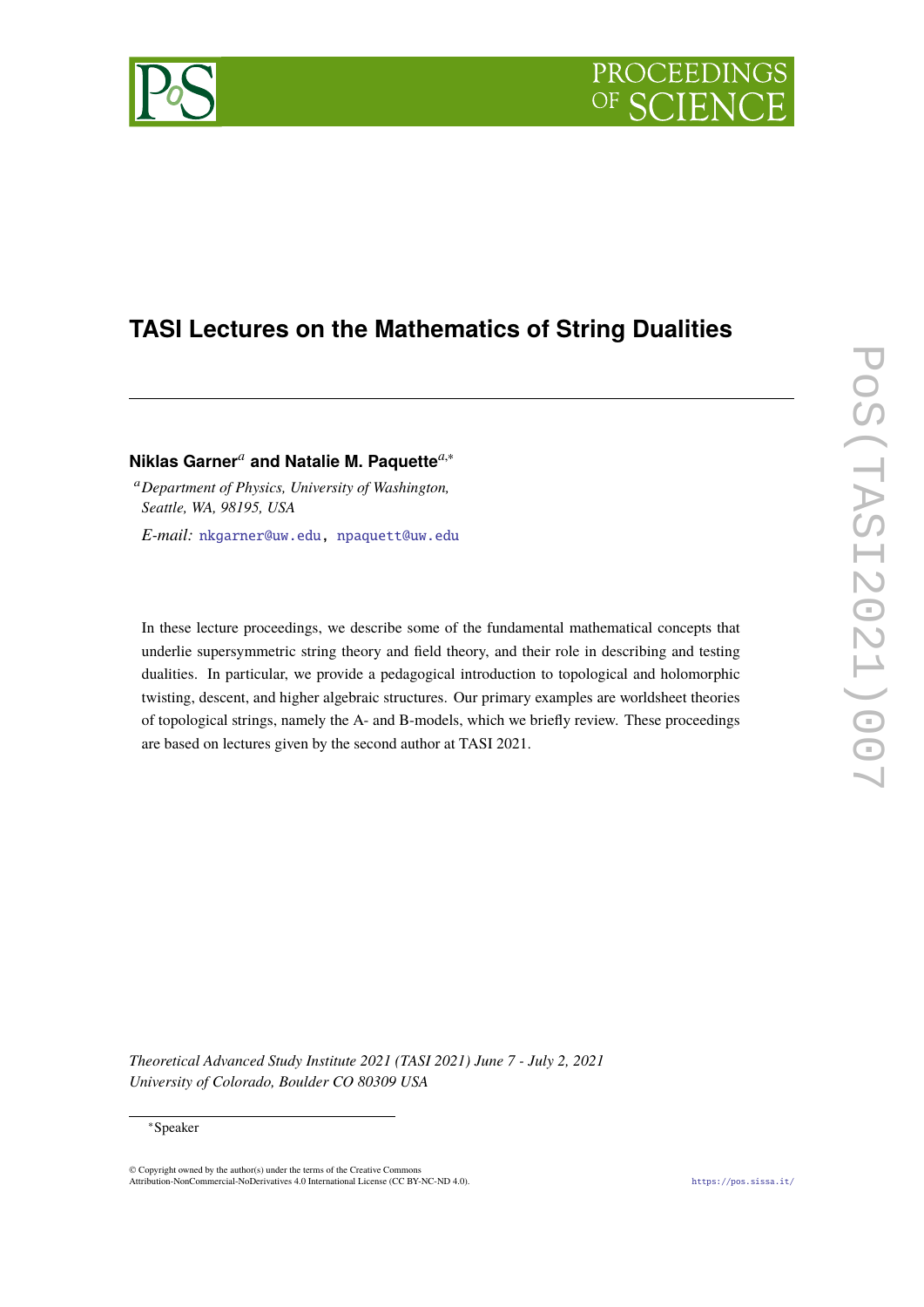#### **1. Introductory remarks**

These proceedings are based on lectures given at TASI 2021, the aim of which was to provide an overview of basic dualities in string theory and the mathematical techniques used to test and explore these dualities. In particular, these proceedings focus on the content of the final two lectures in the series, which served to highlight certain mathematical structures and frameworks that are ubiquitous in contemporary studies of physical mathematics and supersymmetric string theory. The techniques we introduce have proven essential for both formalizing and conceptualizing these theories, and have enjoyed wide use in testing putative dualities. Furthermore, they have led to a host of intellectual inquiries in their own right. This review aims to be self-contained, while still providing a succinct pedagogical introduction to the selected topics; as such, the selection of topics (and references) is very limited and, necessarily, incomplete. The first two lectures in the series, which we will not review in these proceedings, provided a lightning introduction to string theory and a summary of basic supersymmetric string dualities on various backgrounds. We omit them because these topics are already discussed thoroughly elsewhere, e.g. [\[1\]](#page-75-0), as well as in the foundational string theory texts.

Before diving into the subject at hand, we sketch some brief general philosophy, following [\[2\]](#page-75-1). Dualities are equivalences: a (typically very complicated) change of variables that leaves the underlying physics, i.e. observables, invariant. The reason dualities, unlike more pedestrian basis changes, are nontrivial is that they are typically non-manifest in any weak coupling description of the theory. Rather, they are *exact* "symmetries" of the theory.[1](#page-1-0) Symmetry is in quotes here because a duality often involves, in addition to a transformation of the field variables, a nontrivial change of background parameters such as the coupling constant.<sup>[2](#page-1-1)</sup> In many string dualities, the strongly coupled limit of one string theory is related by a duality to (i.e., is equivalent to) a weakly coupled description of another, in general different, string theory.

Morally, one can think of such dualities as akin to Fourier transforms. Recall that we can write the classical action of a weakly coupled, say, string theory as

 $e^{iS/(g^2\hbar)}$ 

where we have made a rescaling of the fields so that the coupling constant appears as an overall factor of  $\frac{1}{g^2}$  multiplying the action. Since the coupling constant then appears only in the combination  $g^2 \hbar$ , we see that small  $g^2$  is equivalent to small  $\hbar$ , and large  $g^2$  is equivalent to large  $\hbar$ . A weak-strong duality transforms the coupling constant as  $g \sim 1/g$ , so that as we tune g from weak coupling to strong coupling, we can trade the original description of the theory for that of the dual theory whose coupling  $g' \sim 1/g$  is becoming increasingly weak. One can think equivalently about the duality as trading a description in which quantum fluctuations are becoming increasingly large for one where quantum fluctuations are becoming increasingly suppressed. This is similar to a Fourier transform, in which a well-localized quantity in position space is spread out in momentum space, and vice versa. In a weak-strong duality, however, the map between variables involves highly nonlinear transformation on an infinite-dimensional field space. In general, we do not know how to map good

<span id="page-1-1"></span><span id="page-1-0"></span><sup>&</sup>lt;sup>1</sup>In these lecture notes we will focus on exact, rather than infrared, dualities.

<sup>2</sup>Note that in string theory, however, these parameters are set by vacuum expectation values of moduli fields, which should be contrasted with the situation in field theory.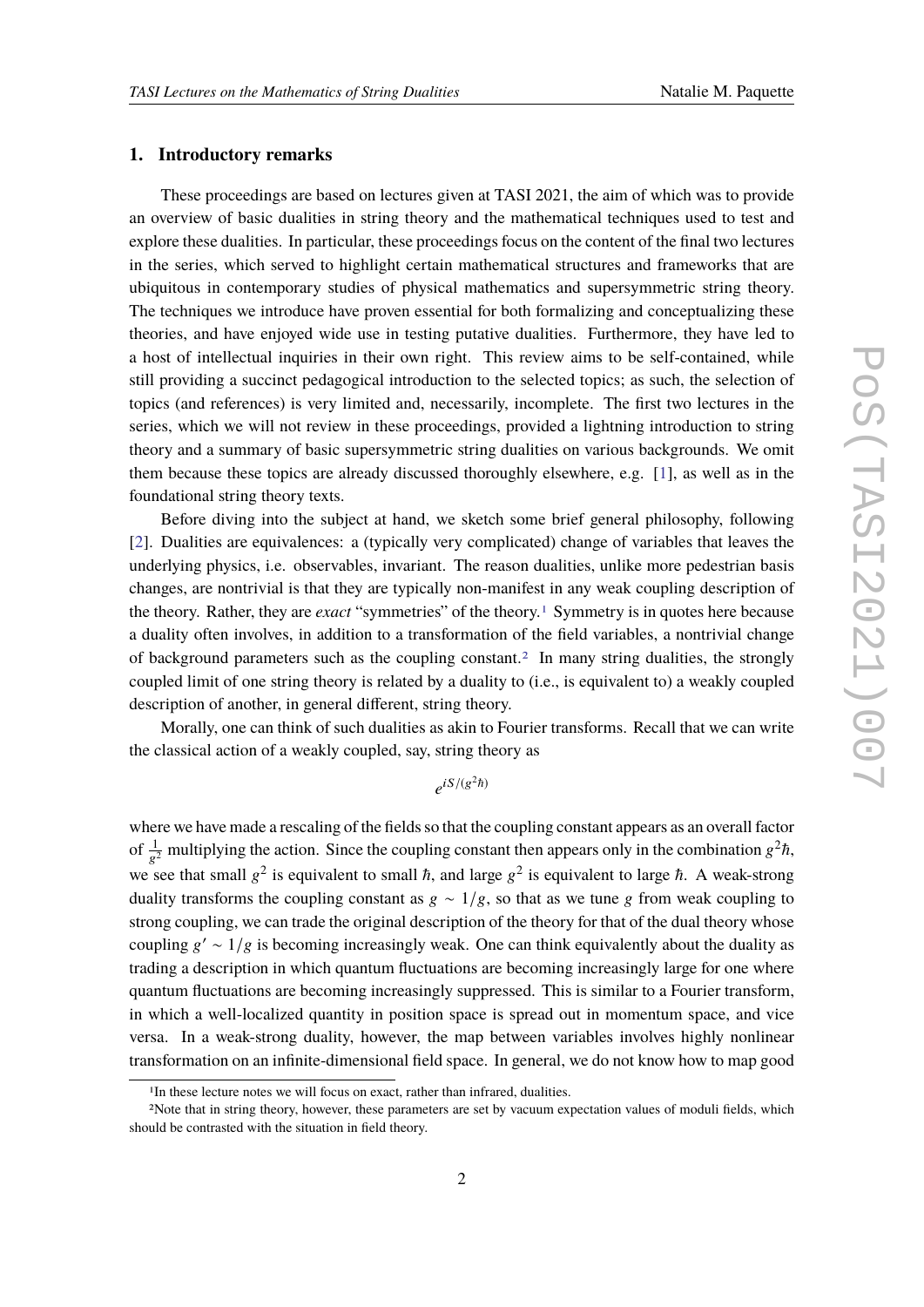field variables in the weakly coupled description to their counterparts on the dual strongly coupled side. This statement is already true in field theories, and in string theories the situation may be even more complicated.

We will focus on theories in which supersymmetry is preserved. In these cases, though not only these cases, certain aspects of dualities can be related to mathematically well-defined quantities once more. For example, as we will see, path integrals can localize to finite dimensional integrals, and protected quantities can enjoy invariance under deformation of the coupling constant (or more generally under deformation of the parameters that transform under the duality of interest). Protected quantities may be computable in any duality frame, although they may have very different descriptions in the different frames, and provide useful probes of nonperturbative physics. Their proposed invariance under dualities also leads to highly nontrivial (conjectural) mathematical equivalences. We will explain how to isolate the physics of such protected quantities by means of *twisting*, and discuss some of the algebraic structures that govern their operator products. In fact, when focusing on the mathematical avatars of such protected quantities, aspects of some string dualities can indeed be seen to reduce to Fourier transforms on the nose. More precisely, natural mathematical generalizations of Fourier transformations, such as the Fourier-Mukai transform or even Koszul duality[3](#page-2-0), are ubiquitous. Although we will not rely on this perspective in the remainder of the notes, we advise the reader to keep this analogy in mind when they embark on a (supersymmetric) duality chase.

Our ur-example of string dualities, which will play a starring role throughout these notes, is mirror symmetry. Mirror symmetry is a perturbative string duality; it is not a strong-weak duality in the string coupling constant  $g_s$ . A useful analogue to keep in mind is T-duality on a circle of radius *R* which behaves as a "strong-weak duality" in the stringy, or worldsheet loop expansion parameter  $\alpha'/R^2$ ,<sup>[4](#page-2-1)</sup> but not in the string coupling  $g_s$ , which can remain small in both duality frames. Other dualities will be genuinely strong-weak in the way they act on  $g_s$  and are hence nonperturbative dualities. Although some of these dualities may be less well-understood than perturbative dualities like mirror symmetry<sup>[5](#page-2-2)</sup>, the mathematical concepts and techniques presented here have broad applicability to these situations.

In the remainder of these notes, we will emphasize the natural role of *cohomology* in studying mathematical aspects of string theory and dualities, in the context of twisting supersymmetric theories. We will then discuss *homotopical algebras*, also called *higher algebras*, which provide a more refined lens to the physics of twisted theories.

#### **2. Twisting & mirror symmetry**

Although dualities need not follow from the presence of supersymmetry (indeed, many very interesting dualities do not! Recall the Kramers-Wannier duality, and for additional modern exam-

<span id="page-2-1"></span><span id="page-2-0"></span><sup>3</sup>See [\[3\]](#page-75-2) for an exposition on this point of view for a non-expert audience.

<sup>4</sup>Indeed, although we will not discuss it further in these notes, mirror symmetry can be conjecturally understood as a composition of T-dualities [\[4\]](#page-75-3) on the fiber of a Calabi-Yau, when the latter is viewed as a special Lagrangian fibration. We also remark that the action of T-duality on D-branes, when the latter is modeled by coherent sheaves (as we review in [2.4.2\)](#page-26-0) can be formalized as a Fourier-Mukai transform.

<span id="page-2-2"></span><sup>5</sup>It is, however, worth emphasizing that string theory may blur apparently sharp distinctions between these cases: for example, a non-perturbative S-duality in a fundamental string is perturbative T-duality for the dual solitonic string [\[5\]](#page-75-4).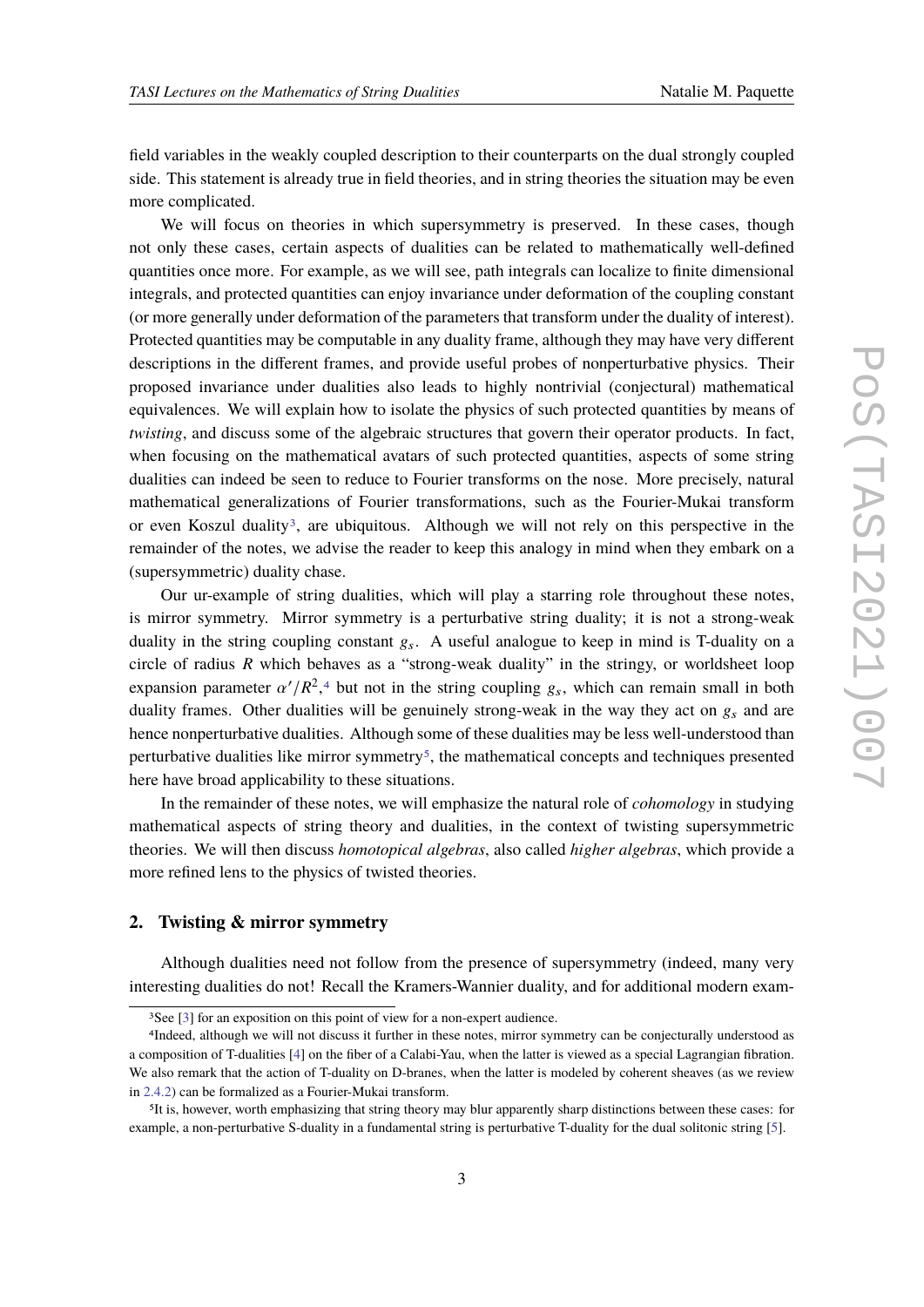ples, see for example [\[6–](#page-75-5)[8\]](#page-75-6)), supersymmetry is a particularly convenient way to motivate and check dualities because of the ubiquity of BPS quantities, which we can compute in both putative duality frames. One can isolate the protected parts of these full physical dualities expediently using a procedure known as *twisting*. Twisting localizes mathematically ill-defined quantities to well-defined objects that nonetheless retain a great deal of physical and mathematical richness. We begin by providing an introduction to twisting, which has applications to supersymmetric field theories as well as superstring theories. We will focus, in particular, on mirror symmetry as a string duality with close connections to mathematics and whose study has flourished due to the precision afforded by this twisting procedure. For more details, the reader is encouraged to consult the two thorough textbooks [\[9,](#page-75-7) [10\]](#page-76-0), whose presentation we will follow at various points.

#### <span id="page-3-1"></span>**2.1 A modern introduction to twisting**

A twist is an operation we can perform on a supersymmetric field theory to, roughly speaking, restrict the subspace of physical observables under consideration to a simpler, more manageable (BPS) subset. The discussion in this section applies very generally to supersymmetric field theories, though we will shortly be interested in applying it to 2d supersymmetric field theories that describe some superstring worldsheets. Performing a twist directly on a spacetime theory with gravitational dynamics is more subtle and an active area of research that goes beyond the scope of these proceedings, but see for instance  $[11-14]$  $[11-14]$ . We will primarily work in Euclidean signature, where twisting is best understood and well-defined.

Twisting begins with making a choice of nilpotent supercharge, i.e. a supercharge *Q* in the supersymmetry algebra of interest that squares to zero  $[Q, Q] = 0.6$  $[Q, Q] = 0.6$  This is a fermionic symmetry much like a BRST symmetry, and behaves the same way. We consider *Q*-invariants, so that operators that survive the twist are *Q*-closed:  $[Q, Q] = 0$ . If we further assume that the supersymmetry *Q* isn't spontaneously broken, so *Q* annihilates the vacuum, it follows that correlation functions of *Q*-closed *O* with other *Q*-closed local operators are invariant under  $O \rightarrow O + [Q, \Lambda]$ :

$$
\langle (O + [Q, \Lambda]) \dots \rangle = \langle O \dots \rangle + \langle [Q, \Lambda \dots] \rangle = \langle O \dots \rangle. \tag{2.1}
$$

This implies the equivalence relation  $O \sim O + [O, \Lambda]$ , where operators of the form [*O*,  $\Lambda$ ] are called *Q-exact*. Therefore, insofar as a QFT is defined by the data of its correlation functions, local operators in the twisted theory are *Q*-closed local operators, modulo the addition of *Q*-exact local operators: they are labeled by elements of *Q-cohomology*.

Imagine that we are quantizing a theory with some gauge symmetry in the BRST formalism, so that we are taking cohomology with respect to some BRST differential *d*. One simple way to formulate twisting in this language is to simply augment the BRST differential *d* by this new supercharge Q, and take cohomology with respect to the deformed differential  $d<sub>O</sub> = d + Q$ : operators in the twisted theory are given by  $d<sub>O</sub>$ -closed operators, modulo  $d<sub>O</sub>$ -exact operators. To a first approximation, operators in the twisted theory can be though of as gauge/BRST-invariant

<span id="page-3-0"></span><sup>&</sup>lt;sup>6</sup>We use conventions that  $[-,-]$  is the graded commutator, i.e.  $[a,b] = ab - (-1)^{F(a)F(b)}ba$  is a commutator if one of *a* or *b* is bosonic (at least one of  $F(a)$  and  $F(b)$  is even) and an anti-commutator otherwise (both  $F(a)$  and  $F(b)$  are odd). It is graded antisymmetric with respect to fermion parity  $[a,b] = -(-1)^{F(a)F(b)}[b,a]$  and satisfies a graded version of the Jacobi identity  $[a,[b,c]] = [[a,b],c] + (-1)^{F(a)F(b)}[b,[a,c]]$  that says the linear map  $[a,-]$  is a derivation (with the same statistics as *a*) of the bracket  $[-,-]$ .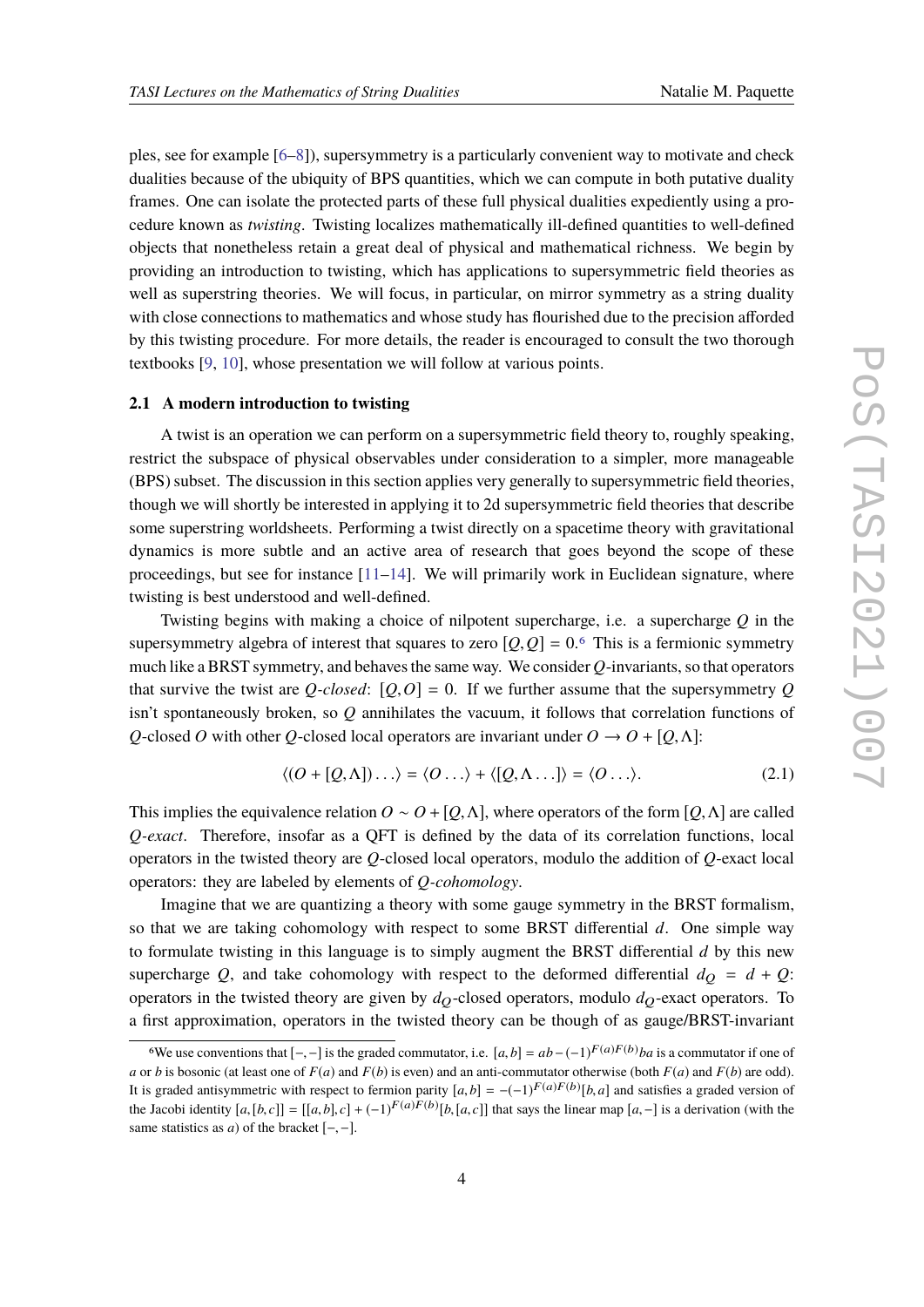(*d*-closed) operators that are simultaneously *Q*-invariant (*Q*-closed). This can't be quite right: this answer must be corrected to account for operators that are neither *d*-closed nor *Q*-closed but are nonetheless  $d<sub>O</sub>$ -closed. There is a way to compute these corrections in a cohomological manner, i.e. where at each step we compute a suitable cohomology, called a *spectral sequence*. Computing the intersection of the *d* and *Q*-cohomologies can be a useful approximation to the complete answer, but in general we caution the reader that the twisted theory does not always capture a simple subset of observables in the original theory.

#### <span id="page-4-0"></span>**2.1.1 The nilpotence variety**

For a given supersymmetry algebra, there are often many nilpotent supercharges *Q* and hence possible twists. Suppose there are *N* supercharges  $Q_i$ ,  $i = 1, ..., N$  (*i* is a combination of the spinorial and *R*-symmetry indices), with brackets  $[Q_i, Q_j] = \Gamma_i^{\mu} P_{\mu}$  for  $P_{\mu}$  the spacetime momentum operators; if  $Q = q^i Q_i$  then the nilpotence of *Q*, i.e.  $[Q, Q] = 0$ , translates to a collection of quadratic equations for the  $q^i$ :  $\Gamma_{ij}^{\mu}q^i q^j = 0$  for  $\mu = 1, ..., d$ . We require that at least one  $q^i$  is nonzero (otherwise  $Q = 0$ ) and note that if  $Q$  solves this equation then so does  $\lambda Q$  for any  $\lambda \in \mathbb{C}^*$ ; thus, the moduli space of nilpotent supercharges in a given supersymmetry algebra, sometimes called the *nilpotence variety* of said algebra, is naturally a closed subvariety of (*N* − 1)-dimensional projective space  $\mathbb{P}^{N-1}$  [\[15,](#page-76-3) [16\]](#page-76-4).

The nilpotence variety is typically singular, but has natural actions of (the complexification of) Spin( $d$ ) and (the complexification of) the supersymmetry algebra's  $R$ -symmetry group  $G_R$  rotating the *i* index of the homogeneous coordinates  $q<sup>i</sup>$ . Additionally, it has a natural stratification by the rank of the  $d \times N$  matrix  $\Gamma^{\mu}_{ij}q^i$ , i.e. by the number of translations  $P_{\mu}$  that belong to the image of the map  $[Q, -]$ . The translations  $P<sub>µ</sub>$  in the image of  $[Q, -]$ , being  $Q$ -exact by definition, are necessarily trivial in the twisted theory: if we have operators  $Q_\mu$  such that  $[Q, Q_\mu] = iP_\mu \sim \partial_\mu$ , then correlation functions of *Q*-closed observables *are locally constant in x* µ . Explicitly (focusing on a single insertion at *x*):

$$
\partial_{\mu} \langle O(x) \dots \rangle \sim \langle [Q, [Q_{\mu}, O(x)]] \dots \rangle
$$
  
 
$$
\sim \langle [Q, [Q_{\mu}, O(x)] \dots] \rangle = 0
$$
 (2.2)

The operators  $Q_{\mu}$  will reappear in Section [3](#page-32-0) and underpin much of the homotopy-algebraic structures of observables in twisted QFTs.

The structure of the  $\Gamma$  matrices in various supersymmetry algebras implies that the translations trivialized for a given *Q* organize themselves into two types: for a suitable choice of coordinates, we find that  $P_\mu$  is trivialized for, say,  $\mu = 1, ..., n \le d$  but only the complex combination  $P_{\bar{a}} =$ 1  $\frac{1}{2}(P_{n+2a-1} + iP_{n+2a})$  for  $a = 1,...,m$  with  $d = n + 2m$ . It follows that the cohomology of *Q* is invariant under arbitrary translations along  $x^{\mu}$  as well as anti-holomorphic translations along  $\bar{z}^{\bar{a}} := x^{n+2a-1} - ix^{n+2a}$ . The simplest and most commonly studied nilpotent supercharges *Q* are where  $n = d$ , these are called a *topological supercharges* and the corresponding twists *topological twists* [\[17\]](#page-76-5). More generally, *Q* is called a *holomorphic-topological* or *mixed supercharge* and, when *d* is even with  $d = 2m$ , *Q* is called a *holomorphic supercharge* [\[18,](#page-76-6) [19\]](#page-76-7), with the twists named correspondingly.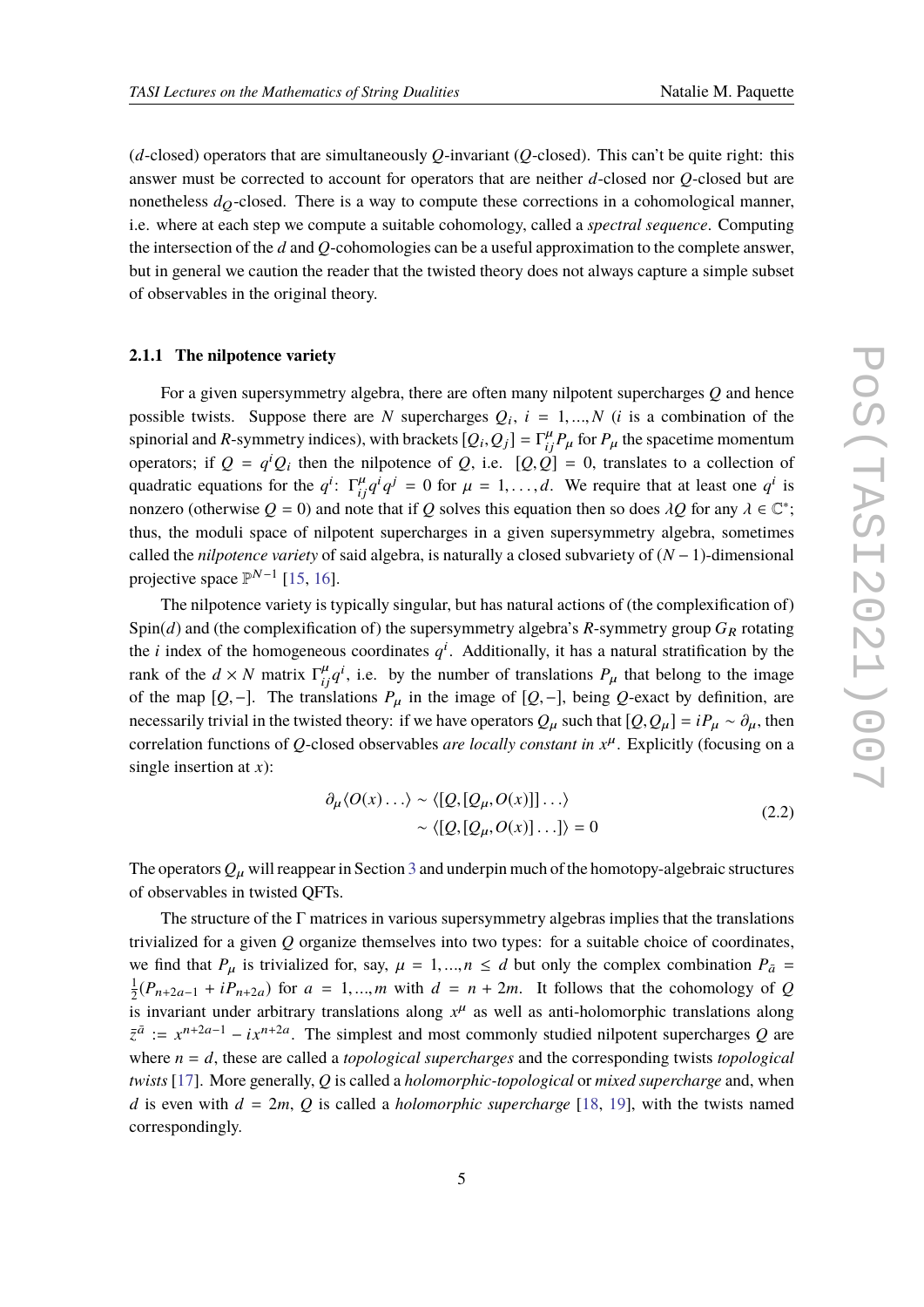Topologically twisted theories often have the property that all components of the stress tensor, which govern variations of the metric, are *Q*-exact:

$$
T_{\mu\nu} = \frac{\delta S}{\delta h^{\mu\nu}} = [Q, G_{\mu\nu}].
$$
\n(2.3)

A common way to realize this condition in practice is that the entire Lagrangian can itself be written as a *Q*-commutator. From this condition, metric-independence of correlators in the theory,  $\frac{\delta \langle O_1...O_n \rangle}{\delta h^{\mu\nu}} = 0$ , is immediate, because one brings down a factor of  $T_{\mu\nu}$  from the variation of the  $\delta h^{\mu\nu}$  = 0, is immediate, because one brings down a ractor of  $T_{\mu\nu}$  from the variation of the action, which is *Q*-exact and hence zero in correlation functions. Mixed holomorphic-topological theories have similar properties. Heuristically, one expects a TQFT in the topological directions and a holomorphic QFT in the holomorphic directions; the latter has the structure of a vertex algebra or chiral algebra in two dimensions, as is familiar from CFT, and in higher dimensions it is given by a "higher" analogue of a chiral algebra. We will elaborate more on higher structures in the sequel.

As a running example, consider the 2d  $\mathcal{N} = (2, 2)$  supersymmetry algebra. We work in Euclidean signature, and choose complex coordinates  $z$ ,  $\bar{z}$  on the worldsheet. The supersymmetry algebra is generated by  $N = 4$  supercharges  $Q_{\pm}, \bar{Q}_{\pm}$  with non-vanishing brackets (in the absence of central charges):

$$
[Q_+, \bar{Q}_+] = 2P_{\bar{z}} \qquad [Q_-, \bar{Q}_-] = -2P_z \tag{2.4}
$$

for  $P_z$ ,  $P_{\bar{z}}$  the holomorphic/anti-holomorphic momenta.<sup>[7](#page-5-0)</sup> This superalgebra is invariant under  $U(1)_V$ vector *R*-symmetry rotations (generated by a charge  $R_V$ ) acting on the supercharges as

$$
[R_V, Q_{\pm}] = Q_{\pm}, \qquad [R_V, \bar{Q}_{\pm}] = -\bar{Q}_{\pm}, \tag{2.5}
$$

and  $U(1)_A$  axial *R*-symmetry rotation (generated by  $R_A$ ) acting as

$$
[R_A, Q_{\pm}] = \pm Q_{\pm}, \qquad [R_A, \bar{Q}_{\pm}] = \mp \bar{Q}_{\pm}.
$$
 (2.6)

The supercharge  $Q = q^{\alpha}Q_{\alpha} + \bar{q}^{\alpha}\bar{Q}_{\alpha}$  is nilpotent if and only if

$$
q^+ \bar{q}^+ = 0 \qquad q^- \bar{q}^- = 0. \tag{2.7}
$$

Thus, the nilpotence variety for this supersymmetry algebra can be identified with four copies of  $\mathbb{P}^1$  touching at their poles; see Figure [1.](#page-6-0) Up to symmetries of the algebra, e.g. overall scaling, parity +  $\leftrightarrow$  -, or charge conjugation  $Q_{\pm} \leftrightarrow \bar{Q}_{\pm}$ , we can always choose  $\bar{q}^+ = 1$  (and hence  $q^+ = 0$ ). There are then three possibilities: 1)  $\bar{q}^- = 0 = q^-$ , 2)  $\bar{q}^- = 0$  and  $q^- \neq 0$ , or 3)  $\bar{q}^- \neq 0$  and  $q^{-} = 0$ . It is easy to see that the first case  $Q = Q_H = \overline{Q}_+$  is a rank 1, holomorphic supercharge. The corresponding twist was historically called the *half twist* [\[20](#page-76-8)[–22\]](#page-76-9). For the second (resp. third) case, we can always use (complexified) *R*-symmetry rotations and rescaling to choose  $q^- = 1$  (resp.  $\bar{q}$ <sup>−</sup> = 1) to see there is essentially a single choice  $Q_A = \bar{Q}_+ + Q_-$  (resp.  $Q_B = \bar{Q}_+ + \bar{Q}_-$ ) and that it is a rank 2, topological supercharge. The resulting topological twists are correspondingly called the *A twist* and *B twist*.

<span id="page-5-0"></span><sup>&</sup>lt;sup>7</sup>In Lorentzian signature, we have the left/right moving momenta  $P_{\pm}$  with anti-commutators  $[Q_{\pm}, \bar{Q}_{\pm}] = 2P_{\pm}$ . The Lorentzian left/right moving coordinates  $x^{\pm} = x^0 \pm x^1$  are Wick rotated to the Euclidean holomorphic coordinates as  $x^+ = \bar{z}$  and  $x^- = -z$ .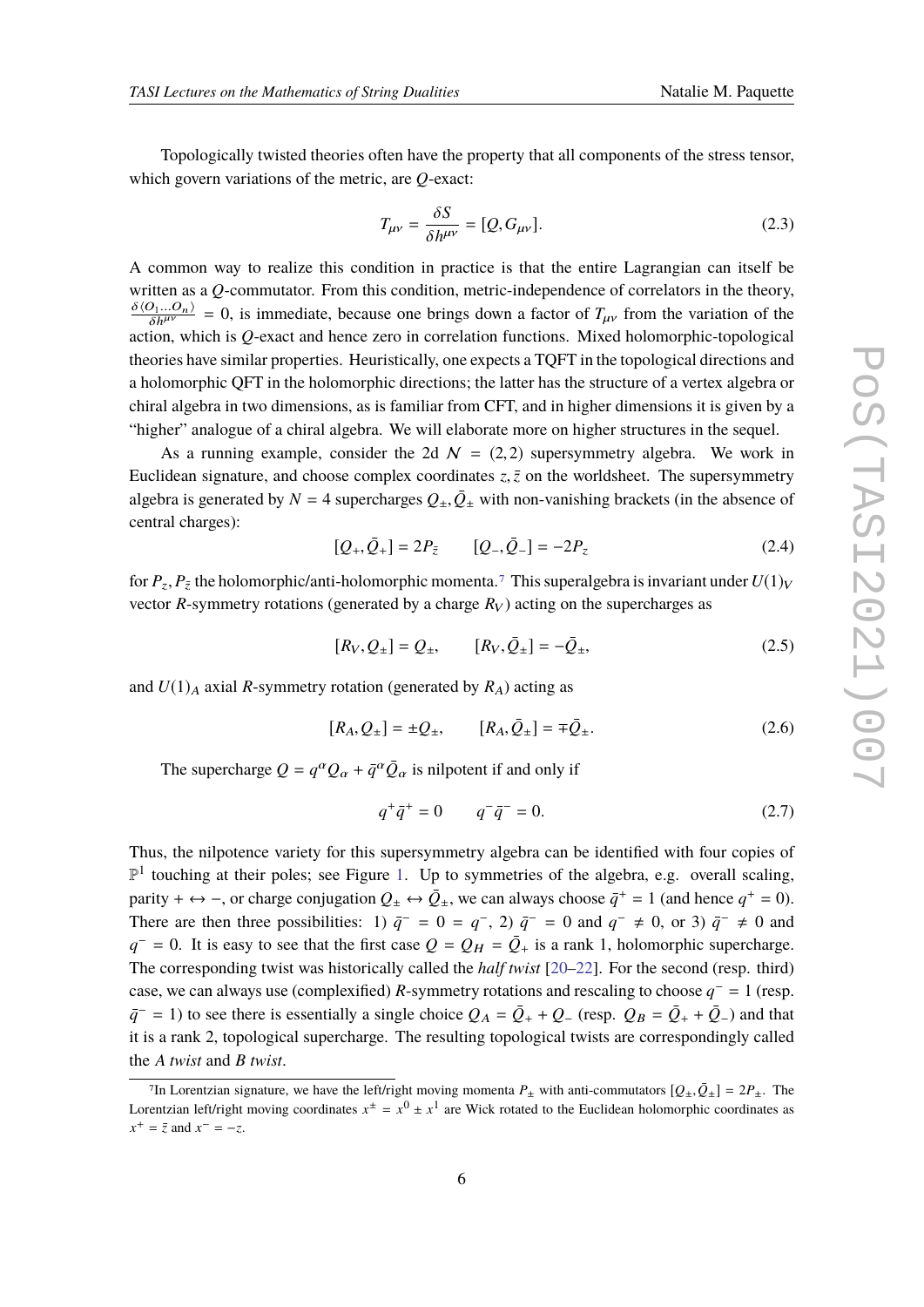

<span id="page-6-0"></span>**Figure 1:** The nilpotence variety for the 2d  $N = (2, 2)$  supersymmetry algebra. The poles of each  $\mathbb{P}^1$ correspond to rank 1 (holomorphic) supercharges with the remaining points being rank 2 (topological) supercharges. The red symmetry axis corresponds to the parity transformation  $(Q_+, \bar{Q}_+, P_{\bar{z}}) \leftrightarrow (Q_-, \bar{Q}_-, P_z)$ and the blue symmetry axis corresponds to charge conjugation  $Q_{\pm} \leftrightarrow \bar{Q}_{\pm}$ .

#### **2.1.2 Twisting homomorphisms**

Depending on the type of supercharge we are considering, we can attempt to put the twisted theory on non-trivial spacetimes/backgrounds compatible with the twist. For a mixed holomorphictopological supercharge, with *n* topological directions and *m* holomorphic directions, we can at best expect to put the twisted theory on a spacetimes that locally look like  $\mathbb{R}^n \times \mathbb{C}^m$  with transition functions that are holomorphic on  $\mathbb{C}^m$ , i.e.  $(x, z, \bar{z}) \rightarrow (y(x, z, \bar{z}), w(z), \bar{w}(\bar{z}))$ . Manifolds of this form are said to have a *transverse holomorphic foliation* (THF). For example, we can hope to put a holomorphically-twisted theory  $(d = 2m)$  on a general complex manifold or a topologically-twisted theory  $(d = n)$  on any manifold.

In our Euclidean setting, the original physical theory will have an action of the Euclidean spin group Spin(*d*) in *d*-dimensional flat space. When considering a twisted theory, the supercharge *Q* isn't compatible with spacetime rotations: since *Q* transforms as a spinor, the action of *Q* doesn't commute with spacetime rotations. For the moment, consider a topological supercharge *Q*. The typical resolution of this problem is to choose an injective group homomorphism  $\iota$ : Spin(*d*)  $\rightarrow$   $G_R$ , where  $G_R$  is the *R*-symmetry group of the physical QFT. If the homomorphism  $\iota$  is such that *Q* transforms trivially under the action of  $Spin(d)$  via the map id  $\times l$  :  $Spin(d) \rightarrow Spin(d) \times G_R$ , then we can use this inclusion to define a modified action of Spin(*d*) compatible with the action of *Q*. We call this the *twisted spin* and call such a homomorphism  $\iota$  : Spin(*d*)  $\rightarrow$  *G*<sub>R</sub> a *twisting homomorphism*.[8](#page-6-1)

Similarly, if *Q* is a general mixed holomorphic-topological supercharge then it suffices to redefine rotations compatible with the THF: we can restrict to the subgroup  $Spin(n; m)$ , which we define to be the subgroup of  $Spin(d)$  that preserves the splitting  $\mathbb{R}^n \times \mathbb{C}^m$ , and then modify the action of said rotations via a twisting homomorphism  $\iota_{mixed}$  :  $Spin(n; m) \to G_R$  as above. For example, in the simplest holomorphic example  $n = 0$ ,  $m = 1$  there is no change:  $Spin(0, 1) \cong Spin(2) \cong U(1)$ (which is a double cover of rotations  $SO(2) \cong U(1)$  of  $\mathbb{C}$ ). In the simplest mixed example  $n = 1$ ,  $m = 1$  the 3d Euclidean spin group Spin(3)  $\cong SU(2)$  gets reduced to Spin(1; 1)  $\cong U(1)$  (a double cover of  $SO(2) \cong U(1)$  rotations around the R-axis of  $\mathbb{R} \times \mathbb{C}$ ).

<span id="page-6-1"></span><sup>&</sup>lt;sup>8</sup>It is also possible and often useful to include other symmetries in twisting homomorphisms. For example, if the supersymmetric theory has an internal symmetry  $H$  (necessarily commuting with  $G_R$  and  $Spin(d)$ ) then we can consider more general homomorphisms  $\eta$ : Spin( $d$ )  $\rightarrow$   $G_R \times H$ . To ensure that the modified action of Spin( $d$ ) is compatible with the twist, we need that  $\iota = \pi_1 \circ \eta$  is a twisting homomorphism in the usual sense.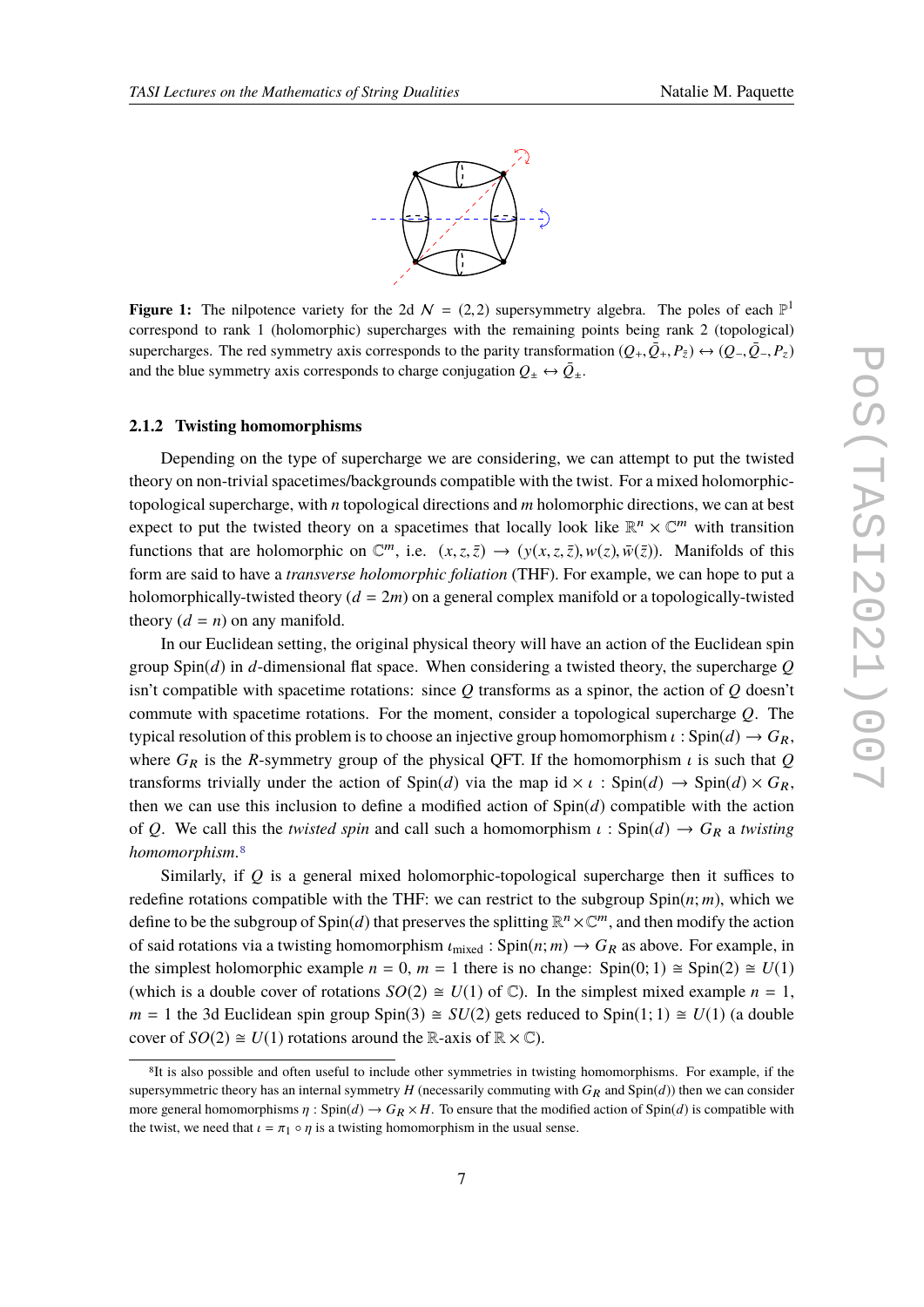Consider again the running example of a 2d  $\mathcal{N} = (2, 2)$  theory. We work with conventions where the supercharges  $Q_+$ ,  $\overline{Q}_+$  (resp.  $Q_-, \overline{Q}_-$ ) have spin  $+\frac{1}{2}$  $\frac{1}{2}$  (resp.  $-\frac{1}{2}$ )  $\frac{1}{2}$ ) under Spin(2)  $\cong U(1)$ with generator *J*. The typical choice of twisting homomorphism for the *A* twist (resp. *B*-twist) uses the vector *R*-symmetry  $U(1)_V$  (resp. axial *R*-symmetry  $U(1)_A$ ) with the twisted spin generator  $J_A = J + \frac{1}{2}$  $\frac{1}{2}R_V$  (resp.  $J_B = J + \frac{1}{2}$  $\frac{1}{2}R_A$ ) so that  $[J_A, Q_A] = 0 = [J_B, Q_B].$ 

Before moving on, we mention that there is one minor caveat: this construction requires that the underlying supersymmetric QFT has a non-anomalous action of the  $R$ -symmetry group  $G_R$ , or at least the subgroup used in the twisting homomorphism. For example, it may be that the symmetry isn't even realized classically: 2d  $\mathcal{N} = (2, 2)$  Landau-Ginzburg models only realize the vector *R*-symmetry if their superpotential has vector *R*-charge 2. Thus, it is *not* possible to consider their *A*-twist on curved worldsheets. It may also happen that a classically realized *R*-symmetry suffers from a quantum anomaly: the classical axial *R*-symmetry of a 2d  $N = (2, 2)$  sigma model with general Kähler target suffers from an anomaly unless it has vanishing first Chern class  $c_1$ , i.e. unless it is Calabi-Yau. Thus, the *B*-twist of a general Kähler sigma model is incompatible with a general worldsheet. This phenomenon is often related to the aforementioned Landau-Ginzburg examples via mirror symmetry.

The choice of the twisting morphism, however, is optional provided one is interested in studying the twisted theory on flat space.<sup>[9](#page-7-0)</sup> To place the theory on more general spacetimes, a twisting homomorphism is required to ensure the action of *Q* is compatible with changes of coordinates. Somewhat more precisely, the twisting supercharge, being a spacetime spinor, will transform non-trivially on spacetimes with non-trivial spin structures. To compensate for this, we introduce a background *R*-symmetry bundle whose transition functions exactly cancel those of the spin structure, at least for the twisting supercharge *Q*. The choice of twisting homomorphism concisely encodes what background to introduce: if  $P_{\text{Spin}}$  is the spin bundle over spacetime, we take the Spin( $d$ ) ×  $G_R$  bundle to have transition functions given by composing those of  $P_{\text{Spin}}$  with the twisting homomorphism: i.e. on two patches  $U, V$  we have  $U \cap V \to \text{Spin}(d) \hookrightarrow \text{Spin}(d) \times G_R$ .

More generally, we can ask that a background (e.g. metric, *R*-symmetry bundle, . . .) preserves some amount of the supersymmetry. Note that the flat space supersymmetry algebra isn't compatible with a general spacetime – a general metric isn't invariant under translations, generated by the coordinate vector fields  $\partial_{\mu}$ , let alone any supersymmetric extension thereof. Instead, such a manifold may admit isometries, generated by *Killing vector fields*  $K = K^{\mu} \partial_{\mu}$ . Similarly, we can ask that a given background admits some number of (generalized) *Killing spinor fields*, or simply (generalized) *Killing spinors*  $\xi$ , satisfying  $\nabla_{\mu}\xi \propto \Gamma_{\mu}\xi$ , for  $\nabla_{\mu}$  the full covariant derivative on our background  $Spin(d) \times G_R$  bundle. Together with the Killing vector fields, these generalized Killing spinors generate some *rigid supersymmetry algebra*. The algebra realized above from a twisting homomorphism has (at least) a single (generalized) Killing spinor corresponding to the twisting supercharge *Q*.

The constraints imposed by supersymmetry on a given background are often easily extracted by promoting the background fields to full supermultiplets and then requiring that the supersymmetry variation of the background fermions vanish. In the context of working on non-trivial Riemannian

<span id="page-7-0"></span><sup>9</sup>In fact, holomorphically twisted theories can be defined on Calabi-Yau manifolds. This can be generalized to Kähler manifolds with a suitable twisting morphism.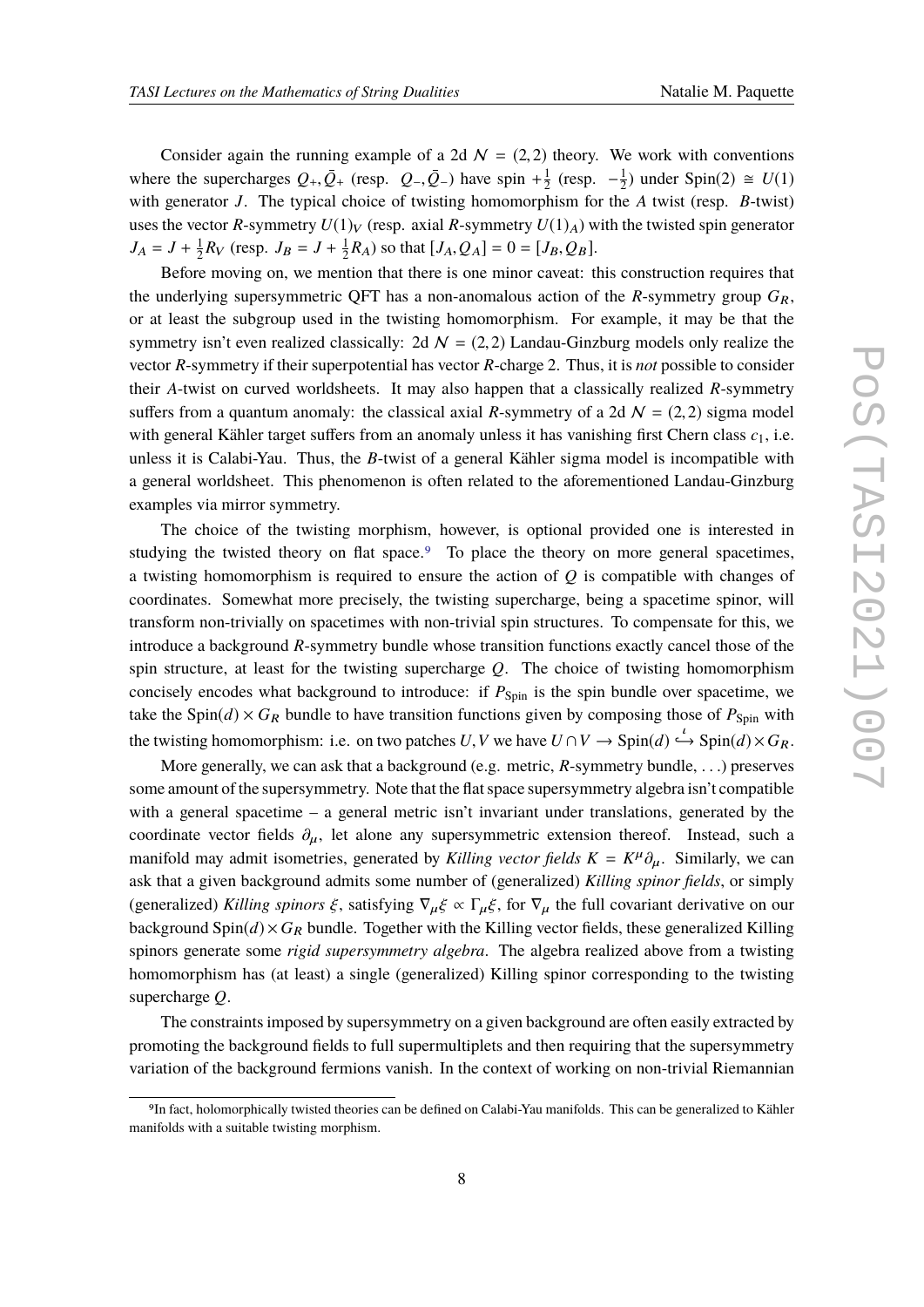manifolds, we couple the theory to (the rigid limit of) a supergravity multiplet and read off the constraints imposed by supersymmetry from the gravitini variations; this approach was first described by Festuccia and Seiberg in 4d  $\mathcal{N} = 1$  [\[23\]](#page-76-10), but can be applied quite generally. See, e.g., [\[24\]](#page-76-11) for explicit examples across various dimensions and Contribution 3 [\[25\]](#page-76-12) of loc. cit. or [\[26\]](#page-76-13) for computations relevant to 2d  $\mathcal{N} = (2, 2)$  theories.

#### <span id="page-8-3"></span>**2.1.3 Gradings**

A supersymmetric QFT in BRST quantization has two natural *gradings* or *degrees*; in other words, prior to taking the cohomology, the complex modeling the Hilbert space of the theory is stratified according to (at least) two conserved charges: ghost number  $\in \mathbb{Z}$  and fermion parity  $\in \mathbb{Z}/2\mathbb{Z}$ . We work in conventions where fermion parity alone determines signs in algebraic manipulations. In terms of this data, the BRST differential *d* has bidegree (1,−) and the twisting supercharge *Q* has bidegree (0,−). At the end of the twist, the theory only retains <sup>Z</sup>/2<sup>Z</sup> grading by fermion parity.

We can do a little bit better than this when there is extended supersymmetry. Choose a map  $\gamma: U(1) \to G_R$  into the *R*-symmetry group  $G_R^{10}$  $G_R^{10}$  $G_R^{10}$  such that Q has charge +1 under the  $U(1)$  action and that the *U*(1) grading by γ, also called *R-charge*, coincides modulo 2 with the fermion parity grading, i.e. if the corresponding generator is denoted *R* then  $(-1)^R = (-1)^F$ . Such a choice enables a full Z-grading on the twisted theory (so long as all *R*-charges are integral) given by the sum of ghost number, measured by an operator gh, and *R*-charge, measured by an operator *R*, which we call the *cohomological grading*:  $C = gh + R$ .<sup>[11](#page-8-1)</sup> Moreover, since ghost number is correlated with parity for the BRST fields, e.g. the *c* ghost has  $(gh, R, (-1)^F)$  charge/degree  $(1, 0, -)$ , in such situations the cohomological grading determines fermion parity.

In our main example,  $2d N = (2, 2)$  theories, the typical choice of cohomological grading in the *A*-twist (resp. *B*-twist) combines ghost number and the axial (resp. vector) *R*-charge  $C_A = gh - R_A$ (resp.  $C_B = gh - R_V$ ) so that  $[C_A, Q_A] = Q_A$  and  $[C_B, Q_B] = Q_B$ .

It is worth noting that 2d  $N = (2, 2)$  is somewhat exceptional because the full  $U(1)_V \times U(1)_A$ *R*-symmetry group commutes with the *A* and *B* twisted spins  $J_A$ ,  $J_B$ . In higher dimensions, the spin group is necessarily nonabelian and thus the *R*-symmetry group used in the twisting homomorphism of a topological twist no longer commutes with twisted spin and is lost to the twisted theory. Thus, so long as  $U(1)_A \times U(1)_V$  are symmetries of the theory, the topological *A* and *B* twists both admit two natural Z gradings: one cohomological ( $C_A$  and  $C_B$ ) and one internal ( $R_V$  and  $R_A$ ).

#### <span id="page-8-2"></span>**2.1.4 Equivariant cohomology**

Another modification to this basic recipe is as follows. Instead of choosing a supercharge that squares to zero on the nose, one may study a supercharge that squares to some bosonic generator  $Q^2 = J$ . Even though  $Q^2 \neq 0$  when acting on most operators, it will if we restrict our attention to

<span id="page-8-0"></span><sup>&</sup>lt;sup>10</sup>The above caveat makes a minor appearance once again: we also need the underlying supersymmetric QFT to have a non-anomalous action of the  $U(1)$  subgroup generated by γ. Unlike with the twisting homomorphism discussion above, the lack of these *R*-symmetries doesn't render the theory inconsistent, there is just less control over the twisted theory.

<span id="page-8-1"></span><sup>11</sup>It is also possible to consider to cohomological gradings that includes the internal symmetry group *H*. Note the modified spacetime rotations should have cohomological degree 0, i.e. the twisted spin generators should commute with the generator *C* that measures cohomological degree.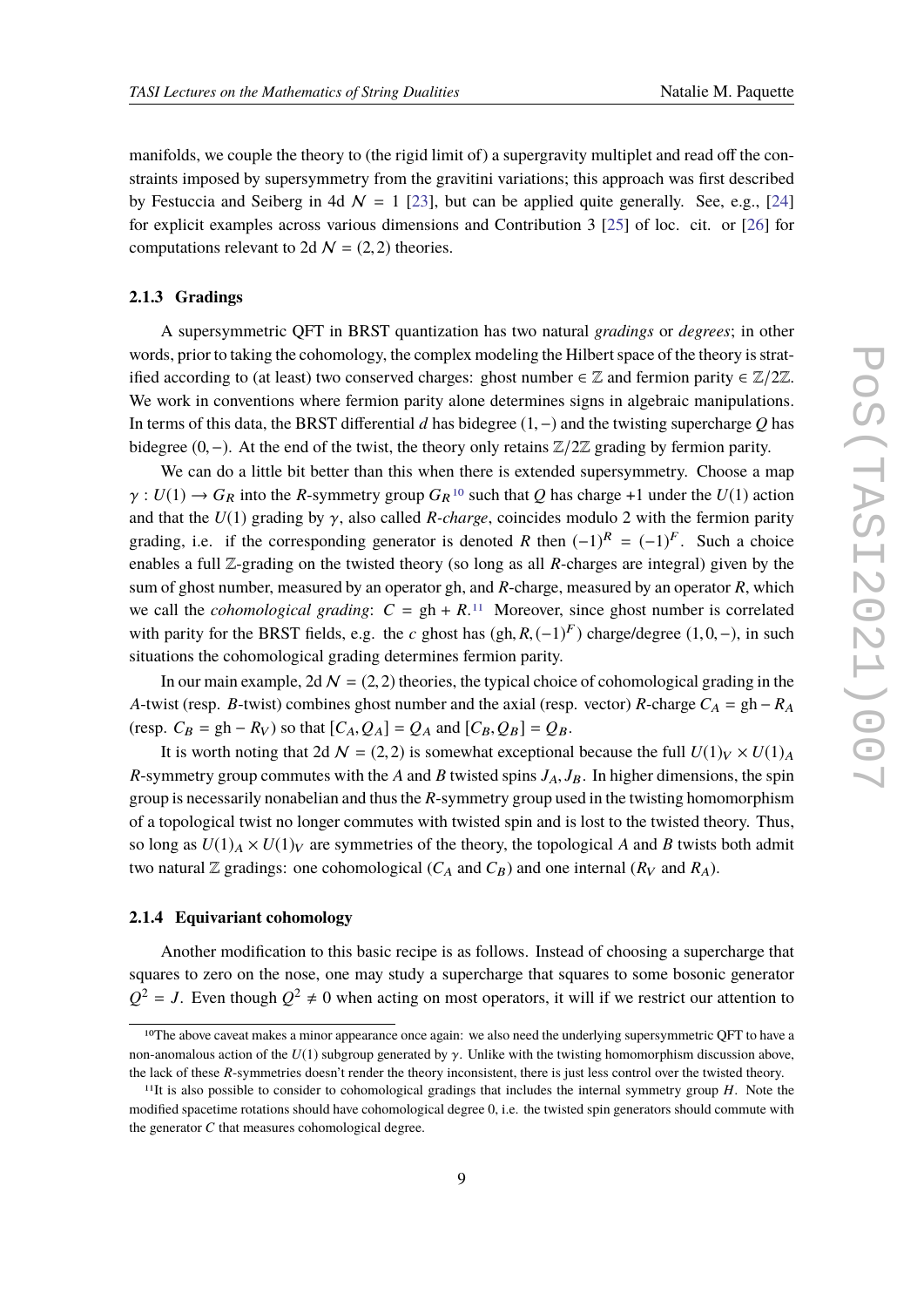*J*-invariant operators. See [\[27\]](#page-76-14) for a thorough introduction to this subject for physicists. We will only discuss the abelian case for simplicity.

This idea is based on the Cartan model of *equivariant cohomology*: on a smooth manifold *M* equipped with an action of, say,  $U(1)$  generated by a vector field V, there is a natural generalization of the de Rham differential  $d_M$  acting on differential forms tensored with an algebra of polynomials  $\mathbb{C}[\sigma] \otimes \Omega^{\bullet}(M)^{12}$  $\mathbb{C}[\sigma] \otimes \Omega^{\bullet}(M)^{12}$  $\mathbb{C}[\sigma] \otimes \Omega^{\bullet}(M)^{12}$  given by  $d_{\sigma} = d_M + \sigma \iota_V$ , where  $\iota_V$  denotes contraction with the vector field *V* and  $\sigma$  is a formal variable called the *equivariant parameter*. Note also that  $d_{\sigma}\sigma = 0$ . Cartan's formula (the Lie derivative  $\mathcal{L}_V$  with respect to *V* can be expressed as  $\mathcal{L}_V = d_M t_V + t_V d_M$ ) implies that  $d_{\sigma}^2 = \sigma \mathcal{L}_V$ . The equivariant cohomology in the abelian case is essentially the  $d_{\sigma}$  cohomology of *U*(1)-invariant differential forms, which are forms  $\omega \in \Omega^{\bullet}(M)$  with  $\mathcal{L}_V \omega = 0$ . More precisely, we adjoin to these differential forms our formal parameter  $\sigma$ , which gives a realization the  $U(1)$ equivariant cohomology of *M*:

$$
H_{U(1)}^{\bullet}(M) = H((\mathbb{C}[\sigma] \otimes \Omega^{\bullet}(M))^{U(1)}, d_{\sigma}) = H(\Omega^{\bullet}(M)^{U(1)}[\sigma], d_{\sigma}).
$$
\n(2.8)

Equivariant cohomology admits a  $\mathbb Z$  grading if we give the formal parameter  $\sigma$  cohomological degree 2, with the total degree being form degree plus twice the degree in  $\sigma$ . This modification comes up frequently when studying, e.g., twisted theories 1) with central charges, 2) in the presence of an Omega-background [\[28\]](#page-77-0), where *M* is a suitable space of fields and the *U*(1) symmetry arises as rotations around some axis in spacetime, or 3) in studying supersymmetric theories in certain supergravity backgrounds. A generalization of these considerations also underlies *supersymmetric localization*, which we briefly sketch in Appendix [A.](#page-60-0)

Finally, we briefly mention that one proposal for twisting supergravity theories directly, due to Costello and Li [\[11\]](#page-76-1), modifies the twisting procedure we outlined in a concrete way in terms of classical supergravity data: a spacetime manifold  $\Sigma$  and bundles  $P_{Spin}$ ,  $P_R$  over  $\Sigma$  with connections.

- 1. Instead of choosing a nilpotent *Q*, we turn on the vacuum expectation value of a bosonic ghost field associated to supertranslations.
- 2. The twisting homomorphism *i* is replaced by a choice of *G*-bundle over spacetime  $P_G \to \Sigma$ , including a choice of connection such that the bundle  $P_{Spin} \times P_R$  is induced via the homomorphism  $G \to Spin(d) \times G_R$ .
- 3. If applicable, the analogue of the map  $\gamma : U(1) \to G_R$  is a choice of trivial  $U(1)$  subbundle in  $G_R$  on which the connection restricts to zero.

#### **2.2 Mirror symmetry from the worldsheet**

Mirror symmetry, and its enrichment including categories of branes, is the string duality with perhaps the most profound impact on mathematics. At minimum, it has been among the most prominent historical examples of the interaction between string theory and mathematics. The

<span id="page-9-0"></span><sup>&</sup>lt;sup>12</sup>More generally, if we were not specializing to the abelian case, we would have  $S(g^*) \otimes \Omega^{\bullet}(M)$ , forms valued in the symmetric algebra of the dual of the Lie algebra.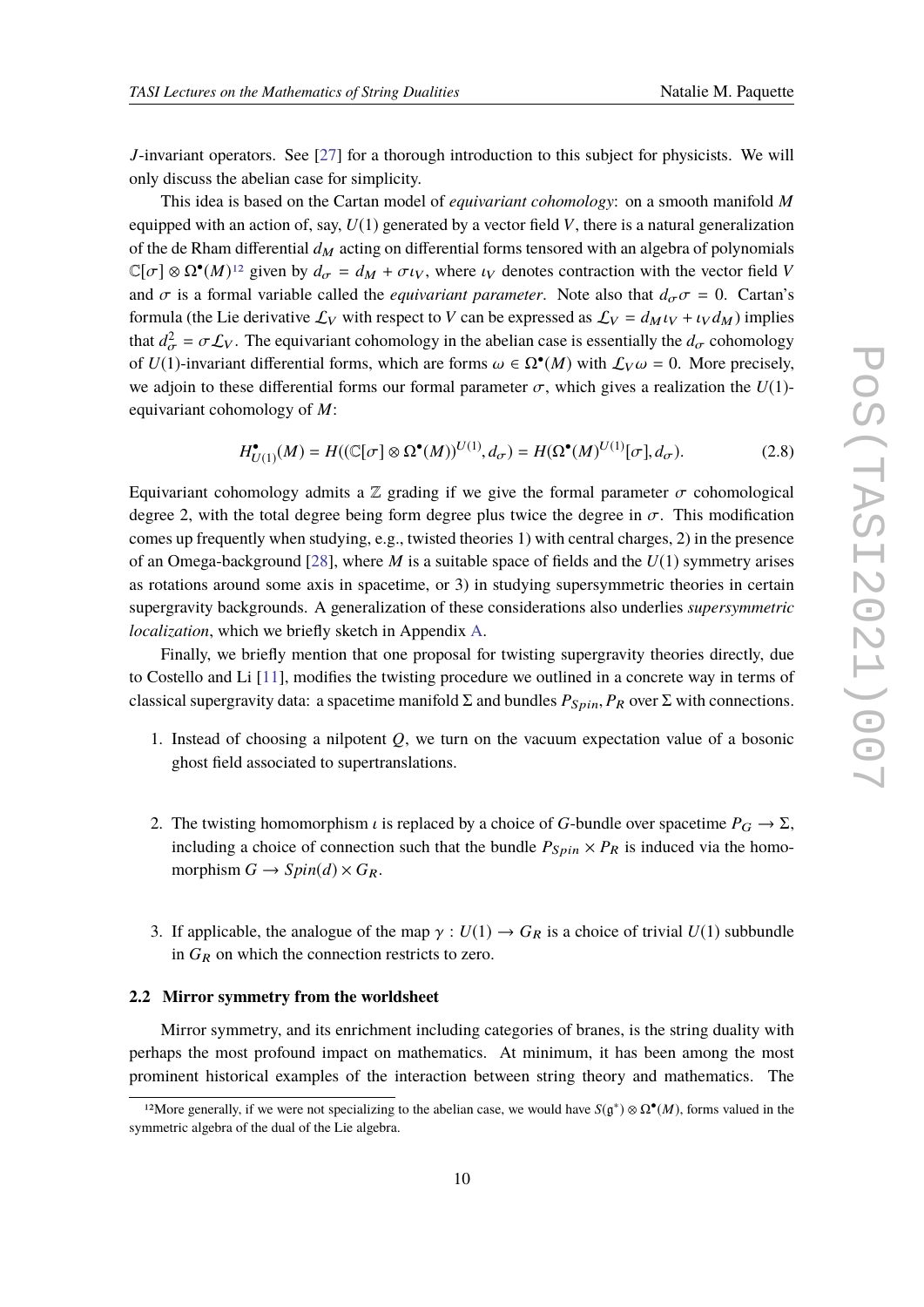twisted version of mirror symmetry, including the brane categories, is often called *homological mirror symmetry*, though we emphasize that mirror symmetry is a duality of the full physical (untwisted) theories.

Mirror symmetry is a physical equivalence between the IIA and IIB string theories on two distinct Calabi-Yau manifolds, which are called *mirror manifolds*. We can study each side of the duality perturbatively, for instance using the worldsheet formalism. Furthermore, we can twist the superstring worldsheet to access a mathematically rich but much simpler subset of the full physical duality, where stringent tests of the duality can be performed and novel mathematical results can be produced.

Here, we illustrate some of the basic ingredients that feed into the study of mirror symmetry in string theory and, relatedly, 2d  $N = (2, 2)$  QFTs in anticipation for some relatively basic statements in homological mirror symmetry in Section [2.3.](#page-17-0) Although we focus on 2d  $N = (2, 2)$  QFTs, we pay particular attention to the  $U(1)_A \times U(1)_V$  *R*-symmetries, since the preservation of both  $U(1)$ s is a necessary condition to obtain superconformal invariance in the IR, and the latter is a necessary condition for a string worldsheet theory. As described in the previous section, this also implies that such theories admit two (at least  $\mathbb{Z}$ -graded) topological twists that will take center stage in Section [2.3.](#page-17-0)

#### <span id="page-10-0"></span>**2.2.1 Mirror symmetry of the 2d**  $N = (2, 2)$  superalgebra

Already, without going into details of any specific theories and Lagrangians, we can describe what mirror symmetry is. Just as in the case of T-duality, it arises from an innocuous-looking worldsheet isomorphism, with dramatic spacetime consequences, that we can see already at the level of the  $N = (2, 2)$  superalgebra. (This may not be so surprising, since we discussed earlier how mirror symmetry can be viewed as a certain sequence of T-dualities.)

We briefly mentioned the structure of the 2d  $N = (2, 2)$  supersymmetry algebra in Section [2.1.1,](#page-4-0) we now describe it in a bit more detail. We denote by *J* the generator of rotations of the worldsheet so that, e.g.,  $[J, P_z] = -P_z$ . As described above, the 2d  $\mathcal{N} = (2, 2)$  supersymmetry algebra has 4 supercharges  $Q_{\pm}, \bar{Q}_{\pm}$ , where the subscript  $\pm$  denotes the spin/chirality of the supercharges

$$
[J, Q_{\pm}] = \pm \frac{1}{2} Q_{\pm}, \qquad [J, \bar{Q}_{\pm}] = \pm \frac{1}{2} \bar{Q}_{\pm}.
$$
 (2.9)

In addition to the anti-commutation relations presented above, we can introduce two types of complex central charges *Z*,  $\tilde{Z}$  and their conjugates  $Z^*, \tilde{Z}^*$ ; the 2d  $\mathcal{N} = (2, 2)$  supersymmetry algebra, now in the presence of central charges, is given by the following brackets:

$$
[Q_{+}, \bar{Q}_{+}] = 2P_{\bar{z}}
$$
  
\n
$$
[\bar{Q}_{+}, \bar{Q}_{-}] = Z
$$
  
\n
$$
[\bar{Q}_{+}, \bar{Q}_{-}] = \tilde{Z}
$$
  
\n
$$
[\bar{Q}_{+}, Q_{-}] = \tilde{Z}
$$
  
\n
$$
[\bar{Q}_{+}, \bar{Q}_{-}] = \tilde{Z}^{*}
$$
  
\n
$$
[\bar{Q}_{+}, \bar{Q}_{-}] = \tilde{Z}^{*}
$$
  
\n(2.10)

However, because these central terms must commute with all other algebra elements, *Z*, *Z* ∗ must be zero if  $R_V$  is conserved, and  $\tilde{Z}, \tilde{Z}^*$  must be zero if  $R_A$  is conserved. Nonetheless, the introduction of a complex mass *Z* (resp. twisted complex mass) deforms the nilpotence of of the *B*-type supercharge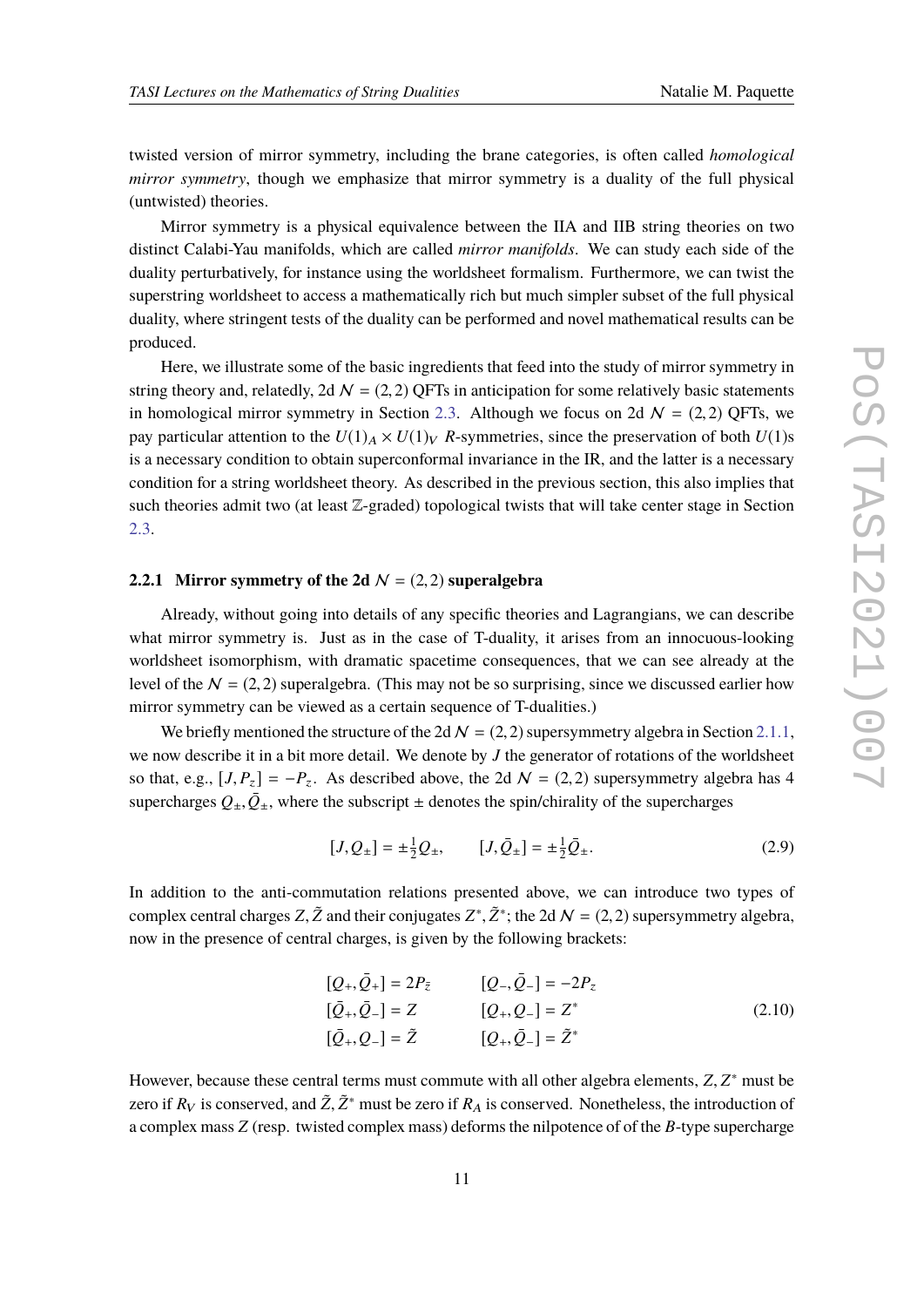$Q_B$  (resp. A-type supercharge  $Q_A$ ) as we saw in Section [2.1.4.](#page-8-2)<sup>[13](#page-11-0)</sup> These central charges provide the mass of BPS solitons in various theories of interest and so  $Z$  (resp.  $\tilde{Z}$ ) is often called a complex mass (resp. twisted complex mass), though we will not study them in these lectures.

The above algebra has several outer automorphisms, i.e. symmetries of the algebra that aren't induced by commutation with some fixed element. As usual, there is the  $\mathbb{Z}_2$  parity transformation sending  $Q_{\pm} \to Q_{\mp}$  and  $\bar{Q}_{\pm} \to \bar{Q}_{\mp}$  and the  $\mathbb{Z}_2$  charge conjugation that sends  $Q_{\pm} \leftrightarrow \bar{Q}_{\pm}$ . But there is a third  $\mathbb{Z}_2$  *mirror* automorphism that only exchanges the left-moving supercharges:  $Q_-\leftrightarrow \bar{Q}_-$ . To preserve the *R*-symmetry group, we see that mirror symmetry must exchange the axial  $U(1)_A$ and vector  $U(1)_V$  *R*-symmetries:  $R_A \leftrightarrow R_V$ . Similarly, mirror symmetry must exchange complex masses  $Z$  and twisted complex masses  $\tilde{Z}$ . Finally, we note that the mirror automorphism preserves the holomorphic supercharge  $Q_H = \overline{Q}_+$  but exchanges the topological supercharges  $Q_A := \overline{Q}_+$  +  $Q_-\leftrightarrow Q_B=\bar{Q}_++\bar{Q}_-.$ 

We say that two  $N = (2, 2)$  theories  $\mathcal T$  and  $\tilde T$  are *mirror* to one another if there is an equivalence of these two theories (e.g. an identification of: states in their physical Hilbert spaces, partition functions, correlation functions of local and extended operators, . . .) that intertwines the supersymmetry generators via the above mirror involution. In particular, since the mirror automorphism exchanges the two topological supercharges, it follows that the *A*-twist of  $T$  must be equivalent to the *B*-twist of  $\tilde{\mathcal{T}}$ , and vice versa:  $\mathcal{T}^A \cong \tilde{\mathcal{T}}^B$  and  $\mathcal{T}^B \cong \tilde{\mathcal{T}}^A$ . As we are anticipating from this very general discussion, mirror symmetry is not a phenomenon restricted to Calabi-Yaus, even though it was discovered in that context [\[29\]](#page-77-1).

#### <span id="page-11-1"></span>**2.2.2 Mirror symmetry of chiral and twisted chiral supermultiplets**

We saw above that mirror symmetry can be interpreted as a certain outer automorphism of the 2d  $\mathcal{N} = (2, 2)$  supersymmetry algebra. In this subsection, we describe some simple representations of the  $N = (2, 2)$  superalgebra called *chiral multiplets* and *twisted chiral multiplets*. Although we will not touch upon them in these lectures, there are also *vector multiplets* and *twisted vector multiplets*, used in building supersymmetric gauge theories. There are useful classes of gauge theories called *gauged linear sigma models* or *GLSMs* that can be engineered, for example, to flow to nonlinear sigma models in the IR with Calabi-Yau target.

The representations of the 2d  $\mathcal{N} = (2, 2)$  SUSY algebra that we will be interested in can be packaged in terms of 2d  $N = (2, 2)$  *superspace*. In addition to the complex bosonic coordinates z,  $\bar{z}$ , we introduce four spinorial, fermionic coordinates  $\theta^{\pm}$ ,  $\bar{\theta}^{\pm}$ . The 2d  $\mathcal{N} = (2, 2)$  supersymmetry algebra can be realized as translations on superspace: we introduce the fermionic vector fields

$$
Q_{+} = \partial_{\theta^{+}} + i\bar{\theta}^{+}\partial_{\bar{z}} \qquad \qquad \bar{Q}_{+} = -\partial_{\bar{\theta}^{+}} - i\theta^{+}\partial_{\bar{z}} Q_{-} = \partial_{\theta^{-}} - i\bar{\theta}^{-}\partial_{z} \qquad \qquad \bar{Q}_{-} = -\partial_{\bar{\theta}^{-}} + i\theta^{-}\partial_{z}
$$
 (2.11)

from which it follows that the desired anti-commutators, e.g.  $[Q_+, \bar{Q}_+] = -2i\partial_{\bar{z}} = 2P_{\bar{z}}$ . The axial  $U(1)_A$  and vector  $U(1)_V$  *R*-symmetries naturally arise on superspace as rotations of the fermionic

<span id="page-11-0"></span><sup>&</sup>lt;sup>13</sup>It turns out that the comparison can be made rather precise: complex mass deformations of 2d  $\mathcal{N} = (2, 2)$  theories typically arise from turning on a scalar component  $\sigma$  of background vector multiplet coupling to (a torus of) the flavor symmetry  $F$ , whereby  $Z$  acts as  $n\sigma$  on the charge  $n$  superselection sector. Twisted complex mass deformations of  $N = (2, 2)$  theories often arise from Fayet-Illiopoulos, complexified by the 2d  $\theta$ -angle.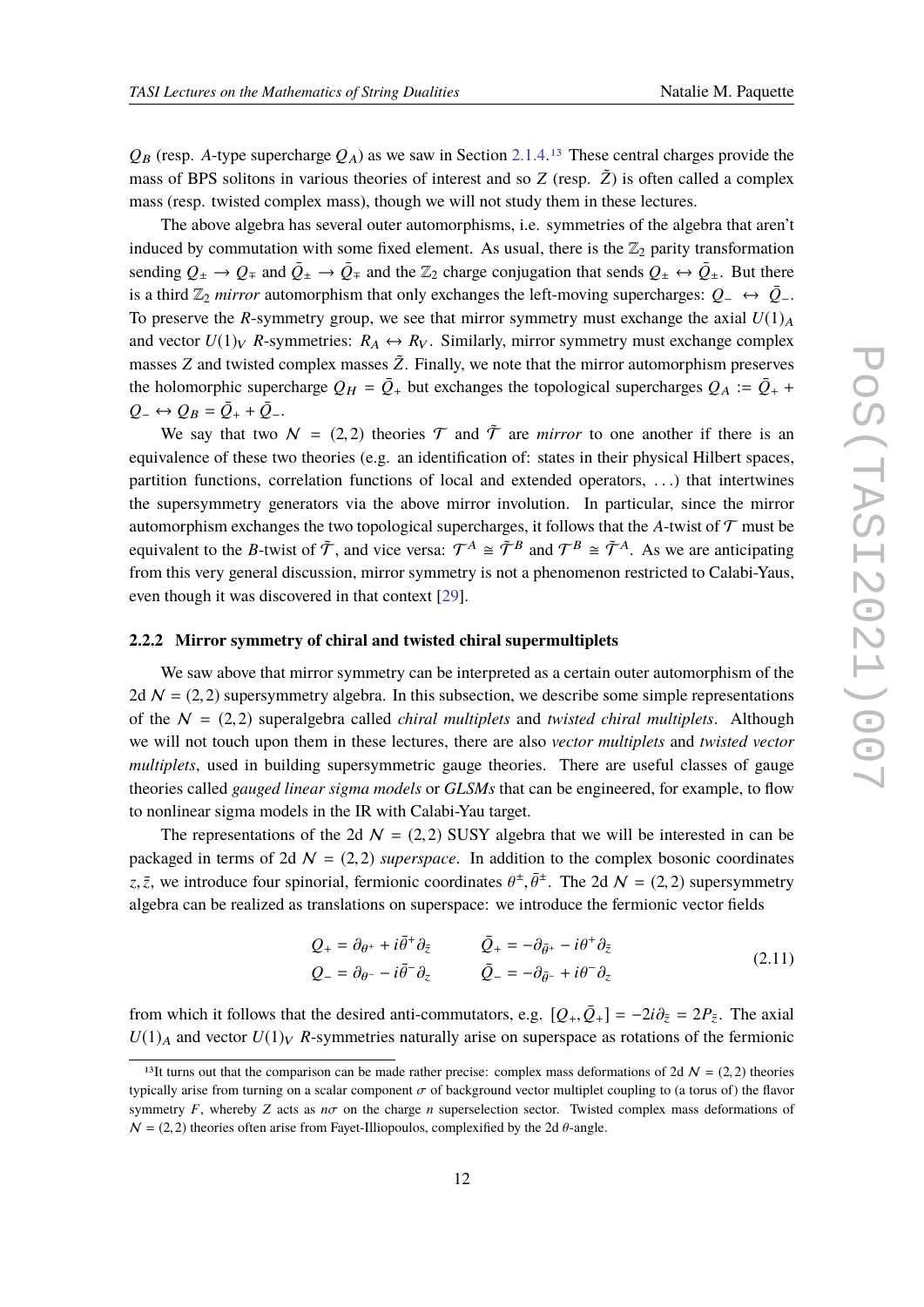coordinates:

$$
(e^{i\alpha}, e^{i\beta}) \in U(1)_A \times U(1)_V \rightsquigarrow (\theta^{\pm}, \bar{\theta}^{\pm}) \mapsto (e^{\mp i\alpha - i\beta}\theta^{\pm}, e^{\pm i\alpha + i\beta}\bar{\theta}^{\pm}).
$$
\n(2.12)

This realization affords us several natural representations of the 2d  $\mathcal{N} = (2, 2)$  algebra in terms of functions (or sections of a more general bundle/sheaf over) superspace  $S(z, \bar{z}; \theta^{\pm}, \bar{\theta}^{\pm})$  called a *superfield*. The fermionic nature of the coordinates  $\theta^{\pm}, \bar{\theta}^{\pm}$  implies that a Taylor expansion about  $\theta^{\pm} = \bar{\theta}^{\pm} = 0$  is necessarily finite; indeed, a general superfield  $S(z, \bar{z}; \theta^{\pm}, \bar{\theta}^{\pm})$  incorporates  $2^4 = 16$ fields. Once we choose the superfield's intrinsic vector and axial *R*-charges  $q_V, q_A$ , i.e. the charges of the constant term in the fermionic Taylor expansion, the charges of the component field are uniquely determined via

$$
e^{i\alpha R_A} S(z,\bar{z};\theta^{\pm},\bar{\theta}^{\pm}) = e^{i\alpha q_A} S(z,\bar{z};e^{\mp i\alpha}\theta^{\pm},e^{\pm i\alpha}\bar{\theta}^{\pm})
$$
  
\n
$$
e^{i\beta R_V} S(z,\bar{z};\theta^{\pm},\bar{\theta}^{\pm}) = e^{i\beta q_V} S(z,\bar{z};e^{-i\beta}\theta^{\pm},e^{i\beta}\bar{\theta}^{\pm})
$$
\n(2.13)

Similarly, the fermionic parity of the constituent fields is determined by the intrinsic fermionic parity of the superfield  $S(z, \bar{z}; \theta^{\pm}, \bar{\theta}^{\pm})$ . For example, if  $S = a + \theta^+ \alpha + ...$  is a bosonic (resp. fermionic) superfield then *a* is a boson (resp. fermion) and  $\alpha$  is a fermion (resp. boson).

It turns out that a general superfield  $S(z, \bar{z}; \theta^{\pm}, \bar{\theta}^{\pm})$  does not lead to an irreducible representation of the 2d  $\mathcal{N} = (2, 2)$  superalgebra. Superspace comes to our aid once again by providing natural differential operators  $D_{\pm}$ ,  $\bar{D}_{\pm}$ , called *superderivatives*, that anti-commute with the supersymmetry algebra:

$$
D_{+} = \partial_{\theta^{+}} - i\bar{\theta}^{+}\partial_{\bar{z}} \qquad \qquad \bar{D}_{+} = -\partial_{\bar{\theta}^{+}} + i\theta^{+}\partial_{\bar{z}} \nD_{-} = \partial_{\theta^{-}} + i\bar{\theta}^{-}\partial_{z} \qquad \qquad \bar{D}_{-} = -\partial_{\bar{\theta}^{-}} - i\theta^{-}\partial_{z}
$$
\n(2.14)

Since they commute with  $Q_{\pm}, \bar{Q}_{\pm}$ , we can use them to constrain the components of a superfield. For example, a *chiral superfield*  $\Phi(z, \bar{z}; \theta^{\pm}, \bar{\theta}^{\pm})$  is required to satisfy  $\bar{D}_{\pm} \Phi = 0$  and its complex conjugate *anti-chiral superfield*  $\bar{\Phi}$  satisfies  $D_{+}\bar{\Phi} = 0$ . Similarly, a *twisted chiral superfield*  $\tilde{\Phi}$ satisfies  $\bar{D}_+\tilde{\Phi} = D_-\tilde{\Phi} = 0$  (and similarly for the complex conjugate field).

It is convenient to introduce the shifted coordinates  $y = z + i\theta^{-} \bar{\theta}^{-}$ ,  $\bar{y} = \bar{z} - i\theta^{+} \bar{\theta}^{+}$ . The chirality constraint  $\bar{D}_{\pm}\Phi = 0$  implies that the superfield depends on the fermionic coordinates in via y,  $\bar{y}$  and  $\theta^{\pm}$ . Thus, we can express a chiral superfields as <sup>[14](#page-12-0)</sup>:

$$
\Phi(y,\bar{y};\theta^{\pm},\bar{\theta}^{\pm}) = \phi(y,\bar{y}) + \theta^+\psi_+(y,\bar{y}) + \theta^-\psi_-(y,\bar{y}) + \theta^+\theta^-\dot{F}(y,\bar{y}).\tag{2.15}
$$

We also note that a twisted chiral superfield has a similar expansion in terms of the shifted coordinates  $\tilde{y} = z - i\theta^{-} \bar{\theta}^{-}, \bar{y} = \bar{z} - i\theta^{+} \bar{\theta}^{+}$ 

$$
\tilde{\Phi}(\tilde{y}, \bar{y}; \theta^{\pm}, \bar{\theta}^{\pm}) = \nu(\tilde{y}, \bar{y}) + \theta^+ \bar{\chi}_+(\tilde{y}, \bar{y}) + \bar{\theta}^- \chi_-(\tilde{y}, \bar{y}) + \theta^+ \bar{\theta}^- E(\tilde{y}, \bar{y})
$$
(2.16)

$$
\Phi = \phi + \theta^+ \psi_+ + \theta^- \psi_- + \theta^+ \theta^- F + \theta^+ \bar{\theta}^+ (-i\partial_{\bar{z}} \phi) + \theta^- \bar{\theta}^- (i\partial_z \phi) + \theta^+ \theta^- \bar{\theta}^+ (i\partial_{\bar{z}} \psi_-) + \theta^+ \theta^- \bar{\theta}^- (i\partial_{z} \psi_+) + \theta^+ \theta^- \bar{\theta}^+ \bar{\theta}^- (-\partial_{\bar{z}} \partial_{z} \phi).
$$

<span id="page-12-0"></span><sup>&</sup>lt;sup>14</sup>The expression for chiral super fields in terms of the shifted showcases the simplicity of a chiral multiplet that can be somewhat hidden in its full component expansion. The full expansion is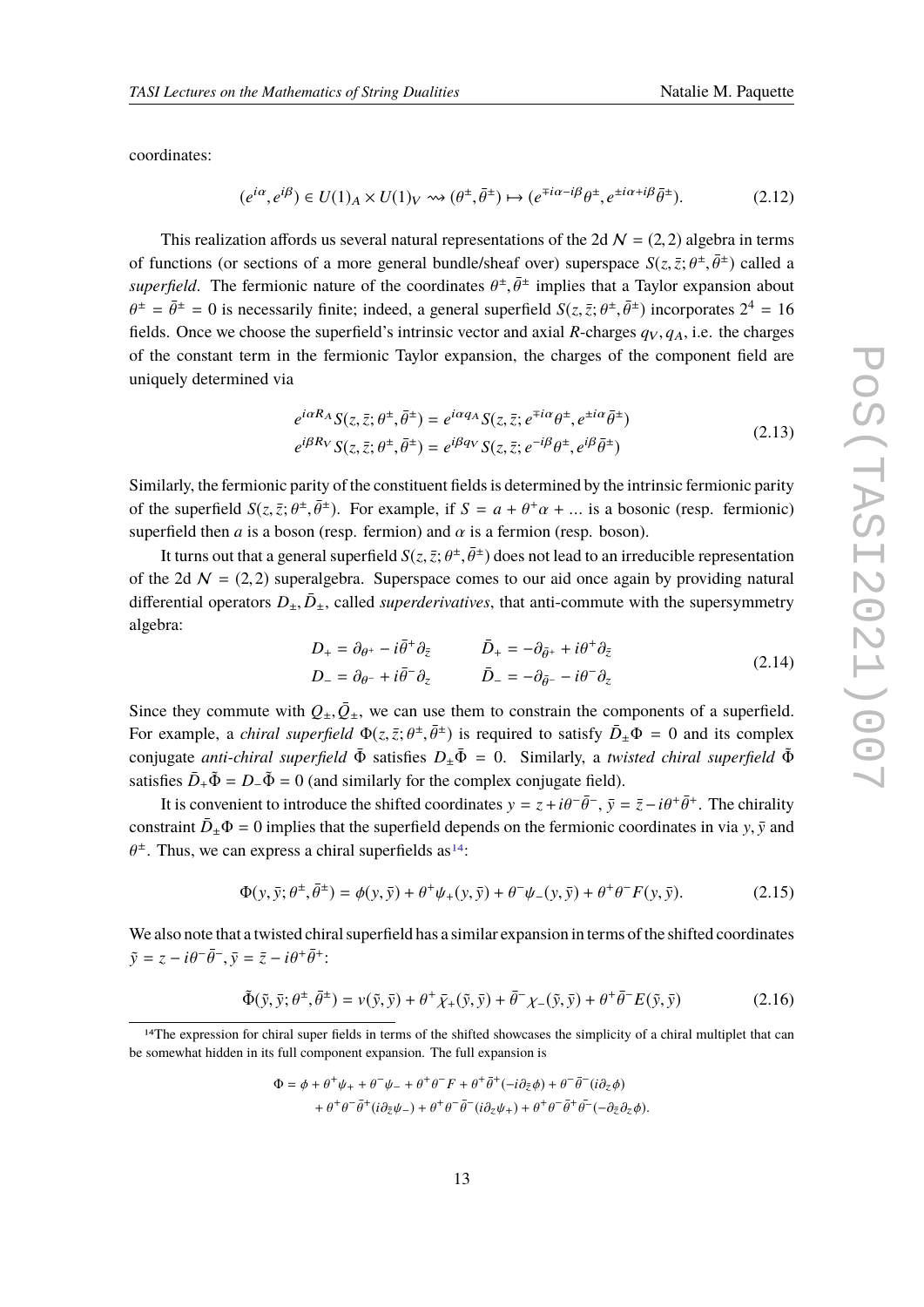The conjugate superfields have a similar component expansions. We think of the chiral superfields  $\Phi^n$  and its conjugate  $\bar{\Phi}^{\bar{n}}$  as a map from superspace to some complex target space *M* (composed with a choice of local complex coordinates). The twisted versions have a similar interpretation.

Using these above component expression of chiral superfields, it is straight-forward to compute the action of the supercharges  $Q_{\pm}, \bar{Q}_{\pm}$ ; twisted chiral superfields, and their conjugates, are treated similarly. First, when acting on a chiral superfield, i.e. in the coordinates  $(y, \bar{y}; \theta^{\pm}, \bar{\theta}^{\pm})$ , the vector fields  $Q_{\pm}, \bar{Q}_{\pm}$  are given as follows:

$$
Q_{+} = \partial_{\theta^{+}} \qquad \qquad \bar{Q}_{+} = -\partial_{\bar{\theta}^{+}} - 2i\theta^{+} \partial_{\bar{z}}
$$
  
\n
$$
Q_{-} = \partial_{\theta^{-}} \qquad \qquad \bar{Q}_{-} = -\partial_{\bar{\theta}^{-}} + 2i\theta^{-} \partial_{z}
$$
\n(2.17)

Since the chiral superfield only depends on  $\bar{\theta}^{\pm}$  through y, y, we are safe in ignoring the first term of  $\overline{Q}_{\pm}$ . We then define the action of  $Q_{\pm}$  on the components  $\phi$ ,  $\psi_{\pm}$ , *F* via the formula

$$
Q_{\pm}\Phi = \psi_{\pm} \pm \theta^{\mp} F
$$
  
 :=  $(Q_{\pm}\phi) - \theta^+(Q_{\pm}\psi_+) - \theta^-(Q_{\pm}\psi_-) + \theta^+\theta^-(Q_{\pm}F)$  (2.18)

from which it follows that the action of  $Q_{\pm}$  on the component field is as follows:

<span id="page-13-0"></span>
$$
Q_{\pm}\phi = \psi_{\pm}
$$
  

$$
Q_{\pm}\psi_{\pm} = 0 \qquad Q_{\pm}\psi_{\mp} = \mp F
$$
  

$$
Q_{\pm}F = 0
$$
 (2.19)

Similarly, the action of  $\overline{Q}_\pm$  on the component fields is:

<span id="page-13-1"></span>
$$
\begin{aligned}\n\bar{Q}_{+}\phi &= 0 & \quad \bar{Q}_{-}\phi &= 0 \\
\bar{Q}_{+}\psi_{+} &= 2i\partial_{\bar{z}}\phi & \quad \bar{Q}_{-}\psi_{+} &= 0 \\
\bar{Q}_{+}\psi_{-} &= 0 & \quad \bar{Q}_{-}\psi_{-} &= -2i\partial_{z}\phi \\
\bar{Q}_{+}F &= -2i\partial_{\bar{z}}\psi_{-} & \quad \bar{Q}_{-}F &= -2i\partial_{z}\psi_{+} \\
\end{aligned} \tag{2.20}
$$

The action of the supercharges  $Q_{\pm}, \bar{Q}_{\pm}$  on a twisted chiral superfield  $\tilde{\Phi}$  can be found in a similar fashion. A slick way to determine it is to use the mirror automorphism described in the previous section: the mirror automorphism naturally acts on the odd coordinates of superspace by exchanging  $\theta^- \leftrightarrow \bar{\theta}^-$ . In particular, we see that a chiral multiplet is transformed into a twisted chiral multiplet with  $v = \phi$ ,  $\bar{\chi}$ <sub>−</sub> =  $\psi$ <sub>+</sub>,  $\chi$ <sub>−</sub> =  $\psi$ <sub>−</sub>, and  $E = F$ . Thus, the action of  $Q$ <sub>+</sub> and  $\bar{Q}$ <sub>−</sub> (resp.  $\bar{Q}$ <sub>+</sub> and *Q*−) on the components of a twisted chiral multiplet are given by Eq. [\(2.19\)](#page-13-0) (resp. Eq. [\(2.20\)](#page-13-1)) with this identification.

From this rudimentary analysis, we find an instance of mirror symmetry at the level of supermultiplets: a chiral multiplet is mirror to a twisted chiral multiplet. Admittedly, this mirror symmetry is not much deeper than the mirror symmetry described in Section [2.2.1](#page-10-0) above – twisted chiral multiplets are essentially defined to be mirror to chiral multiplets. More generally, given a theory of chiral multiplets and vector multiplets there is a trivially mirror theory of twisted chiral multiplets and twisted vector multiplets defined by the same data. Most statements of mirror symmetry, however, are much more interesting: they exchange, e.g., a theory of chiral multiplets (and vector multiplets) with another theory of chiral multiplets (possibly without vector multiplets)!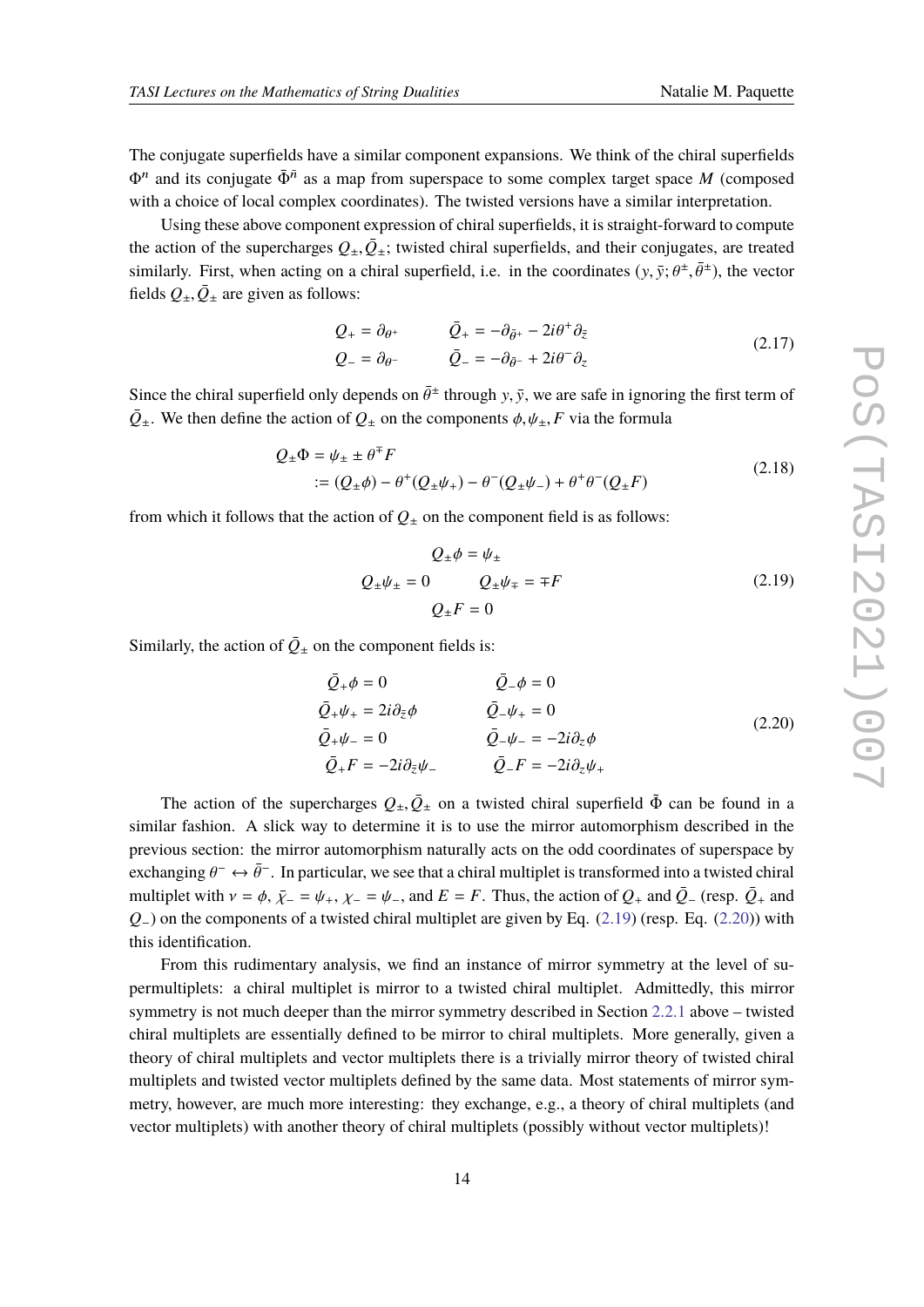#### **2.2.3 Landau-Ginzburg models**

In addition to concisely expressing supermultiplets, superspace is a useful tool for writing manifestly supersymmetric action functions as integrals over superspace. For example, if  $K(S(z, \bar{z}; \theta^{\pm}, \bar{\theta}^{\pm}))$  is an arbitrary differentiable function of the superfields *S*, it follows that

$$
\int d^2z d^4\theta K(S(z,\bar{z};\theta^{\pm},\bar{\theta}^{\pm}))\,,\tag{2.21}
$$

where  $\int d^4\theta K$  extracts the  $\theta^+ \theta^- \bar{\theta}^+ \bar{\theta}^-$  term of K, is automatically supersymmetry invariant: the first term in the  $Q_{\pm}$  (resp.  $\bar{Q}_{\pm}$ ) variation of *K* removes  $\theta^{\pm}$  (resp.  $\bar{\theta}^{\pm}$ ), and hence vanishes upon integration over the fermionic coordinates  $\int d^4\theta$ ; the second term survives the fermionic integration but the result is a total derivative, and hence vanishes upon integration over the bosonic coordinates. This type of expression is called a *D-term*.

It is worth noting that if the D-term is a function of only chiral multiplets (or only anti-chiral multiplets) the resulting D-term is a total derivative. More generally, in a theory of (bosonic) chiral multiplets  $\Phi^n$ ,  $n = 1,...,N$  (and their conjugate anti-chiral multiplets  $\bar{\Phi}^{\bar{n}}$ ) parameterizing some complex manifold *M*, *K* has an interpretation as a *Kähler potential*. The shift of the Kähler potential by a holomorphic function of the chirals  $\Phi^n$  and its conjugate

$$
K(\Phi^n, \bar{\Phi}^{\bar{n}}) \to K(\Phi^n, \bar{\Phi}^{\bar{n}}) + \delta(\Phi^n) + \bar{\delta}(\bar{\Phi}^{\bar{n}})
$$
\n(2.22)

is a *Kähler transformation*: the complex target space of 2d  $N = (2, 2)$  chiral multiplets is naturally a Kähler manifold! Explicitly performing the fermionic integration, such a D-term gives

$$
\int d^2z d^4\theta K(\Phi^n, \bar{\Phi}^{\bar{n}}) = \int d^2z \left[ g_{n\bar{n}} \left( \partial_{\bar{z}} \phi^n \partial_z \bar{\phi}^{\bar{n}} + \partial_z \phi^n \partial_{\bar{z}} \bar{\phi}^{\bar{n}} + i \bar{\psi}^{\bar{n}} \mathcal{D}_{\bar{z}} \psi^n_{-} - i \bar{\psi}^{\bar{n}} \mathcal{D}_{z} \psi^n_{+} \right) \right. \\
\left. + g_{n\bar{n}} \left( F^n - \Gamma^n_{ml} \psi^m_+ \psi^l_{-} \right) \left( \bar{F}^{\bar{n}} - \Gamma^{\bar{n}}_{\bar{m}\bar{l}} \bar{\psi}^{\bar{m}}_- \bar{\psi}^{\bar{l}}_+ \right) + R_{n\bar{n}mn\bar{m}} \psi^n_+ \psi^m_- \bar{\psi}^{\bar{n}}_+ \bar{\psi}^{\bar{m}}_+ \right] \tag{2.23}
$$

where  $g_{n\bar{n}} := \partial_{\phi^n} \partial_{\bar{\phi}^n} K$  is the Kähler metric;  $\Gamma^n_{ml}$  and  $\Gamma^{\bar{n}}_{\bar{m}\bar{l}}$  are the Christoffel symbols for  $g_{n\bar{n}}$ ;  $\mathcal{D}_z$ ,  $\mathcal{D}_{\bar{z}}$  is the pullback of the corresponding Levi-Civita connection, such that, e.g.,

$$
\mathcal{D}_z \psi_+^n = \partial_z \psi_+^n + \Gamma^n_{ml} (\partial_z \phi^m) \psi_+^l, \qquad \mathcal{D}_{\bar{z}} \psi_-^n = \partial_{\bar{z}} \psi_-^n + \Gamma^n_{ml} (\partial_{\bar{z}} \phi^m) \psi_-^l; \tag{2.24}
$$

and  $R_{n\bar{n}m\bar{m}}$  the Riemann tensor for  $g_{n\bar{n}}$ .

If we interpret  $\phi$ ,  $\bar{\phi}$  as a map  $\phi : \Sigma \to M$  from the worldsheet  $\Sigma$  to the Kähler target *M*, the remaining fields also admit a clean geometric description.[15](#page-14-0) We focus on the chiral multiplet fields,

$$
\Phi^{\prime m}(\Phi) = \phi^{\prime m}(\phi) + \theta^+ \left( \frac{\partial \phi^{\prime m}}{\partial \phi^m} \psi^m_+ \right) + \theta^- \left( \frac{\partial \phi^{\prime m}}{\partial \phi^m} \psi^m_- \right) + \theta^+ \theta^- \left( \frac{\partial \phi^{\prime m}}{\partial \phi^m} F^m - \frac{\partial^2 \phi^{\prime m}}{\partial \phi^m \partial \phi^l} \psi^m_+ \psi^l_- \right)
$$
  
 :=  $\phi^{\prime m} + \theta^+ \psi^{\prime m}_+ + \theta^- \psi^{\prime m}_- + \theta^+ \theta^- F^{\prime m}_-$ 

In particular, the fermions  $\psi^n_+$  transform as holomorphic tangent vectors. The bosons  $F^n$  do not transform as a tensor on  $\lim_{n \to \infty}$  the target space, but the shifted field  $F^n - \Gamma^n_{ml} \psi_+^m \psi_-^l$  transforms as a holomorphic tangent vector.

<span id="page-14-0"></span><sup>&</sup>lt;sup>15</sup>The following descriptions arise from positing that the chiral superfields  $\Phi^n$  transform as holomorphic coordinates on the complex target space. In particular, under a coordinate transformation  $\phi^n \to \phi^m(\phi)$ , the chiral superfield (in the shifted coordinates) transforms as follows: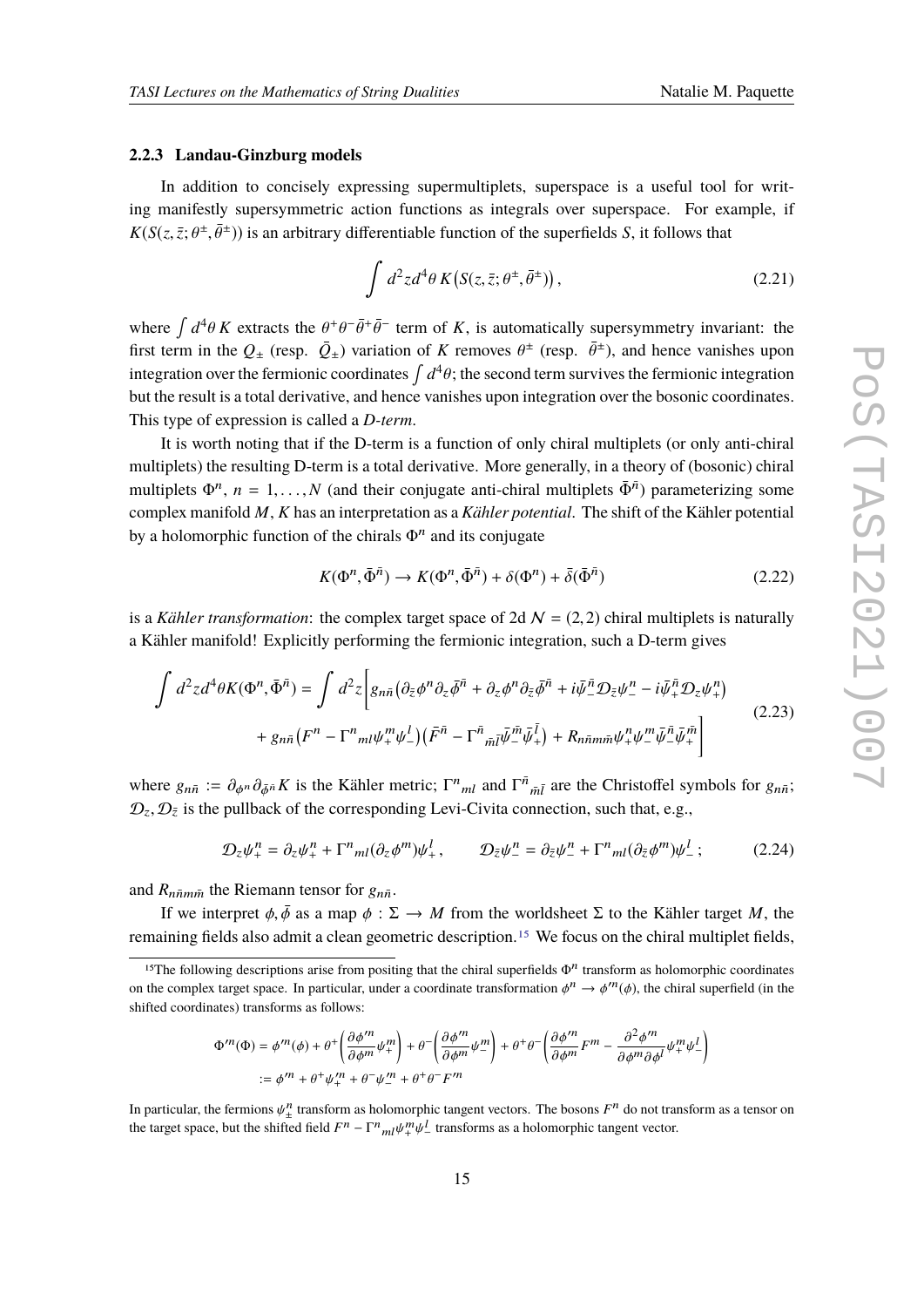as the anti-chiral multiplet fields are obtained by conjugation. First, the fermions  $\psi_{+}^{n}$  $\frac{n}{\pm}$  are naturally identified as left/right-handed spinors on  $\Sigma$  valued in the pullback of the holomorphic tangent bundle to  $M: \psi_+ \in \phi^*T^{(1,0)}M \otimes K_{\Sigma}^{1/2}$  and  $\psi_- \in \phi^*T^{(1,0)}M \otimes K_{\Sigma}^{-1/2}$ . The complex boson  $F^n$  doesn't transform as a tensor under coordinate transformations of on the target, but  $F^n - \Gamma^n_{ml} \psi^m_+ \psi^l_ \frac{l}{i}$  is naturally a section of pullback of the holomorphic tangent bundle  $\phi^*T^{(1,0)}M$ .

The second type of supersymmetric terms we consider only integrates over half of the fermionic coordinates, but supersymmetry restricts the allowed integrand. In particular, if  $W(\Phi^n)$  is a holomorphic function of chiral superfields  $\Phi^n$ , it follows that

$$
\int d^2z d^2\theta \, W(\Phi^n)|_{\bar{\theta}^{\pm}=0},\tag{2.25}
$$

where  $\int d^2\theta \, W|_{\bar{\theta}^{\pm}=0}$  extracts the  $\theta^+\theta^-$  term of *W*, is supersymmetry invariant via a similar argument to the *D*-term: the variation with respect to  $Q_{\pm}$  removes a  $\theta^{\pm}$ , hence the result vanishes upon fermionic integration; the variation with respect to  $\bar{Q}_\pm$  doesn't vanish under fermionic integration, but the result is a total derivative. This type of expression is called an *F-term*, and *W* is called the superpotential. It is important to note that the invariance of the F-term with respect to  $\bar{Q}_\pm$  requires the fact that the superpotential *W* is itself a chiral superfield, e.g. a holomorphic function of chiral superfields. Explicitly performing the fermionic integral, the superpotential/F-term contributes

$$
\int d^2z d^2\theta W(\Phi^n)|_{\bar{\theta}^{\pm}=0} = \int d^2z \left[ F^n W_n - W_{nm} \psi_+^n \psi_-^m + \bar{F}^{\bar{n}} \bar{W}_{\bar{n}} - \bar{W}_{\bar{n}\bar{m}} \psi_-^n \psi_+^m \right],
$$
 (2.26)

where  $W_n = \partial_{\phi^n} W$ ,  $W_{nm} = \partial_{\phi^n} \partial_{\phi^m} W$ , and so on. We can similarly construct a supersymmetric *twisted F-term* as the integral of a holomorphic function  $\tilde{W}(\tilde{\Phi}^{\tilde{n}})$ , the *twisted superpotential*, of twisted chiral superfields:

$$
\int d^2z d^2\tilde{\theta}\,\tilde{W}(\tilde{\Phi}^{\tilde{n}})|_{\tilde{\theta}^+=\theta^-=0},\tag{2.27}
$$

where  $\int d^2\tilde{\theta}\tilde{W}|_{\bar{\theta}^+=\theta^-=0}$  extracts the  $\theta^+\bar{\theta}^-$  term of  $\tilde{W}(\tilde{\Phi}^{\tilde{n}})$ .

When we combine the D-term and F-term in theories of chiral (and anti-chiral) multiplets, we find a family of 2d  $\mathcal{N} = (2, 2)$  theories labeled by a Kähler manifold M and holomorphic superpotential  $W : M \to \mathbb{C}$ :

$$
S = \int d^2 z d^4 \theta K + \frac{1}{2} \left( \int d^2 z d^2 \theta W \Big|_{\bar{\theta}^{\pm} = 0} + \text{c.c.} \right). \tag{2.28}
$$

These theories often go by the name *Landau-Ginzburg models*, but are merely a dimensional reduction of the 4d Wess-Zumino model [\[30,](#page-77-2) [31\]](#page-77-3). It is worth noting that the complex bosons  $\bar{F}^{\bar{n}}$ are auxiliary fields and their equations of motion specialize them, after dualizing with the Kähler metric, to

$$
\bar{F}_n - \Gamma_{n\bar{m}\bar{l}} \bar{\psi}_-^{\bar{m}} \bar{\psi}_+^{\bar{l}} = W_n.
$$
 (2.29)

Written as a (pulled-back) holomorphic 1-form, this reads  $\bar{F} = \partial_M W$ , where  $\partial_M = d\phi^n \partial_{\phi^n}$ the holomorphic exterior derivative on  $M$ . The conjugate fields  $F<sup>n</sup>$  are similarly specialized: their equations of motion read (after shifting and dualizing)  $F = \bar{\partial}_M \bar{W}$ , where  $\bar{\partial}_M$  is the anti-holomorphic exterior derivative, or *Dolbeault differential*, on *M*.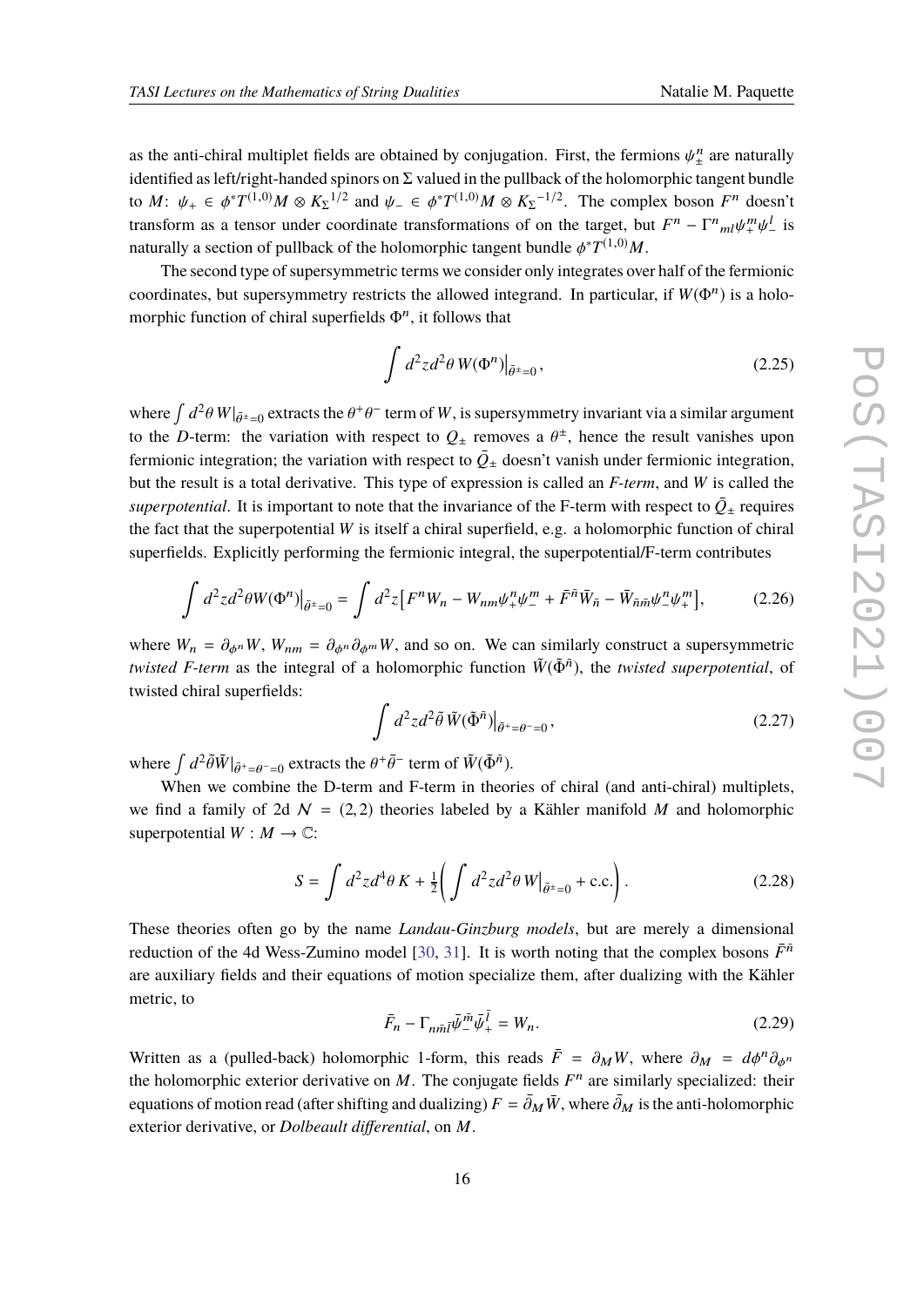We can ask when this Landau-Ginzburg model preserves the two *U*(1) *R*-symmetries of the 2d  $\mathcal{N} = (2, 2)$  algebra. The D and F terms must preserve the symmetries independently, since they do not mix under the vector or axial rotations. In the case of the D-term,  $d^4\theta$  is invariant under both axial and vector *R*-symmetry rotations, so as long as one can make a charge assignment for the chiral superfields such that  $K(\Phi^n, \bar{\Phi}^{\bar{n}})$  has total charge 0 under each symmetry, the D-term will preserve both. For example, if *K* is only a function of the combinations  $\Phi^n \bar{\Phi}^{\bar{n}}$ , it will be invariant under any charge assignment.

The superpotential term is more interesting. Here,  $d^2\theta$  transforms with charge  $-2$  under the vector *R*-symmetry  $U(1)_V$  and charge 0 under the axial  $U(1)$ . Therefore, in order to preserve the vector *R*-symmetry, the superpotential has to have overall charge 2 under the vector *R*-symmetry  $U(1)<sub>V</sub>$  and charge 0 under the axial *R*-symmetry  $U(1)<sub>A</sub>$ . For the axial symmetry, it is common to just assign all chiral fields  $U(1)_A$  charge 0. For the vector symmetry, an overall charge 2 is possible if we take the form of the superpotential to be *quasihomogeneous* (of degree 2): for some choice of  $U(1)_V$  charges  $q_n$  for  $\Phi^n$  we have  $W(\lambda^{q_n}\Phi^n) = \lambda^2 W(\Phi^n)$ .

So far, this has been a classical analysis, but there are interesting anomalies that may prevent the symmetries from being preserved at the quantum level, i.e. the path integral measure may not be invariant. We will simply state the conclusion of this analysis and refer to  $(e.g.)$  [\[9\]](#page-75-7) for details. Since the fermions are charged under the *R*-symmetries, one must undertake a study of fermionic zero modes in the path integral measure. It turns out that the superpotential is not perturbatively renormalized, so symmetry-breaking corrections cannot be generated in perturbation theory; thus, the vector *R*-symmetry  $U(1)_V$  is a quantum symmetry so long as we choose a quasihomogenous superpotential (of degree 2).

The axial *R*-symmetry is not as lucky, and often suffers from an anomaly. An application of the beautiful Atiyah-Singer index theorem enables us to state the result geometrically: the Kähler manifold *M* must have a vanishing first Chern class  $c_1(M) = 0$ . In particular, if X is a Calabi-Yau manifold and  $W: X \to \mathbb{C}$  a quasihomogeneous superpotential, then both the vector and axial symmetries are non-anomalous symmetries. Conversely, the vector/axial *R*-symmetries will be broken/anomalous for Landau-Ginzburg models with a general Kähler target and generic superpotential.

We end this section by noting that that mirror symmetry of Landau-Ginzburg theories does not preserve the presence of superpotentials, nor does it preserve non-trivial curvature. For example, Section 2.2.2 of the classic work [\[32\]](#page-77-4) provides three simple examples of the various possibilities, e.g. a non-linear sigma model with target P N−1 (without superpotential) is mirror to a theory of *N*−1 chirals  $\Phi^n$  (valued in  $\mathbb{C}^*$ ) with superpotential  $W = \Phi^1 + \ldots + \Phi^{N-1} + q(\Phi^1 \ldots \Phi^{N-1})^{-1}$ , also called *A*<sub>N−1</sub> Toda theory.<sup>[16](#page-16-0)</sup> This latter example is particularly interesting because  $c_1(\mathbb{P}^{N-1}) = N \neq 0$ , hence the sigma model has an anomalous axial  $R$ -symmetry  $U(1)_A$ , which is mirror to the superpotential of *A<sub>N−1</sub>* Toda theory being inhomogenous, hence the Landau-Ginzburg model breaks  $U(1)<sub>V</sub>$ .<sup>[17](#page-16-1)</sup>

<span id="page-16-0"></span><sup>16</sup>We note that this instance of mirror symmetry was known prior to [\[32\]](#page-77-4) from topologically twisted theory, see e.g. [\[33](#page-77-5)[–38\]](#page-77-6). The work [\[32\]](#page-77-4) extended this to the full, physical theory by summing over instanton contributions in (a gauged linear  $\sigma$ -model realization of) the  $\mathbb{P}^{N-1}$  theory and thereby identifying the mirror Landau-Ginzburg model.

<span id="page-16-1"></span><sup>17</sup>It turns out that there is a non-trivial discrete subgroup of these *R*-symmetry groups that remains in the quantum theory. In the Landau-Ginzburg model, there is a  $\mathbb{Z}_{2N}$  subgroup of  $U(1)_V$  that is unbroken: the superpotential transforms homogeneously (with weight 2) under  $\Phi^n \to \zeta \Phi^n$  for  $\zeta$  an *N*-th root of unity, i.e.  $\Phi^n$  has  $\mathbb{Z}_{2N}$  charge 2. Although we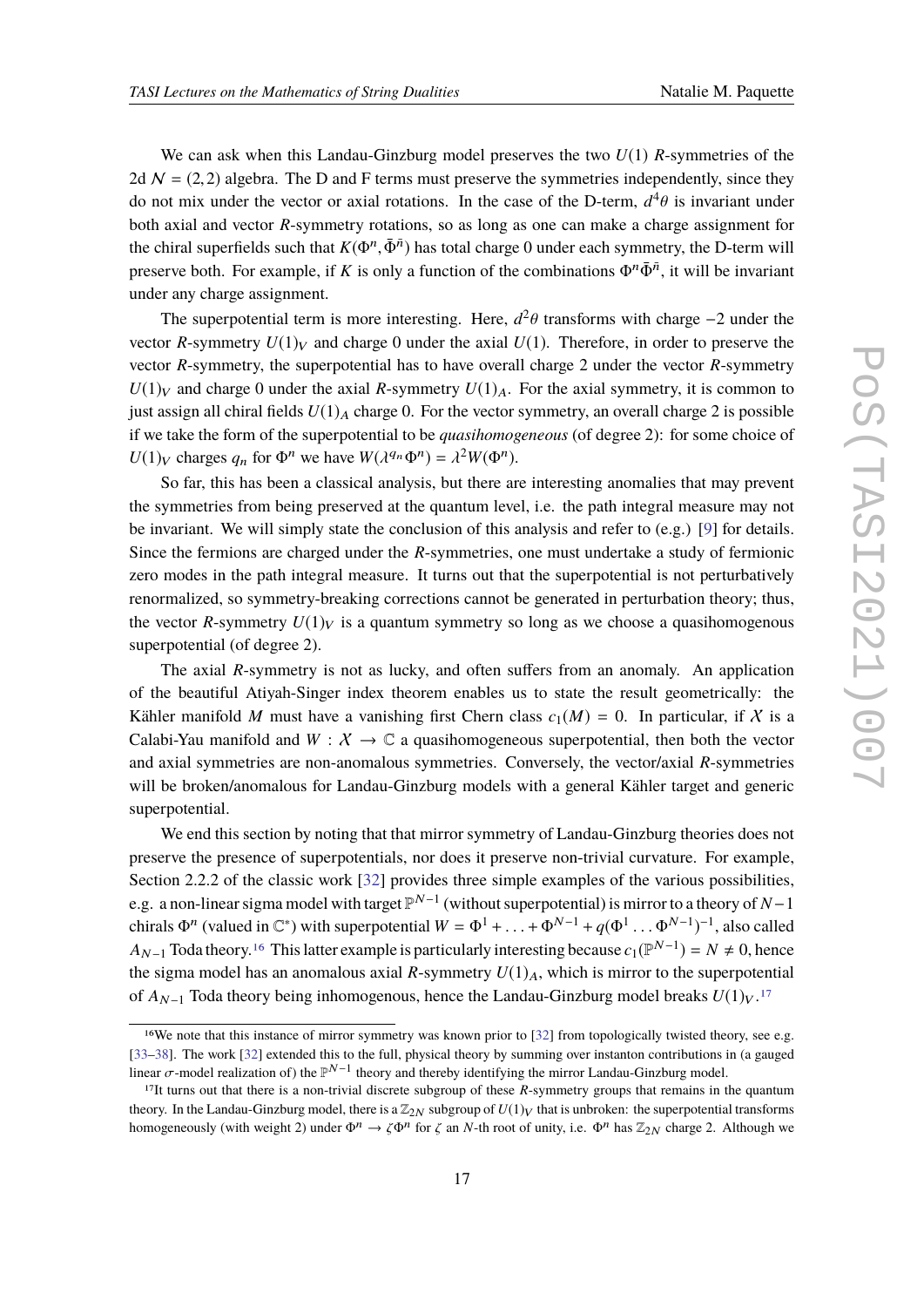#### <span id="page-17-0"></span>**2.3 Twisting the worldsheet**

Let us work now with a special case of a 2d  $N = (2, 2)$  quantum field theory with obvious relevance to string theory: a superconformal field theory with central charge  $c = 3d$ . For a superconformal sigma model, *d* denotes the dimension of the target space, so that  $c = 9$  could describe a Calabi-Yau threefold. There are no central terms allowed in the algebra since both vector and axial *R*-symmetries are preserved. Although mirror symmetry is a duality of the physical string theory, topologically twisting the theories will enable us to extract computable observables on both sides of a mirror duality.

#### **2.3.1 Chiral and twisted chiral rings**

As we saw above, the topological supercharges  $Q_A$  and  $Q_B$  are exchanged under the mirror map. For superconformal theories, both  $U(1)$  *R*-symmetries are preserved, and so both  $Q_A$  and  $Q_B$  lead to Z-graded topological twists. We can consider the *Q*-cohomology ( $Q = Q_A$  or  $Q_B$ ) of states or operators for either of these supercharges – in the case of most interest, where the theory is superconformal, there will of course be an isomorphism between states and operators. Our focus in this section, and throughout these notes, will be on the operatorial point of view.

A local operator O is called chiral<sup>[18](#page-17-1)</sup> if it satisfies  $[Q_B, O] = 0$  and twisted chiral if  $[Q_A, O] = 0$ ; in the language of Section [2.1,](#page-3-1) chiral operators are  $Q_B$ -closed while twisted chiral operators are *Q*A-closed. For example, the analysis at the end of Section [2.2.2](#page-11-1) implies that the lowest component of a free chiral multiplet (resp. free twisted chiral multiplet) is a chiral (resp. twisted chiral) local operator. Importantly, since  $[Q_A, Q_A] = [Q_B, Q_B] = 0$  it follows that  $[Q_B, O']$  is trivially chiral and  $[Q_A, O']$  is trivially twisted chiral for any local operator  $O'$ ; we define the *chiral ring* to be the collection of chiral local operators *O* modulo those local operators that are trivially chiral, i.e. the chiral ring is simply the *Q*B-cohomology of local operators. Similarly, we define the *twisted chiral ring* to be the  $Q_A$ -cohomology of local operators.

As we will see shortly, the chiral ring and twisted chiral ring naturally have the structures of graded-commutative algebras; in fact, in Section [3.1.3](#page-36-0) we will see that they also have natural (shifted) Poisson brackets. We immediately see that if  $\mathcal T$  and  $\tilde T$  are mirror theories, then there must be a suitable algebra isomorphism between, e.g., the chiral ring of  $\mathcal T$  and the twisted chiral ring of  $\tilde{\mathcal{T}}$ . Thus, if we wish to check the putative mirror symmetry of  $\mathcal{T}$  and  $\tilde{\mathcal{T}}$ , the (potentially very hard) task of identifying all local operators in  $\mathcal T$  with local operators in  $\tilde{\mathcal T}$  can be first checked by the (easier and necessary, but not sufficient) task of matching their chiral ring and twisted chiral ring.

Let us now show that the chiral ring naturally has the structure of a graded-commutative algebra; the analogous result for the twisted chiral ring follows simply by replacing  $Q_B$  with  $Q_A$ . First, we note that the  $Q_B$ -cohomology of local operators doesn't depend on the insertion points of the local operators. Given a chiral operator *O*, a short computation shows that its translations  $\partial_z$ ,  $\partial_{\bar{z}}$ on the worldsheet are  $Q_B$ -exact (similarly for twisted chiral operators and  $Q_A$ -exactness), e.g.:

$$
\frac{i}{2}\partial_{\bar{z}}O = [P_{\bar{z}}, O] = [[\bar{Q}_+, Q_+], O] = [Q_B, [Q_+, O]].
$$

cannot use the discrete vector *R*-symmetry to perform an *A* twist of the Landau-Ginzburg model, it does the refine the  $\mathbb{Z}_2$ grading of the *B* twist to a  $\mathbb{Z}_{2N}$  grading. This is mirror to a non-anomalous  $\mathbb{Z}_{2N}$  axial *R*-symmetry of the  $\mathbb{P}^{N-1}$  sigma model and the corresponding  $\mathbb{Z}_{2N}$  grading present on its *A* twists.

<span id="page-17-1"></span><sup>18</sup>We follow the terminology and notation of [\[9\]](#page-75-7) throughout this section.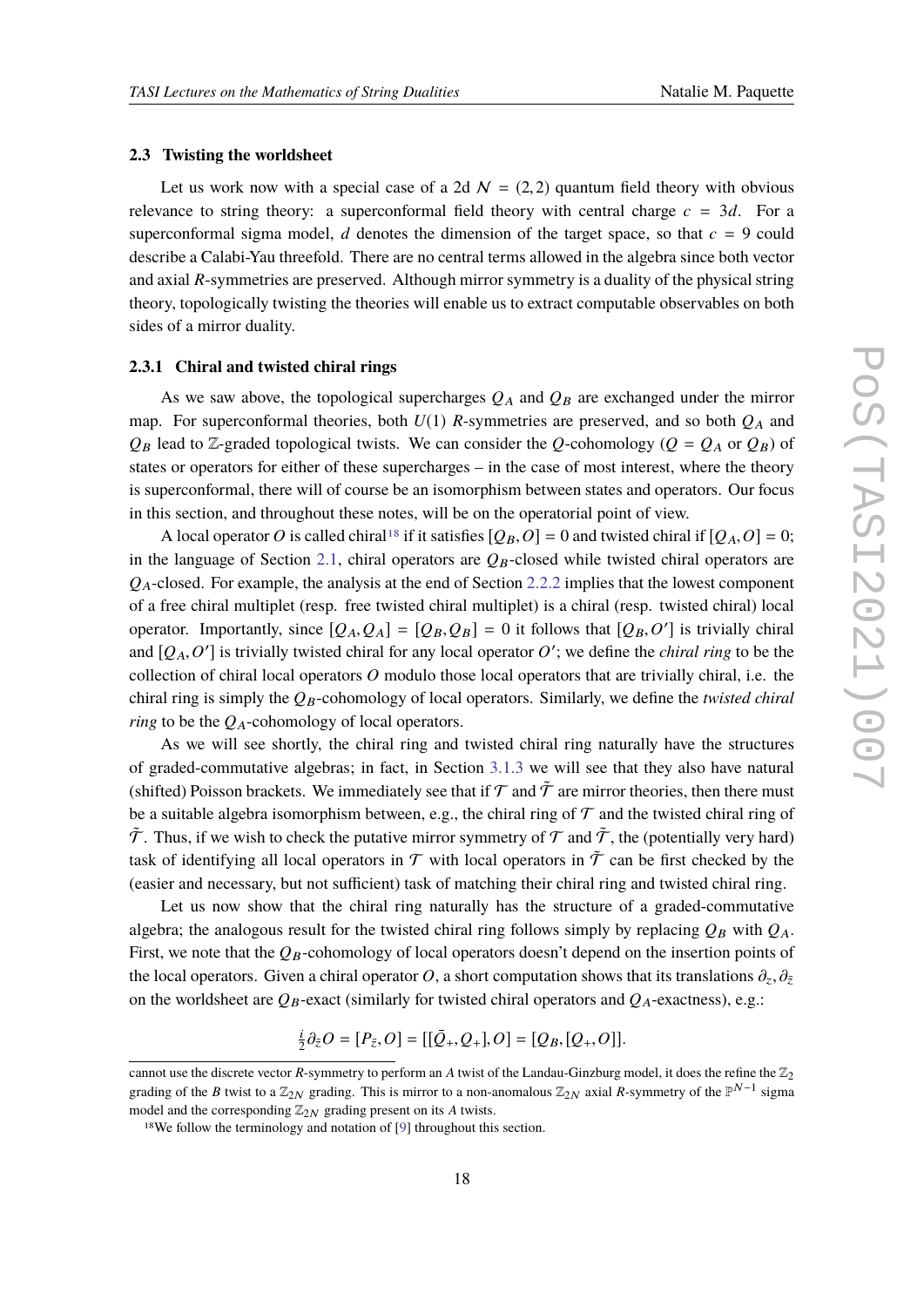Given two chiral operators, their product is also a chiral operator (similarly for twisted chirals). One just defines the product by colliding the operators, or taking them to coincident points. The lack of dependence on position arising from topological invariance means that the product must be nonsingular (up to  $Q_B$ -exact terms) as the points become coincident. Thus, taking  $Q_B$ -cohomology reduces the full operator product of these chiral operators to an *ordinary* product, and the operator algebra to an algebra in the usual sense! Moreover, the  $Q_B$ -exactness of translations of chiral operators implies that it doesn't matter what order we collide a collection of chiral local operators: the algebraic product of chiral operators is associative. Since there is always the trivial local operator 1, which we assume is not  $Q_B$ -exact, we find that this is a unital, associative algebra. Finally, since there is no preferred direction to perform the product, the associative product must moreover be graded-commutative – the only signs that appear in commuting to chiral operators are from the fermionic parity of the operators.

#### <span id="page-18-3"></span>**2.3.2 The chiral ring and Dolbeault cohomology**

Let's start by analyzing local operators in the *B*-twist of a 2d  $N = (2, 2)$  sigma model with Calabi-Yau target X, i.e. the theory's chiral ring. We assume that there are *N* chiral multiplets  $\Phi^n$ (and their conjugate anti-chiral multiplets  $\bar{\Phi}^{\bar{n}}$ ) with vanishing axial *R*-charge and vector *R*-charge. Using the vanishing axial *R*-charge of our chirals, it is a straightforward procedure to reorganize the fields based off of their *B*-twisted spin  $J_B = J + \frac{1}{2}$  $\frac{1}{2}R_A$  and cohomological grading  $C_B = -R_V$ ; we organize the spins  $J$ ,  $R$ -charges, twisted spin  $J_B$  and cohomological grading in Table [1.](#page-18-0)

<span id="page-18-0"></span>

|       |                |                                   | $\phi$ $\phi$ $\phi$ $\psi$ $\psi$ |                                                                                                                                                                            | $\bar{\psi}_+$   $F$   $\bar{F}$ |          |
|-------|----------------|-----------------------------------|------------------------------------|----------------------------------------------------------------------------------------------------------------------------------------------------------------------------|----------------------------------|----------|
|       |                |                                   |                                    | $\begin{array}{c c c c} & J & 0 & 0 & \pm\frac{1}{2} & \pm\frac{1}{2} & 0 & 0 \\ \hline (R_A, R_V) & (0,0) & (0,0) & (\pm1,1) & (\mp1,-1) & (0,2) & (0,-2) \\ \end{array}$ |                                  |          |
|       |                |                                   |                                    |                                                                                                                                                                            |                                  |          |
| $J_B$ |                |                                   | $\pm 1$                            |                                                                                                                                                                            |                                  |          |
| $C_R$ | $\overline{0}$ | $\begin{array}{cc} \n\end{array}$ | $\vert -1 \vert$                   | 1                                                                                                                                                                          |                                  | $-2$   2 |

**Table 1:** Spin *J*, axial and vector *R*-charges ( $R_A$ ,  $R_V$ ), twisted spin  $J_B = J + \frac{1}{2}R_A$ , and cohomological grading  $C_B = -R_V$  for a *B*-twisted chiral and anti-chiral multiplet with vanishing *R*-charges.

We now organize our *B*-twisted data into some natural geometric objects. First, we find that the bosons  $\phi$ ,  $\bar{\phi}$ ,  $\bar{F}$  remain scalars on the worldsheet; we continue to think of  $\phi$ ,  $\bar{\phi}$  as the holomorphic/antiholomorphic parts of a map  $\phi : \Sigma \to \chi$  from the worldsheet  $\Sigma$  into the Calabi-Yau target X, and dualize the auxiliary boson  $\bar{F}$  to a scalar valued in the pullback of the holomorphic cotangent bundle  $\bar{F} \in \phi^* T^*_{(0,1)} \chi^{19}$  $\bar{F} \in \phi^* T^*_{(0,1)} \chi^{19}$  $\bar{F} \in \phi^* T^*_{(0,1)} \chi^{19}$  The fermions in the chiral multiplet  $\psi^n_+,\psi^n_-$  are naturally reorganized as a bundle  $I \subseteq \varphi I_{(0,1)}$ <br>1-form  $\rho^n = \frac{1}{2i}(-\psi)$  $\frac{1}{2i}(-\psi_{-}^{n}dz + \psi_{+}^{n}d\bar{z})^{20}$  $\frac{1}{2i}(-\psi_{-}^{n}dz + \psi_{+}^{n}d\bar{z})^{20}$  $\frac{1}{2i}(-\psi_{-}^{n}dz + \psi_{+}^{n}d\bar{z})^{20}$  on the worldsheet, still valued in the pullback of the holomorphic tangent bundle,  $\rho \in \Omega^1(\Sigma, \phi^* T^{(1,0)}X)$ , whereas the fermions in the anti-chiral multiplet  $\bar{\psi}_{\pm}^{\bar{n}}$  become

$$
[C_B, dz] = dz \qquad [C_B, d\bar{z}] = d\bar{z}
$$

<span id="page-18-1"></span><sup>&</sup>lt;sup>19</sup>Really, it's  $\bar{F}_n - \Gamma_{n\bar{m}} \bar{\psi}^{\bar{m}} \bar{\psi}^{\bar{l}}_+$  that yields this  $\phi^* T^*_{(1,0)} \chi$ -valued scalar. By abuse of notation, we call this shifted field dualized with the Kähler metric by the same name. The same holds to for the worldsheet 2-form *F* described below.

<span id="page-18-2"></span><sup>&</sup>lt;sup>20</sup>We take the worldsheet differential forms  $dz$ ,  $d\bar{z}$  to be fermionic. We also find it convenient to give them cohomological degree 1

so that the worldsheet exterior derivative  $d_{\Sigma} = dz \partial_z + d\bar{z}\partial_{\bar{z}}$  is a (fermionic) derivation of cohomological degree 1. Consequently,  $\rho$  is naturally a bosonic worldsheet 1-form of cohomological degree 0.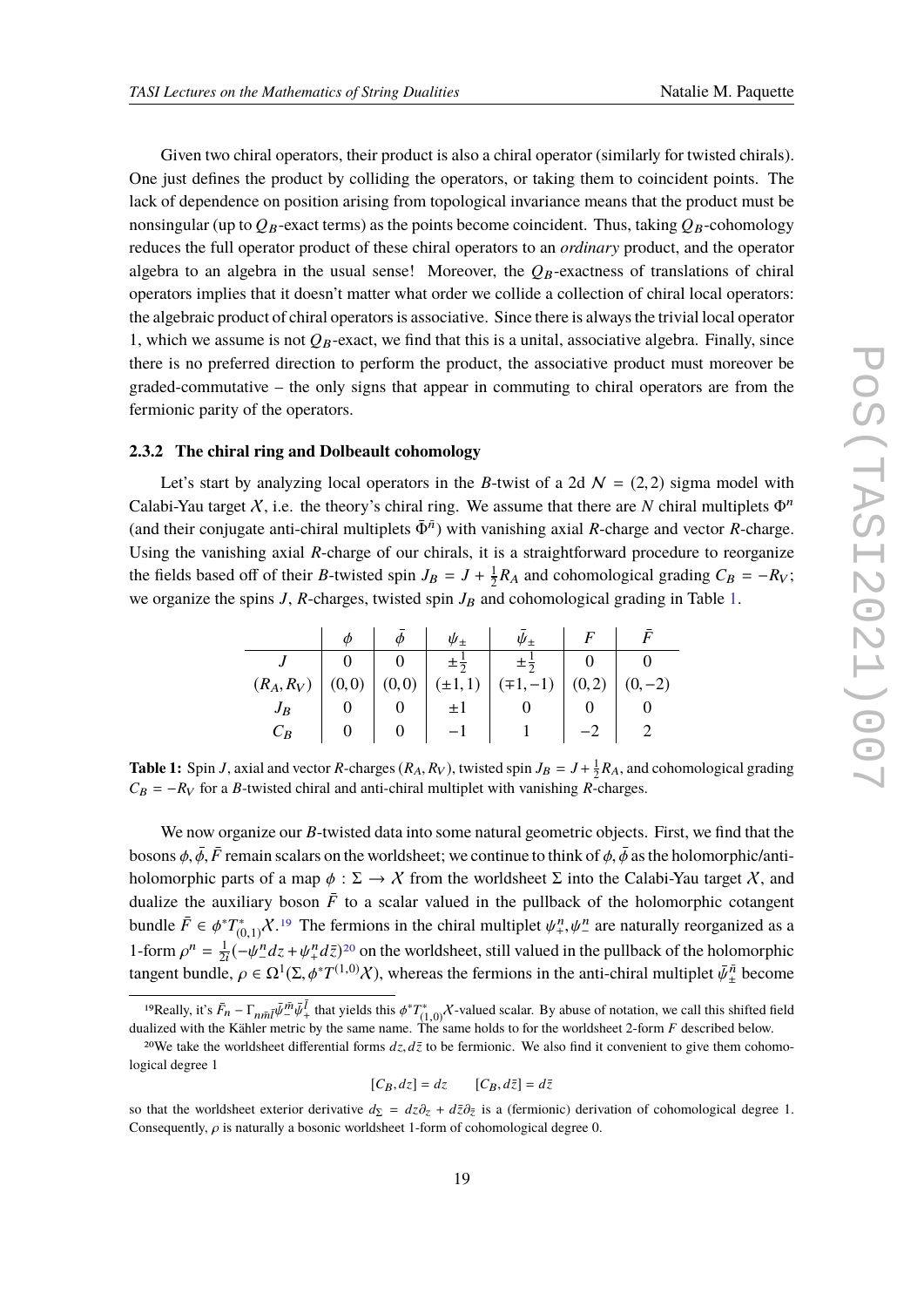worldsheet scalars. We find it convenient to organize them into a (fermionic, cohomological degree 1)  $\phi^*T^{(0,1)}\chi$ -valued scalar  $\bar{\psi}^{\bar{n}} = \bar{\psi}^{\bar{n}} + \bar{\psi}^{\bar{n}} - \xi \phi^*T^{(0,1)}\chi$  and a (fermionic, cohomological degree 1)  $\phi^* T_{(1,0)}^* X$ -valued scalar  $\bar{\zeta}_n = g_{n\bar{n}} (\bar{\psi}_+^{\bar{n}} - \bar{\psi}_-^{\bar{n}})$ . Finally, the boson *F* naturally becomes a (bosonic,  $\varphi$   $I_{(1,0)}$ . Finally  $\zeta_n - \zeta_{nn}$ ,  $\varphi_{+}$   $\varphi_{-}$ . Finally, the boson T hattarty becomes a (bosonic, cohomological degree 0) worldsheet 2-form valued in the pullback of the holomorphic tangent bundle  $F = -\frac{1}{4}$  $\frac{1}{4}F dz d\bar{z} \in \Omega^2(\Sigma, T^{(1,0)}\mathcal{X})$ . With these field redefinitions, we find that the action of  $Q_B$  is given by

$$
Q_B \phi = 0 \t Q_B \rho = d_{\Sigma} \phi \t Q_B F = d_{\Sigma} \rho
$$
  
\n
$$
Q_B \bar{\phi} = \bar{\psi} \t Q_B \bar{\psi} = 0 \t Q_B \bar{\zeta} = \bar{F} \t Q_B \bar{F} = 0
$$
\n(2.30)

where  $d_{\Sigma} \phi \in \Omega^1(\Sigma, \phi^* T^{(1,0)} \chi)$  is the (worldsheet) differential of (the holomorphic part of) the map  $\phi$ :  $\Sigma \to X$ , and  $d_{\Sigma} \rho \in \Omega^2(\Sigma, \phi^* T^{(1,0)}X)$  is the (worldsheet) exterior derivative  $d_{\Sigma} = dz \partial_z + d\overline{z}\partial_{\overline{z}}$ of the 1-form  $\rho$ .

We can build local operators in the *B*-twist as  $Q_B$ -closed functions of the worldsheet 0-form fields. Namely, functions of the bosonic fields  $\phi$ ,  $\bar{\phi}$  parameterizing a map  $\phi : \Sigma \to \mathcal{X}$ , and the section  $\bar{F}$  of the pulled-back holomorphic cotangent bundle  $\phi^* T^*_{(1,0)} X$  and the fermionic fields  $\bar{\psi}$ , valued in  $\phi^* T^{(0,1)} \chi$ , and  $\bar{\zeta}$ , valued in  $\phi^* T^*_{(0,1)} \chi$ . We can identify functions of these bosonic and  $(0,1)$ fermionic fields as sections of the complex of  $(0, \bullet)$ -forms with values in exterior powers of the holomorphic tangent bundle  $\Omega^{(0,\bullet)}(\mathcal{X},\bigwedge^\bullet T^{(0,1)}\mathcal{X})$  (pulled back to the worldsheet along  $\phi:\Sigma\to\mathcal{X}$ ). In particular, we have the following identifications:

$$
\bar{\psi}^{\bar{n}} \leftrightarrow d\bar{\phi}^{\bar{n}} \qquad \bar{\zeta}_n \leftrightarrow \partial_{\phi^n} \tag{2.31}
$$

We need not consider functions dependent on  $\bar{F}$  due to the equation of motion  $\bar{F} = 0$ : this implies the Ward identity  $\langle \bar{F}_n \rangle$  . . .  $\rangle = 0$ . (If there were a superpotential, we would similarly replace  $\bar{F}_n$  by  $W_n$ .) Using this identification, the supercharge  $Q_B$  is reinterpreted as the *Dolbeault differential* on the above complex:  $Q_B \leftrightarrow \bar{\partial}_X = d\bar{\phi}^{\bar{n}} \partial_{\bar{\phi}^{\bar{n}}}$ . Thus, we conclude that local operators in the *B*-twist are labeled by elements of the *Dolbeault cohomology* of the vector bundle  $\wedge^{\bullet} T^{(1,0)}\mathcal{X}$ :

vector space of local operators:  $H^{(0,\bullet)}(X, \wedge^{\bullet} T^{(1,0)}X) := H(\Omega^{(0,\bullet)}(X, \wedge^{\bullet} T^{(1,0)}X), \bar{\partial}_X)$  $(2.32)$ 

As predicted, these local operators are  $\mathbb{Z}^2$ -graded: a  $(0, p)$  form valued in  $\bigwedge^q T^{(1,0)}\chi$  has cohomological degree (the negative of its vector *R*-charge)  $q + p$  and internal degree (essentially<sup>[21](#page-19-0)</sup> the negative of its axial *R*-charge)  $p - q$ .

Let's consider these cohomology groups for affine space:  $X = \mathbb{C}^N$ . Every  $\overline{\partial}_{\mathbb{C}^N}$ -closed  $(0, p)$  form is  $\overline{\partial}_{\mathbb{C}^N}$ -exact by a holomorphic version of the Poincaré lemma. In particular, the cohomology group  $H^{(0,p)}(\mathbb{C}^N, \bigwedge^q T^{(1,0)}\mathbb{C}^N)$  vanishes unless  $p = 0$ . The  $\bar{\partial}_{\mathbb{C}^N}$ -closed (0,0) forms are simply holomorphic functions of  $\phi$ , therefore we conclude that  $H^{(0,0)}(\mathbb C^N,\bigwedge^q T^{(1,0)}\mathbb C^N)$  consists of holomorphic *polyvector fields*:

$$
H^{(0,\bullet)}(\mathbb{C}^N,\wedge^{\bullet}T^{(1,0)}\mathbb{C}^N) = H^{(0,0)}(\mathbb{C}^N,\wedge^{\bullet}T^{(1,0)}\mathbb{C}^N) \cong \{f(\phi)\partial_{\phi^{n_1}}\wedge\ldots\wedge\partial_{\phi^{n_k}}\} \cong \mathbb{C}[\phi^n,\bar{\zeta}_n].
$$
 (2.33)

<span id="page-19-0"></span><sup>&</sup>lt;sup>21</sup>The operators with homogeneous  $R_A$  charge, as defined above, are built from the original fermionic fields  $\bar{\psi}_{\pm}^{\bar{n}}$ . The  $\frac{1}{10}$  operators with nonegational  $\frac{1}{10}$  change, as defined above, are only the original termionic nexts  $\varphi_{\pm}$ . The internal degree presented here is nonetheless a symmetry of the *B*-twisted theory; it conj  $\bar{\psi}_{\pm}^{\bar{m}} \to \frac{1}{\sqrt{2}} (\bar{\psi}_{+}^{\bar{m}} \pm \bar{\psi}_{-}^{\bar{m}})$ . This rotation of the fermionic field space does not commute with usual rotations since it mixes fields of different spin, but it *does* commute with twisted rotations and hence is a valid internal symmetry of the twisted theory.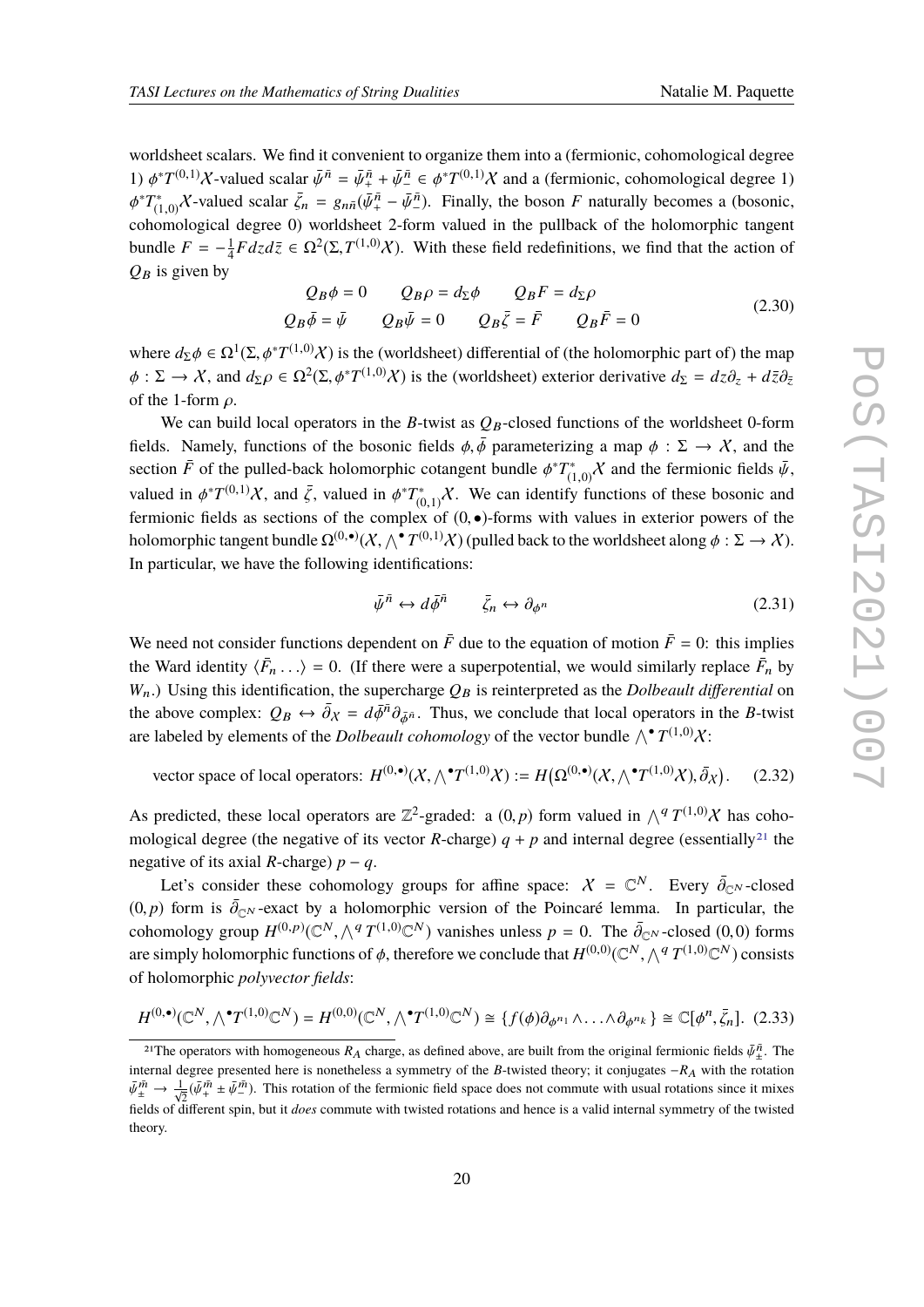The fixed locus of  $Q_B$  consists of *locally constant* maps from the worldsheet to the target, i.e. the *QB*-invariant field configurations have  $d_{\Sigma}\phi = 0$ . This implies that insertions of the above local operators are independent of their position on the worldsheet. Moreover, the space of constant maps is  $X$  itself, and the pointlike maps admit no nonperturbative stringy corrections. See [A](#page-60-0)ppendix A for a brief review of localization, and its role in computing supersymmetric observables such as correlation functions of chiral ring elements. Roughly speaking, computing correlation functions in the *B*-model involves integrating Dolbeault cohomology classes  $[\omega] \in H^{(0,\bullet)}(\mathcal{X}, \wedge^{\bullet} T^{(1,0)}\mathcal{X})$  over X, which is a classical geometry problem, unlike the much more subtle *A*-model side we will soon address. Thus, the vector space of local operators in the *B*-twist agrees with the (classical) wedge product of differential forms – it doesn't receive any quantum corrections!

Indeed, a more detailed analysis shows that the entire *B*-model action is  $Q_B$ -exact. It is a little bit less easy to see that the *B*-model only depends on the *complex structure* of the target manifold, but this turns out to be true: the B-model is simultaneously a topological theory on the worldsheet and "half-topological" theory in the target space, depending on the geometric deformations that are complementary to those of the *A*-model. One way to see this is to note that we can contract a (representative of a) cohomology class  $\omega \in \Omega^{(0,q)}(\mathcal{X}, \bigwedge^p T^{(1,0)}\mathcal{X})$  over X with the holomorphic volume form Ω of the Calabi-Yau to get an ordinary differential form of Dolbeault degree (*n* − *p*, *q*); we can integrate such a differential form over X to get a vanishing answer only when  $p = q = n$ , and the holomorphic volume form depends on the choice of complex structure.

#### **2.3.3 The twisted chiral ring and quantum cohomology**

<span id="page-20-0"></span>Let's now move to the A-twist of our 2d  $N = (2, 2)$  Calabi-Yau sigma model. We continue to take the superpotential to be zero, and view it as a theory of multiple chiral multiplets with a suitable Kähler potential; we also take the chiral multiplets to have vanishing vector and axial *R*-charges. The corresponding twisted spin and cohomological grading are given in Table [2.](#page-20-0)

|                     |  | $\phi \left   \right. \left. \bar{\phi} \right. \left. \left   \right. \left. \psi_{-}, \bar{\psi}_{+} \right. \left. \left   \right. \left. \psi_{+}, \bar{\psi}_{-} \right. \left. \left. \right  \right. F \left. \left. \right  \right. \left. \bar{F} \right. \left. \right $ |                    |                                                                 |  |
|---------------------|--|------------------------------------------------------------------------------------------------------------------------------------------------------------------------------------------------------------------------------------------------------------------------------------|--------------------|-----------------------------------------------------------------|--|
| $J_A$   0   0       |  |                                                                                                                                                                                                                                                                                    | $1, -1$   1   $-1$ |                                                                 |  |
| $C_A \mid 0 \mid 0$ |  |                                                                                                                                                                                                                                                                                    |                    | $\begin{array}{ c c c c c } \hline 0 & 0 \\ \hline \end{array}$ |  |

**Table 2:** Twisted spin  $J_A = J + \frac{1}{2}R_V$ , and cohomological grading  $C_A = -R_A$  for an *A*-twisted chiral and anti-chiral multiplet with vanishing *R*-charges.

In terms of component fields, we have the bosons  $\phi$ ,  $\bar{\phi}$ , which continue to furnish a map  $\phi$ :  $\Sigma \to X$ . Just as in the *B*-twist, two of the fermionic worldsheet spinors, this time  $\psi$ <sub>-</sub> and  $\bar{\psi}_+$ , become (fermionic, degree 1) worldsheet scalars that geometrically realize sections of (the pullback of) the holomorphic tangent bundle  $\chi := \psi_- \in \phi^*T^{(1,0)}\chi$  and the anti-holomorphic tangent bundle  $\bar{\chi} := \bar{\psi}_+ \in \phi^*T^{(0,1)}\chi$ . The other two fermions  $\psi_+$  and  $\bar{\psi}_-$ , as well as the auxiliary bosons  $F, \bar{F}$ , are naturally identified as components of holomorphic/anti-holomorphic world sheet 1-forms: the fermions become  $\bar{\xi} := -\frac{1}{2i}$  $\frac{1}{2i}\bar{\psi}_- dz$  and  $\xi := \frac{1}{2i}$  $\frac{1}{2i}\psi_+ d\bar{z}$  (both bosonic, degree 0) and the bosons become  $\bar{F} = -\frac{1}{2}$  $\frac{1}{2i} \bar{F} dz$  and  $F = \frac{1}{2i}$  $\frac{1}{2i}F d\bar{z}$  (fermionic, degree 1). It follows that the action of  $Q_A$  on these fields is given by

$$
Q_A \phi = \chi \qquad Q_A \chi = 0 \qquad Q_A \xi = \bar{\partial}_{\Sigma} \phi + F \qquad Q_A F = \bar{\partial}_{\Sigma} \chi
$$
  
\n
$$
Q_A \bar{\phi} = \bar{\chi} \qquad Q_A \bar{\chi} = 0 \qquad Q_A \bar{\xi} = \partial_{\Sigma} \bar{\phi} - \bar{F} \qquad Q_A \bar{F} = -\partial_{\Sigma} \bar{\chi}
$$
\n(2.34)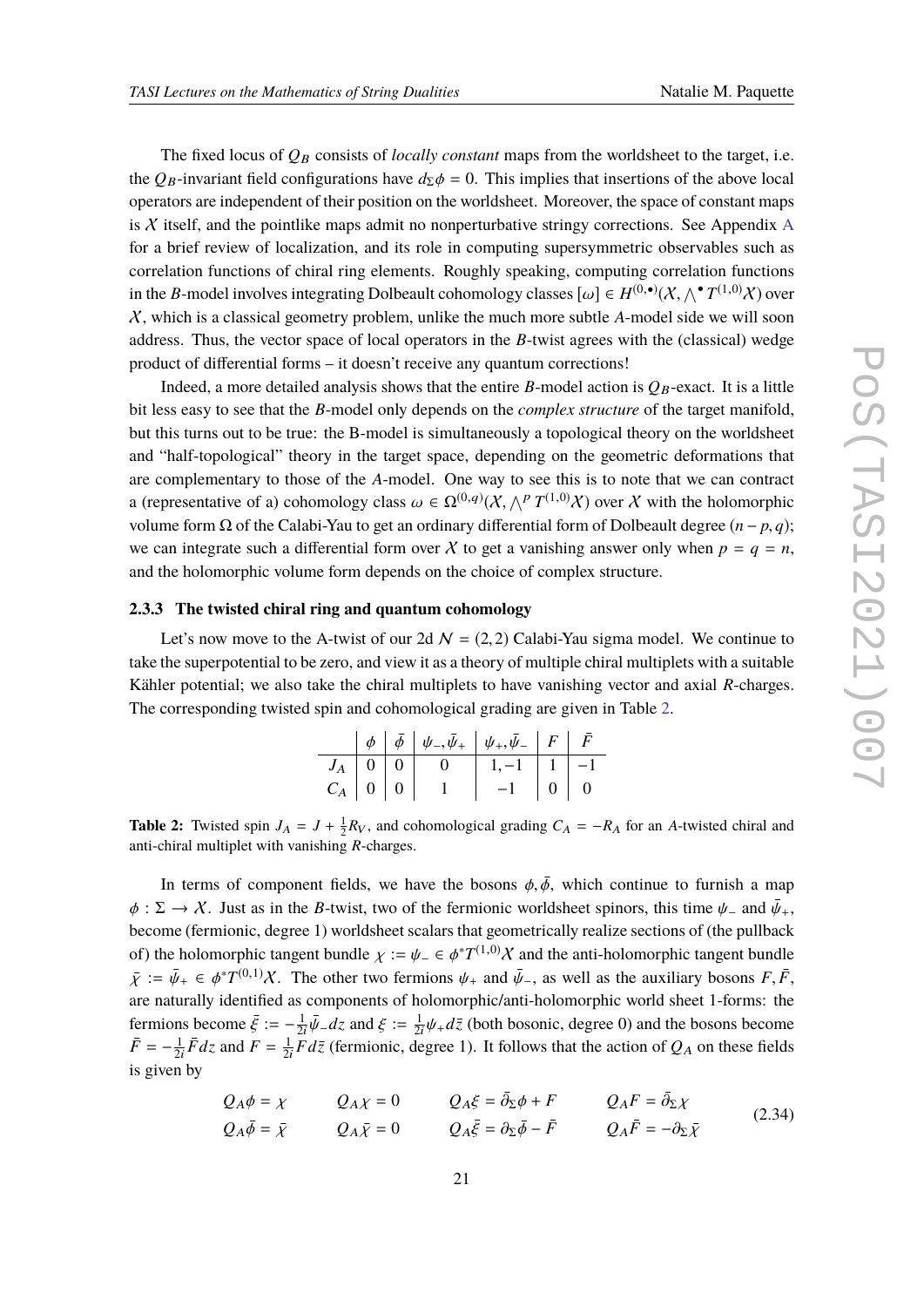where  $\partial_{\Sigma}, \bar{\partial}_{\Sigma}$  are the worldsheet Dolbeault operators.

We can obtain the vector space of local operators as in the *B*-twist. The only Lorentz-invariant options must be built from the twisted worldsheet scalars  $\phi$ ,  $\bar{\phi}$ ,  $\chi$ ,  $\bar{\chi}$ . Any other putative scalars that might be constructed by contraction of indices with the worldsheet metric turn out to be *Q*-exact by *Q*-exactness of the worldsheet metric. Since the fermionic fields  $\chi$ ,  $\bar{\chi}$  take values in the holomorphic and anti-holomorphic tangent bundles of  $X$ , we can identify them with forms:

$$
\chi^n \leftrightarrow d\phi^n \qquad \bar{\chi}^{\bar{n}} \leftrightarrow d\bar{\phi}^{\bar{n}} \tag{2.35}
$$

Then *Q*<sub>A</sub> can be naturally identified with the de Rham differential  $d_X = d\phi^n \partial_{\phi^n} + d\bar{\phi}^{\bar{n}} \partial_{\bar{\phi}^{\bar{n}}}$  acting an expected formation  $\bar{X}$ . Thus, local approximately a model as the identified with the on general differential forms on  $X!$  Thus, local operators of the  $A$ -model can be identified with the de Rham cohomology of the target manifold:

vector space of local operators: 
$$
H^{\bullet}(X) := H(\Omega^{(\bullet,\bullet)}(X), d_X)
$$
. (2.36)

Just as in the *B*-twist, the *A*-twist has a  $\mathbb{Z}^2$ -grading: a  $(p, q)$ -form has cohomological degree  $C_A$  (the negative of axial *R*-charge)  $p + q$  and internal degree (the negative of the vector *R*-charge)  $p - q$ .

Maps  $\phi$  :  $\Sigma \to X$  in the *Q<sub>A</sub>* localization locus (c.f. Appendix [A\)](#page-60-0) satisfy  $\partial_{\overline{z}}\phi = 0$ , so the topological *A*-model localizes to *holomorphic* maps to the target. More explicitly, one can write the twisted sigma model Lagrangian as a  $Q_A$ -exact term plus a term like  $\int_{\phi(x)} \omega$ , an integral of the target space (complexified) Kähler class over the image of the worldsheet, which only depends on target space (complexified) Kähler class over the image of the worldsheet, which only depends on the homology class of the map. This term only depends on the Kähler class of the target manifold, but not its complex structure, and the homology class  $\beta = [\phi(\Sigma)]$  of the worldsheet. Thus, the *A*-model is not only topological on the worldsheet, but it is half-topological in the target space. All of the complex structure dependence is  $Q_A$ -exact.

When  $\Sigma = S^2$ , these maps compute, via correlation functions between chiral ring elements, the intersection numbers of cycles in the target manifold  $X$ . However, it turns out that nontrivial *worldsheet instantons* can contribute to these observables. These are nonperturbative effects in the worldsheet sigma model so the *A*-model is the "hard" side of the mirror symmetry duality. From correlation functions in the *A*-model, these quantum-corrected intersection numbers are related to enumerative invariants known as *Gromov-Witten invariants* (roughly, counts of holomorphic curves in the target manifold), a rich industry in algebraic geometry in its own right. These quantum corrections also deform the classical wedge product of differential forms: the twisted chiral ring is identified with the *quantum cohomology* of X. See, e.g., [\[9,](#page-75-7) Chapters 21-30] for a comprehensive introduction to this subject. Mirror symmetry is useful in part because computations in the simpler *B*-model side can be used to extract these intricate invariants on the *A*-side.

#### **2.3.4 Deformations**

We will discuss a bit more in the sequel the deformations on which the topological (i.e. chiral and twisted chiral) rings depend in the topological *A*- and *B*-models. As we have seen, in the former case, they are a function of the Kähler moduli of the target space and in the latter case, the complex structure moduli, as one might expect for quantities that are exchanged under mirror symmetry. In either case, the deformations span the tangent bundle of the respective moduli space; the chiral rings furnish interesting bundles over geometric moduli spaces including the tangent bundles to the moduli space as subbundles.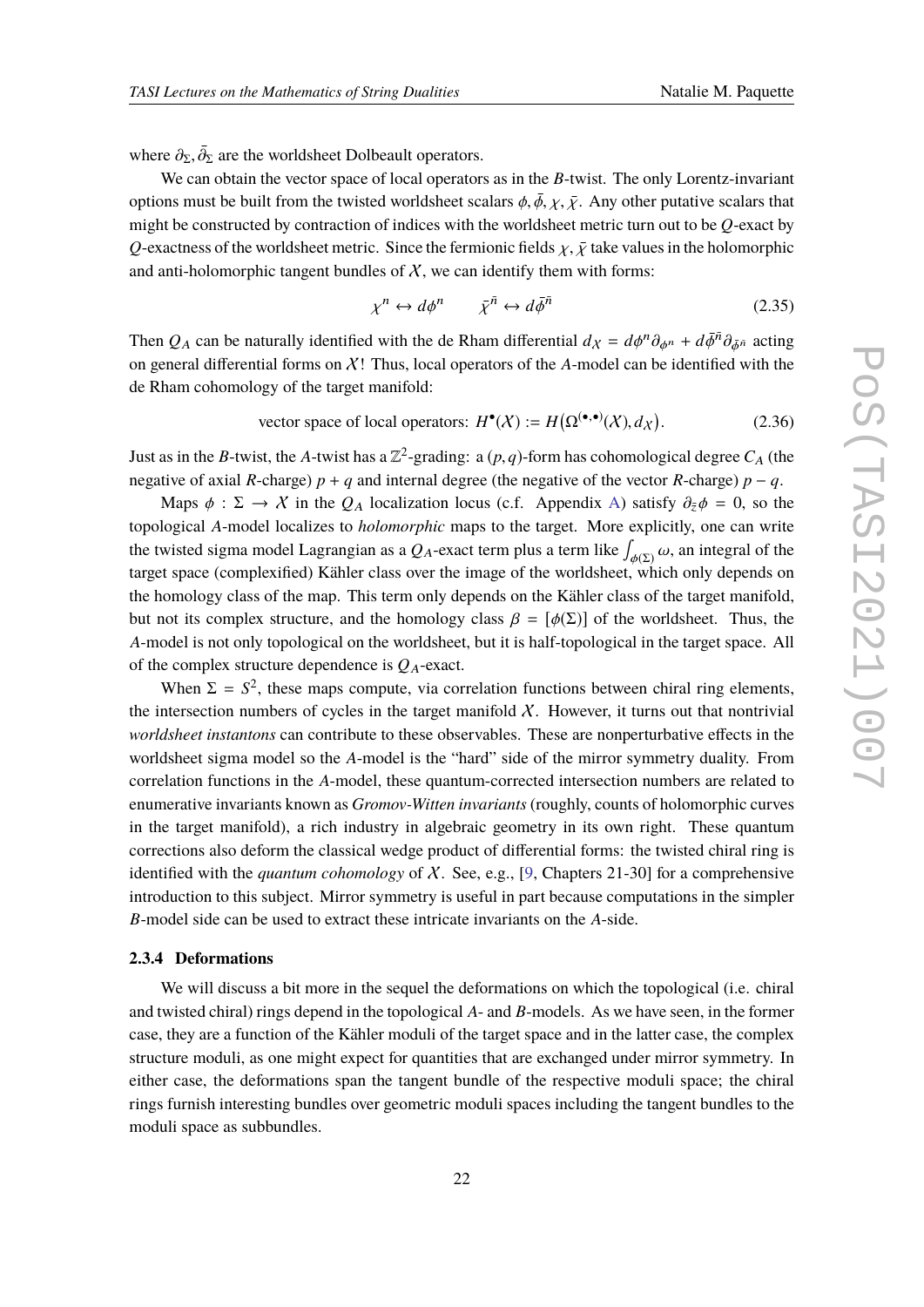#### **2.4 A brief introduction to homological mirror symmetry**

In this section we attempt to provide a brief introduction to the basic ingredients of homological mirror symmetry: the categories of *A*- and *B*-branes in the twisted Calabi-Yau sigma models described above. We start by reviewing why topological boundary conditions form a category and then go on to describe the categories of branes in twisted sigma models. Our aim is to provide an intuition for why various structures arise rather than provide a thorough introduction. For more details, we encourage the reader to consult the comprehensive textbooks [\[9,](#page-75-7) [10\]](#page-76-0) and references therein.

#### **2.4.1 Branes and categories in 2d TQFT**

We start by introducing an object central to any 2d TQFT: its *category of boundary conditions*. A category is a mathematical object that is at the heart of many mathematical disciplines. In brief, a category C is a collection of *objects*  $Obj(C)$  and, for each order pair of objects  $(B_1, B_2) \in Obj(C)$ , *morphisms*  $Hom_C(B_1, B_2)$  together with a rule to *compose* morphisms

$$
Hom_C(B_1, B_2) \times Hom_C(B_2, B_3) \rightarrow Hom_C(B_1, B_3)
$$
  
\n
$$
\begin{array}{ccc}\n\downarrow & \downarrow & \downarrow & \downarrow \\
O_{12} & O_{23} & \mapsto & O_{23}O_{12}\n\end{array}
$$
\n(2.37)

Moreover, the composition of morphisms is required to be associative<sup>[22](#page-22-0)</sup>: if we are given morphisms  $O_{ij} \in \text{Hom}_{\mathcal{C}}(B_i, B_j)$ , then  $O_{34}(O_{23}O_{12}) = (O_{34}O_{23})O_{12}$ . Some examples of categories the reader may be familiar with are:

- 1. **Set**: the category of sets; objects of **Set** are sets, and morphisms are functions
- 2. **Top**: the category of topological spaces; objects of **Top** are topological spaces, and morphisms are homeomorphisms
- 3. **Grp**: the category of groups; objects of **Grp** are groups, and morphisms are group homomorphisms
- 4. Rep(*G*): the category of representations of a group *G*; objects are representations of *G*, and morphisms are intertwining operators

We claim that boundary conditions in 2d TQFTs have the structure of a category. More generally, extended operators with support on 1-dimensional submanifolds of spacetime, called *line operators* or *line defects*, in any *d*-dimensional TQFT have such a structure. Yet more generally, operators with *k*-dimensional support in such a theory have the structure of a *k-category*, which requires the data of 2*-morphisms* between any pair of morphisms (also called 1-morphisms) between the same two objects (0-morphisms), and so on up to *k-morphisms* between appropriate pairs of  $(k - 1)$ -morphisms.

The category **Bdy** of boundary conditions in a 2d TQFT  $\mathcal T$  arises as follows: objects in **Bdy** are the boundary conditions *B* allowed by  $\mathcal T$ . Given two boundary conditions  $B_1, B_2$ , a morphism

<span id="page-22-0"></span><sup>22</sup>As we mention in Section [3.2,](#page-39-0) associativity of morphisms can be relaxed to associativity *up to homotopy*. In this section, we restrict our attention to strictly associative composition of morphisms.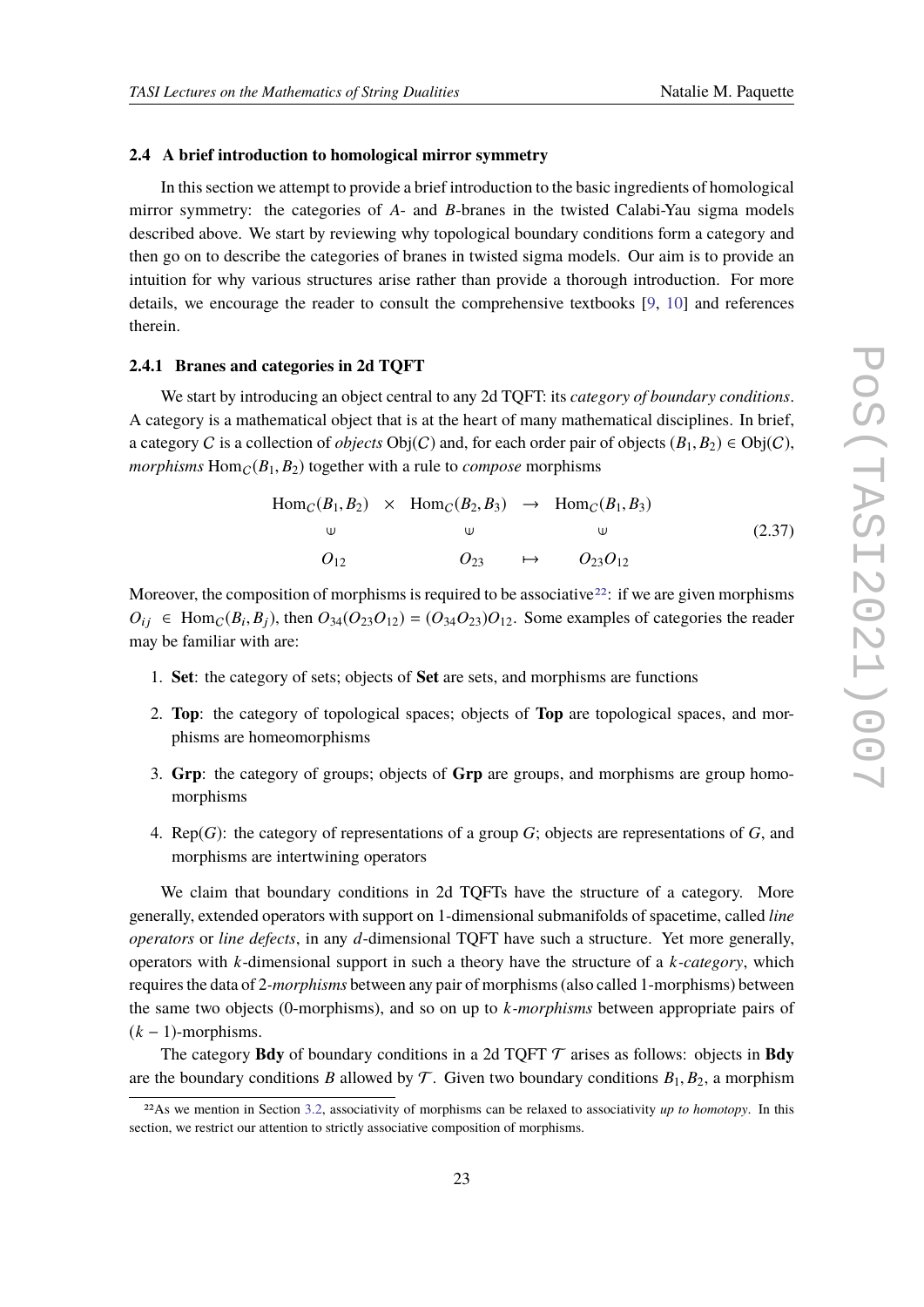<span id="page-23-0"></span> $O_{12} \in \text{Hom}_{\text{Bdy}}(B_1, B_2)$  are local operators on the boundary that interpolate between  $B_1$  and  $B_2$ . The composition of morphisms is induced from colliding boundary local operators; see Figure [2.](#page-23-0) There are analogous pictures for the category of line operators in higher dimensional TQFTs. The higher categorical structure of higher dimensional defects arises from considering junctions of various dimension; for example, surface operators (2-dimensional support) form a 2-category whose 1-morphisms are line operators joining two surfaces operators, and whose 2-morphisms are local operators joining such line operators. See, e.g., [\[39\]](#page-77-7) and references therein for a more thorough presentation.



**Figure 2:** An illustration of the composition of morphisms in the category of boundary conditions in a 2d TQFT induced by collision of boundary local operators.

We can obtain two more interpretations for this space of morphisms by some standard TQFT manipulations. Our second description uses the state-operator correspondence: a boundary local operator  $O_{12} \in \text{Hom}_{\text{Bdy}}(B_1, B_2)$  produces a state on the semicircular arc (or any other homologous cycle) surrounding the insertion, and, conversely, a state on such a semicircle produces a local operator in the limit of an infinitesimal arc; see the middle of Figure [3.](#page-23-1) Our third description comes from using the topological nature of the theory to deform this half-space to a strip via the complex logarithm. Under this mapping, the semicircular arc gets mapped to a horizontal line in the strip, thus we map states on the semicircle to states on this strip; see the right of Figure [3.](#page-23-1)

<span id="page-23-1"></span>

**Figure 3:** Three interpretations for the morphism space  $Hom_{Bdy}(B_1, B_2)$ . Left: local operators interpolating between  $B_1$  and  $B_2$ . Middle: states on a semicircle anchored on the two boundary conditions  $B_1, B_2$ . Right: states on a strip with boundary conditions  $B_1, B_2$  at the two ends.

This final description naturally lends itself to a string-theoretic interpretation: the space of morphisms between two branes  $B_1, B_2$  is identified with the space of open string states, with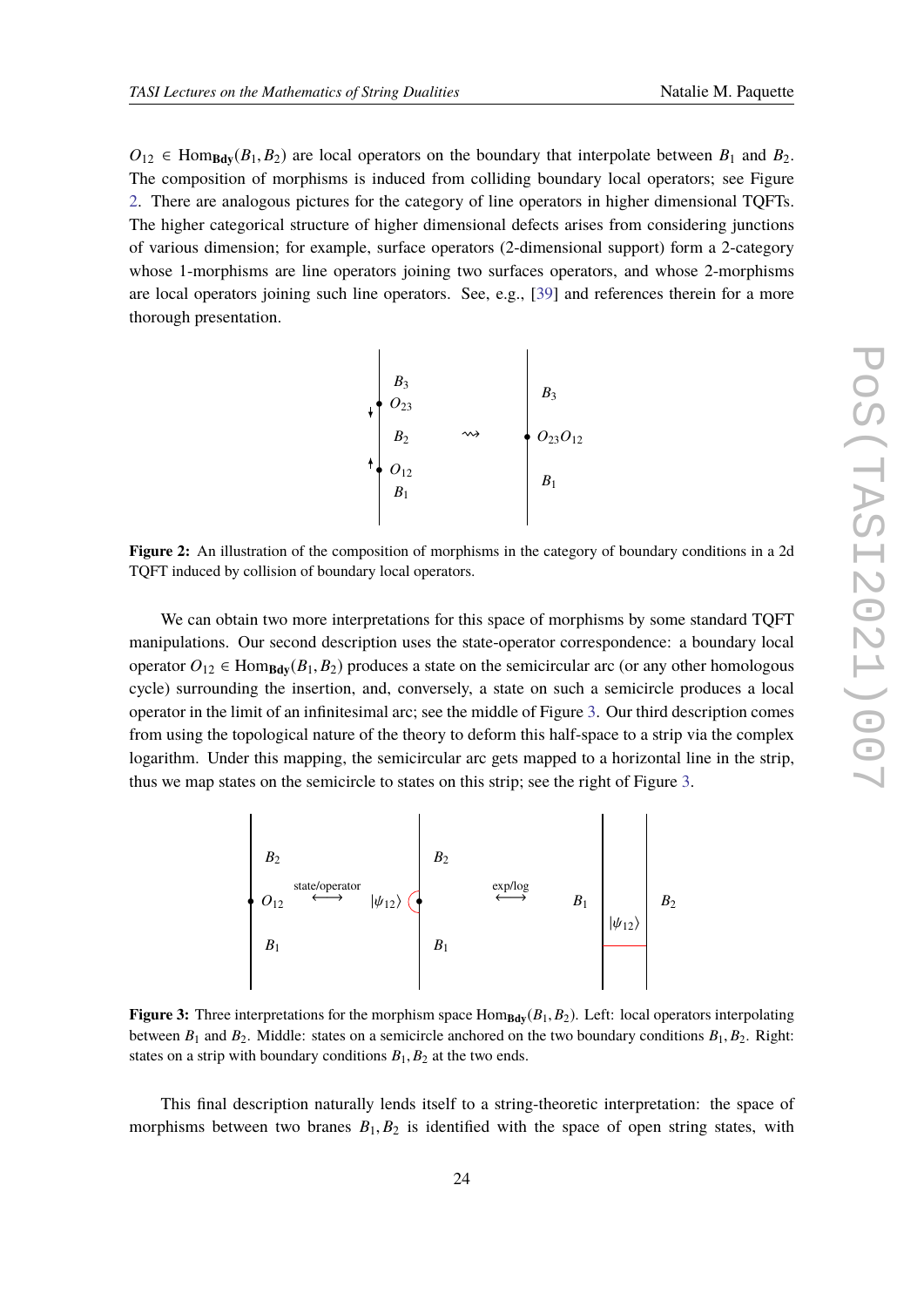<span id="page-24-0"></span>ends satisfying the corresponding boundary conditions. The composition of morphisms in this interpretation comes from joining of opening strings; see Figure [4.](#page-24-0)



**Figure 4:** An illustration of the composition of morphisms in the category of boundary conditions in terms of the joining of open strings.

It turns out that the category of boundary conditions is rich enough to be able to reconstruct the closed string sector described in Section [2.3](#page-17-0) by way of its *Hochschild cohomology*, c.f. [\[10,](#page-76-0) Section 2.2.3] or [\[40\]](#page-77-8) and references therein.<sup>[23](#page-24-1)</sup> The argument goes as follows.<sup>[24](#page-24-2)</sup> If *O* is a bulk local operator and *B* is a topological brane, we can bring *O* to the boundary to get a (possibly vanishing) boundary local operator  $O|_B$ , i.e. a morphism  $O|_B \in \text{Hom}_{\text{Bdv}}(B, B)$ . Moreover, the space of morphisms  $Hom_{Bdy}(B_1, B_2)$  between branes  $B_1$  and  $B_2$  is naturally a module for bulk local operators via collision, i.e. we get a map  $O: \text{Hom}_{\text{Bdv}}(B_1, B_2) \to \text{Hom}_{\text{Bdv}}(B_1, B_2)$ , where  $O_{12} \mapsto O \cdot O_{12}$ . We can think of the boundary local operator  $O|_B$  as  $O \cdot id_B$ , where  $id_B$  is the identity operator on *B*. Since we were free to collide the bulk local operator anywhere on the boundary, it follows that these two operations are intertwined:

<span id="page-24-3"></span>
$$
O|_{B_2}O_{12} = (O \cdot O_{12}) = O_{12}O|_{B_1}.
$$
\n(2.38)

See Figure [5.](#page-25-0)

Categorically speaking, the collection of maps  $\{O|B\}$  satisfying these relations is a *natural transformation* of the *identity endofunctor*  $id_{\text{Bdy}}$  :  $\text{Bdy} \rightarrow \text{Bdy}$ . Let's unpack this statement. First, a (covariant) *functor* is a type of map between categories  $\mathcal{F}: C_1 \to C_2$  (a.k.a. a 1-morphism in the 2-category of categories). The data of  $\mathcal F$  includes a map on objects  $B$ 

$$
B \in \text{Obj}(C_1) \mapsto \mathcal{F}(B) \in \text{Obj}(C_2) \tag{2.39}
$$

and on morphisms between any two objects  $B_1, B_2$ 

$$
O_{12} \in \text{Hom}_{C_1}(B_1, B_2) \mapsto \mathcal{F}(O_{12}) \in \text{Hom}_{C_2}(\mathcal{F}(B_1), \mathcal{F}(B_2))\,. \tag{2.40}
$$

<span id="page-24-1"></span><sup>23</sup>Strictly speaking, it is *cyclic cohomology* which is relevant to the topological string. Cyclic cohomology corresponds to the cohomology of cyclically symmetric Hochschild cochains; this requirement of cyclic symmetry is related to the fact that string theory couples the TQFT to topological gravity, whence we must integrate over the moduli of boundary insertions. In the absence of a coupling to gravity, it is the full cohomology that is relevant.

<span id="page-24-2"></span><sup>&</sup>lt;sup>24</sup>The perspective we take is in the spirit of  $[10, Section 2.2.3]$  $[10, Section 2.2.3]$ . Another useful perspective on the identification of bulk local operators and Hochschild cohomology goes by way of the *folding trick*, c.f. [\[40\]](#page-77-8). This corresponds to viewing bulk local operators in a 2d theory  $\mathcal T$  as local operators bound to the "trivial interface" between  $\mathcal T$  and itself. Equivalently, bulk local operators can be viewed as boundary local operators on the *diagonal brane* in T × T−, where T − is obtained from  $\mathcal T$  by reflecting across the boundary.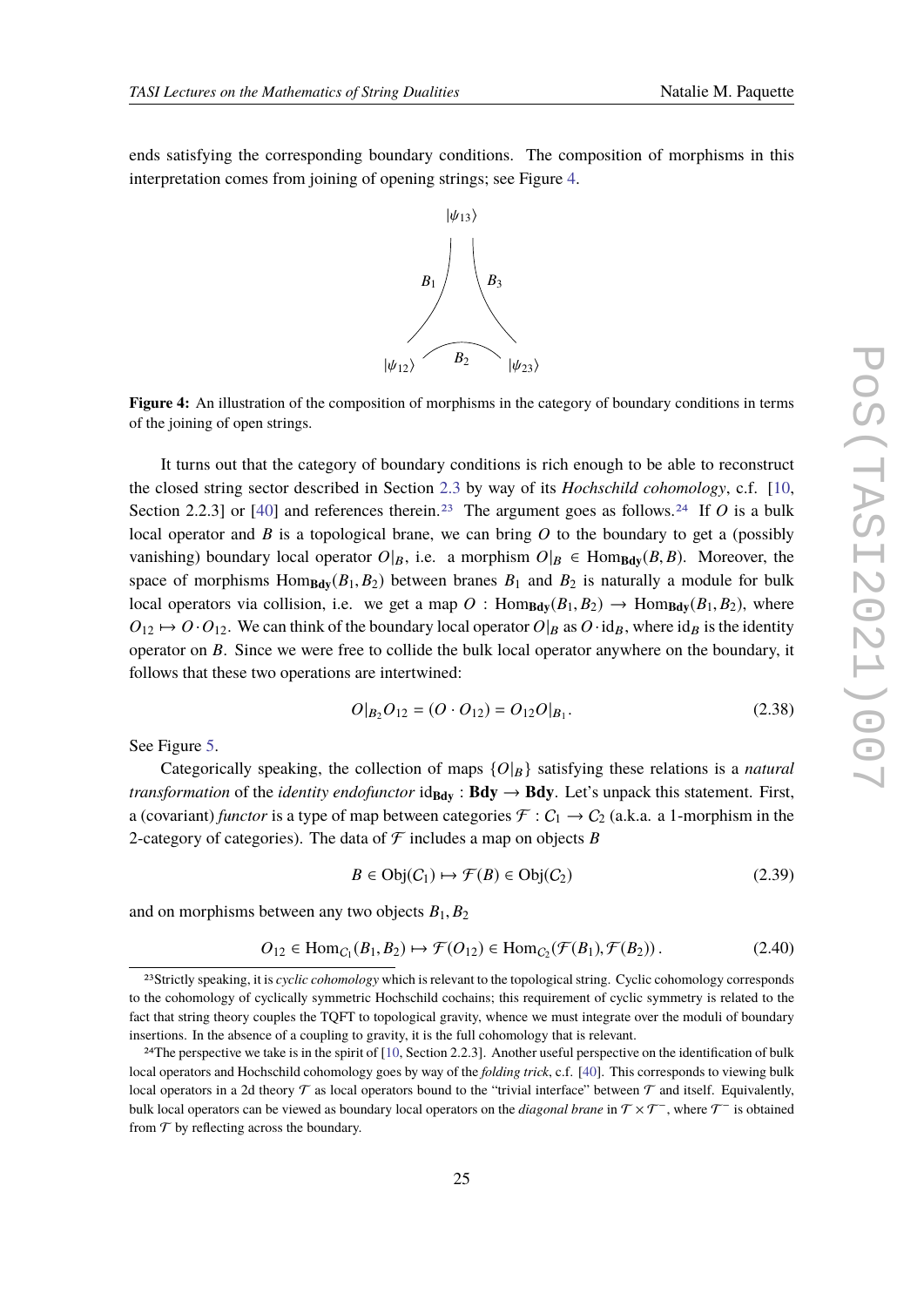

<span id="page-25-0"></span>Figure 5: An illustration showing that local operators at the junction of two boundary conditions must commute with the action of bulk local operators. Moreover, they themselves furnish the structure of a module for the algebra of bulk local operators.

Moreover, these maps are compatible with composition of morphisms; given  $O_{12} \in \text{Hom}_{C_1}(B_1, B_2)$ and  $O_{23} \in \text{Hom}_{C_1}(B_2, B_3)$ , we have the following equality in  $\text{Hom}_{C_2}(\mathcal{F}(B_1), \mathcal{F}(B_3))$ :

$$
\mathcal{F}(O_{23}O_{12}) = \mathcal{F}(O_{23})\mathcal{F}(O_{12}). \qquad (2.41)
$$

An *endofunctor* is simply a functor from a category to itself; the *identity endofunctor* id<sub>Bdy</sub> is the endofunctor of **Bdy** defined by doing nothing

$$
id_{\text{Bdy}}(B) = B
$$
  $id_{\text{Bdy}}(O_{12}) = O_{12}.$  (2.42)

Finally, a *natural transformation* is a map between functors  $\eta : \mathcal{F} \to \mathcal{G}$  (a.k.a. a 2-morphism in the 2-category of categories). This is given by the data of maps  $\eta_B : \mathcal{F}(B) \to \mathcal{G}(B)$  for every object  $B \in \text{Obj}(C_1)$  that intertwine maps of morphisms

$$
\eta_{B_2} \mathcal{F}(O_{12}) = \mathcal{G}(O_{12}) \eta_{B_1} \in \text{Hom}_{C_2}(\mathcal{F}(B_1), \mathcal{G}(B_2)).
$$
\n(2.43)

Taking the functors  $\mathcal F$  and  $\mathcal G$  to be the identify endofunctor, we see that Eq. [\(2.38\)](#page-24-3) is exactly the statement that the bulk local operator  $O$  defines a natural transformation from  $id_{\text{Bdy}}$  to itself.

Consider the case where the category has (or, more generally, is generated by) a single boundary condition *B*. It thus suffices to consider the algebra *A* of local operators on *B*, i.e.  $A = \text{Hom}_{\text{Bdv}}(B, B)$ . Then, for every bulk local operator *O*, we have an element  $O|_B \in A$ ; Eq. [\(2.38\)](#page-24-3) implies that  $O|_B$ commutes with every other element of *A*, i.e.  $O|_B$  belongs to the *center* of *A*,  $O|_B \in Z(A)$ . This cannot be everything since, e.g., a non-trivial bulk local operator may vanish when brought to the boundary. In a fully derived setting, e.g. when we consider a TQFT obtained via twisting or in the BV formalism, the center of *A*is merely the zeroth cohomology group of the full Hochschild cohomology of *A* (with coefficients in *A*), or simply the *derived center* of *A*:  $Z(A) \cong HH^0(A) \subset HH^{\bullet}(A)$ . There is a natural generalization to theories with more elaborate categories of topological branes, resulting in the Hochschild cohomology of the category of branes *HH*• (**Bdy**). The identification of bulk local operators with the Hochschild cohomology of the category of topological branes is expected to hold quite generally. For example, it is known to recover the *entire* σ-model chiral ring described in Section [2.3.2](#page-18-3) from the category of *B*-branes, see e.g. [\[10,](#page-76-0) Section 2.5.3], and Kontsevich conjectured the same should be true for the (much more difficult) category of *A*-branes [\[41\]](#page-77-9), see also [\[42,](#page-77-10) [43\]](#page-77-11). We describe the construction of Hochschild cohomology of the category of branes, focusing on its relation to topological descent, in Section [3.2.3.](#page-46-0)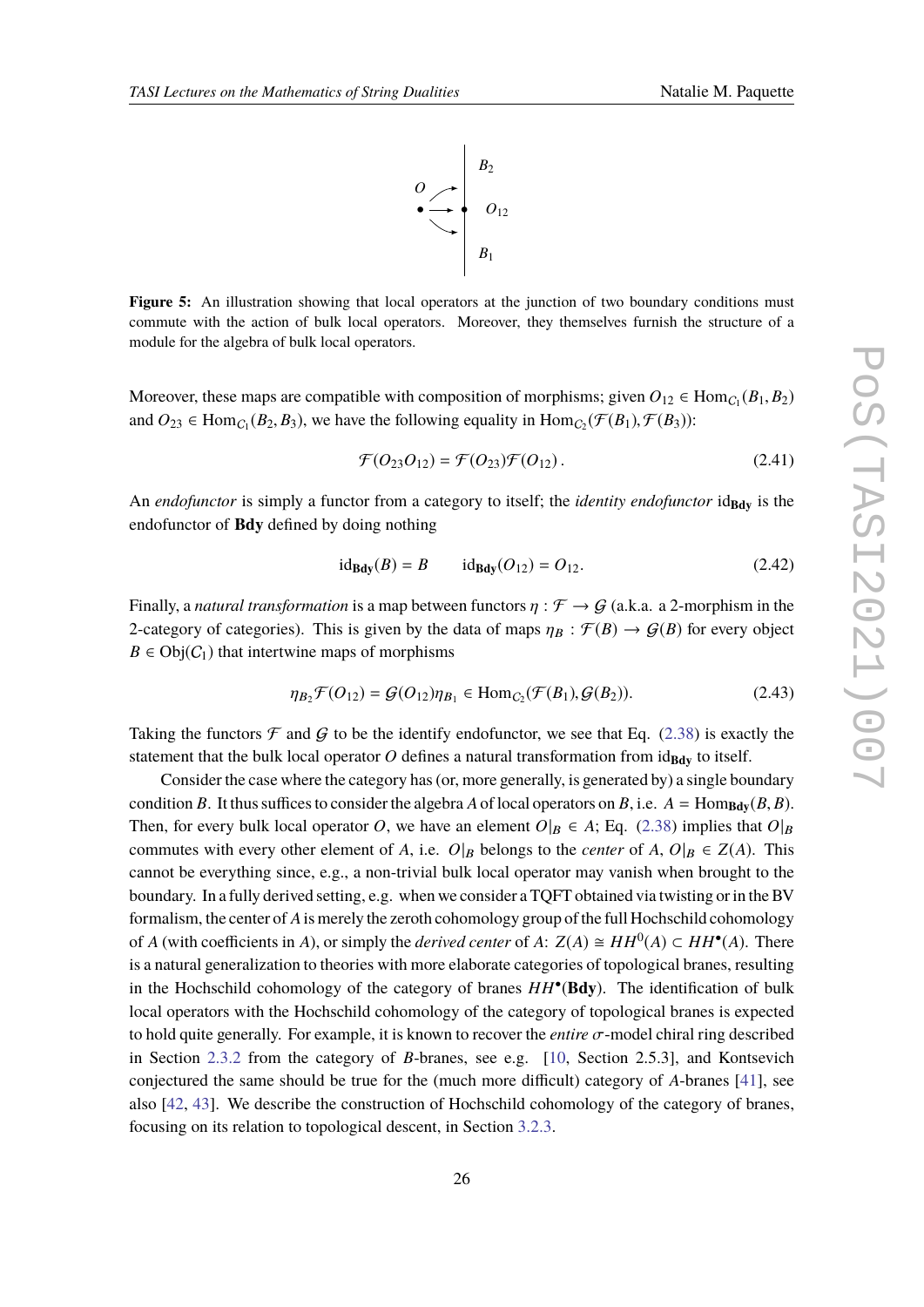Before moving on to any explicit considerations, we note that if two theories  $\mathcal{T}, \tilde{\mathcal{T}}$  are mirror to one another, it immediately follows that (so long as the corresponding twist is well posed) the corresponding categories of boundary conditions are exchanged. For example, the category of topological *A*-branes **Bdy**<sub>A</sub> in the theory  $\mathcal T$  should be equivalent to the category of topological *B*branes  $\tilde{\bf{Bdy}}_B$  in the theory  $\tilde{\cal{T}}$  , and similarly for  ${\bf Bdy}_B$  and  $\tilde{\bf{Bdy}}_A$ . The *homological mirror symmetry conjecture* of Kontsevich [\[41\]](#page-77-9) realizes a mathematically precise incarnation of this idea, together with all of the necessary homotopy-theoretic considerations we discuss in Section [3.](#page-32-0)

#### <span id="page-26-0"></span>**2.4.2** *B***-branes and coherent sheaves**

With the knowledge that boundary conditions in 2d TQFTs have the structure of a category, we now wish to describe the category of boundary conditions in *B*-twisted  $N = (2, 2)$  theories. We focus on the case of sigma-models, and leave many of the details to Appendix [C.](#page-71-0) In that Appendix, we provide a detailed description of  $(\frac{1}{2}$ -BPS) boundary conditions in Landau-Ginzburg models (focusing on the case of a flat target  $X = \mathbb{C}^N$ ) in terms of coupling to an auxiliary  $\mathcal{N} = 2$  quantum mechanical system living on the boundary, also known as *Chan-Paton factors*.

Our first goal is to describe the supersymmetric boundary conditions of the untwisted theory that are compatible with the  $Q_B$ -twist, i.e. describe the objects in category of *B*-branes  $Bdy_B$ . Suppose we prescribe that the boundary values of the bosons  $\phi$ ,  $\bar{\phi}$  lie in a submanifold  $S \hookrightarrow \mathcal{X}$ , locally cut out by equations  $f_i(\phi |, \bar{\phi}|) = 0$ . To be invariant under the action of  $Q_B \sim \bar{\partial}_X$ , we find that these must be *holomorphic* constraints:  $\bar{\partial}_X f_i(\phi |, \bar{\phi}|) = 0$ , so that S is a *holomorphic* submanifold of  $\chi$ .

The boundary conditions of the remaining fields are determined uniquely by requiring the boundary conditions preserves the full 1d  $\mathcal{N} = 2$  supersymmetry algebra generated by  $Q_B$  and  $Q_B^{\dagger} = Q_+ + Q_-$ . For example, if  $\phi^1 | = \bar{\phi}^{\bar{1}} | = 0$  we must have  $\bar{\psi}^{\bar{1}}_+ | + \bar{\psi}^{\bar{1}}_ \vert \bar{A} \vert = 0$  (since  $Q_B \bar{\phi}^{\bar{1}} = \bar{\psi}^{\bar{1}} \sim$  $\bar{\psi}_{+}^{\bar{1}} + \bar{\psi}_{-}^{\bar{1}}$  $\frac{1}{2}$ ), and  $\psi^1_+$  +  $\psi^1_ \left| \frac{1}{2} \right| = 0$  (since  $Q_B^{\dagger} \phi^1 = 2i \rho_t^1 \sim \psi_+^1 + \psi_-^1$  $\frac{1}{2}$ ). In particular, the fermionic scalar  $\bar{\psi}$ | and the bosonic 1-form (pulled back to the boundary)  $\rho$ | must be normal to S, and  $\bar{\zeta}$ | must be tangent to  $S$ .

As described in Appendix [C,](#page-71-0) these holomorphic constraints are naturally imposed by coupling to boundary Fermi multiplets. In addition to naturally imposing the above holomorphic constraints, these boundary Fermi multiplets can enrich the holomorphic submanifold with finite-dimensional complexes of holomorphic vector bundles, i.e. with finite-dimensional Z-graded (given by *R*symmetry) holomorphic vector bundles with differential  $\delta$ . Very roughly speaking, this data encodes a *coherent sheaf*<sup>[25](#page-26-1)</sup> over the target space  $X$ 

$$
B \in \text{Obj}(\mathbf{Bdy}_B) \leftrightarrow \text{ coherent sheaf } \mathcal{E} \in \text{Obj}(\text{Coh}(\mathcal{X})). \tag{2.44}
$$

Moreover, the states of the BPS Hilbert space (on a half-line of a flat half-worldsheet) are identified with (derived) global sections of this coherent sheaf, i.e. sheaf cohomology  $H^{(0,\bullet)}(\mathcal{X},\mathcal{E})$ :  $Q_B$ 

<span id="page-26-1"></span><sup>&</sup>lt;sup>25</sup>Somewhat less roughly, note that to each open set *D* of *X* there is an ring  $\mathbb{C}[D]$  of holomorphic functions on *D*. A coherent sheaf E is an assignment of a finitely generated  $\mathbb{C}[D]$ -module  $\mathcal{E}(D)$  compatible with gluing on overlaps of open sets. Given a vector bundle  $E \to \chi$ , we can get a coherent sheaf whose corresponding modules are the spaces of holomorphic sections over  $D \mathcal{E}(D) = \Gamma_D(E)$  with module structure given by multiplying holomorphic sections by holomorphic functions. Similarly, holomorphic functions on a complex submanifold  $S$  yield such a module via multiplication by functions pulled back along the inclusion  $S \hookrightarrow \mathcal{X}$ .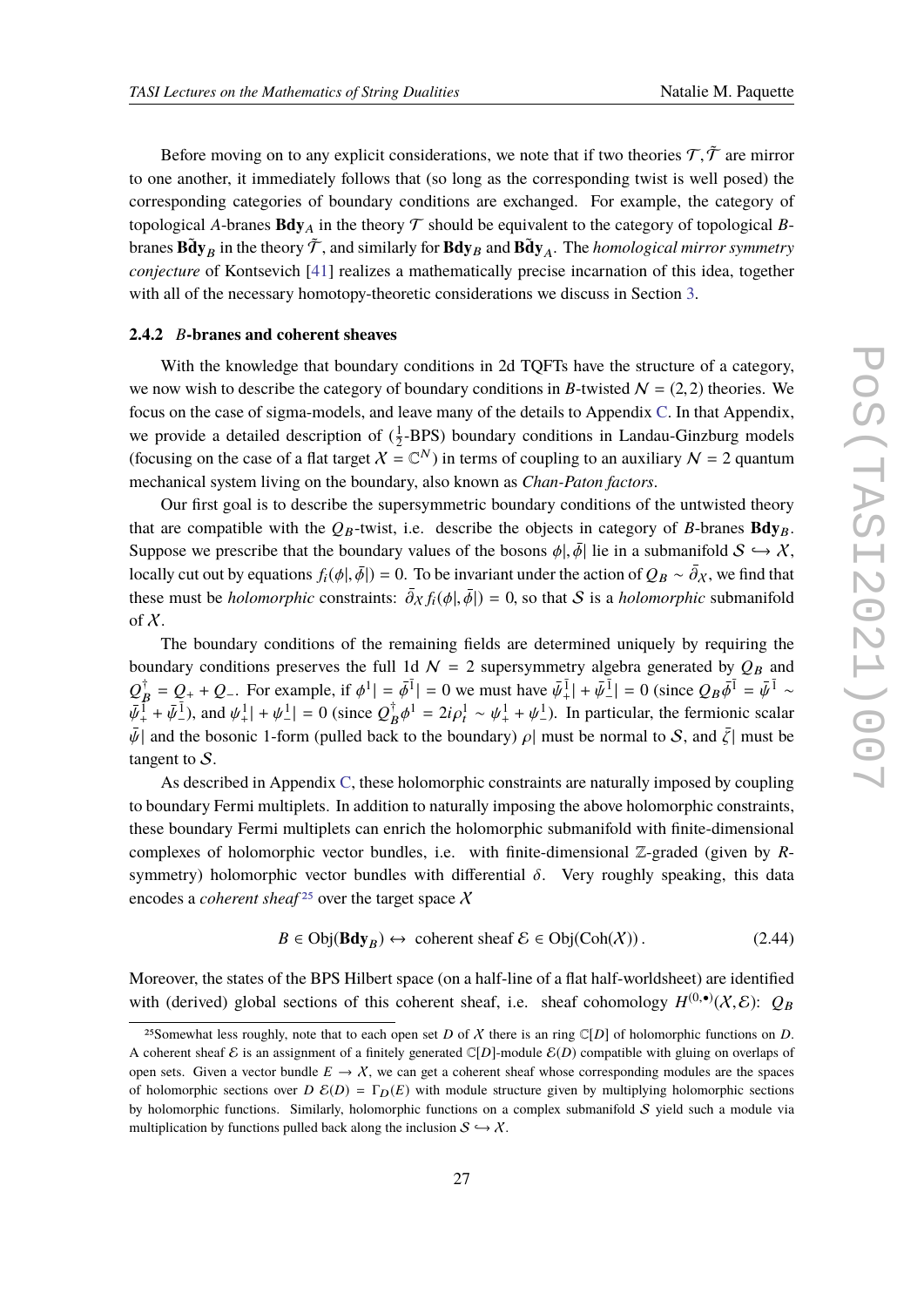localizes to constant maps, so BPS configurations are determined by their value on the boundary, and acts on the boundary fluctuations as the Dolbeault differential. See Appendix  $C$  for a more algebraic treatment of the origin of coherent sheaves (and more generally matrix factorizations) in this context.

Now that we know that *B*-branes are labeled by coherent sheaves, we move to the problem of determining the space of boundary local operator interpolating between two boundary conditions  $B_1, B_2$  labeled by coherent sheaves  $\mathcal{E}, \mathcal{F}$ . Such a boundary local operator should produce a map from BPS states before the junction to BPS states after, i.e. a map from one space of sections (even better: a map of the underlying complexes) to the other. Moreover, it should commute with multiplying sections by holomorphic functions (i.e.  $H^{(0,0)}(\mathcal{X})$ ), viewed as collision with bulk local operators; c.f. Figure [5.](#page-25-0) Thus, we conclude that local operators at the interface between the two boundary conditions  $B_1, B_2$  labeled by coherent sheaves  $\mathcal E$  and  $\mathcal F$  are can be identified with *morphisms of coherent sheaves*. In fact, all morphisms of coherent sheaves, especially those that have non-trivial *R*-charge/cohomological degree, can be expressed in this fashion. (See e.g. [\[10,](#page-76-0) Chapter 3]). There is a natural differential on these morphisms, corresponding physically to the action of  $Q_B$  on these local operators, and we identify the physical operators with  $Q_B$ -cohomology classes of morphisms (also called *extensions* or *derived morphisms*)

$$
\text{Hom}_{\text{Bdy}}(B_1, B_2) \cong \text{Ext}_{\text{Coh}(\mathcal{X})}(\mathcal{E}, \mathcal{F}).\tag{2.45}
$$

Finally, we note that collision of local operators on the boundary agrees with the usual composition of morphisms of coherent sheaves.

As an example, consider the *B*-twist of a single free chiral multiplet Φ, i.e. our Kähler sigma model with target  $\mathbb C$ . Coherent sheaves on  $\mathbb C$  can be identified with modules for the polynomial algebra  $\mathbb{C}[\phi]$ . A Dirichlet boundary condition can be engineered by coupling to a boundary Fermi multiplet with *J*-term *J* =  $\Phi$ , resulting in the coherent sheaf/complex of  $\mathbb{C}[\phi]$ -modules  $\mathbb{C}[\phi, \gamma]$ , where  $\gamma$  has *R*-charge −1 and  $\phi$  acts by multiplication, and differential  $Q_B \phi = 0$ ,  $Q_B \gamma = \phi$ . Maps from  $\mathbb{C}[\phi, \gamma]$  to itself that commute with multiplication by  $\phi$  are generated by  $\phi$  (multiply by  $\phi$ ),  $\gamma$ (multiply by γ), and  $\partial_{\gamma}$  (differentiate with respect to γ): Hom<sub>C[φ]-mod</sub>( $\mathbb{C}[\phi, \gamma], \mathbb{C}[\phi, \gamma] = \mathbb{C}[\phi, \gamma, \partial_{\gamma}]$ . The action of  $Q_B$  on these local operators is

$$
Q_B \phi = 0 \qquad Q_B \gamma = \phi \qquad Q_B \partial_\gamma = 0, \tag{2.46}
$$

from which we conclude that Hom<sub>Bdy</sub>(Dir, Dir)  $\cong \mathbb{C}[\partial_{\gamma}]$ : the algebra of local operators on this Dirichlet boundary condition is simply an exterior algebra in the boundary fermion  $\partial_y \sim \overline{\gamma}$ .

Two important aspects to take into account, and about which we will say very little, are the related notions of *universality* and *stability*. Universality dictates that we should deem equivalent any two UV boundary conditions, described, e.g., in term of a complex of vector bundles, that flow to the same IR boundary condition. For example, two such boundary conditions will necessarily have the same BPS state spaces (their sheaf cohomology). However, we should not deem equivalent any two coherent sheaves  $\mathcal{E}, \mathcal{F}$  with the same cohomology, nor should we do this with boundary conditions  $B_1, B_2$ . Instead, we require something slightly stronger: we require a morphism/local operator  $O: \mathcal{E} \to \mathcal{F}$  such that the induced map on cohomology is an isomorphism. Such a morphism is called a *quasi-isomorphism*. Thus, considerations of universality imply that *B*-branes are labeled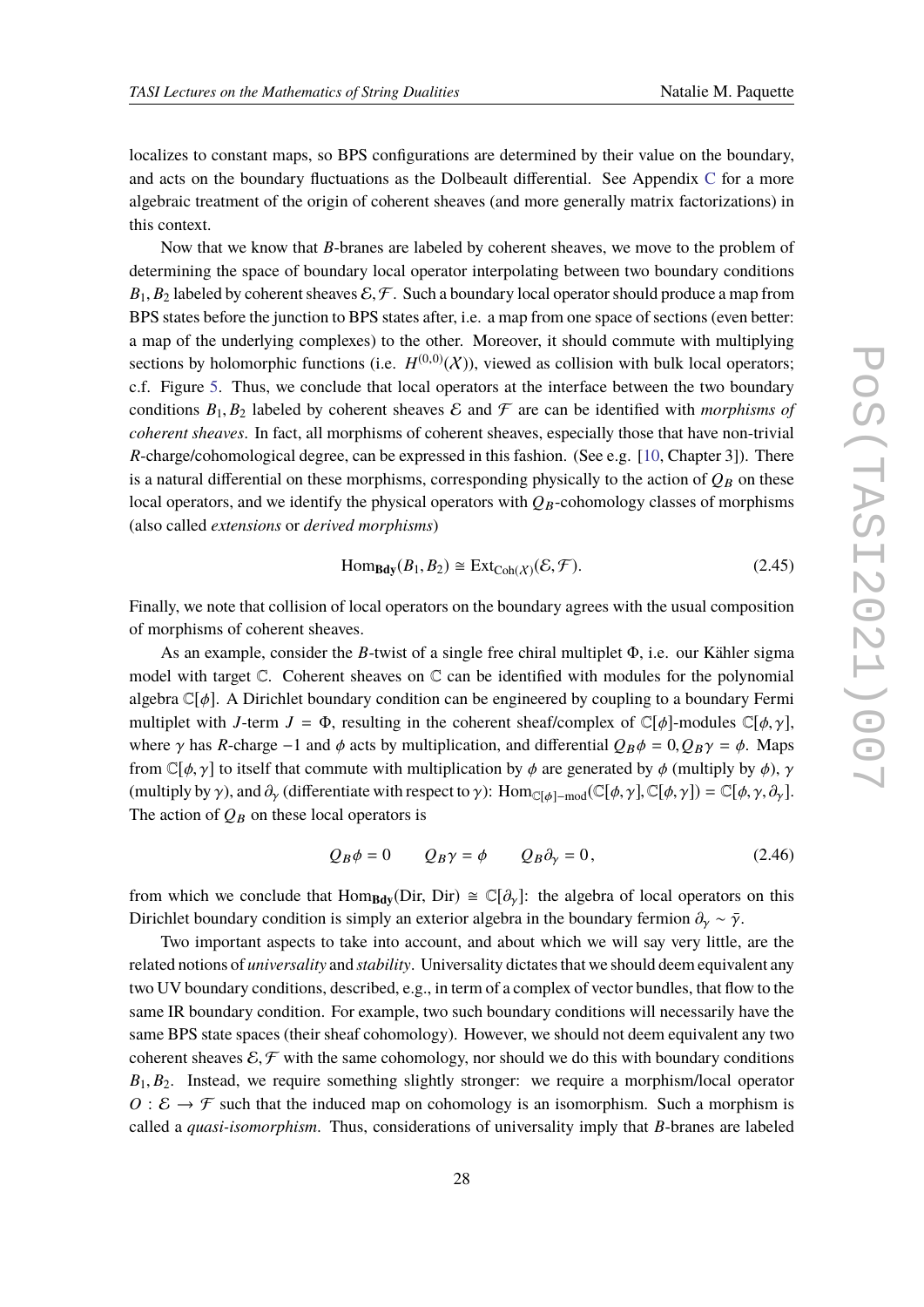by coherent sheaves *up to quasi-isomorphism*. For example, the above coherent sheaf  $\mathbb{C}[\phi, \gamma]$  is quasi-isomorphic to the module  $\mathbb C$  where  $\phi$  acts as zero, thereby establishing an equivalence (at least as topological *B*-branes) between a Dirichlet boundary condition (the module C) and an enriched Neumann boundary condition (the module  $\mathbb{C}[\phi, \gamma]$ ).<sup>[26](#page-28-0)</sup> This identification is sometimes called a *flip*, c.f. [\[44,](#page-77-12) [45\]](#page-77-13).

It is possible to build a theory of categories based upon complexes up to quasi-isomorphism, more generally called *triangulated categories*, leading the notion of the (bounded) *derived category*  $D<sup>b</sup>C$  of a(n abelian) category C. In the present context, we conclude that the category of *B*-branes in a *B*-twisted sigma model with target  $X$  is the (bounded) derived category of coherent sheaves on X, or simply the *derived category* of X:

$$
\mathbf{Bdy}_B \cong D^b \text{Coh}(\mathcal{X}) = D^b(\mathcal{X}). \tag{2.47}
$$

Stability, on the other hand, says that many of the *B*-branes described above, although being perfectly good boundary conditions for the topologically twisted theory, are physically unstable. Indeed, the data required to define a boundary condition prior to the twist is much larger than simply a complex of vector bundles. For example, the physical brane requires a connection on the vector bundle satisfying the Hermitian Yang-Mills equations; an arbitrary complex of vector bundles may not admit such a connection. It is possible to translate this physical notion of stability to the derived category, and more general triangulated categories, although we do not do so here. See [\[10,](#page-76-0) Chapter 5], and references therein, for more details.

#### **2.4.3** *A***-branes and the Fukaya category**

We now move on to the category of boundary conditions compatible with the topological *A* twist of our 2d  $\mathcal{N} = (2, 2)$  sigma model. As compared to the *B* twist, which is nearly classical, the *A* twist is highly quantum, much more difficult, and we will correspondingly say much less. Our hope here it to provide intuition for how the Fukaya category arises in the context of topological *A*-branes in sigma models. For a more thorough introduction to Fukaya categories, we recommend the physical approach of the books [\[9,](#page-75-7) [10\]](#page-76-0) as well as the notes of Auroux [\[46\]](#page-78-0).

We again assume that the bosonic fields  $\phi$ ,  $\bar{\phi}$  are constrained to a submanifold S of our Calabi-Yau target  $X$  (equipped with the trivial vector bundle and connection). Similar considerations to those in Section [2.4.2](#page-26-0) show that such a submanifold must be *Lagrangian*, i.e. middle dimensional such that the Kähler/symplectic form  $\omega$  vanishes on S, for it to be compatible with the 1d  $\mathcal{N} = 2$ supersymmetry algebra generated by  $Q_A$  and  $Q_A^{\dagger} = Q_+ + \bar{Q}_-,^{27}$  $Q_A^{\dagger} = Q_+ + \bar{Q}_-,^{27}$  $Q_A^{\dagger} = Q_+ + \bar{Q}_-,^{27}$  However, there can be an anomaly in the axial *R*-symmetry for a general Lagrangian: the axial *R*-symmetry is non-anomalous if and only if the Lagrangian has vanishing *Maslov class*  $\mu(S) := \mu(S, S) \in H^1(S, \mathbb{Z})$ ; see, e.g., [\[9,](#page-75-7) Chapter 39.3] or references therein. As described in Section [2.1.3,](#page-8-3) the lack of the axial *R*-symmetry simply

<span id="page-28-0"></span><sup>&</sup>lt;sup>26</sup>We could have similarly considered the  $\mathbb{C}[\phi]$ -module  $\mathbb{C}$ , where  $\phi$  acts as 0. Since this isn't a projective module, we need to resolve it  $\mathbb C$  in order to compute the extension group  $Ext(\mathbb C,\mathbb C)$ . The answer given here can be computed as the  $Q_B$ cohomology of any of the three  $\text{Hom}_{\mathbb{C}[\phi]-\text{mod}}(\mathbb{C}[\phi,\gamma],\mathbb{C})$ ,  $\text{Hom}_{\mathbb{C}[\phi]-\text{mod}}(\mathbb{C},\mathbb{C}[\phi,\gamma])$ , or  $\text{Hom}_{\mathbb{C}[\phi]-\text{mod}}(\mathbb{C}[\phi,\gamma],\mathbb{C}[\phi,\gamma])$ . We chose the third option to emphasize the natural algebra structure.

<span id="page-28-1"></span><sup>&</sup>lt;sup>27</sup>Depending on the curvature of the Hermitian connection on the vector bundle  $E \to S$ , we can enlarge the allowed type of boundary manifold L to be *coisotropic*, i.e. S is locally given by equations  $f_a(\phi, \bar{\phi})$ ,  $a = 1, ..., p < N$ , whose Poisson brackets vanish on S.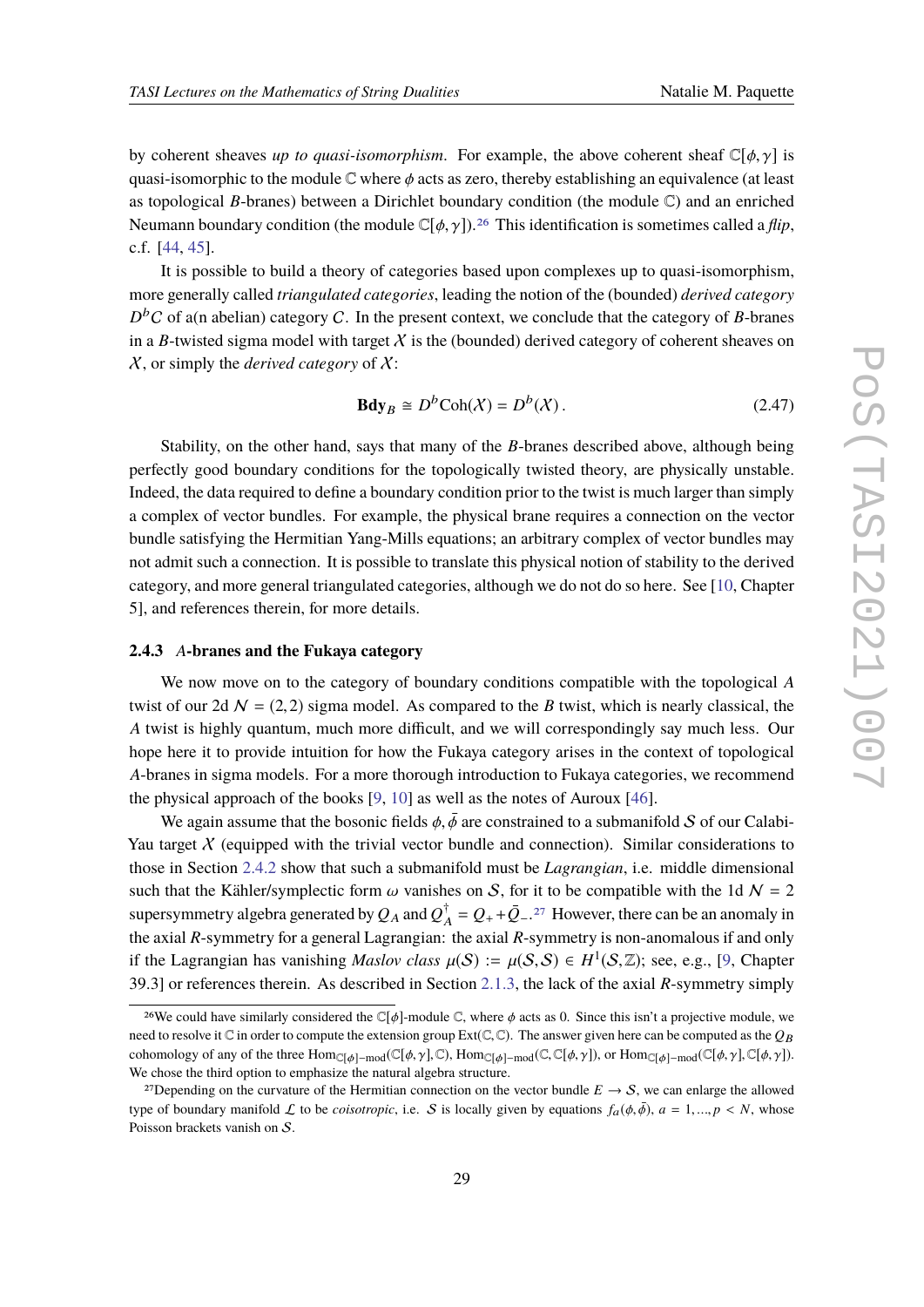implies that the twisted theory will not have the full  $\mathbb{Z}$  (or  $\mathbb{Z}^2$ ) grading expected classically. We also note that there is a notion of universality amongst topological *A*-branes: many seemingly different Lagrangians can give the same *A*-brane. In particular, the *A*-brane should be invariant under small deformations of the underlying Lagrangian – infinitesimal deformations of the submanifold  $S$  that preserve the Lagrangian property are (at least locally) given by *Hamiltonian flow*, i.e. by a vector field locally of the form  $V^I \sim \omega^{IJ} \partial_J H$  with  $\omega^{IJ}$  the inverse of the symplectic form. Therefore, we should deem equivalent two Lagrangians that are related by a global Hamiltonian flow, also called *Hamiltonian isotopy*:

$$
B \in \text{Obj}(\mathbf{Bdy}_A) \leftrightarrow \begin{cases} \text{Lagrangian } \mathcal{L} \text{ with } \mu(\mathcal{L}) = 0 \\ \text{up to Hamiltonian isotopy} \end{cases} \tag{2.48}
$$

Now let's consider the space of morphisms between two boundary conditions *B*1, *B*<sup>2</sup> labeled by Lagrangians  $\mathcal{L}_1, \mathcal{L}_2$ . We will use the description of this morphism space in terms of the supersymmetric ground states on a strip as in the right of Figure [3.](#page-23-1) As described in Appendix [B,](#page-64-0) we can use Witten's interpretation of Morse theory [\[47\]](#page-78-1) (see also [\[48,](#page-78-2) Section 10] for a very readable review) in 1d  $\mathcal{N} = 2$  quantum mechanics to deduce the answer. In particular, perturbative ground states are given simply by critical points of the Morse potential  $h'(X) = 0$ . In the present context, specializing to flat  $\mathbb{C}^N$  with  $\omega = \delta_{\bar{n}n} d\bar{\phi}^{\bar{n}} \wedge d\phi^n$  for simplicity, we find a Morse potential of the form

$$
h = 2i \int ds \,\bar{\phi}\partial_s\phi\,,\tag{2.49}
$$

whose critical points are simply constant maps  $\partial_s \phi = \partial_s \bar{\phi} = 0$ . If we assume that  $\mathcal{L}_1, \mathcal{L}_2$  intersect transversely, or at least that we can choose isotopic Lagrangians  $\mathcal{L}'_1, \mathcal{L}'_2$  that do intersect transversely, then the perturbative ground states are simply labeled by the points in the intersection  $L_1 \cap L_2$ .

In addition to perturbative considerations, there are non-perturbative corrections to this coming from tunneling. In particular, there is a differential on the space of critical points counting gradient flow lines, also called *Morse flows*, that asymptote to critical points. In general, such flows are solutions to the gradient flow equation  $\partial_t \phi^n + g^{n\bar{n}} \partial_{\bar{n}} h = 0$ ; in the present context, this translates to counting holomorphic maps! See Figure [6](#page-29-0) for an illustration.

<span id="page-29-0"></span>

**Figure 6:** An illustration of an instanton correction corresponding to tunneling from the perturbative ground state  $|p\rangle$  to the perturbative ground state  $|q\rangle$ . Under the map  $\phi : \Sigma \to \mathcal{X}$  coming from the chiral multiplets, this instanton is interpreted as a holomorphic disk being bounded by the Lagrangians  $\mathcal{L}_1, \mathcal{L}_2$  describing the boundary conditions  $B_1$ ,  $B_2$  on the boundaries of the strip.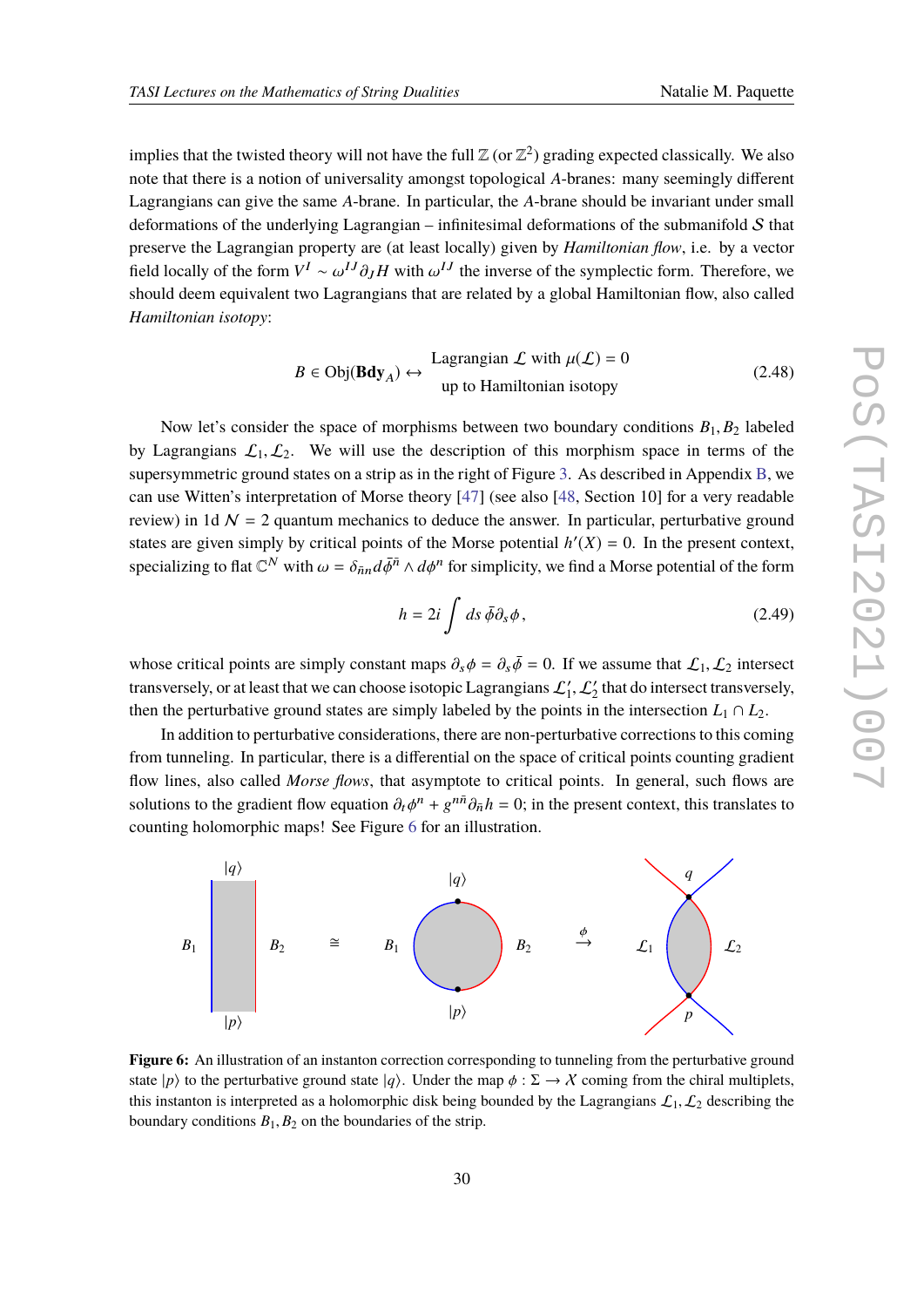It is not immediately clear that such a count even makes sense – a priori, the moduli space of holomorphic disks as above may have an infinite number of points! Moreover, it is not even clear that  $Q_A$  is a differential, i.e. it squares to zero. As described in the Appendix [B,](#page-64-0) the  $\mathbb{Z}$ -grading afforded by the  $R$ -symmetry comes to the rescue. In the finite dimensional context, the  $\mathbb{Z}$ -grading given to a critical point *p* of the superpotential  $d_M h(p) = 0$  is given by its *Morse index*  $\mu(p)$ . Explicitly, the Morse index  $\mu(p)$  equal to the number of negative eigenvalues of the Hessian. (We assume that the Hessian of *h* is nondegenerate at each critical point *p*. We can always perturb *h* so that this is the case.) As explained in Appendix [B,](#page-64-0) the Morse index corresponds to the *R*-charge of the perturbative ground state  $|p\rangle$ . In terms of gradient flow, this counts the number of "downwards" flow" directions. Since the supercharge *Q* has *R*-charge +1, it follows that we need only consider instantons/Morse flows from the critical point *p* to critical points *q* with  $\mu(q) = \mu(p) + 1$ . By carefully analyzing the Morse flow equation, it is possible to show that the moduli space of Morse flows asymptoting to *q* (resp. *p*) at +∞ (resp.  $-\infty$ ) has (expected<sup>[28](#page-30-0)</sup>) dimension  $\mu(q) - \mu(p)$ . Thus, the moduli space of flows for  $\mu(q) = \mu(p) + 1$  has an infinite number of points, but this is to be expected – we can always shift the "time" parameter of the flow to get another solution. After quotienting by these translations, we see that the *reduced moduli space* of flows has (expected) dimension 0, i.e. it is simply a number of points. In particular the differential  $Q_A$  simply counts the number of these points *with signs*<sup>[29](#page-30-1)</sup>:

$$
Q_A|p\rangle = \sum_{q,\,\mu(q)=\mu(p)+1} \left(\frac{\text{\# Morse flows}}{p \to q}\right)|q\rangle \tag{2.50}
$$

In order to check that this defines a differential, i.e.  $Q_A^2 = 0$ , we have to count (with signs) the flows from a given critical point *p* to another critical point *r* with  $\mu(r) = \mu(p) + 2$  that pass through a third critical point *q* with  $\mu(q) = \mu(p) + 1$ . Note that the (reduced) moduli space of gradient flows from *p* to *r* has (expected) dimension  $2 - 1 = 1$ . As described in the Appendix, a connected component of this (reduced) moduli space necessarily has the topology of  $\mathbb{R}$ , with the  $\pm \infty$  limits exactly corresponding to these composed flows  $p \rightarrow q \rightarrow r$ . In particular, a given composed flow  $p \to q \to r$  is always paired with another composed flow  $p \to q' \to r$  (with  $\mu(q') = \mu(p) + 1$ ) with the opposite sign, hence the full count of these composed flows vanishes, i.e.  $Q_A^2|p\rangle = 0$ .

We can formally apply these arguments to our *A* twisted sigma model: we have perturbative ground states  $|p\rangle$  labeled by the intersection points  $p \in \mathcal{L}_1 \cap \mathcal{L}_2$  of the (transversally intersecting) Lagrangians  $\mathcal{L}_1, \mathcal{L}_2$ ; the Morse index of the the intersection point is given by the *Maslov index* of the intersection point; and the Morse flow equations correspond to maps of holomorphic strips/disks with boundaries on the Lagrangians  $\mathcal{L}_1, \mathcal{L}_2$ . We conclude that the space of morphisms Hom**Bdy**<sup>A</sup> (*B*1, *B*2) between boundary conditions labeled by (transversely intersecting) Lagrangians

<span id="page-30-0"></span><sup>&</sup>lt;sup>28</sup>We note that the analysis of the ordinary differential equations gives us the expected dimension of the moduli space of solutions as the index of a suitable Dirac operator. Nonetheless, if the Morse function and/or metric are degenerate it is possible that the dimension of the moduli space is different from the expected dimension. After a suitable deformation, the moduli space can made to have actual dimension equal to the expected dimension.

<span id="page-30-1"></span><sup>29</sup>We refer to [\[48,](#page-78-2) Appendix F] for the precise and careful treatment of these subtle sign issues.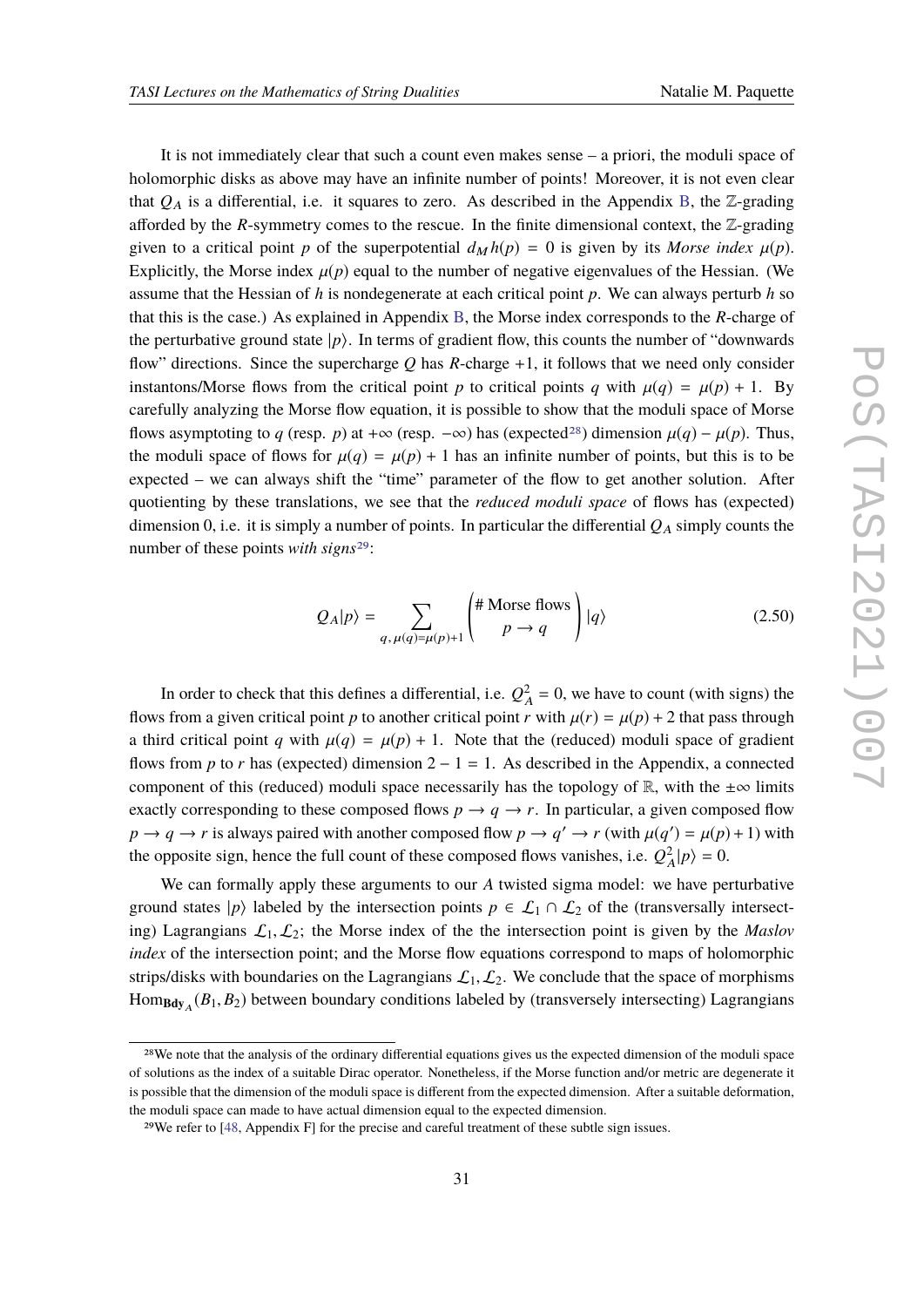$\mathcal{L}_1, \mathcal{L}_2$  is

$$
\text{Hom}_{\text{Bdy}_A}(B_1, B_2) = H(\bigoplus_{p \in \mathcal{L}_1 \cap \mathcal{L}_2} |p\rangle, Q_A) \qquad Q_A|p\rangle = \sum_{q, \mu(q) = \mu(p)+1} \begin{pmatrix} \text{\#holo. strips/disks} \\ p \to q \end{pmatrix} |q\rangle.
$$
\n(2.51)

The complex on the right hand side is called the *Floer complex*, with cohomology called *Floer cohomology*. Although the Floer complex depends on many explicit choices, such as the explicit representatives of a given Hamiltonian isotopy class, Floer cohomology does not.

Given three Lagrangians  $\mathcal{L}_1$ ,  $\mathcal{L}_2$ , and  $\mathcal{L}_3$ , with transverse pairwise intersections, there is a natural product structure, called the *Floer product*, on the Floer complex that will lead to the composition of morphisms in the category of boundary conditions in the *A* twist. Roughly speaking, given intersection points  $p_{12} \in L_1 \cap L_2$ ,  $p_{23} \in L_2 \cap L_3$ , and  $q_{13} \in L_1 \cap L_3$ , the coefficient of  $|q_{23}\rangle$ in  $|p_{23}\rangle \star |p_{12}\rangle$  is given by a (signed) count of holomorphic disks with three marked points:

$$
|p_{23}\rangle \star |p_{12}\rangle = \sum_{q_{13}} \begin{pmatrix} \text{\#holo. disks} \\ p_{12}, p_{23} \to q_{13} \end{pmatrix} |q_{13}\rangle, \tag{2.52}
$$

where the sum is over intersection points  $q_{13} \in L_1 \cap L_3$  with  $\mu(q_{13}) = \mu(p_{12}) + \mu(p_{23})$ . See the left of Figure [7](#page-31-0) for an illustration. The Floer product induces an associative composition on the level of Floer cohomology, thereby defining our category of  $A$ -branes: the objects are Lagrangians  $\mathcal L$  with vanishing Maslov class  $\mu(\mathcal{L}) = 0$  (up to Hamiltonian isotopy), with morphisms between  $\mathcal{L}_1$  and  $\mathcal{L}_2$  given by the Floer cohomology of the intersection, and composition of morphism given by the Floer product; the resulting category is known as the *Fukaya category of* X.

$$
\mathbf{Bdy}_{A} \cong \text{Fuk}(\mathcal{X}).\tag{2.53}
$$

<span id="page-31-0"></span>

**Figure 7:** Illustrations of the holomorphic disks that contribute to the Floer products. Left: A holomorphic disk that contributes to the coefficient of  $|q_{13}\rangle$  in the binary Floer product  $|p_{12}\rangle \star |p_{23}\rangle$ . Right: An illustration of a holomorphic disk that contributes to the ternary Floer product  $\mu_3(p_{12}, p_{23}, p_{34})$ .

It is important to note that the Floer product fails to be associative in a highly controlled fashion. In particular, it is *associative up to homotopy* or *homotopy associative*. For example, given four Lagrangians  $\mathcal{L}_1, \ldots, \mathcal{L}_4$  and  $\mathcal{Q}_A$ -closed intersection points  $p_{12}, p_{23}, p_{34}$ , the compositions  $p_{12} \star (p_{23} \star p_{34})$  and  $(p_{12} \star p_{23}) \star p_{34}$  differ by the  $Q_A$  variation of a (formal sum of) intersection point(s)  $\mu_3(p_{12}, p_{23}, p_{34}) \in \mathcal{L}_1 \cap \mathcal{L}_4$ . Schematically, we count (with signs) holomorphic disks that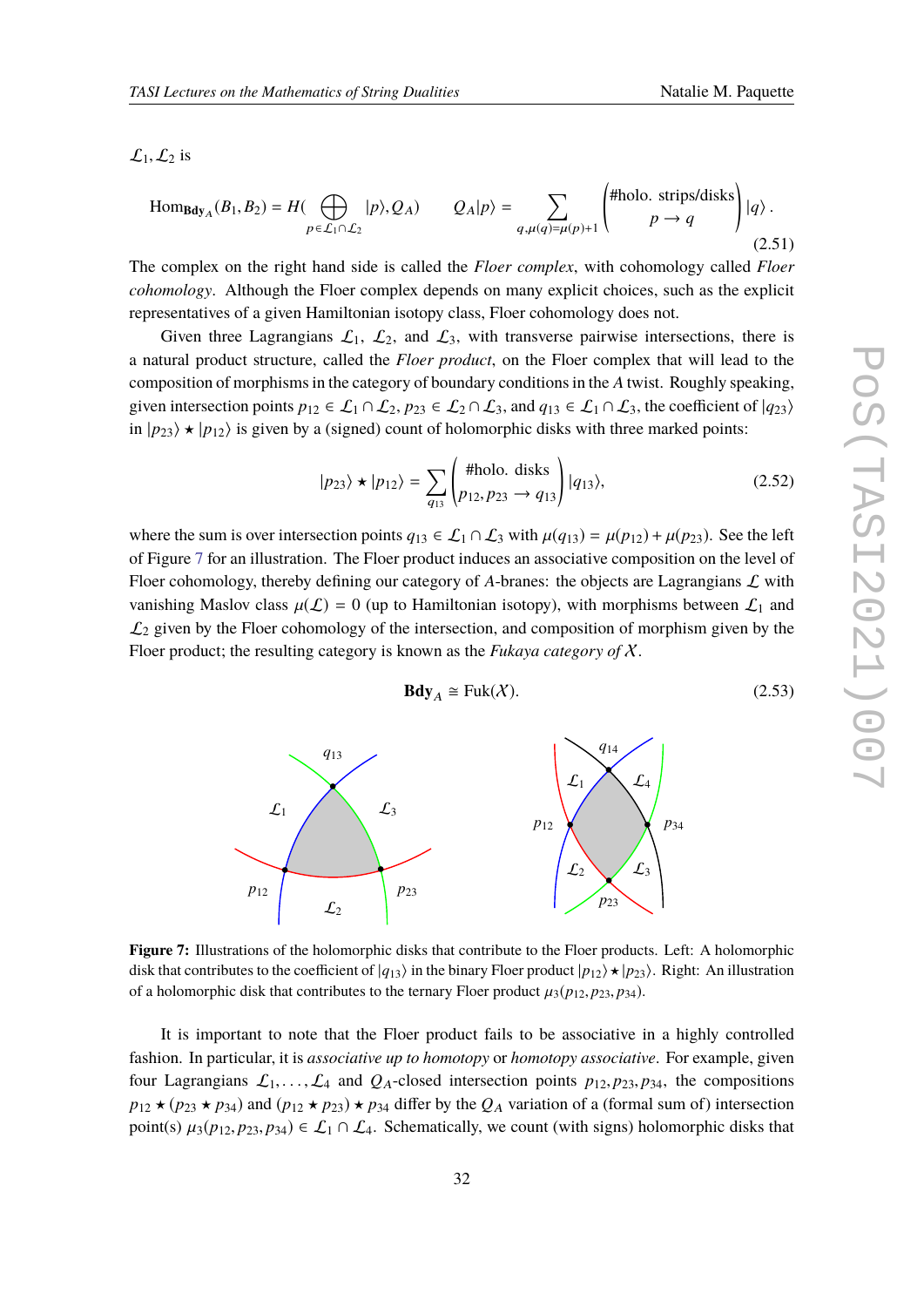connect these fixed points and are bounded by the Lagrangians  $\mathcal{L}_1, \ldots, \mathcal{L}_4$ :

$$
\mu_3(p_{12}, p_{23}, p_{34}) = \sum_{q_{14}} \left( \frac{\text{#holo. disks}}{p_{12}, p_{23}, p_{34} \to q_{14}} \right) |q_{14}\rangle \tag{2.54}
$$

where the sum is over intersection points  $q_{14} \in \mathcal{L}_1 \cap \mathcal{L}_4$  with  $\mu(q_{14}) = \mu(p_{12}) + \mu(p_{23}) + \mu(p_{34}) - 1$ . See the right of Figure [7](#page-31-0) for an illustration. There is an entire tower of higher order products  $\mu_n(p_{12},...,p_{nn+1})$  obtained by counting holomorphic disks asymptoting to the critical points; together with the Floer product  $\mu_2 = \star$  and the ternary product  $\mu_3$ , this tower of operations contain a great deal of information and give the Fukaya category the structure of an *A*<sup>∞</sup> *category*. The data of these homotopies have a natural physical interpretation in terms of *descent* that we turn to in the next section.

#### <span id="page-32-0"></span>**3. Homotopy & further developments**

In this section we will discuss additional features and enrichments of twisted theories. These considerations will lead to the appearance of homotopy algebras, which loosely speaking govern the structure of operator products modulo homotopies. To access the homotopic structures we are most interested in, we will go beyond the algebra of local operators at the level of cohomology, and instead use chain-level considerations to extract more refined information via a procedure called *descent*. One consequence of such chain-level considerations is the introduction of a natural class of *Q*-closed extended operators, which are crucial ingredients for matching the physics between two dual (twisted) theories. These extended operators first appeared in Witten's study of Donaldson invariants of 4-manifolds, in which he computed 2-form descendants from nontrivial 2-cycles in the 4-manifold [\[17\]](#page-76-5). Descent, and the related notion of *secondary products* which we also review, also have origins in foundational studies of the string worldsheet, e.g. [\[49](#page-78-3)[–51\]](#page-78-4). We will explain the descent procedure and discuss the algebraic structure underlying the existence of these extended operators, as well as the consequences they have for local operators themselves. These have played an important role in the mathematics of the topological string and string field theory, and also feature in interesting dualities.

Some appearances of homotopy algebras are well-known, especially in mirror symmetry, which arises from topological twists on the worldsheet. For example, mathematical statements about how mirror symmetry exchanges *A*- and *B*-branes are often phrased in terms of homotopy algebras and categories, c.f. the *homological mirror symmetry conjecture* of Kontsevich [\[41\]](#page-77-9). Even outside of twisted theories, homotopy Lie algebras, i.e. *L*<sup>∞</sup> algebras, arise as a fundamental ingredient in string field theories [\[51](#page-78-4)[–53\]](#page-78-5) and field theory [\[54\]](#page-78-6). Other homotopy algebras, in particular in holomorphically twisted theories, are currently active areas of research in mathematics and physics; see e.g. [\[55,](#page-78-7) Chapter 5] for a general discussion of holomorphic field theories or [\[56,](#page-78-8) Section 2] for a detailed discussion of mixed holomorphic-topological theories in 3d.

#### **3.1 Topological descent**

Let us continue to consider the case of a *topologically* twisted theory (including the choice of twisting homomorphism  $\iota$ ). As before, the *A*- and *B*-models will serve as our primary examples.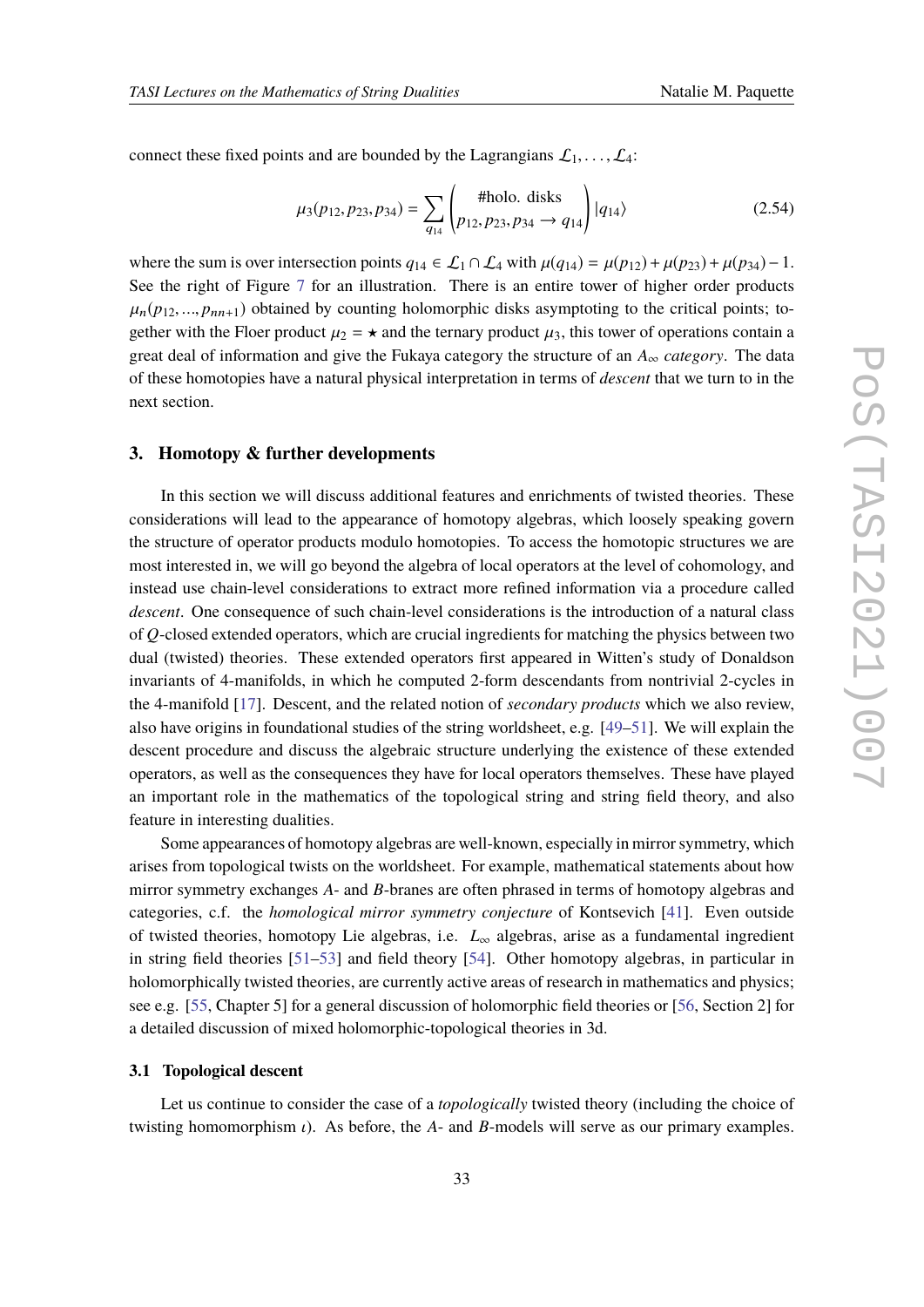In this subsection, we will continue to largely follow the notation and presentation of [\[9\]](#page-75-7). In Section [2.3,](#page-17-0) we briefly derived the algebra of local, i.e. zero-form, operators in *Q*-cohomology, or chiral and twisted chiral rings, with respect to our now-scalar supercharges  $Q_B$  and  $Q_A$ . The other supercharges also have their spin modified by the twist: they become one-forms. This feature enables us to consider a broader class of form-valued observables in topologically twisted theories. Roughly speaking, they are obtained by descending local operators to differential form-valued operators, and then integrating those forms over suitable spacetime submanifolds. This procedure is called *topological descent*.[30](#page-33-0)

Let us see this explicitly. A basic twisted  $31$  super-Poincaré algebra in arbitrary dimension will have the following form: there is the nilpotent twisting supercharge  $[Q, Q] = 0$ ; there are the momenta  $P_{\mu} \sim -i\partial_{\mu}$  generating translations along  $x^{\mu}$  that commute amongst themselves  $[P_\mu, P_\nu] = 0$  and are *Q*-closed  $[Q, P_\mu] = 0$ ; and there are supercharges  $Q_\mu$ , necessarily commuting with the momenta  $[Q_{\mu}, P_{\nu}] = 0$  and amongst themselves  $[Q_{\mu}, Q_{\nu}] = 0$ , that ensure the momenta are *Q*-exact  $[Q, Q_{\mu}] = iP_{\mu}$ . Given a general operator  $O(x)$ , we can define its 1-form *topological descendant*:

$$
O^{(1)}(x) := -dx^{\mu}O_{\mu}(x), O_{\mu}(x) = [Q_{\mu}, O(x)].
$$
\n(3.1)

Using the twisted Poincare algebra, the 1-form valued operator  $O^{(1)}$  satisfies the following

$$
QO^{(1)} = -[Q, dx^{\mu}[Q_{\mu}, O]] = dx^{\mu}[i[P_{\mu}, O] - [Q_{\mu}, [Q, O(x)]]]
$$
  
=  $dO + (QO)^{(1)}$ , (3.2)

where  $d = dx^{\mu}\partial_{\mu}$  is the spacetime exterior derivative. We see that if *O* is *Q*-closed,  $QO = 0$ , its first descendant  $O^{(1)}$  isn't  $Q$ -closed but instead contains explicit information about the position dependence of *O*. In particular, if we choose a path  $\gamma_{x\to y}$  from *x* to *y* we can consider the extended operator

$$
O(\gamma_{x \to y}) = \int_{\gamma_{x \to y}} O^{(1)}.
$$
\n(3.3)

The descent equation, together with Stokes' theorem, implies that the *Q*-variation of  $O(\gamma_{x\to y})$ realizes the position independence of *O* in *Q*-cohomology, i.e.  $QO(\gamma_{x\to y}) = O(y) - O(x)$ .

We can continue this process for higher-form descendants:

$$
O^{(2)}(x) = \frac{1}{2} dx^{\mu} \wedge dx^{\nu} [Q_{\mu}, [Q_{\nu}, O(x)]]
$$
  
\n
$$
\vdots
$$
  
\n
$$
O^{(k)}(x) = \frac{(-1)^{k}}{k!} dx^{\mu_{1}} \wedge \ldots \wedge dx^{\mu_{k}} [Q_{\mu_{1}}, [\ldots, [Q_{\mu_{k}}, O]]].
$$
\n(3.4)

Again, these descendants are not *Q*-closed even if *O* is *Q*-closed; instead, they satisfy the *descent equations*:

$$
QO^{(k)} = dO^{(k-1)} + (QO)^{(k)}.
$$
\n(3.5)

<span id="page-33-0"></span><sup>&</sup>lt;sup>30</sup>You may have seen a version of the descent equations before, when studying the  $2n + 2$ -form-valued anomaly polynomial of a 2*n*-dimensional field theory. A version of the descent equations on the anomaly polynomial can be used to produce a 2*n*-form local counterterm on spacetime. Ambiguity of the counterterm is manifested as cohomological exactness from the descent point of view. See, e.g, [\[57\]](#page-78-9) for details.

<span id="page-33-1"></span><sup>31</sup>Since in this analysis we are not demanding the stronger condition of *Q*-exactness of the stress tensor, these theories may be called weakly topologically-twisted.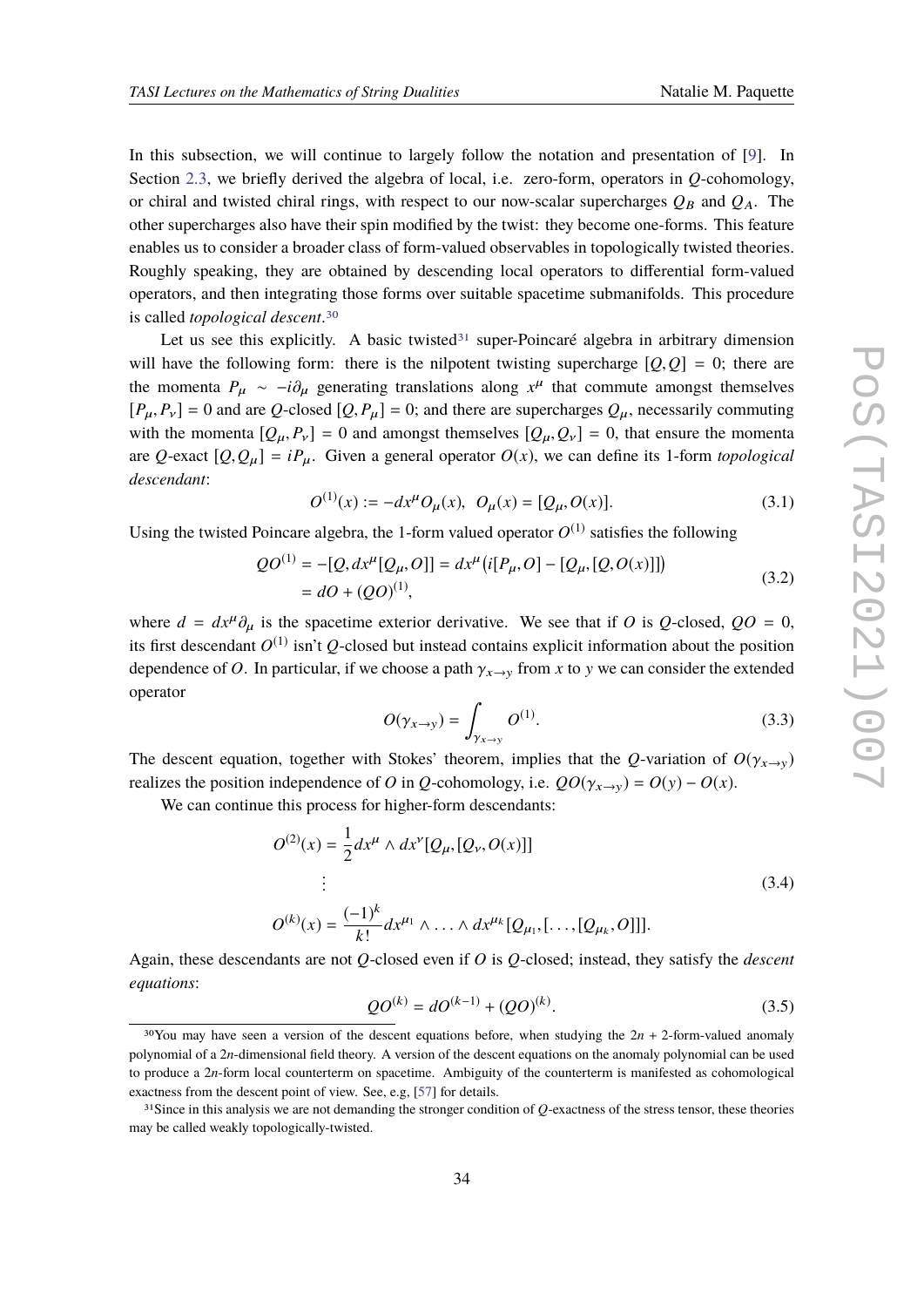We can integrate the *k*-form descendant  $O^{(k)}(x)$  over a *k*-dimensional submanifold  $\gamma$  of spacetime to get an extended operator  $O(\gamma)$  supported on  $\gamma$ ; the descent equations ensure that, when O is *Q*-closed, the resulting operator only depends on the *homology* class of the integration cycle up to *Q*-exact terms: Stokes' theorem implies  $Q(O(\gamma)) = O(\partial \gamma)$ . In particular, if we integrate these descendants over nontrivial *k*-*cycles*, i.e.  $\gamma$  with  $\partial \gamma = 0$ , the resulting extended operator  $O(\gamma)$  is necessarily *Q*-closed.

#### **3.1.1 2d** *A***- and** *B***-models**

In a two-dimensional theory like the *B*-model, there are 1- and 2-form descendants that one could study on worldsheets of various topology, given by

$$
O^{(1)} = -\frac{1}{2i}dz[Q_-,O] + \frac{1}{2i}d\bar{z}[Q_+,O]
$$
  
\n
$$
O^{(2)} = \frac{1}{4}dz \wedge d\bar{z}[Q_-, [Q_+,O]]
$$
\n(3.6)

and in the *A*-model

$$
O^{(1)} = -\frac{1}{2i}dz[\bar{Q}_-,O] + \frac{1}{2i}d\bar{z}[Q_+,O]
$$
  
\n
$$
O^{(2)} = \frac{1}{4}dz \wedge d\bar{z}[\bar{Q}_-, [Q_+,O]]
$$
\n(3.7)

The *d*-form descendants in a *d*-dimensional TQFT turn out to govern interesting deformations of the original TQFT. The reason is simple: one can can integrate the *d*-form descendants over (Euclidean) spacetime and add the result to the original action (multiplied by arbitrary coupling constants). When *O* is *Q*-closed, so too is the resulting integrated descendant (on a closed spacetime, or given a suitable boundary condition) and therefore it represents a consistent deformation of the original action, at least classically.

For example, in the B-model, which depends on chiral parameters, a term corresponding to a deformation of a superpotential can be obtained by looking at the 2-form descendant of a chiral operator  $\delta W(\phi)$ . Explicitly, one can write a deformation of the superpotential as  $\int d^2z d^2\theta \delta W(\Phi)$ , which can be integrated over the superspace coordinates to give a term proportional to  $\int d^2z [Q_-, [Q_+, \delta W(\phi)]] \sim \int (\delta W(\phi))^{(2)}$ , which is nothing but the 2-form descendant of the chiral operator corresponding to the superpotential deformation. One can perform similar manipulations in the B-model to show that D-term and twisted F-term deformations are  $Q_B$ -exact, and do not correspond to descendants. As one might expect, an analogous statement holds in A-model: 2-form descendants of twisted chiral operators govern deformations of the model, while D and F-term deformations are  $Q_A$ -exact.

One of the beautiful facts about these twisted theories, as emphasized for instance in [\[9\]](#page-75-7) and references therein, is that twisting enables us to focus on a tractable, finite subset of possible deformations. General correlation functions in the full physical (i.e. untwisted) theory will depend on an infinite number of parameters. A consequence of the cohomological properties of twisting is that twisted correlation functions will depend on the finite number of parameters (F-term or twisted F-term, respectively) we consider that perturb our worldsheet theory.

The coupling constants which multiply such deformation terms can be interpreted as local coordinates on the moduli space of the physical theory. In the case of  $N = (2, 2)$  superconformal field theories, the conformal manifold, which is spanned by exactly marginal deformations, locally factorizes as a product of two (Kähler) manifolds associated to the chiral and twisted chiral deformations. These are precisely the deformations accessed by the B- and A-twists, respectively; when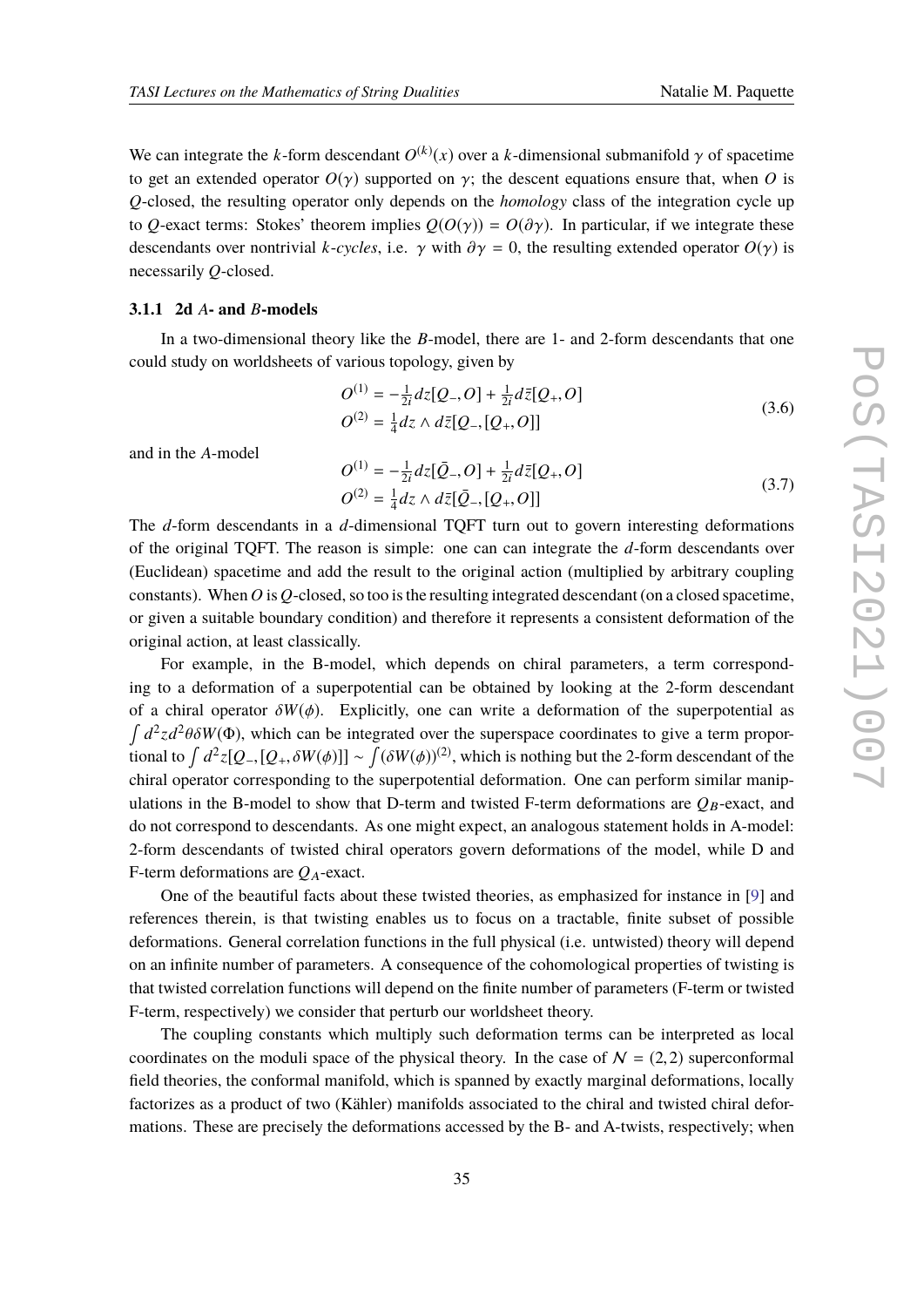the superconformal field theories are sigma models with Calabi-Yau target, the two local factors coincide with the complex structure and Kähler moduli spaces of the Calabi-Yau geometry. Some references exploring the geometry of these moduli spaces from properties of the chiral rings include [\[58](#page-78-10)[–61\]](#page-78-11).[32](#page-35-0)

#### **3.1.2 3d** *A***- and** *B***-models**

The 3d  $N = 4$  super Poincaré algebra is in many ways similar to the 2d  $N = (2, 2)$  algebra described in great detail in these notes. The algebra has 8 supercharges which we denote  $Q_{\alpha}^{a\dot{a}}$ , where  $\alpha \in {\pm}$  is an Spin(3)  $\cong SU(2)$  spinor index and  $a \in {\pm}$ ,  $\dot{a} \in {\dot{\pm}}$  are  $SO(4) \cong (SU(2)_A \times$  $SU(2)_B$ / $\mathbb{Z}_2$  *R*-symmetry indices. In the absence of central charges, the anti-commutators can be expressed as

β

$$
[Q_{\alpha}^{a\dot{a}}, Q_{\beta}^{b\dot{b}}] = \epsilon^{ab} \epsilon^{\dot{a}\dot{b}} (\sigma^{\mu})_{\alpha\beta} P_{\mu}
$$
 (3.8)

for  $(\sigma^{\mu})^{\alpha}{}_{\beta}$  the Pauli matrices. (3d spinor indices are raised/lowered with the Levi-Civita tensor  $\epsilon^{\alpha\beta}$ .) In both supersymmetry algebras, the *R*-symmetry group is (locally) isomorphic to two copies of the Euclidean spin group  $g_R \cong \text{spin}(d) \oplus \text{spin}(d)$  with a *mirror automorphism* exchanging the two *R*-symmetries. As a result, each of these supersymmetry algebras admits two distinct fully topological twists that are exchanged under this automorphism of the algebra. In analogy with the 2d setting, the two topological twists of 3d  $\mathcal{N} = 4$  theories are called<sup>[33](#page-35-1)</sup> the *A* and *B* twists with twisting supercharges given by, e.g.,  $Q_A = Q_+^{++} + Q_-^{-+}$  and  $Q_B = Q_+^{++} + Q_-^{+-}$ .<sup>[34](#page-35-2)</sup>

There are two rings of protected operators arising from the  $Q_B$  and  $Q_A$  cohomologies of local operators; in the 3d  $\mathcal{N} = 4$  setting, these local operators realize the algebras of holomorphic functions on the (hyperkähler) *Higgs branch* and *Coulomb branch* of the vacuum moduli space, respectively. In a fashion completely analogous to the chiral ring of standard 2d  $N = (2, 2)$  theories, the Higgs branch chiral ring of standard<sup>[35](#page-35-3)</sup> 3d  $\mathcal{N} = 4$  gauge theories receives no quantum correc-

<span id="page-35-1"></span>33Historically, what we call the *B*-twist is known as the *Rozansky-Witten twist*, after the introduction of the 3d TQFT known as Rozansky-Witten theory [\[63\]](#page-78-13), but this twist was also studied by Blau and Thompson in pure gauge theory [\[64\]](#page-79-0). What we call the *A*-twist is historically called the *mirror Rozansky-Witten twist* and is a dimensional reduction of the 4d Donaldson-Witten twist of [\[17\]](#page-76-5). The names we use in the present paper reflect the fact that the 3d *A* and *B* twists become the 2d *A* and *B* twists, respectively, on 2d  $\mathcal{N} = (2, 2)$  boundaries of the 3d bulk. Similarly, the 3d *A* and *B* twists can lie on the boundary of *A* and *B* twists of 4d  $\mathcal{N} = 4$ , themselves being the  $\psi \to 0$ ,  $\infty$  limits of the *Kapustin-Witten* or *Langlands twists* of [\[65\]](#page-79-1).

<span id="page-35-2"></span><sup>34</sup>In fact, the supercharge  $Q_H = Q_+^{++}$  is itself nilpotent and leads to a mixed holomorphic-topological, in analogy with the half-twist supercharge  $Q_H = \overline{Q}_+$  of 2d  $\mathcal{N} = (2, 2)$  described in Section [2.1.1.](#page-4-0)

<span id="page-35-3"></span><sup>35</sup>By standard we are referring to 3d  $\mathcal{N} = 4$  theories of hypermultiplets minimally coupled to  $\mathcal{N} = 4$  vector multiplets. Just as in 2d, the above mirror automorphism implies the existence of twisted versions of these multiplets that can be used to construct  $N = 4$  theories. For simplicity, we also restrict to the case where the hypermultiplets transform in a linear representation of *cotangent type*  $T^*R := R \oplus \overline{R}$  for  $R$  a unitary representation of the gauge group and  $\overline{R}$  its conjugate.

<span id="page-35-0"></span><sup>&</sup>lt;sup>32</sup>Note that not all twists localize on operators which have the interpretation as sections of vector bundles over moduli space. For example,  $1/4$ -BPS operators in a 2d  $\mathcal{N} = (4, 4)$  superconformal field theory, which may be naturally studied in the holomorphic, or half-twist, furnish *sheaves* over moduli space: the rank, or number of such operators, may jump discontinuously on subloci of the moduli space where the theory acquires an enhanced symmetry.

For an even simpler illustration of this phenomenon closely connected with the principal subject of these notes, consider a Landau-Ginzburg model with a single chiral multiplet Φ (the Kähler target is the flat complex plane C) and a superpotential of order *n*  $W = \Phi^n + \dots$  For generic superpotential, this theory has  $n - 1$  vacua labeled by the distinct critical points of *W*, leading to *n* − 1 elementary *A*-branes. However, the conformal point  $W = \Phi^n$  has  $\binom{n}{2}$  elementary *A*-branes, corresponding to the  $\mathbb{Z}/n\mathbb{Z}$  enhanced symmetry. See [\[62,](#page-78-12) Section 5.2] for more details about this example.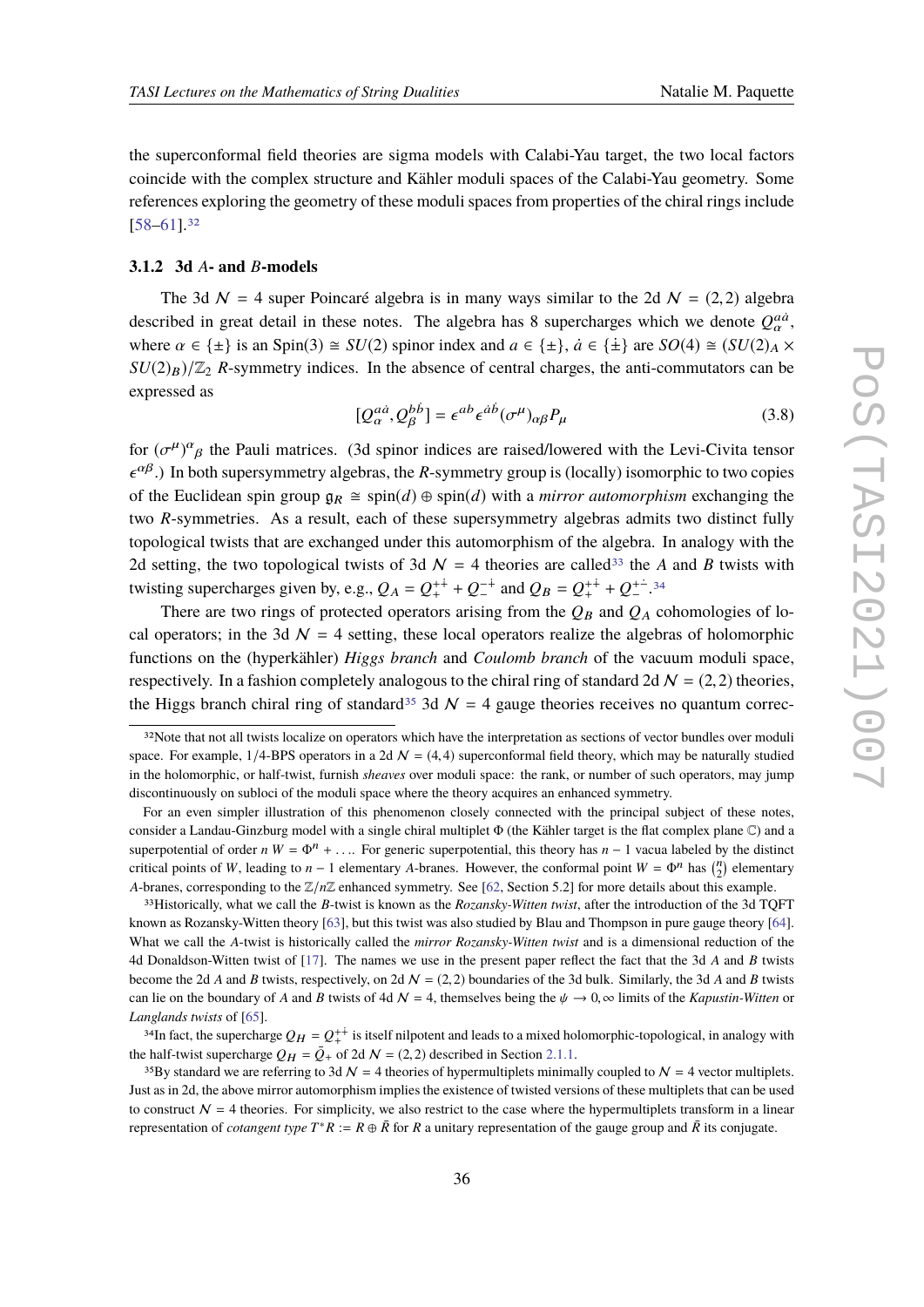tions. On the other hand, the Coulomb branch and the Coulomb branch chiral ring, analogously to the Kähler moduli space of the A-model parameterized by the twisted chiral ring, receives myriad nonperturbative corrections. Nonetheless, it has recently enjoyed a complete mathematical definition [\[66,](#page-79-0) [67\]](#page-79-1). Descendants of these local operators span the tangent bundles of the corresponding moduli spaces.[36](#page-36-0)

There is a(n infrared) 3d duality, called *3d mirror symmetry* to distinguish it from the usual notion of mirror symmetry, which relates two  $\mathcal{N} = 4$  theories  $\mathcal{T}_{3d} \leftrightarrow \tilde{\mathcal{T}}_{3d}$  in a way that intertwines the action of supersymmetry by the aforementioned mirror automorphism of the 3d  $\mathcal{N} = 4$  algebra. In particular, it equates the Coulomb branch of  $\mathcal{T}_{3d}$  with the Higgs branch of its mirror  $\tilde{\mathcal{T}}_{3d}$  (and vice versa) [\[69\]](#page-79-2). Just as with usual mirror symmetry, this duality often exchanges something nearly classical (the Higgs branch) with something highly quantum (the Coulomb branch). This 3d field theoretic duality enjoys beautiful string [\[70,](#page-79-3) [71\]](#page-79-4) and M-theory [\[72\]](#page-79-5) uplifts.

#### <span id="page-36-2"></span>**3.1.3 The secondary product**

We saw above that topological descendants contain information about the position-dependence of correlation functions of local operators in a *d*-dimensional topologically twisted theory we can use them to construct explicit homotopies between different configurations of operators. The (cohomological) position-independence of correlation functions of *Q*-closed local operators implies that the collision of local operators induces an algebra structure on the *Q*-cohomology of local operators in such a twisted theory: given two  $Q$ -closed local operators  $O_1$ ,  $O_2$  their product is another *Q*-closed local operator obtained by placing  $O_1$  at  $x_1$  and  $O_2$  at  $x_2 \neq x_1$  and then taking the limit  $x_1 \rightarrow x_2$  (up to Q-exact terms). Phrased differently, this product is induced by including two disjoint open *d*-balls into a larger open *d*-ball; see Figure [8](#page-36-1) for an illustration corresponding to the product  $(O_1O_2)O_3$ .

<span id="page-36-1"></span>

**Figure 8:** An illustration of the iterated product  $(O_1O_2)O_3$  in a *d*-dimensional TQFT induced by the inclusion of three small balls into two larger balls.

It is important to note that we are also free to collide in any order we would like, up to *Q*-exact terms. In particular, as briefly described in Section [2.3](#page-17-0) for  $d = 2$ , given three local operators as in

<span id="page-36-0"></span><sup>36</sup>We remark that even if one restricts attention, as we have, to twists which are sensitive to the *topological rings* which capture the geometry of the vacuum manifold, one can encounter extended, rather than local, BPS operators in more general contexts (e.g. [\[68\]](#page-79-6)).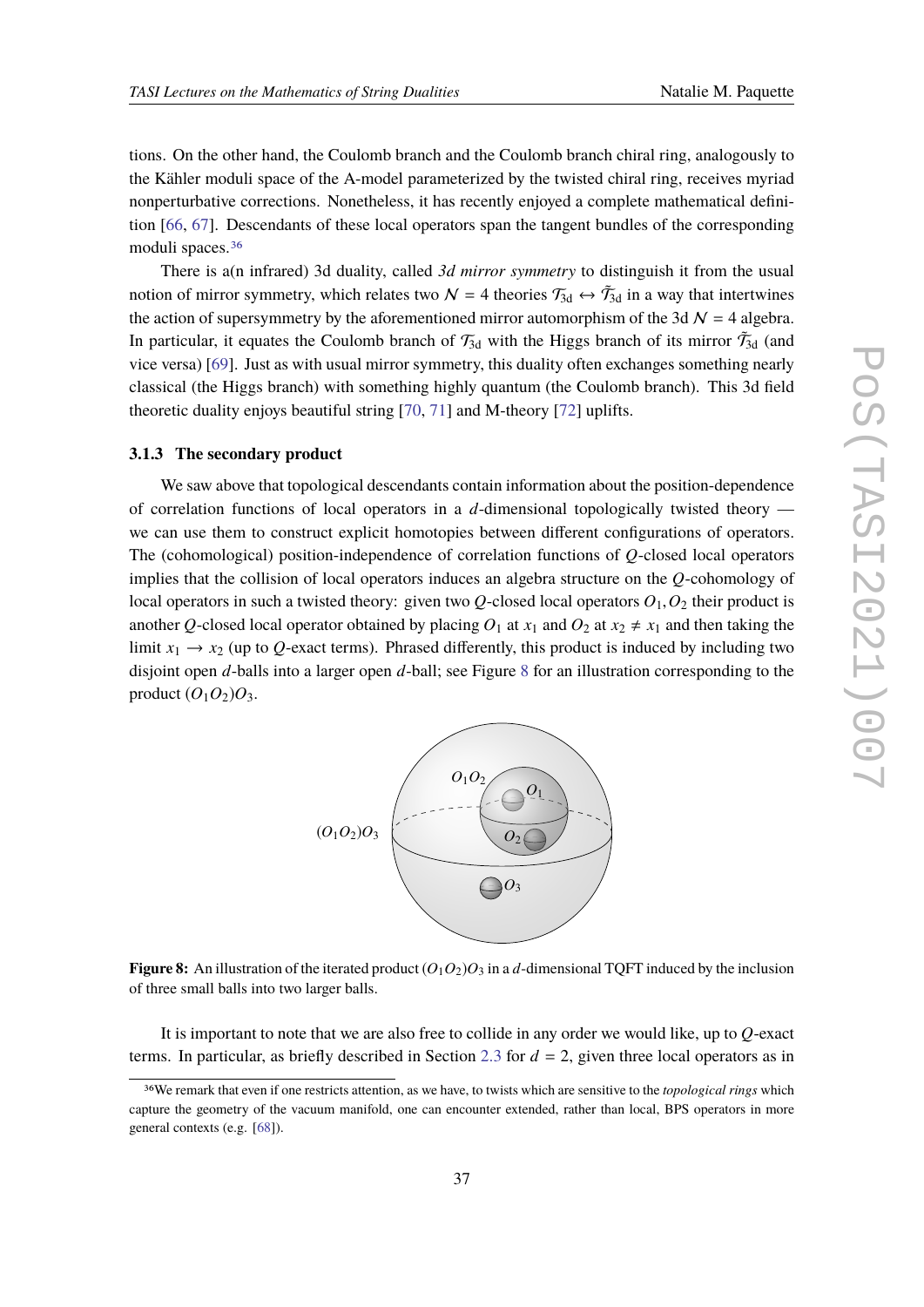Figure [8](#page-36-1) we could have equivalently collided  $O_2$  with  $O_3$  first and then collide the result with  $O_1$ to get the local operator  $O_1(O_2 O_3)$ . Up to *Q*-exact terms, these two operators must be the same  $(O_1O_2)O_3 - O_1(O_2O_3) = O(\ldots)$ , implying that collision gives the *Q*-cohomology of local operators the structure of an *associative algebra*. More generally, we see that collision of *Q*-closed local operators is associative *up to homotopy*; we will return to these homotopies in Section [3.2.](#page-39-0)

When  $d \geq 2$ , any configuration of two distinct points (better: open balls) in  $\mathbb{R}^d$  can be continuously deformed into any other, and so the *Q*-cohomology of local operators in  $d \ge 2$  is necessarily a commutative (associative) algebra. On the other hand, in  $d = 1$  we cannot continuously deform a configuration with  $x_2 < x_1$  to a configuration with  $x_1 < x_2$ , thus there are two possible collisions that need not be equal. Consequently, the *Q*-cohomology of local operators in  $d = 1$  has the structure of a not-necessarily-commutative associative algebra.

Even though the *Q*-cohomology of local operators in  $d \geq 2$  is commutative, it turns out that topological descent induces an additional so-called *secondary product* on the *Q*-cohomology of local operators. In this subsection, we will review this idea, following the presentations of [\[73,](#page-79-7) [74\]](#page-79-8). For *Q*-closed local operators  $O_1$  and  $O_2$ , the secondary product  $\{O_1, O_2\}$  is defined by placing  $O_2$ at *x*<sub>2</sub> and then integrating the  $(d-1)$ -form operator  $O_1^{(d-1)}$  over a  $(d-1)$ -sphere  $S^{d-1}$  surrounding *x*2:

$$
\{O_1, O_2\} = \int_{S_{x_2}^{d-1}} O_1^{(d-1)} O_2(x_2).
$$
 (3.9)

This is another local operator, since it is supported inside a single sufficiently large ball, and it is again *Q*-closed so we may again view it as representing a *Q*-cohomology class.

More generally, we consider the configuration space of two points (or, better, small open disks) on  $\mathbb{R}^d$ , denoted  $C_{\mathbb{R}^d}(2)$ ; topological descent allows us to define a "product" for every homology class of this configuration space  $H_{\bullet}(C_{\mathbb{R}^d}(2))$ , c.f. [\[55,](#page-78-0) Section 1.3] and [\[73,](#page-79-7) Section 3.2.1]. Given an *n*-dimensional chain Γ, we define the (degree  $-n$ ) product  $\star_{\Gamma}(O_1, O_2)$  as

$$
\star_{\Gamma}(O_1, O_2) = \int_{\Gamma}(O_1(x_1)O_2(x_2))^{(n)}, \tag{3.10}
$$

where we integrate over the *n*-th descendant over the space of configurations determined by Γ. A quick application of Stokes' theorem and the descent equation implies that  $37$ 

$$
Q(\star_{\Gamma}(O_1, O_2)) = (-1)^n \int_{\Gamma} \left( d(O_1 O_2)^{(n-1)} + ((Q O_1) O_2 + (-1)^{F(O_1)} O_1(Q O_2)) \right)
$$
  
=  $(-1)^n \left( \star_{\partial \Gamma} (O_1, O_2) + \star_{\Gamma} (Q O_1, O_2) + (-1)^{F(O_1)} \star_{\Gamma} (O_1, Q O_2) \right).$  (3.11)

In particular, we see that if Γ is a cycle and  $O_1$ ,  $O_2$  are *Q*-closed, then so too is the product  $\star_\Gamma(O_1, O_2)$ . Moreover, if two chains  $\Gamma, \Gamma'$  are homologous  $\Gamma' = \Gamma + \partial \Gamma''$ , for  $\Gamma''$  some  $n + 1$  chain, then the two products (on *Q*-closed local operators) differ by  $Q(\star_{\Gamma''}(O_1,O_2))$ , hence agree at the level of *Q*-cohomology.

<span id="page-37-0"></span><sup>&</sup>lt;sup>37</sup>If  $\Gamma$  is an *n*-dimensional chain, then the operation of integrating a form over  $\Gamma$ , i.e.  $\omega \mapsto \int_{\Gamma} \omega$ , is naturally a degree −*n* map when we correlate the parity of total degree (including form degree) and Fermionic parity. Since *Q* is degree 1, it follows that we acquire a factor of  $(-1)^n$  from passing *Q* through the integral  $\int_{\Gamma}$ .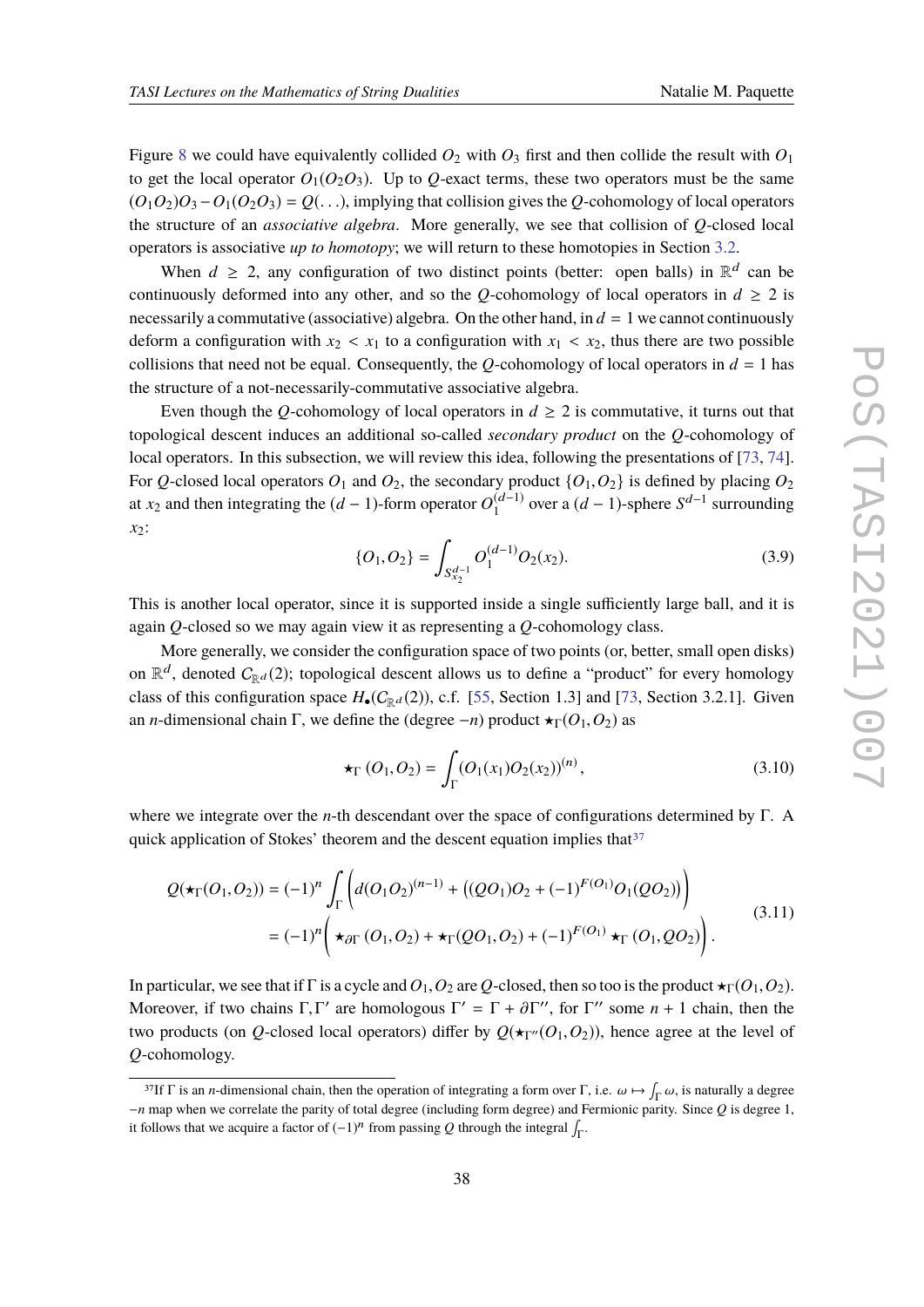The configuration space  $C_{\mathbb{R}^d}(2)$  is homotopic to a  $(d-1)$ -sphere  $S^{d-1}$ , whose homology has a degree 0 generator, corresponding to the usual collision product  $(O_1, O_2) \mapsto O_1O_2$ , and a degree  $(d-1)$  generator, corresponding to the secondary product  $(O_1, O_2) \mapsto {O_1, O_2}$ .<sup>[38](#page-38-0)</sup> Since there are no other homology classes in this configuration space, these are the only two "products" which survive at the level of cohomology. (In the next section we will also find use of more general chains, rather than simply cycles, on these configuration spaces.) Together with the collision product, this secondary product endows the *<sup>Q</sup>*-cohomology of local operators with the structure of a <sup>Z</sup>/2Z-graded *Poisson algebra*, whose Poisson bracket has degree 1 − *d* mod 2. (In many examples with a  $U(1)$ ) R-symmetry that gives a fermion number, this can be enhanced to a  $\mathbb{Z}$ -graded algebra, just as in our previous discussion of twisting.)

Let's look at a quick example for illustration, described in more detail in [\[73,](#page-79-7) Section 4]. We will consider the 2d *B*-model with target some Calabi-Yau manifold  $X$ , on a flat worldsheet. We already deduced that the space of local operators is isomorphic to the Dolbeault cohomology of polyvector fields on X. In other words, the Q-cohomology is isomorphic to the  $\bar{\partial}_X$ -cohomology of  $(0, q)$ -forms valued in arbitrary exterior powers of the holomorphic tangent bundle  $\bigwedge^p (T^{(1,0)}X)$ . The chiral ring elements are holomorphic functions on  $X$ , which is the degree-0 part of the cohomology. The *B*-model does not get any instanton corrections, unlike the *A*-model, so the primary product on cohomology is just the usual geometric wedge product of polyvector fields, c.f. Section [2.3.2:](#page-18-0)

$$
[O_1] \cdot [O_2] = [O_1 \wedge O_2]. \tag{3.12}
$$

The secondary product in this case is rather famous in string theory and other contexts, and is called a Gerstenhaber bracket. In geometric language, it is called the Schouten-Nijenhuis bracket of polyvector fields, which generalizes the Lie bracket on ordinary vector fields. Let's consider the target to be  $X = \mathbb{C}^N$  for simplicity. The twisting supercharge is  $Q = Q_B := \bar{Q}_+ + \bar{Q}_-$  and the "vector" supercharge in the previous notation can be given by a vector with components  $-\frac{1}{2i}Q_-, \frac{1}{2i}Q_+$ . On flat  $\mathbb{C}^N$ , polyvector fields are generated by holomorphic functions  $f(\phi)$  and holomorphic vector fields  $g^n(\phi)\partial_{\phi^n}$ . We will again denote the (fermionic) coordinate vector field by  $\bar{\zeta}_n := \partial_{\phi^n}$ . To obtain the secondary bracket  $\{\bar{\zeta}_n, \phi^m\}$  we need the one-form descendant for  $\bar{\zeta}_n$ :

$$
\bar{\zeta}_n^{(1)} = -dx^\mu [Q_\mu, \bar{\zeta}_n] = -(\star d\bar{\phi}_n). \tag{3.13}
$$

$$
\star_{[S^0]}(O_1,O_2) = O_1O_2 - (-1)^{F(O_1)F(O_2)}O_2O_1.
$$

$$
[N] - [S] = \varepsilon[S^2] \leftrightarrow \star_{[N]}(O_1, O_2) - \star_{[S]}(O_1, O_2) = \varepsilon \star_{S^2} (O_1, O_2).
$$

<span id="page-38-0"></span><sup>&</sup>lt;sup>38</sup>When  $d = 1$ , the sphere  $S^{d-1}$  is a simply pair of points [1], [-1] and the corresponding products are the maps  $(O_1, O_2) \rightarrow O_1O_2$  and  $(O_1, O_2) \rightarrow (-1)^{F(O_1)F(O_2)}O_2O_1$ . The analog of the top dimensional cycle is the formal difference of these two points  $[S^0] = [+1] - [-1]$  and so the analog of the secondary product is the usual graded commutator

This phenomenon is related to quantization of the secondary product in 3d TQFTs via an Omega-background, c.f. [\[73,](#page-79-7) Section 6]. More precisely, turning on an Omega-background requires that we consider the *U*(1)-equivariant homology of the configuration space  $C_{\mathbb{R}^3}(2) \sim S^2$  (with respect to rotation around a fixed axis in  $\mathbb{R}^3$ ). This is generated (as a ring over polynomials in the equivariant parameter  $\varepsilon$  and its inverse  $\varepsilon^{-1}$ ) by the fixed points/poles  $[N] \sim [1], [S] \sim [-1]$ ; the relation between the secondary product and the products induces by  $[N]$  and  $[S]$  is exactly as that between the Poisson bracket and the graded commutator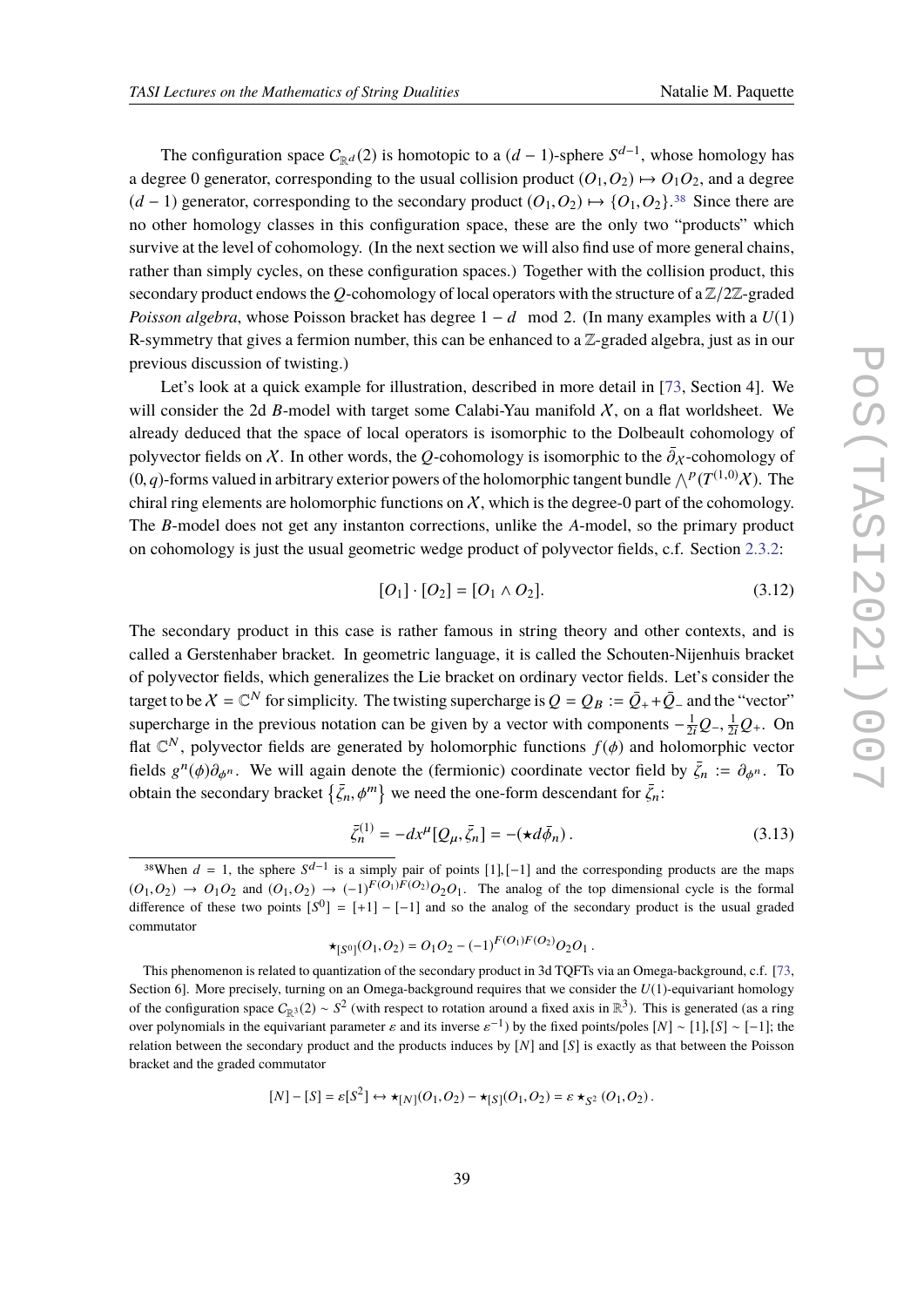Here, *d* is the de Rham differential as before, and  $\star$  is the Hodge star operator. Observe also that  $d\bar{\zeta}_n^{(1)} = d \star d\bar{\phi}_n = \frac{\delta S}{\delta \phi^n}$ , and so is proportional to the equation of motion for  $\phi^n$ . If we treat this as an operator, standard arguments in Euclidean QFT show that  $\frac{\delta S}{\delta \phi}(z,\bar{z})$  is zero up to contact terms, such that in any correlation function the operator product  $\frac{\delta S}{\delta \phi}(z, \bar{z})\phi(w, \bar{w})$  is equivalent to inserting a delta function two form:  $\delta^2(z - w, \bar{z} - \bar{w})$  (provided they are each separate from any other operator delta function two-form:  $\delta^2(z - w, \bar{z} - \bar{w})$  (provided they are each separate from any other operators in the correlation function). One can just show this from integration by parts:

$$
\int \mathcal{D}\phi \mathcal{D}\bar{\phi}e^{-S}\frac{\delta S}{\delta\phi}(z,\bar{z})\phi(w,\bar{w})
$$
\n
$$
= \int \mathcal{D}\phi \mathcal{D}\bar{\phi}\left(-\frac{\delta}{\delta\phi(z,\bar{z})}(\phi(w,\bar{w})e^{-S}) + \delta^{2}(z-w,\bar{z}-\bar{w})e^{-S}\right)
$$
\n
$$
= \int \mathcal{D}\phi \mathcal{D}\bar{\phi}\delta^{2}(z-w,\bar{z}-\bar{w})e^{-S}.
$$
\n(3.14)

By the definition of the secondary bracket, we have

$$
\{\bar{\zeta}_n, \phi^m\} = \left[\oint_{S^1_{w,\bar{w}}} \bar{\zeta}_n^{(1)} \phi^m(w,\bar{w})\right]
$$

$$
= \left[\int_{D^2_{w,\bar{w}}} d\bar{\zeta}_n^{(1)} \phi^m(w,\bar{w})\right],
$$
(3.15)

where we use square brackets to denote cohomology classes, and in the second line we used Stokes's theorem. Using the result we just derived and inserting the delta-function two-form into the final line gives

$$
\{\bar{\zeta}_n, \phi^m\} = \delta_n^m. \tag{3.16}
$$

We could also have obtained this result by performing descent on  $\phi^m$ , and this is an instructive way to check the answer. Similar manipulations show that the secondary bracket between two  $\phi$ 's or two  $\bar{\zeta}$ 's vanishes, due to the lack of contact terms between the operators and the resulting equations of motion. One can check that this secondary bracket is the geometric Schouten-Nijenhuis bracket on polyvector fields up to a fermion parity factor  $\{a, b\}_{SN} = (-1)^{F(a)-1} \{a, b\}$ , and that in particular it satisfies the properties that it is (graded) antisymmetric, is a (graded) derivation on each argument, and satisfies the (graded) Jacobi identity.

#### <span id="page-39-0"></span>**3.2 Homotopy-algebraic considerations**

Already we see that algebraic structures in twisted supersymmetric quantum field theories can be extremely rich. In fact, chain-level algebraic structures can be even richer, as one might expect since the *Q*-exact terms would not have yet been discarded. The relevant class of algebraic structures that we need in this context are sometimes called *higher algebras* or *homotopy algebras*. These are deep, and often forbidding, structures in both mathematics and physics, so we will spend most of our time with perhaps the most prominent such example: the *A*<sup>∞</sup> algebra. Roughly speaking, an *A*<sup>∞</sup> algebra is an associative algebra *up to homotopies*; similar algebras like *L*<sup>∞</sup> algebras satisfy the axioms of a Lie algebra only *up to homotopies*, as we will see. These extra structures can transfer in intricate ways across dualities.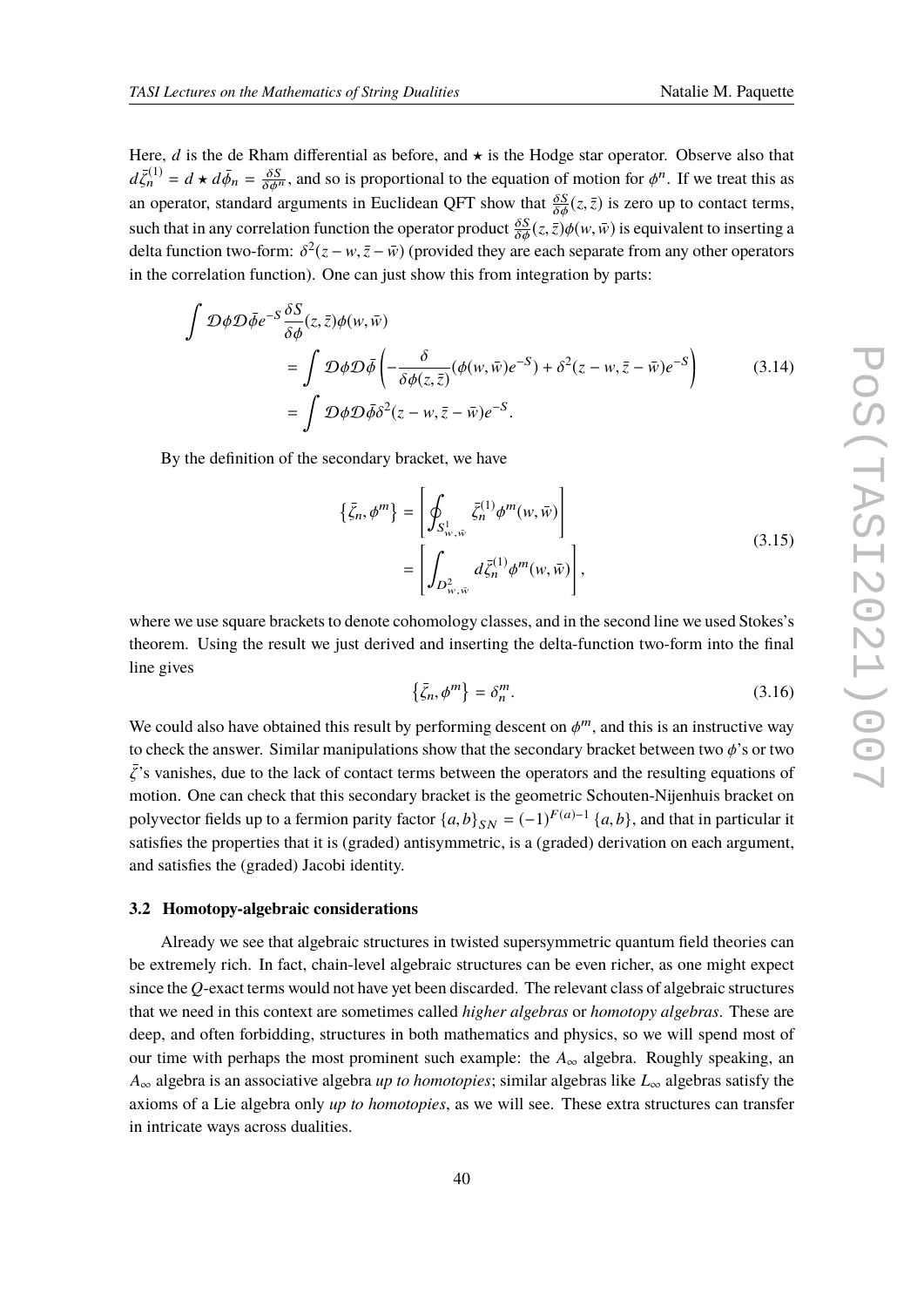#### <span id="page-40-1"></span>**3.2.1 Topological quantum mechanics and** *A*<sup>∞</sup> **algebras**

Let us start in the simplest possible setting: with a twisted quantum mechanical (1-dimensional) theory. We saw in Section [3.1](#page-32-0) that the *Q*-cohomology of local operators is a not-necessarilycommutative algebra by considering the configuration space of two points in  $\mathbb{R}$ . We also saw that considering the configuration space of three points to implies that the collision product of (*Q*cohomology classes of) local operators is moreover associative. In particular, given three *Q*-closed local operators  $O_1$ ,  $O_2$ , and  $O_3$  it follows that the *associator*  $(O_1O_2)O_3 - O_1(O_2O_3)$  is trivial in *Q*-cohomology; we now study how this associator is trivialized.

First, let's rephrase the binary collision in terms of the homology of the configuration space of two (distinct) points (or better, open intervals) on R. There are two components of this configuration space, corresponding to  $x_1 < x_2$  and  $x_1 > x_2$ , we will focusing on the component with  $x_1 > x_2$ , which can be identified with a half-space. We can always use the overall translations to set  $x_1 = -x_2$ , and so once we've chosen an overall scale (the value of  $x_1 - x_2$ ), the *reduced* configuration space is simply a single point  $K_2$ . The (degree 0) product  $O_1O_2$  arises from the  $x_1 - x_2 \rightarrow 0$  limit of an integral over this reduced configuration space:

$$
O_1O_2 = \lim_{x_1 - x_2 \to 0} \int_{\mathcal{K}_2} (O_1(x_1)O_2(x_2))^{(0)} = \lim_{x_1 - x_2 \to 0} \int_{\mathcal{K}_2} O_1(x_1)O_2(x_2)
$$
(3.17)

More precisely, we should choose a small, positive parameter  $\epsilon$  used for point-splitting and instead take the  $x_1 - x_2 \rightarrow \epsilon$ ; the (regulated) product  $O_1O_2$  is obtained by removing the terms singular in  $\epsilon$ , and then taking the  $\epsilon \to 0$  limit. This is what we mean by the above  $x_1 - x_2 \to 0$  limit. See, e.g., [\[75,](#page-79-9) Chapter 2] for more details about point-splitting of local operators. In particular, it is best to think of local operators as small, open intervals rather than simply points. Either way, the supercharge *Q* is a fermionic derivation of this product:

$$
Q(O_1O_2) = (QO_1)O_2 + (-1)^{F(O_1)}O_1(QO_2).
$$
\n(3.18)

The same analysis applies to the component with  $x_1 < x_2$ , where we get the (degree 0) product in the opposite order  $-(-1)^{F(O_1)F(O_2)}O_2O_1$  (with an appropriate sign for the parity of the operators).

The configuration space of three points (or open intervals) on  $\mathbb R$  has six components, corresponding to the 6 = 3! possible orders. After translating a configuration to  $x_1 = -x_3$  and choosing the overall scale  $x_1 - x_3$  we find a reduced configuration space with  $x_1 > x_2 > x_3$  that is simply an interval

$$
\mathcal{K}_3(\epsilon) = \{x_2 \in \mathbb{R} | x_3 + \epsilon \le x_2 \le x_1 - \epsilon\}.
$$
\n(3.19)

We include explicitly here the point-splitting parameter  $\epsilon$ , and require  $x_1 - x_3 \geq 3\epsilon^{39}$  $x_1 - x_3 \geq 3\epsilon^{39}$  $x_1 - x_3 \geq 3\epsilon^{39}$ . The boundaries of this interval correspond to the two ways to collide the operators  $O_1$ ,  $O_2$ , and  $O_3$ : we could either first collide  $O_2$  and  $O_3$  then collide the result with  $O_1$  to get  $O_1(O_2 O_3)$  (the boundary at  $x_2 = x_3 + \epsilon$ , or we could first collide  $O_1$  and  $O_2$  then collide the result with  $O_3$  to get  $(O_1O_2)O_3$ (the boundary at  $x_2 = x_1 - \epsilon$ ).

The points of  $\mathcal{K}_3(\epsilon)$  should be thought of as constituting a path (better: a homotopy) between the configurations corresponding to these two possible collisions. With this in mind, we define a

<span id="page-40-0"></span><sup>39</sup>The factor of 3 here ensures that the following configuration space has non-trivial extent; any separation (strictly) larger than  $2\epsilon$  works equally well and ensures that all operator insertions are separated by more than  $\epsilon$ .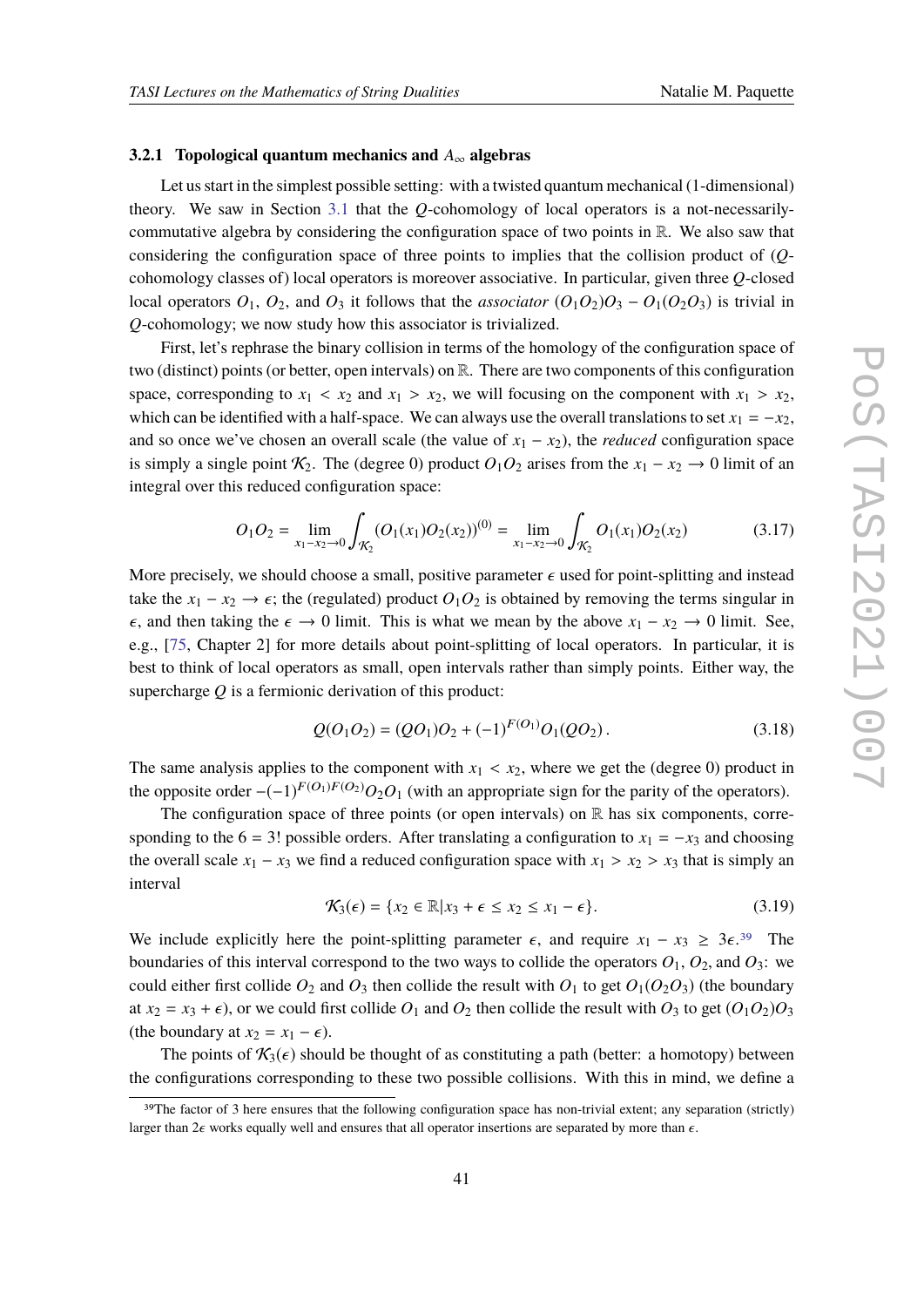ternary operation  $\mu_3(O_1, O_2, O_3)$  as an integral over  $\mathcal{K}_3(\epsilon)$ , taking the ( $\epsilon$ -regulated)  $x_1 - x_3 \to 0$ limit:

$$
\mu_3(O_1, O_2, O_3) = \lim_{x_1 - x_3 \to 0} \int_{\mathcal{K}_3(\epsilon)} (O_1(x_1) O_2(x_2) O_3(x_3))^{(1)} = \lim_{x_1 - x_3 \to 0} \int_{\mathcal{K}_3(\epsilon)} O_1(x_1) O_2^{(1)}(x_2) O_3(x_3).
$$
\n(3.20)

Here, only the terms where we descend  $O_2$  survive the integration over  $K_3$  because  $x_1, x_3$  are held fixed; there are other homologous chains in  $C_{\mathbb{R}}(3)$  that would yield an equally good product  $\mu'_3$ . Stokes' theorem and the descent equations imply the *Q*-variation of this local operator is exactly the associator  $(O_1O_2)O_3 - O_1(O_2O_3)$ . More generally, if the *O<sub>i</sub>* are not *Q*-closed, the descent equation Eq.  $(3.5)$  implies

<span id="page-41-0"></span>
$$
Q\mu_3(O_1, O_2, O_3) = (O_1O_2)O_3 - O_1(O_2O_3)
$$
  
-  $\mu_3(QO_1, O_2, O_3) - (-1)^{F(O_1)}\mu_3(O_1, QO_2, O_3) - (-1)^{F(O_1) + F(O_2)}\mu_3(O_1, O_2, QO_3),$  (3.21)

where the first line contains the above boundary contributions and the second line comes from the action of *Q* on the  $O_i$ . Equation [\(3.21\)](#page-41-0) is known as the third  $A_\infty$  relation.

We can collect the above data (the differential  $\mu_1(O_1) = QO_1$ , the product  $\mu_2(O_1, O_2)$ , and the ternary operation  $\mu_3(O_1, O_2, O_3)$  diagrammatically in terms of *rooted trees*:

$$
\mu_1 \leftrightarrow \begin{matrix} 1 \\ \ast \\ \ast \end{matrix} \qquad \qquad \mu_2 \leftrightarrow \begin{matrix} 1 & 2 & 3 \\ \ast & \\ \ast & \\ \ast \end{matrix} \qquad \qquad \mu_3 \leftrightarrow \begin{matrix} 1 & 2 & 3 \\ \ast & \\ \ast & \\ \ast \end{matrix}
$$

The upper *leaves* are interpreted as inputs to the corresponding operation, with the lower *root* being the output. The above relations can then be expressed in terms these diagrams via *grafting* the root of one tree onto a leaf of a second. The relations saying *Q* is both a differential and a derivation of the product (also known as the first and second  $A_{\infty}$  relations) can be written as follows:



The third  $A_{\infty}$  relation can similarly be expressed in terms of trees:



We can continue this process to higher *n*-ary operations, i.e. to a larger number of input local operators: for a collection of *n* local operators  $O_1, ..., O_n$  there are many ways to do pairwise collisions. We can construct an  $(n-2)$ -dimensional polytope, called the *n*-th "Sashtev polytope" or "associahedron" *K*n, whose vertices are these choices, whose edges connect vertices related by a single one of the homotopies above, and whose higher faces correspond to homotopies of compositions of such homotopies and so on. In terms of configuration space of open intervals on R, we set to  $x_1 = -x_n$  (with  $x_1 - x_n > (2n - 3)\epsilon$ ) and consider

$$
\mathcal{K}_n(\epsilon) = \left\{ (x_2, ..., x_{n-1}) \in \mathbb{R}^{n-2} | x_i - x_j \geq [2(j-i)-1] \epsilon, 1 \leq i < j \leq n \right\},\tag{3.22}
$$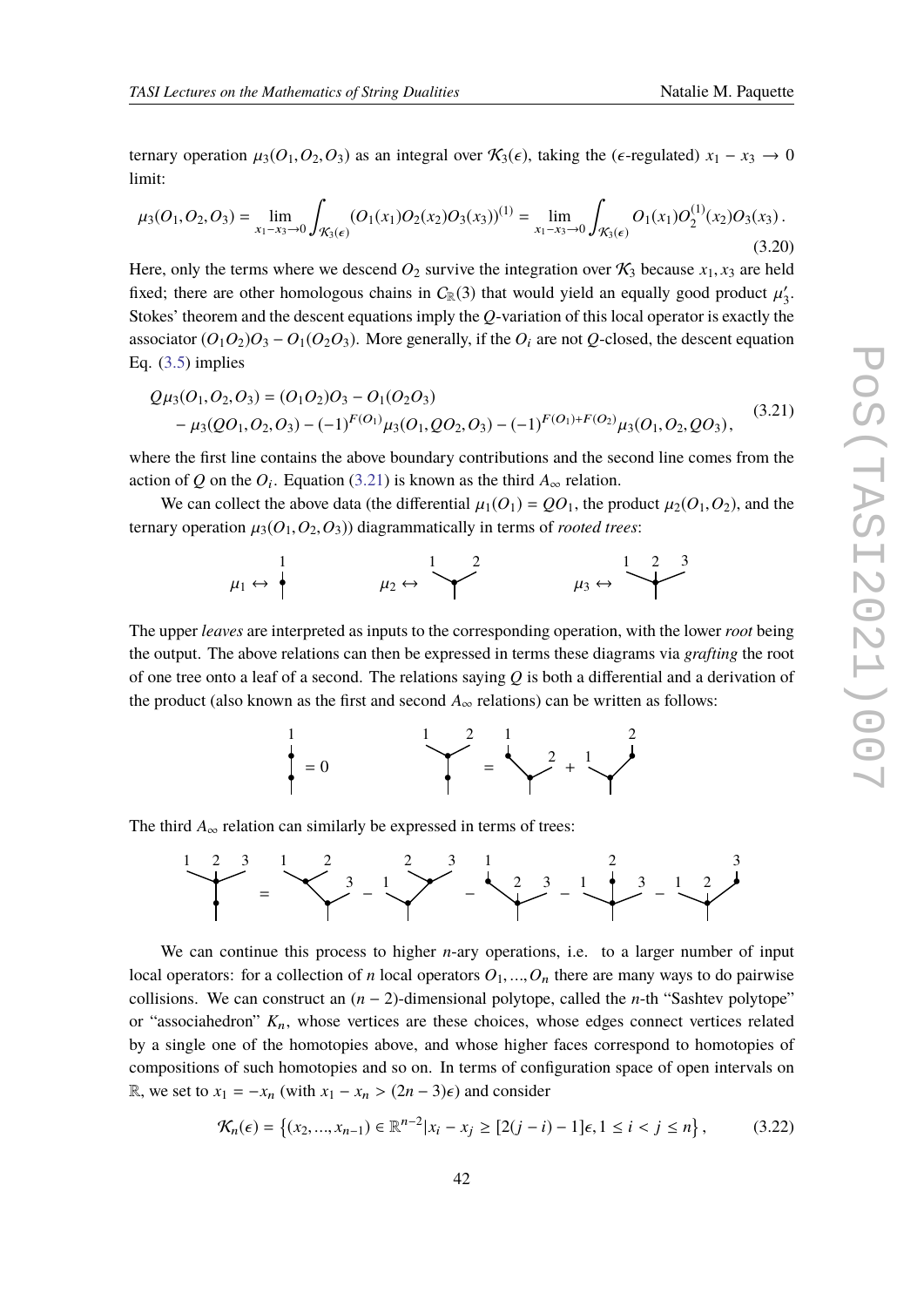which is homeomorphic to  $K_n$ . We saw above that  $K_2$  is a single point and  $K_3$  is an interval. Similarly, there are five ways to collide four local operators, and we can arrange them as vertices in a pentagon  $K_4$ ; we illustrate  $\mathcal{K}_4(\epsilon)$  in Figure [9.](#page-42-0)

<span id="page-42-0"></span>

**Figure 9:** The configuration space of 4 points  $x_1, x_2, x_3$  and  $x_4$  on R for fixed  $x_1, x_4$ . The vertical direction corresponds to the value of  $x_2$  and the horizontal direction to  $x_3$ . The 4-th Sashtev polytope  $K_4$  is identified with the subspace  $\mathcal{K}_4(\epsilon)$  and shaded in blue. We decorate the corners of  $\mathcal{K}_4(\epsilon)$  with the corresponding placement of parentheses in the product  $O_1O_2O_3O_4$  and each edge with the corresponding algebraic homotopy.

For each *n* we construct a new local operator  $\mu_n(O_1, ..., O_n)$  via topological descent (suppressing the insertion points  $x_1, \ldots, x_n$ )

$$
\mu_n(O_1,\ldots,O_n) = \lim_{x_1 - x_n \to 0} \int_{\mathcal{K}_n(\epsilon)} (O_1 \ldots O_n)^{(n-2)} = \lim_{x_1 - x_n \to 0} \int_{\mathcal{K}_n(\epsilon)} O_1 O_2^{(1)} \ldots O_{n-1}^{(1)} O_n. \tag{3.23}
$$

This operation involves taking  $n - 2$  descendants, and therefore has degree  $2 - n$ , i.e. if  $O_i$  has degree  $r_i$  then  $\mu_n(O_1, ..., O_n)$  has degree  $2 - n + r_1 + ... + r_n$ . Just as  $\mu_3(O_1, O_2, O_3)$  witnessed the *Q*-exactness of the associator  $(O_1O_2)O_3 - O_1(O_2O_3)$ , so too does the operator  $\mu_n(O_1,...,O_n)$ witness the *Q*-exactness a higher analog of the associator:

<span id="page-42-2"></span>
$$
Q\mu_n(O_1, ..., O_n) = \sum (-1)^{i+jk+1} (\pm 1)\mu_{i+k+1}(O_1, ..., O_i, \mu_j(O_{i+1}, ..., O_{i+j}), O_{i+j+1}, ..., O_n) + (-1)^n \mu_n(QO_1, ..., O_n) + ... + (-1)^n (\pm 1)\mu_n(O_1, ..., QO_n).
$$
 (3.24)

where  $(\pm 1)$  is the Koszul sign<sup>[40](#page-42-1)</sup> and the sum is over *i*, *j*, *k* with  $i + j + k = n$ ,  $i + k \ge 1$ , and  $j \ge 2$ . Equation [\(3.24\)](#page-42-2) is known as the *n-th*  $A_{\infty}$  *relation*, and the operations  $\mu_n$  equip local operators with

<span id="page-42-1"></span><sup>40</sup>The Koszul sign assignment is such that for maps  $f : A \rightarrow X$  and  $g : B \rightarrow X$  with g homogeneous of degree  $F(g)$ we have

$$
(f \otimes g)(a \otimes b) = (-1)^{F(a)F(g)} f(a) \otimes g(b)
$$

where *a* is homogeneous of degree  $F(a)$ . The signs follow from noting the differential *Q* has degree 1 and  $\mu_i$ has degree  $2 - j$ . Explicitly, the (±1) on the first line is  $(-1)^{F(O_1)+...+F(O_{n-1})}$  and the (±1) on the second line is  $(-1)^{(2-j)(F(O_1)+...+F(O_i))}$ .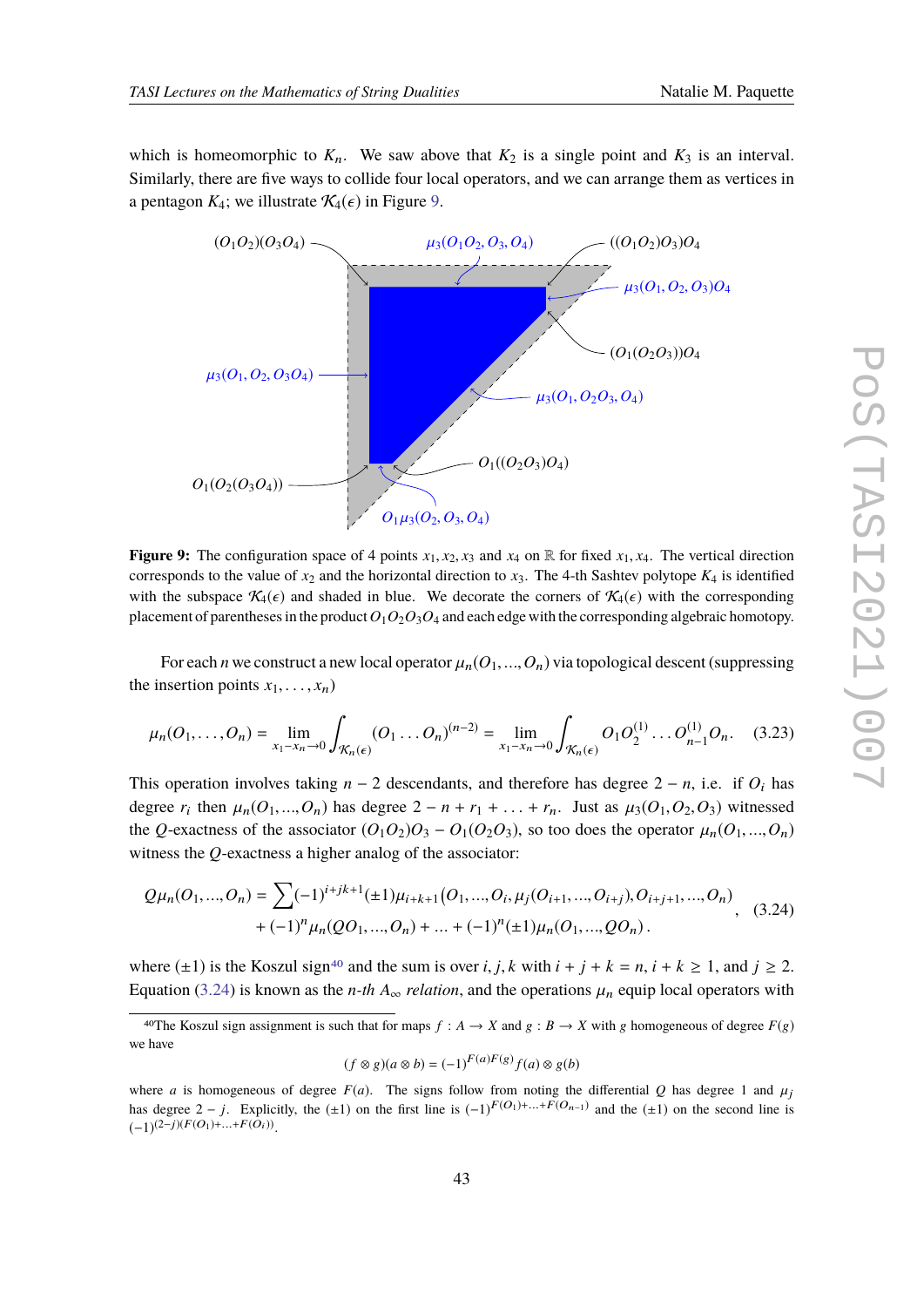the structure of an  $A_{\infty}$  algebra. If we represent the *n*-ary operation  $\mu_n$  by a rooted tree with *n* leaves, this relation can be expressed as diagrammatically as:



This relation is also often stated simply as a sum of trees like those on the right-hand side without the restriction  $i + k \ge 1$ ; we have isolated the  $i = k = 0$  term on the left-hand side to emphasize its interpretation as a homotopy for some higher associator.

We see that an  $A_{\infty}$  algebra, sometimes called a *homotopy associative algebra*, is a (co)chain complex  $(A, d<sub>A</sub>)$  endowed with a family of operations  $\mu<sub>n</sub>$  satisfying the aforementioned relations. If all  $\mu_n = 0, n \geq 3$ , then *A* a *differential-graded associative algebra* or DGA: *A* is an associative algebra, which also has a differential  $d_A$  that acts as a derivation of the associative product. It turns out that *even the cohomology* of a DGA inherits the structure of an  $A_{\infty}$  algebra that is  $A_{\infty}$  equivalent to that of  $(A, d<sub>A</sub>)$  (see *e.g.* [\[76,](#page-79-10) Sect. 3.2] and references therein).

Roughly speaking, the higher operations on *H* • (*A*) measure the failure of algebraic relations satisfied by cohomology classes to be satisfied by their chain-level lifts. The homology *H* • (*A*) is an example of a *minimal model* for the  $A_{\infty}$  algebra  $(A, d_A)$ , i.e. it has trivial differential but higher operations aplenty. The DGA  $(A, d<sub>A</sub>)$  on the other hand is said to be *anti-minimal*, having non-trivial differential but trivial higher operations. These higher operations on *H* • (*A*) are called *A*∞−Massey products. These have the virtue of being very explicit, but they depend on many choices. Mathematically, we say that this process is unique *up to quasi-isomorphism*. A quasiisomorphism is simply a chain map that induces an isomorphism on cohomology.

A simple example of a DGA comes from ordinary  $N = 2$  supersymmetric quantum mechanics.  $N = 2$  supersymmetry ensures the existence of two fermionic operators  $Q, Q^{\dagger}$  satisfying  ${Q^{\dagger}, Q}$  = 2*H*. We will take the operators of the supersymmetric quantum mechanics to form the operator algebra *A*, which is necessarily associative. We will assume *A* is Z-graded by the fermion number operator *F*, so that we can write  $A = \bigoplus_{j \in \mathbb{Z}} A^j$  with  $A^j$  being the elements of *A* satisfying  $[F, A^j] = jA^j$ . We will be interested in only one of the two supercharges, *Q*, which commutes with the Hamiltonian and sends  $A^j \xrightarrow{[Q,-]} A^{j+1}$ , so we say  $Q$  is a derivation of degree 1. Indeed, it acts as a derivation on the operator product:

$$
[Q, ab] = [Q, a]b + (-1)^{F(a)}a[Q, b].
$$
\n(3.25)

Here and throughout this discussion, we will use  $[-,-]$  to indicate a graded commutator (i.e. it denotes either an anticommutator or commutator depending on the parity of the operators). With respect to the privileged supercharge *Q*, we see that *A* is a DGA with differential given by  $d_A = [Q, -]$ . Similarly, the Hilbert space of states, being a representation of the algebra with compatible grading and differential, is a *DG-module*. The  $a \in A$  satisfying  $[Q, a] = 0$  are often called  $(\frac{1}{2}$ -)*BPS operators* and we will denote the corresponding cohomology class by  $[a] \in H^{\bullet}(A)$ .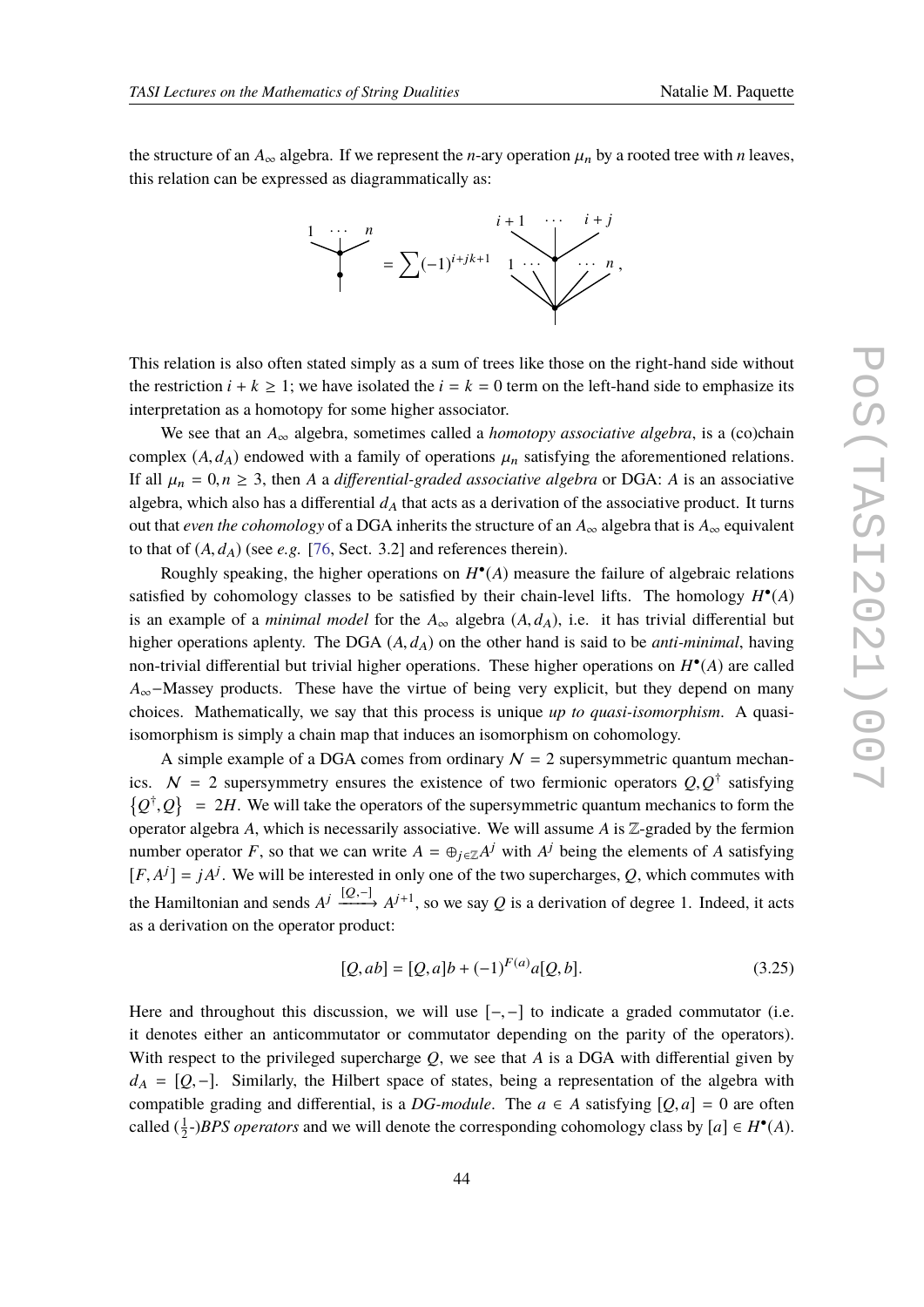The higher operations on the cohomology of a DGA can be built from homotopies between products (and higher associators) of lifts of cohomology classes and the lifts of their products (and higher associators). There are many choices involved, but they lead to equivalent, i.e. quasiisomorphic,  $A_{\infty}$  algebras. First, choose a map  $f_1 : H^{\bullet}(A) \to A$  that lifts every cohomology class to a cocycle representing it. It follows that for any  $[a],[b]$  the difference  $f_1([a][b]) - f_1([a]) f_1([b])$ is trivial in cohomology by construction (i.e. the difference is *Q*-exact) and we *choose* a map  $f_2: H^{\bullet}(A)^{\otimes 2} \to A$  that witnesses this *Q*-exactness:

$$
Qf_2([a],[b]) = f_1([a][b]) - f_1([a])f_1([b]). \qquad (3.26)
$$

The triple product  $\mu_3([a],[b],[c])$  of elements [a], [b], and [c] then satisfies

<span id="page-44-0"></span>
$$
f_1(\mu_3([a],[b],[c])) = f_2([a],[b])f_1([c]) - (-1)^{F([a])}f_1([a])f_2([b],[c]) + f_2([a][b],[c]) - f_2([a],[b][c]) + Q(...),
$$
\n(3.27)

i.e.  $\mu_3([a],[b],[c])$  is the cohomology class of the right-hand side.

This process continues. Given the lifts  $f_i$  up to  $i = n - 2$  and products  $\mu_i$  up to  $i = n - 1$ , one chooses an *n* − 1-ary lift  $f_{n-1}: H^{\bullet}(A)^{\otimes n-1} \to A$  that witnesses the *Q*-exactness of an expression involving a difference between  $f_1(\mu_{n-1}([a],[b],...))$  and an (explicit) expression involving and the lower *i* lifts and products. The *n*-ary product  $\mu_n([a],[b],...)$  is then given as the cohomology class of an (explicit) expression involving *f*1, *f*2, ..., *f*n−<sup>1</sup> and the lower *i* products. See *e.g.* [\[77\]](#page-79-11) for more details. The collection of maps  $f_i$  define an  $A_\infty$  *morphism* from  $\{H^{\bullet}(A), \mu_n\}$  to  $(A, Q)$  that is the identity map on *H* • (*A*) at the level of cohomology. Again, this is a *quasi-isomorphism*.

To summarize what we have seen so far: local operators in  $\mathcal{N} = 2$  quantum mechanics, with a choice of twisting supercharge *Q*, are naturally endowed with the structure of a DGA. Passing to *Q*cohomology classes, or passing to the twisted theory, involves ignoring a great deal of the physical theory. However, much of this lost information can still be encoded in higher *n*-ary operations on cohomology classes: these higher operations are powerful enough to recover the physical local operators up to  $A_{\infty}$  equivalence.

# **3.2.2 Example: Landau-Ginzburg** *B***-model**

Let's compute an explicit example of the above higher products in a somewhat more interesting context: the algebra of local operators on the 1d boundary of a 2d theory. This will also illustrate how  $A_{\infty}$  algebras can transfer across dualities via quasi-isomorphisms. We consider the 2d Landau-Ginzburg model of three chiral superfields  $\Phi^n = \phi^n + \dots$ ,  $n = 1, 2, 3$ , and superpotential  $W =$ Φ1Φ2Φ<sup>3</sup> , and then take the *B*-twist. The category of boundary conditions compatible with the *B*twist, a.k.a. the category of *B-branes*, was proposed by Kontsevich to be the (derived) category of *matrix factorizations* of the superpotential *W* [\[78,](#page-79-12) Section 7]. We provide a lightning review of how matrix factorizations arise as a description of the category of *B*-branes in Landau-Ginzburg models in Appendix [C.](#page-71-0) In the present example, this (derived) category is generated by three objects: the matrix factorization  $E = \phi^1$ ,  $J = 2\partial_{\phi^1}W$  and its permutations. In particular, any matrix factorization  $(E^a, J_a)$  can be realized as a direct sum of these three matrix factorizations, or perhaps a deformation and/or summand thereof.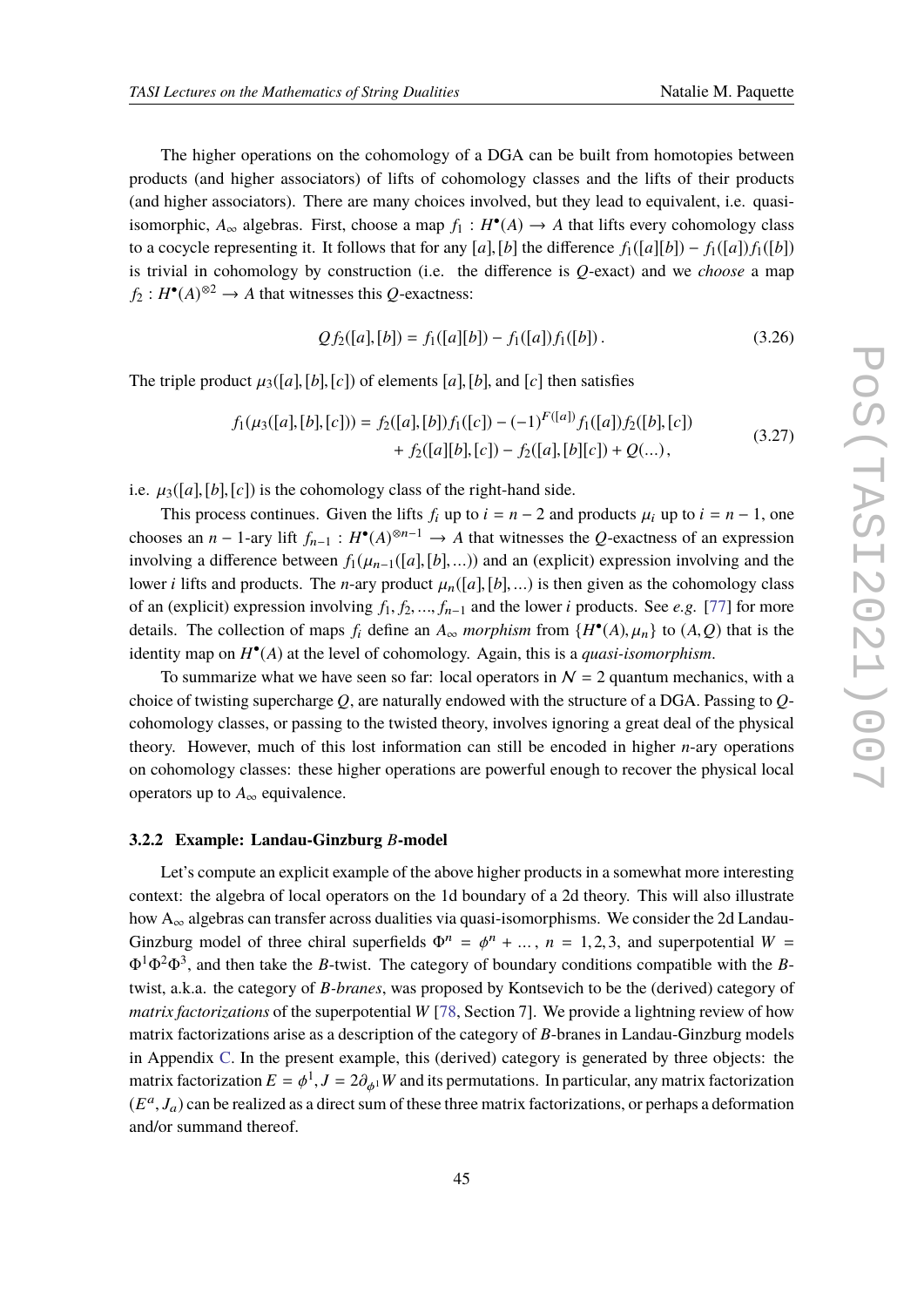We consider the matrix factorization with  $E = (\phi^1, \phi^2, \phi^3)$  and  $J = \frac{2}{3}$  $\frac{2}{3}$  $(\phi^2 \phi^3, \phi^1 \phi^3, \phi^1 \phi^2)$ ; this choice is related to a Dirichlet boundary condition<sup>[41](#page-45-0)</sup> on the bulk chiral multiplets – this  $E$  is designed to force  $\phi^n = 0$ . Concretely, we find that the DGA of local operators on this Dirichlet boundary condition is given by

$$
A = \mathbb{C}[\phi^n, \bar{\gamma}_n, \partial_{\bar{\gamma}_n}] \qquad Q = \phi^n \bar{\gamma}_n + \frac{2}{3} W_n \partial_{\bar{\gamma}_n}, \qquad (3.28)
$$

where  $W_n := \partial_{\phi^n} W$ . It is worth noting that this matrix factorization is preserved by the  $S_3$  symmetry permuting the *n* index. A straightforward computation shows that the three fermionic operators

$$
\psi_1 = \bar{\gamma}_1 - \frac{1}{3}(\phi^2 \partial_{\bar{\gamma}_3} + \phi^3 \partial_{\bar{\gamma}_2}) \qquad \psi_2 = \bar{\gamma}_2 - \frac{1}{3}(\phi^1 \partial_{\bar{\gamma}_3} + \phi^3 \partial_{\bar{\gamma}_1}) \qquad \psi_3 = \bar{\gamma}_3 - \frac{1}{3}(\phi^2 \partial_{\bar{\gamma}_3} + \phi^3 \partial_{\bar{\gamma}_2}) \tag{3.29}
$$

are *Q*-closed but not *Q*-exact. Moreover, they generate *Q*-cohomology. The non-vanishing anticommutators are

$$
\{\psi_1,\psi_2\} = -\frac{2}{3}\phi^3 \qquad \{\psi_1,\psi_3\} = -\frac{2}{3}\phi^2 \qquad \{\psi_2,\psi_3\} = -\frac{2}{3}\phi^1,\tag{3.30}
$$

which are all *Q*-exact:  $[\psi_n][\psi_m] = -[\psi_m][\psi_n]$ . In particular the  $[\psi_n]$  generate an exterior algebra:  $H^{\bullet}(A) \cong \bigwedge^{\bullet} \mathbb{C}^3$ . Nonetheless, we now show that there is a non-trivial ternary product  $\mu_3([\psi_1],[\psi_2],[\psi_3]).$ 

In order to compute the ternary product  $\mu_3([\psi_1], [\psi_2], [\psi_3])$ , we will construct the lifts  $f_1, f_2$ . First, we choose the following unary lifts of cohomology classes

$$
f_1(1) = 1 \t f_1([\psi_n]) = \psi_n \t f_1([\psi_1][\psi_2]) = \psi_1 \psi_2 + \frac{1}{3} \phi^3
$$
  
\n
$$
f_1([\psi_1][\psi_2][\psi_3]) = \psi_1 \psi_2 \psi_3 + \frac{1}{3} (\phi^1 \psi_1 - \phi^2 \psi_2 + \phi^3 \psi_3)
$$
\n(3.31)

where the remaining lifts are obtained by acting with the  $S_3$ .<sup>[42](#page-45-1)</sup> To construct the binary lift  $f_2$ , we need to choose a homotopy between  $f_1([a][b])$  and  $f_1([a])[1([b])$ . For example, we find that  $f_1([\psi_1][\psi_2]) - f_1([\psi_1])f_1([\psi_2]) = \frac{1}{3}$  $\frac{1}{3}\phi^3 = \frac{1}{3}Q\partial_{\gamma_3}$  implying that we can choose  $f_2([\psi_1], [\psi_2]) = \frac{1}{3}$  $rac{1}{3}\partial_{\gamma_3}$ . The remaining binary lifts relevant for the triple product  $\mu_3([\psi_1], [\psi_2], [\psi_3])$  are chosen to be  $f_2([\psi_2], [\psi_3]) = \frac{1}{3}$  $\frac{1}{3}\partial_{\gamma_1}$  and

$$
f_2([\psi_1], [\psi_2][\psi_3]) = f_2([\psi_1], [\psi_2])\psi_3 - f_2([\psi_1], [\psi_3])\psi_2,
$$
  
\n
$$
f_2([\psi_1][\psi_2], [\psi_3]) = f_2([\psi_2], [\psi_3])\psi_1 - f_2([\psi_1], [\psi_3])\psi_2.
$$
\n(3.32)

Using the above lifting data, Equation  $(3.27)$  yields

$$
\mu_3([\psi_1], [\psi_2], [\psi_3]) = \frac{1}{3} \tag{3.33}
$$

after a short computation.

<span id="page-45-0"></span><sup>41</sup>Dirichlet matrix factorizations of this sort were studied in detail by Dyckerhoff (who called them *stabilized residue fields*) and are known to generate the derived category of matrix factorizations by themselves when *W* has isolated singularities [\[79,](#page-80-0) Theorem 4.1]. Moreover, its endomorphism DGA *A* is Koszul dual to the *curved associative algebra*  $R_W = (\mathbb{C}[\phi^a|], W)$  [\[80,](#page-80-1) Proposition 3.2]. Unfortunately, the present *W* is far too singular for these results to apply – the hypersurface  $W = 0$  is singular along each of the divisors  $\phi^1 = \phi^2 = 0$ ,  $\phi^1 = \phi^3 = 0$ , and  $\phi^2 = \phi^3 = 0$ .

<span id="page-45-1"></span><sup>&</sup>lt;sup>42</sup>It is important that these lifts are compatible with the algebraic relations on  $H^{\bullet}(A)$ . In particular, we can not freely lift  $[\psi_1][\psi_2]$  and  $[\psi_2][\psi_1]$ : they are constrained to satisfy  $f_1([\psi_1][\psi_2]) = -f_1([\psi_2][\psi_1])$ . In essence, this choice of  $f_1$ corresponds lifting to the "normal-ordered" cochain, e.g.  $f_1([\psi_1][\psi_2]) = \frac{1}{2}(\psi_1\psi_2 - \psi_2\psi_1) = \psi_1\psi_2 + \frac{1}{3}\phi^3$ .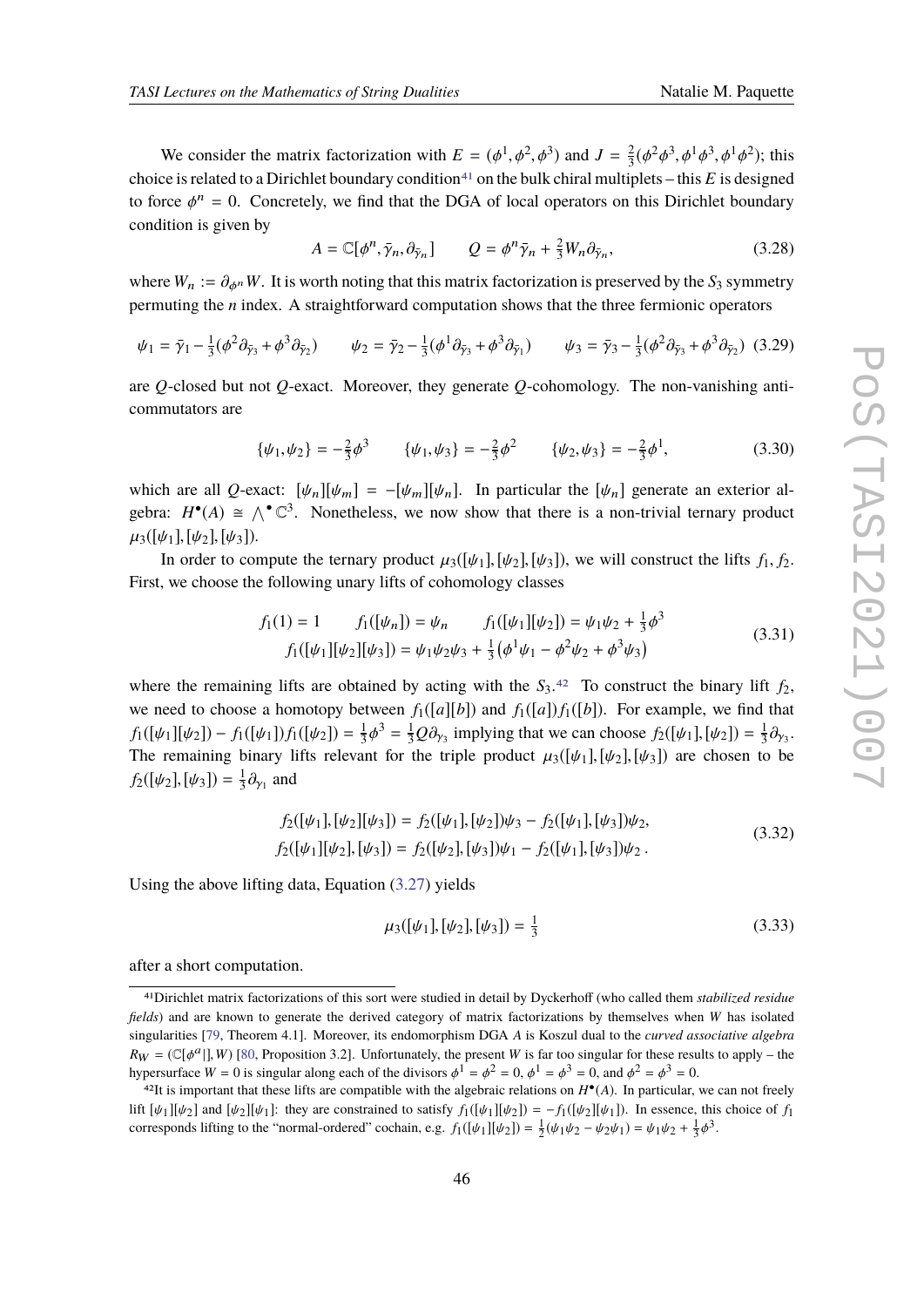This *B*-twisted Landau-Ginzburg model is mirror to an *A*-twisted sigma model whose target is the 3-punctured sphere [\[32,](#page-77-0) [81\]](#page-80-2). The (wrapped) Fukaya category of the 3-punctured sphere, i.e. the category of boundary conditions in the mirror *A*-twisted theory, is generated by the three Lagrangians illustrated in Figure [10,](#page-46-0) each being mirror to one of the above generators. See [\[82](#page-80-3)[–84\]](#page-80-4) for complementary analyses of homological mirror symmetry for this example and its generalizations. The work [\[84\]](#page-80-4) provides a concrete description of (a minimal model for the  $A_{\infty}$ ) structure on) this category and, in particular, shows that there is a non-vanishing ternary operation  $\mu_3$  (in this minimal model) – this non-vanishing ternary operation receives contributions from the holomorphic disk drawn in Figure [10.](#page-46-0) Physically, holomorphic discs in the *A*-model coincide with the contributions of worldsheet instantons with boundaries on the corresponding Lagrangians, and hence are more difficult to compute directly than their *B*-model counterparts; for more details, see e.g. [\[10\]](#page-76-0). The triple product computation we performed above is mirror to this non-vanishing ternary operation.

# $\bigcap$ **be**

<span id="page-46-0"></span>**Figure 10:** The 3-punctured sphere and the three Lagrangians (red, blue ∼ black, green) that generate its wrapped Fukaya category. The shaded disk contributes to an  $A_{\infty}$  triple product that is mirror to the non-zero triple product  $\mu_3(\psi_1, \psi_2, \psi_3)$ .

# **3.2.3 Bulk local operators and Hochschild cohomology**

Before turning to the mixed holomorphic-topological setting, let's return to the question of recovering the algebra of bulk local operators from the knowledge of the category of topological boundary conditions. As mentioned in Section [2.4.1,](#page-22-0) the algebra of local operators is expected to be able to be recovered from the *Hochschild cohomology* of the category of branes. We now show how this relation arises from topological descent by constructing a map from bulk local operators to the Hochschild cochains that intertwines the action of the twisting supercharge *Q* and the differential on the Hochschild complex. Hochschild cohomology naturally has the structure of a Gerstenhaber algebra [\[85\]](#page-80-5), and the Gerstenhaber bracket is expected to recover the secondary product described in Section [3.1.3,](#page-36-2) and the (now proven) *Deligne conjecture* states that this can be enriched to a full *E*<sup>2</sup> algebra; see e.g. [\[73,](#page-79-7) Section 1.2] and references therein.

We start by reviewing the notion of Hochschild cohomology of a category with (or generated by) a single object *B*, and assume that the endomorphisms  $\text{Hom}_{\text{BdV}}(B, B)$  of this object are given by the DGA  $(A, Q_{\partial})$  (rather than, say, a full  $A_{\infty}$  algebra). We are then interested in the Hochschild cohomology of *A* (with coefficients in *A*), denoted  $HH^{\bullet}(A) = HH^{\bullet}(A, A)$ . A Hochschild *n*-cochain is a multi-linear map from *n* copies of *A* to itself:

$$
HC^n(A) = \text{Hom}_{\mathbb{C}}(A^{\otimes n}, A). \tag{3.34}
$$

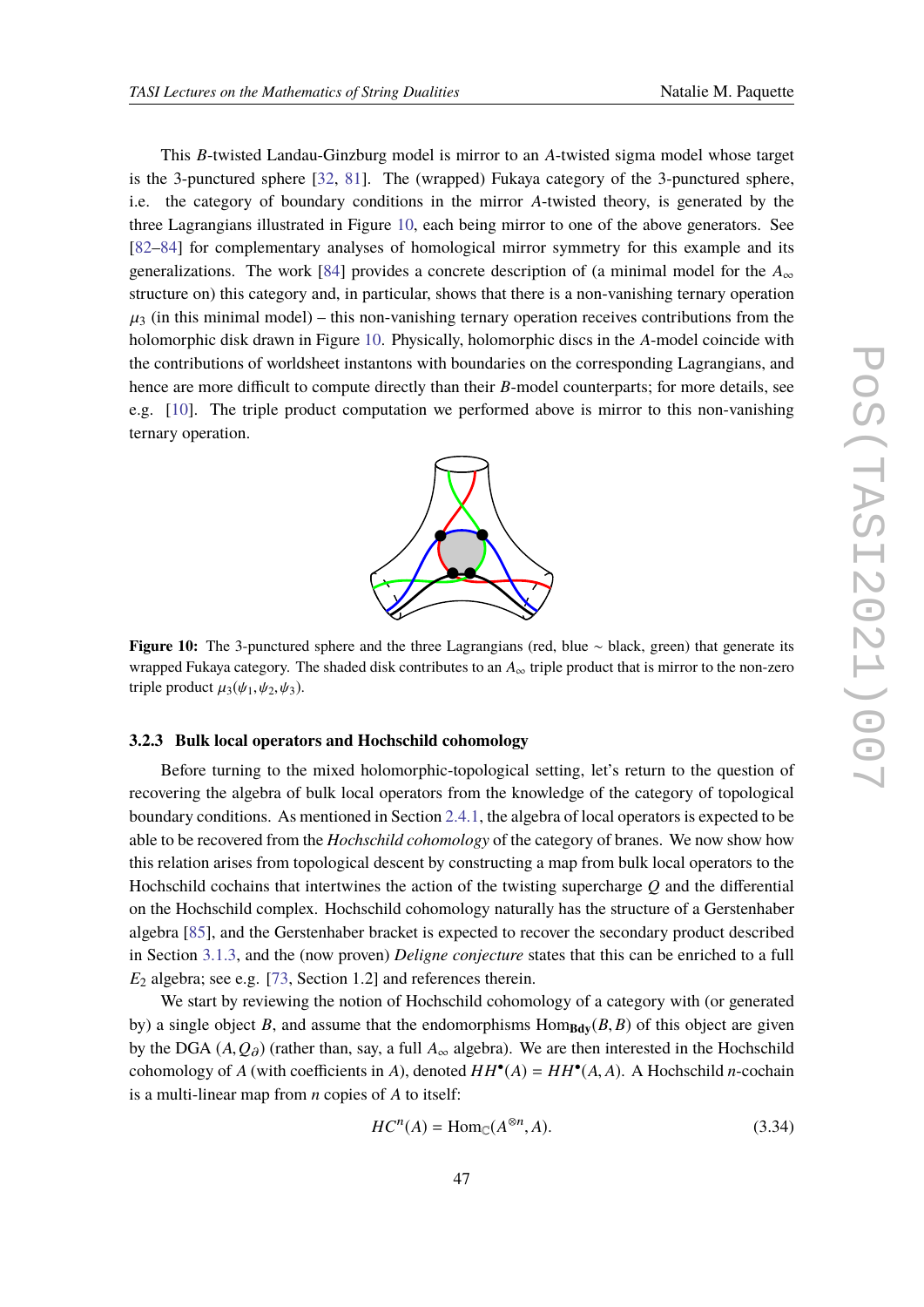*HC*<sup>•</sup>(*A*) has two natural gradings: we give an *n*-cochain  $\phi \in HC^n(A)$  *Hochschild degree n* and we say it has *internal degree* |φ| if

$$
F(\phi(O_1, ..., O_n)) = |\phi| + F(O_1) + ... F(O_n)
$$
\n(3.35)

where, as usual, *F* measures the degree in *A*. Similarly, there are two natural differentials. First is the differential  $Q^*_{\alpha}$  induced from A that increases internal degree by 1 but leaves the Hochschild degree unchanged:

$$
(Q_{\partial}^*\phi)(O_1,\ldots,O_n) = Q_{\partial}\phi(O_1,\ldots,O_n) - (-1)^{|\phi|}\phi(Q_{\partial}Q_1,\ldots,O_n) + \ldots + (-1)^{|\phi|+F(O_1)+\ldots}\phi(O_1,\ldots,O_{\partial}O_n)).
$$
\n(3.36)

The second differential  $\delta$  leaves the internal degree unchanged and increases the Hochschild degree:

$$
(\delta \phi)(O_1, \dots, O_{n+1}) = (-1)^{|\phi|F(O_1)} O_1 \phi(O_2, \dots, O_{n+1}) - \phi(O_1 O_2, \dots, O_{n+1})
$$
  
+ ... +  $(-1)^n \phi(O_1, \dots, O_n O_{n+1}) + (-1)^{n+1} \phi(O_1, \dots, O_n) O_{n+1}$ . (3.37)

Moreover, it is straightforward to check that  $Q_A^*$  and  $\delta$  anticommute with one another, so the Hochschild complex of a DGA is naturally a bicomplex. Hochschild cohomology is the cohomology of this bicomplex with respect to the full differential  $Q^*_{\hat{\sigma}} + \delta$ ; Hochschild cohomology is naturally  $\mathbb Z$ ∂ graded by the sum of Hochschild degree and internal degree, which we call degree or total degree and denote by *F*:  $F(\phi) = |\phi| + n$ . Note that 0-cochains are identified with elements of *A* in a way consistent with out conventions for *F*. It will be this grading that is correlated with the  $\mathbb{Z}$  grading of our TQFT.

A general Hochschild cohomology class of a given degree will be a sum of elements with different internal and Hochschild degrees, and we should expect this to be the case when identifying bulk local operators. In particular, if the bulk local operator  $O$  has degree  $F(O)$ , we should expect to realize it as a formal sum of cochains with total degree  $F(O)$ :

$$
O \leftrightarrow hc_O = \sum_n hc_O^n, \qquad hc_O^n \in HC^n(A), \quad |hc_O^n| = F(O) - n. \tag{3.38}
$$

We will identify the action of the twisting supercharge *Q* on the local operator *O* with the action of the total differential  $Q^*_{\partial}$  +  $\delta$  on the Hochschild cochain *hc*<sub>O</sub>

$$
hc_{QO}^{n} = Q_{\partial}^{*}hc_{O}^{n} + \delta hc_{O}^{n-1},\tag{3.39}
$$

with the convention  $hc_O^{-1} = 0$ . Note that both terms on the right hand side have Hochschild degree *n* and internal degree  $F(O) - n + 1$ , whence total degree  $F(O) + 1$ , as expected.

Finally, we construct the cochains  $hc^n$  that realize a (co)chain map from bulk local operators to the Hochschild cochain complex. Perhaps unsurprisingly, the  $n = 0$  map corresponds to bringing the bulk operator to the boundary *B*, i.e. it sends  $1 \in \mathbb{C}$  to  $O|_B \in A$ :

$$
hc_O^0(1) = O|_B.
$$
\n(3.40)

It immediately follows that  $hc_{QO}^0(1) = (QO)|_B = Q_{\partial}(O|_B) = (Q_{\partial}^*hc_{O}^0)(1)$ , as desired. We think of the point *t* = 0 on the boundary as the 0-chain  $\mathcal{B}_0(\epsilon)$  in the configuration space  $C_{\mathbb{H}^2}(1)$  of one point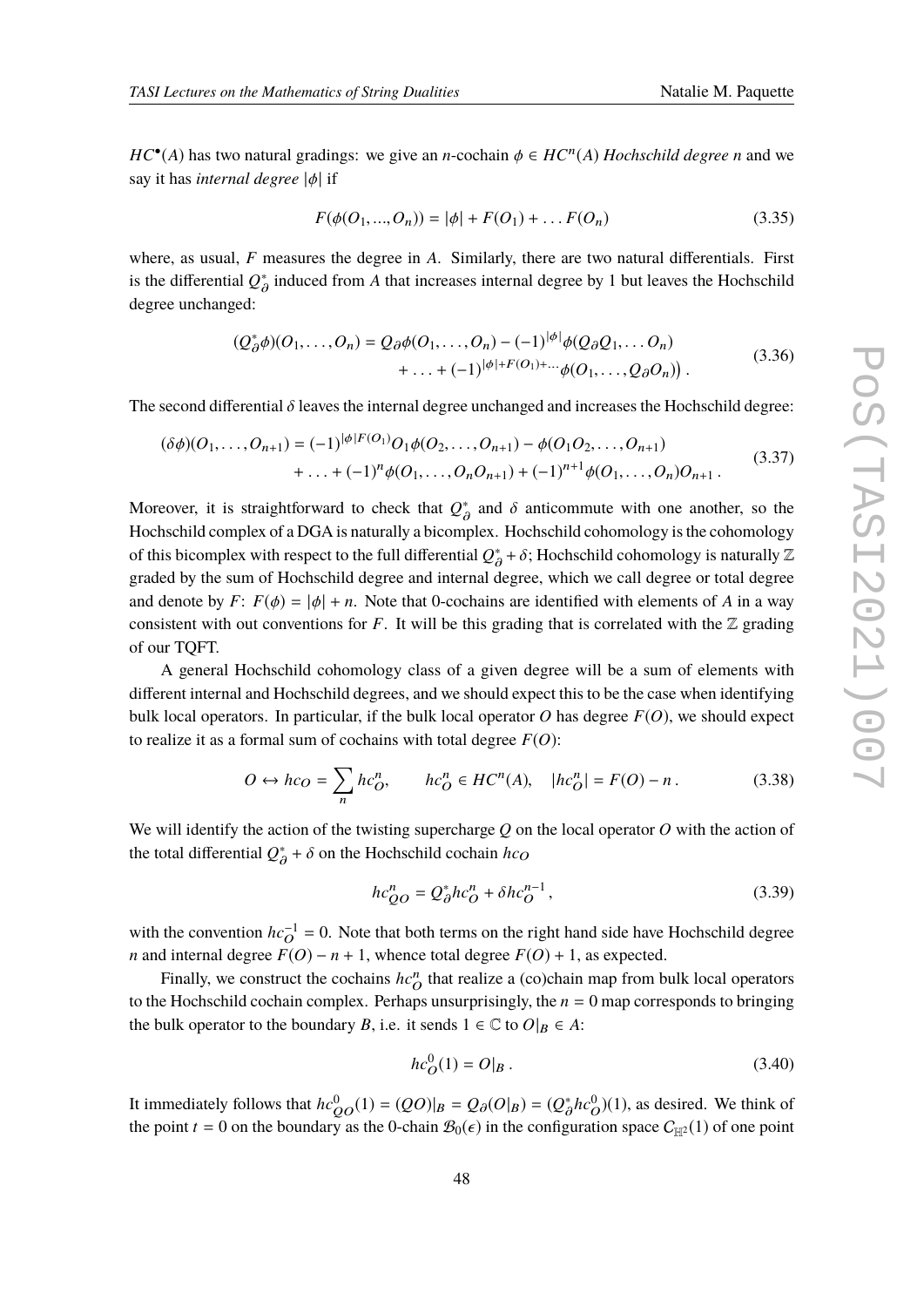(open ball) on half-space  $\mathbb{H}^2$ . The case for higher *n* is more interesting. For  $n = 1$ , we have to use *O* to construct a map  $hc<sup>1</sup><sub>O</sub>$  that sends boundary local operators to boundary local operators. For  $O_1 \in A$  such a boundary local operator, we consider

$$
hc_O^1(O_1) = \int_{\mathcal{B}_1(\epsilon)} (OO_1)^{(1)} = \int_{\mathcal{B}_1(\epsilon)} O^{(1)}O_1, \qquad (3.41)
$$

where  $\mathcal{B}_1(\epsilon)$  is the contour depicted on the middle of Figure [11,](#page-49-0) thought of as a 1-chain in the configuration space  $C_{\mathbb{H}^2}(1; 1)$  of one bulk point (open ball) and one boundary point (open half-ball) on the half-space  $\mathbb{H}^2$ . A straightforward application of the descent equation and Stokes' theorem implies that

$$
hc_{QO}^{1}(O_{1}) = Q_{\partial}hc_{O}^{1}(O_{1}) - (-1)^{F(O)-1}hc_{O}^{1}(Q_{\partial}O_{1}) + (-1)^{F(O)F(O_{1})}O_{1}O|_{B} - O|_{B}O_{1}
$$
  
=  $(Q_{\partial}^{*}hc_{O}^{1})(O_{1}) + (\delta hc_{O}^{0})(O_{1}),$  (3.42)

as desired. Note that if *O* is *Q*-closed and  $O_1$  is  $Q_\partial$ -closed, it follows that  $hc_O^1(O_1)$  can be viewed as a homotopy between the two possible ways to collide *O* with the boundary:

$$
Q_{\partial}hc_{O}^{1}(O_{1}) = O|_{B}O_{1} - (-1)^{F(O)F(O_{1})}O_{1}O|_{B}. \qquad (3.43)
$$

Similarly, for  $n = 2$  we can build a map  $hc<sup>2</sup><sub>O</sub>$  that requires two elements of *A*:

$$
hc_{O}^{2}(O_{1}, O_{2}) = \int_{\mathcal{B}_{2}(\epsilon)} (OO_{1}O_{2})^{(2)} = \int_{\mathcal{B}_{2}(\epsilon)} O^{(2)}O_{1}O_{2}, \qquad (3.44)
$$

where  $\mathcal{B}_2(\epsilon)$  is the region depicted on the right of Figure [11,](#page-49-0) thought of as a 2-chain in the configuration space  $C_{\mathbb{H}^2}(1; 2)$  of one bulk point (open ball) and two boundary points (open halfballs). Again, a straightforward application of the descent equations and Stokes' theorem implies

$$
hc_{QO}^{2}(O_{1}, O_{2}) = (Q_{\partial}^{*}hc_{O}^{2})(O_{1}, O_{2}) + (\delta hc_{O}^{1})(O_{1}, O_{2}).
$$
\n(3.45)

It follows that if *O* is *Q*-closed and  $O_1$ ,  $O_2$  are  $Q_0$ -closed, then  $hc_O^2(O_1, O_2)$  serves as a homotopy between moving  $O|_B$  through  $O_1O_2$  and moving  $O|_B$  first through  $O_1$  and then through  $O_2$ :

$$
Q_{\partial}hc_{O}^{2}(O_{1}, O_{2}) = hc_{O}^{1}(O_{1}O_{2}) - (hc_{O}^{1}(O_{1})O_{2} + (-1)^{(F(O)-1)F(O_{1})}O_{1}hc_{O}^{1}(O_{2}))
$$
\n(3.46)

We can systematize this process. Just as with the  $A_{\infty}$  operations described in Section [3.2.1,](#page-40-1) we construct a polytope whose various faces encode the above homotopies. At Hochschild degree *n*, we get an *n*-dimensional polytope with *n* + 1 vertices corresponding to possible places to collide *O* with the boundary, e.g.  $O|_B O_1 \ldots O_n$  or  $O_1 O|_B \ldots O_n$  and so on. The 1-dimensional faces, a.k.a. edges, represent homotopies between placements of  $O|_B$  and connect vertices that differ by moving  $O|_B$  across a single operator (or a single product of operators) and, more generally, the *k*-dimensional faces represent higher homotopies between the various ways to move  $O|_B$  through *k* boundary operators (or  $k$  separate products of operators). We saw above that the  $n = 0$  is a point,  $n = 1$  is an interval, and  $n = 2$  a triangle; in general, the corresponding polytope is the *n*-simplex  $\Delta^n$ . We illustrate the case the 3-simplex  $\Delta^3$ , a.k.a. the tetrahedron, in Figure [12](#page-49-1) and the corresponding 3-cycle in the configuration space  $C_{\mathbb{H}^2}(1; 3)$  in Figure [13.](#page-50-0)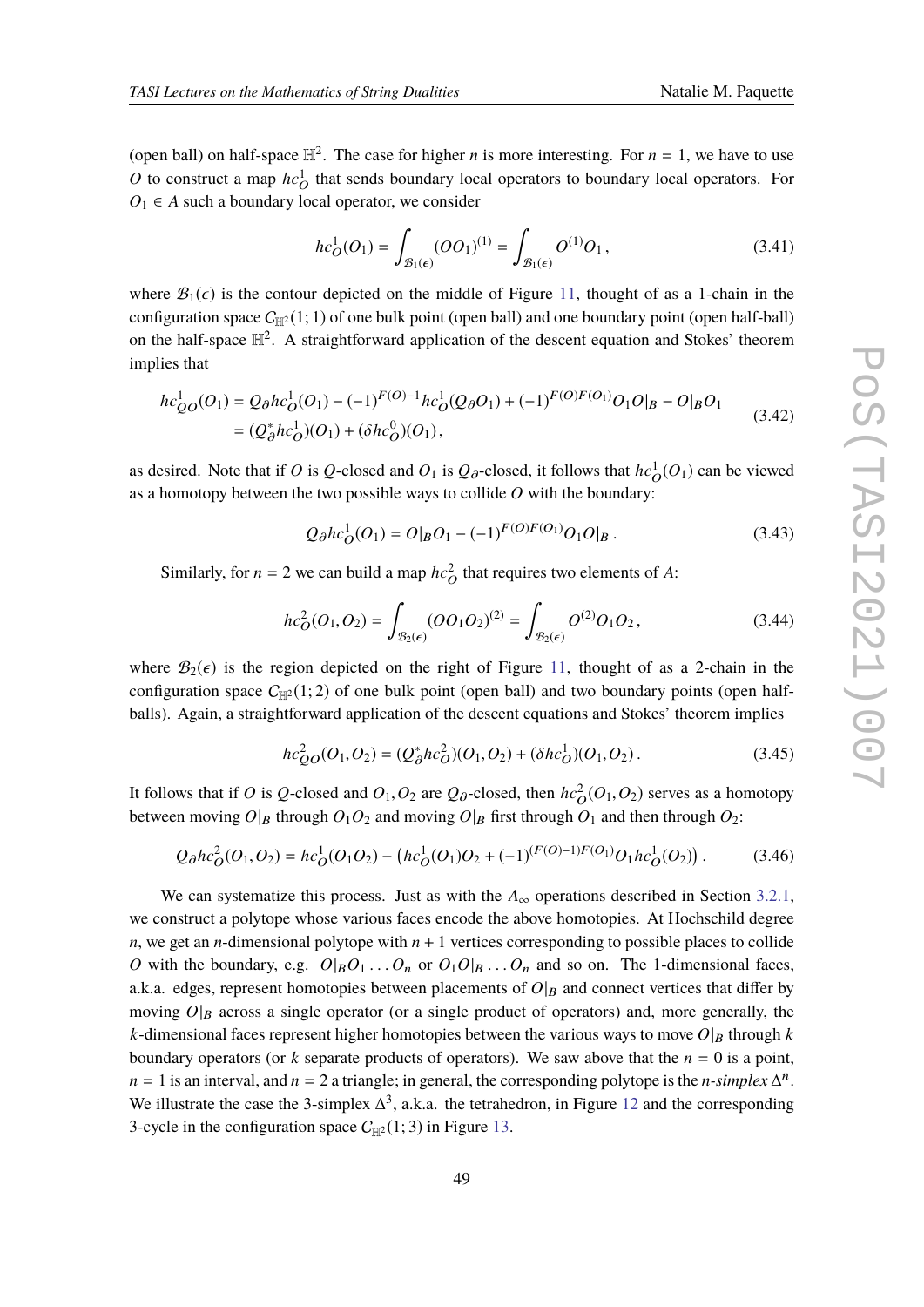<span id="page-49-0"></span>

<span id="page-49-1"></span>**Figure 11:** Illustrations of the first three operations mapping a bulk local operator *O* to a Hochschild cochain *hc*<sub>O</sub>. Left: the 0-cochain  $hc^0$  comes from the boundary value  $O|_B$ , which is an integral over the 0-chain  $\mathcal{B}_0(\epsilon)$ . Middle: the 1-cochain  $hc_O^1$  applied to the boundary local operator  $O_1$  comes from integrating the first descendant  $O^{(1)}$  over the 1-chain  $\mathcal{B}_1(\epsilon)$ . Right: the 2-cochain  $hc_O^2$  applied to the boundary operators  $O_1, O_2$ comes from integrating the second descendant  $O^{(2)}$  over the 2-chain  $\mathcal{B}_2(\epsilon)$ .



**Figure 12:** The tetrahedron  $\Delta^3$  with its vertices decorated by the locations of the bulk local operator  $O|_B$ in the product of the boundary local operators  $O_1$ ,  $O_2$ ,  $O_3$ . The edges of the tetrahedron correspond to a homotopies between these positions, e.g. the dashed edge corresponds to the homotopy  $O_1 h c_0^1(O_2) O_3$ between  $O_1O|_BO_2O_3$  and  $O_1O_2O|_BO_3$ . The faces of the tetrahedron correspond to homotopies between these homotopies, e.g. the rear face corresponds to the homotopy  $hc_Q^2(O_1,O_2)O_3$  between  $O|_B(O_1O_2)O_3 \to$  $(O_1O_2)O|_B O_3$  and  $O|_B O_1 O_2 O_3 \rightarrow O_1 O|_B O_2 O_3 \rightarrow O_1 O_2 O|_B O_3$ .

In this fashion, we can construct a multilinear map with *n* inputs by integrating over a region  $\mathcal{B}_n(\epsilon)$  in the configuration space  $C_{\mathbb{H}}(1;n)$ 

$$
hc_O^n(O_1,\ldots,O_n) = \int_{\mathcal{B}_n(\epsilon)} (OO_1 \ldots O_n)^{(n)}.
$$
 (3.47)

From the boundary structure of the *n*-simplex  $\Delta^n$  and the descent equations, it immediately follows that  $hc^n$  can be identified with a *n* cochain with internal degree  $F(O) - n$ . Thus, the assignment

$$
hc: O \mapsto \sum_{n} hc_O^n \tag{3.48}
$$

yields a (co)chain map from local operators (with differential *Q*) to the Hochschild cochain complex *HC*<sup>•</sup>(*A*) of the DGA (*A*, *Q*<sub>∂</sub>) (with differential  $Q^*_{\partial} + \delta$ )

$$
hc_{QO} = Q_{\partial}^{*}hc_{O} + \delta hc_{O} \,. \tag{3.49}
$$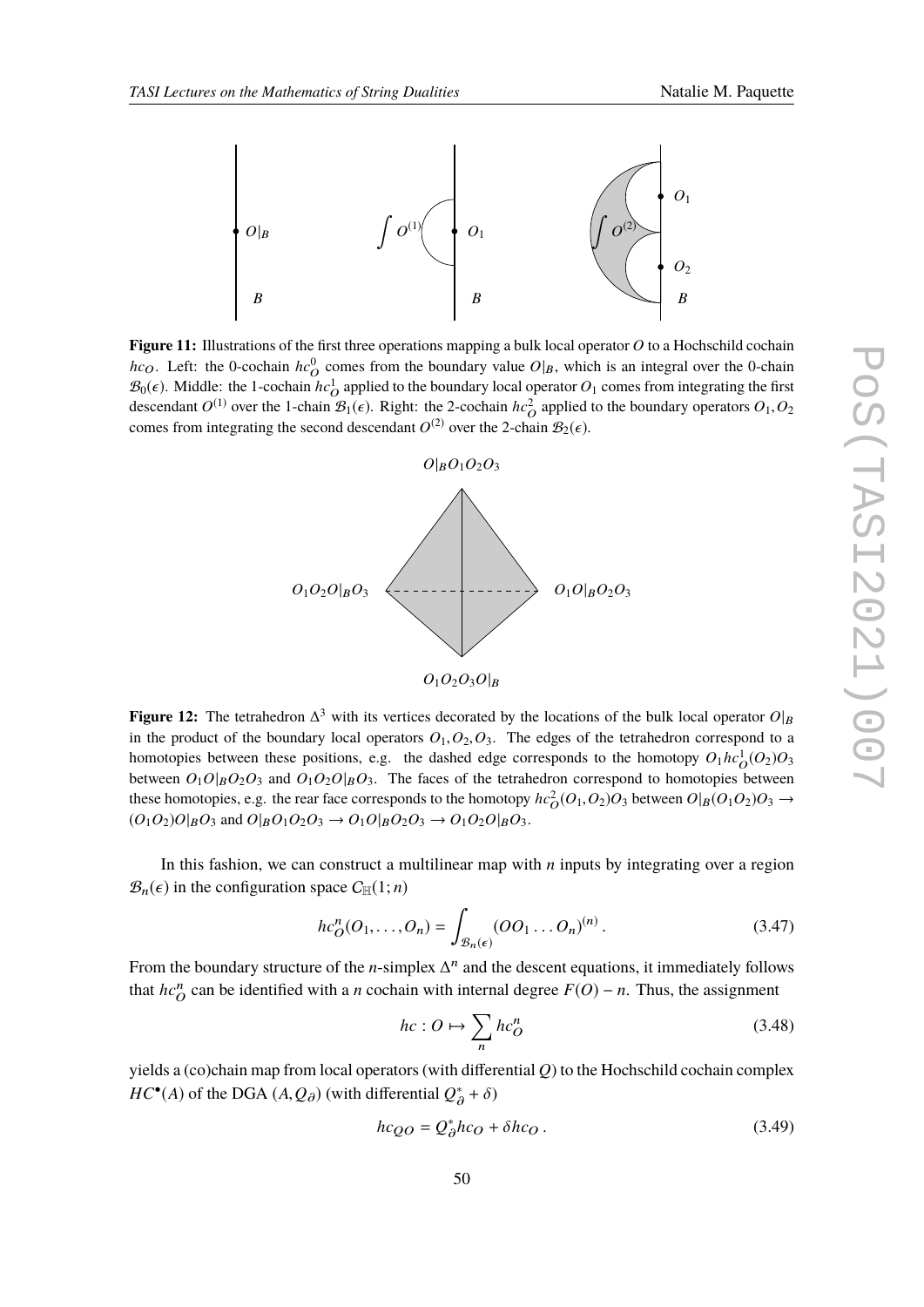<span id="page-50-0"></span>

**Figure 13:** The 3-chain  $\mathcal{B}_3(\epsilon)$  in the configuration space  $C_{\mathbb{H}^2}(1;3)$  of one bulk open ball and three boundary open half-balls. The blue vertices are the vertices of the tetrahedron in Figure [12;](#page-49-1) the gray shaded regions are horizontal slices of the tetrahedron, with the leftmost region corresponding to the bottom face of the tetrahedron; and the dashed red edges are the vertical edges of the tetrahedron.

#### **3.2.4 Example:** *B***-twisted free chiral multiplet**

As an example computation, consider the case of *B*-twisted free chiral multiplet. In this context, the category of boundary conditions is generated by the *B*-type Neumann boundary condition. (It is also illustrative to rederive the following result using a Dirichlet boundary condition![43](#page-50-1)) The algebra of local operators is simply the polynomial algebra  $\mathbb{C}[\phi]$ , so we are interested in the Hochschild cohomology *HH*• (C[φ]).

As mentioned above, the zeroth Hochschild cohomology group is the center  $HH^0(A) \cong Z(A)$ ; since  $\mathbb{C}[\phi]$  is commutative, we conclude the Hochschild cohomology group is all of  $\mathbb{C}[\phi]$ :

$$
HH^{0}(\mathbb{C}[\phi]) \cong \mathbb{C}[\phi] \cong H^{0}(\mathbb{C}).
$$
\n(3.50)

Similarly, the first Hochschild cohomology group corresponds to *outer derivations* of the algebra *HH*<sup>1</sup>(*A*)  $\cong$  OutDer(*A*), i.e. derivations of *A* (maps *f* : *A*  $\rightarrow$  *A* with  $f(ab) = f(a)b \pm af(b)$ ) modulo inner derivations of *A* (maps given by commutators  $a \to [a, b]$  for  $b \in A$ ). Since  $\mathbb{C}[\phi]$  has no inner derivations, and derivations of  $\mathbb{C}[\phi]$  take the form  $\phi^k \partial_\phi$ , it follows that  $HH^1(\mathbb{C}[\phi])$  can be identified as

$$
HH^{1}(\mathbb{C}[\phi]) \cong \mathbb{C}[\phi]\partial_{\phi}.
$$
\n(3.51)

The remaining Hochschild cohomology groups vanish, so we conclude

$$
HH^{\bullet}(\mathbb{C}[\phi]) \cong \mathbb{C}[\phi] \oplus \mathbb{C}[\phi]\partial_{\phi} \cong H^{(0,\bullet)}(\mathbb{C}, \wedge^{\bullet}T^{(1,0)}\mathbb{C}), \tag{3.52}
$$

precisely matching the vector space of local operators in a *B*-twisted chiral, c.f. Section [2.3.2.](#page-18-0)

The product structure on Hochschild cohomology is given by the *cup product*  $\alpha \cup \beta$ . Explicitly, if  $\alpha$  is a *p*-cochain and  $\beta$  is a  $(n - p)$ -cochain, we have

$$
\alpha \cup \beta(O_1, \dots, O_n) = (-1)^{F(\alpha)(F(O_1) + \dots + F(O_p))} \alpha(O_1, \dots, O_p) \beta(O_{p+1}, \dots, O_n).
$$
 (3.53)

<span id="page-50-1"></span><sup>43</sup>We remark that these two basic boundary conditions, each of which generates the category of boundary conditions in the TQFT of the *B*-twisted free chiral multiplet, provide a simple instance of *Koszul duality*. In particular, two "transverse" generating objects  $B_1, B_2$  in a category of boundary conditions, i.e. generators such that  $Hom(B_1, B_2) = \mathbb{C}$ , support Koszul dual boundary operator algebras [\[86,](#page-80-6) [87\]](#page-80-7). For a richer example with applications to mirror symmetry, see e.g. [\[88\]](#page-80-8), which employs a version of Koszul duality on the derived Fukaya-Seidel category. The latter can be viewed as being generated by the boundary conditions corresponding to either left or right-thimbles.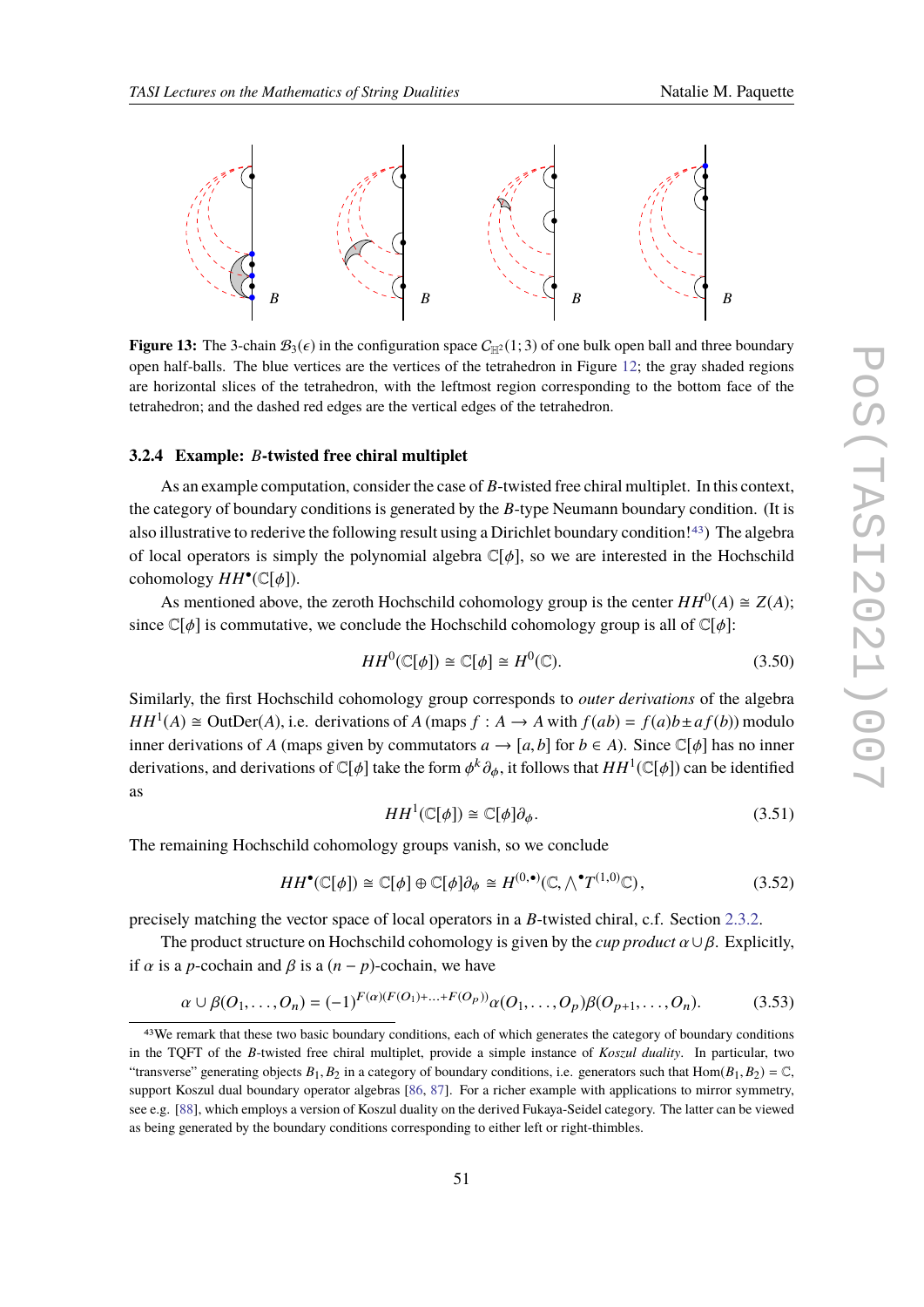For example, we have  $\phi^k \cup \phi^l = \phi^{k+l}$ ,  $\phi^k \cup \phi^l \partial_{\phi} = \phi^{k+l} \partial_{\phi} = \phi^k \partial_{\phi} \cup \phi^l$ . More interestingly, we have

$$
\partial_{\phi} \cup \partial_{\phi}(\phi^k, \phi^l) = kl\phi^{k+l-2}.
$$
\n(3.54)

Note that this 2-cochain is  $\delta$ -exact

$$
\partial_{\phi} \cup \partial_{\phi} = -\delta(\partial_{\phi}^{2}), \qquad \partial_{\phi}^{2}(\phi^{k}) = k(k-1)\phi^{k-2}, \qquad (3.55)
$$

so that  $\partial_{\phi} \cup \partial_{\phi}$  vanishes at the level of cohomology, as expected. Thus, we not only recover the vector space of local operators, but also its product structure.

One recent appearance of these considerations may be found in [\[89,](#page-80-9) [90\]](#page-80-10), which proves that open-closed (type IIB and type I) topological strings have a unique quantization. The authors employ cohomological arguments to prove the cancellation of anomalies in open-closed string couplings. In this context, the Hochschild cohomology (more precisely, the cyclic cohomology; see footnote [23\)](#page-24-0) that classifies consistent deformations of the open-string algebra on a(n infinite) stack of twisted D-branes reproduces the space of closed-string fields arising from BCOV theory [\[91\]](#page-80-11) (the twisted closed string sector). The open-string algebra is readily obtained using the holomorphic Chern-Simons theory description of the D-brane worldvolume theory. One may write down universal deformations of the open-string theory via couplings with BCOV theory; cf. our discussions of deformations and descent in Section [3.2.6.](#page-53-0) Koszul duality, which provides complementary descriptions of a category of boundary conditions (see footnote [43\)](#page-50-1), also plays a role in these contexts [\[11\]](#page-76-1): Koszul dual algebras possess the same Hochschild cohomology, so one may use Koszul duality to pass to a different, and potentially more useful, description of the open-string sector.

# **3.2.5 Higher dimensional considerations**

Much of the structure present in  $d = 2$  applies to more generally to  $d \geq 2$ -dimensional topological theories, c.f. [\[73,](#page-79-7) Section 2]. Collision of local operators induces an associative and commutative product on *Q*-cohomology classes; the secondary product described in Section [3.1.3](#page-36-2) upgrades this commutative algebra to a ((1 − *d*)-shifted) Poisson algebra. Considering these operations at the chain-level would imply that the various properties of this algebra are only satisfied up to suitable homotopies encoded by descendants. This notion is formalized that of an  $E<sub>d</sub>$  *or ddisk algebra* [\[92\]](#page-80-12): there is a product operation for every choice of insertion points and data relating homotopic configurations; for  $d = 1$ , an  $E_1$  algebra is equivalent to an  $A_{\infty}$  algebra.

If we focus on the secondary product, i.e. on the *Lie part* of this  $E_d$  algebra, there is essentially<sup>[44](#page-51-0)</sup> only one relation to be considered: the (shifted) Jacobi identity

$$
\{O_1, \{O_2, O_3\}\} = \{\{O_1, O_2\}, O_3\} + (-1)^{(F(O_1)+1)(F(O_2)+1)}\{O_2, \{O_1, O_3\}\}.
$$
 (3.56)

The above chain level considerations are encoded in the notion of a (shifted) *homotopy Lie algebra* or  $L_{\infty}$  *algebra*.<sup>[45](#page-51-1)</sup> For example, in  $d = 2$ , we can define the following ternary operation  $\ell_3$ : given three points (open balls) on  $\mathbb{R}^2$ , we consider the region illustrated in Figure [14.](#page-52-0) The resulting

<span id="page-51-1"></span><span id="page-51-0"></span><sup>44</sup>There is also the graded skew-symmetry of the bracket, but it is less interesting. See [\[73,](#page-79-7) Section 3.2.2].

<sup>45</sup>The recent works [\[48,](#page-78-1) [93\]](#page-80-13) obtain the secondary product in massive Landau-Ginzburg theories in the A-twist. The algebraic structure, including the secondary product, gets extended to a full *L*<sup>∞</sup> structure. In fact, the complete bulk-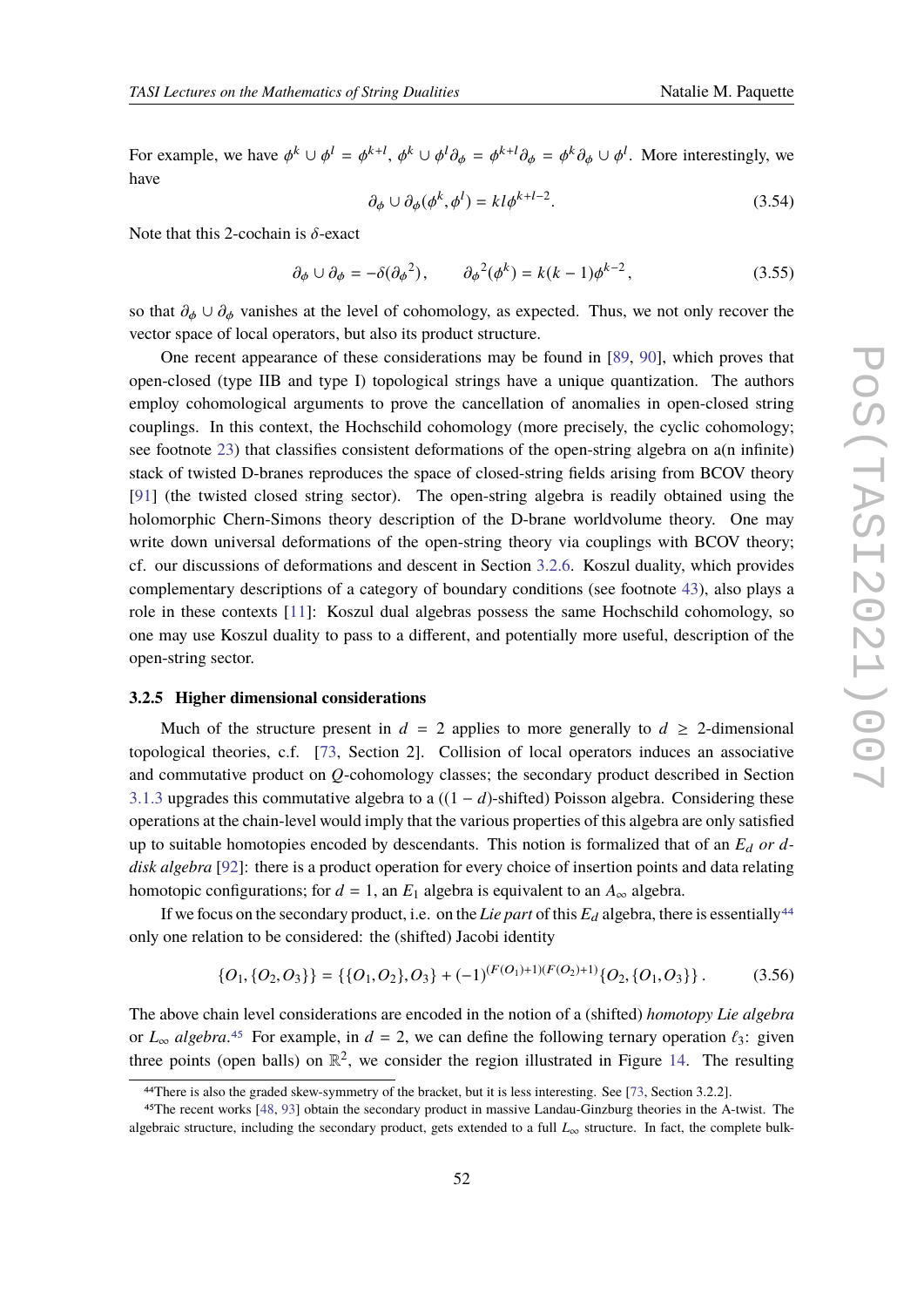3-chain  $\mathcal{L}_3$  in the configuration space  $C_{\mathbb{R}^2}(3)$  is a solid torus with two solid tori removed. Given *Q*-closed local operators  $O_1$ ,  $O_2$ ,  $O_3$  we consider the resulting product

$$
\ell_3(O_1, O_2, O_3) = \int_{\mathcal{L}_3} (O_1 O_2 O_3)^{(3)} = \int_{\mathcal{L}_3} O_1^{(2)} O_2^{(1)} O_3.
$$
 (3.57)

A straight-forward computation shows that

$$
Q\ell_3(O_1,O_2,O_3) = \{O_1, \{O_2, O_3\}\} - \{\{O_1, O_2\}, O_3\} - (-1)^{(F(O_1)+1)(F(O_2)+1)}\{O_2, \{O_1, O_3\}\},
$$
(3.58)

<span id="page-52-0"></span>whence  $\ell_3(O_1, O_2, O_3)$  is a homotopy trivializing the (shifted) Jacobi identity. Similarly, the higher *n*-ary *L*<sub>∞</sub> products can be realized by integrating over cycles in the configuration space of *n* points on  $\mathbb{R}^2$ .



**Figure 14:** A slice of the 3-cycle  $\mathcal{L}_3$  in the configuration space  $C_{\mathbb{R}^2}(3)$  used to construct the ternary product  $\ell_3$ . The local operator  $O_3$  is placed at a point w, the 1-form valued local operator  $O_2^{(1)}$  is placed at *z*, and the 2-form valued local operator  $O_1^{(2)}$  at *u*. The variable *u* is integrated over the 2-dimensional region *D* and *z* is integrated along the dotted contour encircling  $w$ .

It is also be possible to recover the algebra of bulk local operators from sufficient knowledge of the theory's boundary conditions. Indeed, this is a baby instance of the *cobordism hypothesis* of Baez-Dolan [\[95\]](#page-80-14), which essentially says a *d*-dimensional TQFT is entirely determined (up to homotopy) by its  $(d-1)$ -category of boundary conditions; see also [\[92\]](#page-80-12).

One situation where it is possible to get quite far with much less occurs when a 3d TQFT admits a (sufficiently large) holomorphic boundary condition furnishing a *vertex operator algebra* (VOA). The prototypical example is the classic relation between Chern-Simons theory and the boundary Wess-Zumino-Witten (WZW) current algebra [\[96\]](#page-80-15), but also applies to the *A*- and *B*-twisted  $N = 4$ theories described in Section [3.1.2](#page-35-0) [\[97\]](#page-81-0). In such a situation, the algebra of local operators of the

boundary system enjoys a larger homotopy algebraic structure, incorporating an *A*<sup>∞</sup> algebra associated to the algebra of local boundary operators, called an  $LA_{\infty}$ -algebra, and this is believed to be further enhanced to a complete  $E_2$ -algebra structure. We thank G. Moore and A. Khan for correspondences on this point. (There is also an  $A_{\infty}$  structure in these theories describing the fusion of one-dimensional topological lines in two-dimensions, associated to the  $(\infty, 2)$ categorical structure of 2d TQFTs.) Homotopy algebras in bulk-boundary systems have also been considered in the context of open-closed string field theory, e.g. [\[94\]](#page-80-16).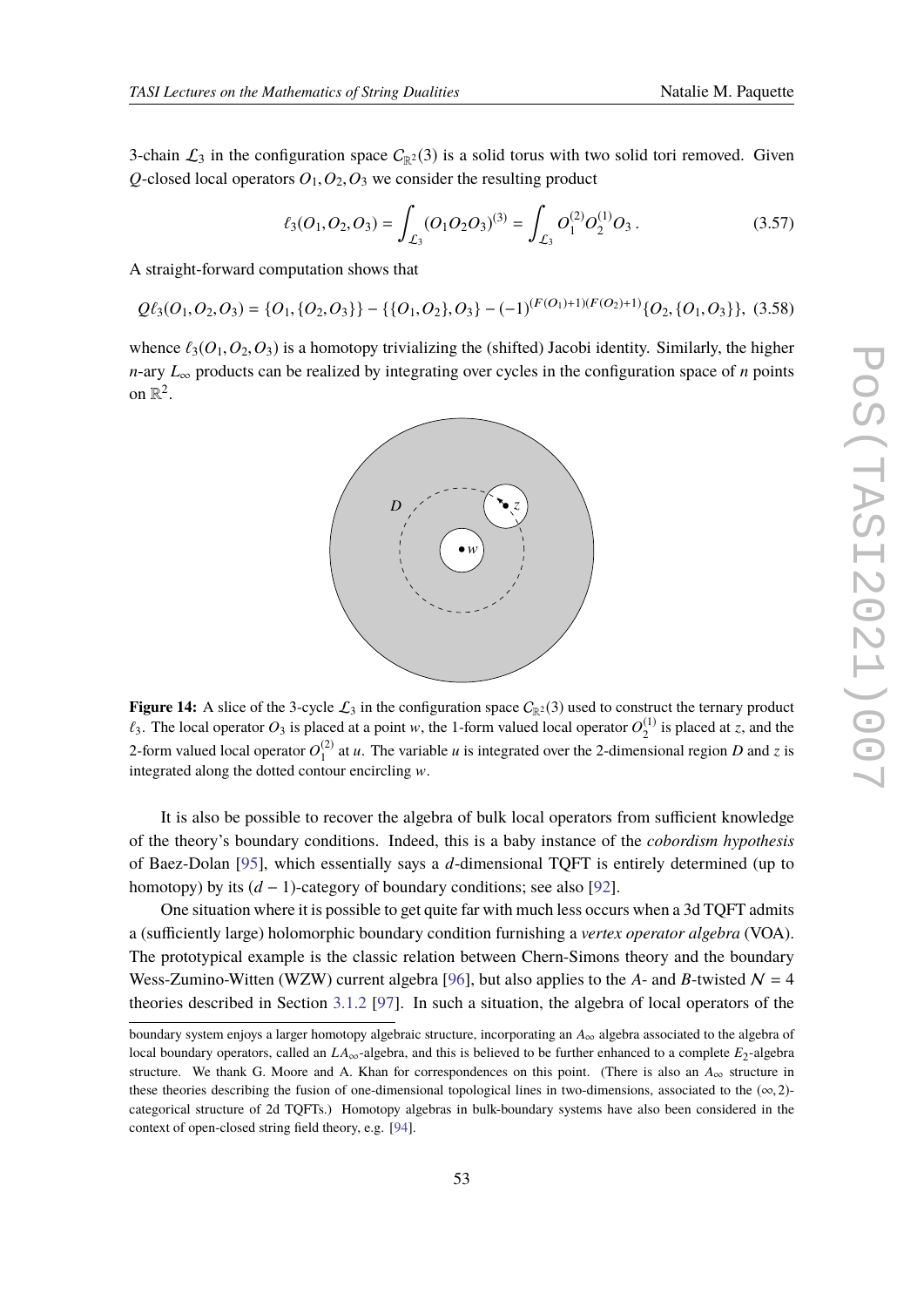bulk TQFT can be realized as the *space of conformal blocks* of the boundary VOA (on a sphere), also called *chiral homology* in the derived setting [\[98\]](#page-81-1); there is a single conformal block of the WZW current algebra, corresponding to the lack of local operators in the bulk, and typically infinitely many for the VOAs arising in twisted 3d  $\mathcal{N} = 4$  theories [\[99\]](#page-81-2), to account for (typically) infinite-dimensional algebra of holomorphic functions on the Higgs and Coulomb branches.

## <span id="page-53-0"></span>**3.2.6 A word on higher algebras & deformations**

There is much to say about higher algebras, and we have only scratched the surface. One prominent line of thought, that we unfortunately mention only briefly, is the deep relationship in mathematics between formal deformation, or moduli, problems, and homotopy Lie and associative algebras.

The relationship arises as follows. Consider solutions to the Maurer-Cartan (MC) equation of a DG-Lie algebra  $(A, d_A)$ , i.e. a graded Lie algebra  $(A = \bigoplus A^j, [-,-])$  with a differential  $d_A: A^j \to A^{j+1}$  that is nilpotent  $d_A^2 = 0$ :

$$
d_A x + \frac{1}{2} [x, x] = 0, \ \ x \in A.
$$
 (3.59)

This equation can be viewed as a requirement for the differential in the presence of a first-order deformation,  $d_A + [x, \cdot]$ , to remain nilpotent. The solution space to this equation is equivalent to the space of (perturbative) deformations of the DG-Lie algebra. There is similarly a version of the MC equation for a DG-associative algebra, where the quadratic term is given by the associative product. More generally, one can write a MC equation for homotopy algebras, where the quadratic term is replaced by a sum over all higher *n*-ary operations,  $n \geq 2$ .

Maurer-Cartan equations arise quite generally in physics. At first blush, they are familiar from Chern-Simons or BF-like theories, as the equations of motion. For example, string field theorists may recognize the MC equations as equations of motion in (open-)closed string field theory. In that context, solutions to the equations of motion describe closed string backgrounds, which have the interpretation as consistent deformations around a given geometric background (i.e. vacuum solution).

More generally, if one formulates any gauge theory in the BV formalism, the resulting first-order form of the action leads naturally to a(n *L*∞-type) MC equation [\[100\]](#page-81-3). The MC equation arising from the (classical) BV master equation admits a deformation theory interpretation in terms of an underlying formal manifold equipped with the BV-differential;  $L_{\infty}$  algebras are, quite generally, baked into perturbative quantum field theory and string theory! This point of view also dovetails beautifully with modern formulations of quantum field theories as factorization algebras, following Costello and Gwilliam [\[55\]](#page-78-0), to which we refer for details.

We have also seen that descendants in a twisted QFT could be added to the action as deformations. There, too, the MC equation for (homotopy) algebras is lurking behind the scenes. In that context, the deforming element *x* should be viewed as the operator whose descendant deforms the action, and  $d_A$  is given by the twisted BRST differential. A is the operator algebra of the twisted QFT. For example, in the A and B-twists we have been spending most of our time on, these are the corresponding topological chiral and twisted chiral rings. The fact that  $x$  is a MC element is equivalent to the statement that the deformation term is  $d_A$ -invariant (physically, gauge-invariant) to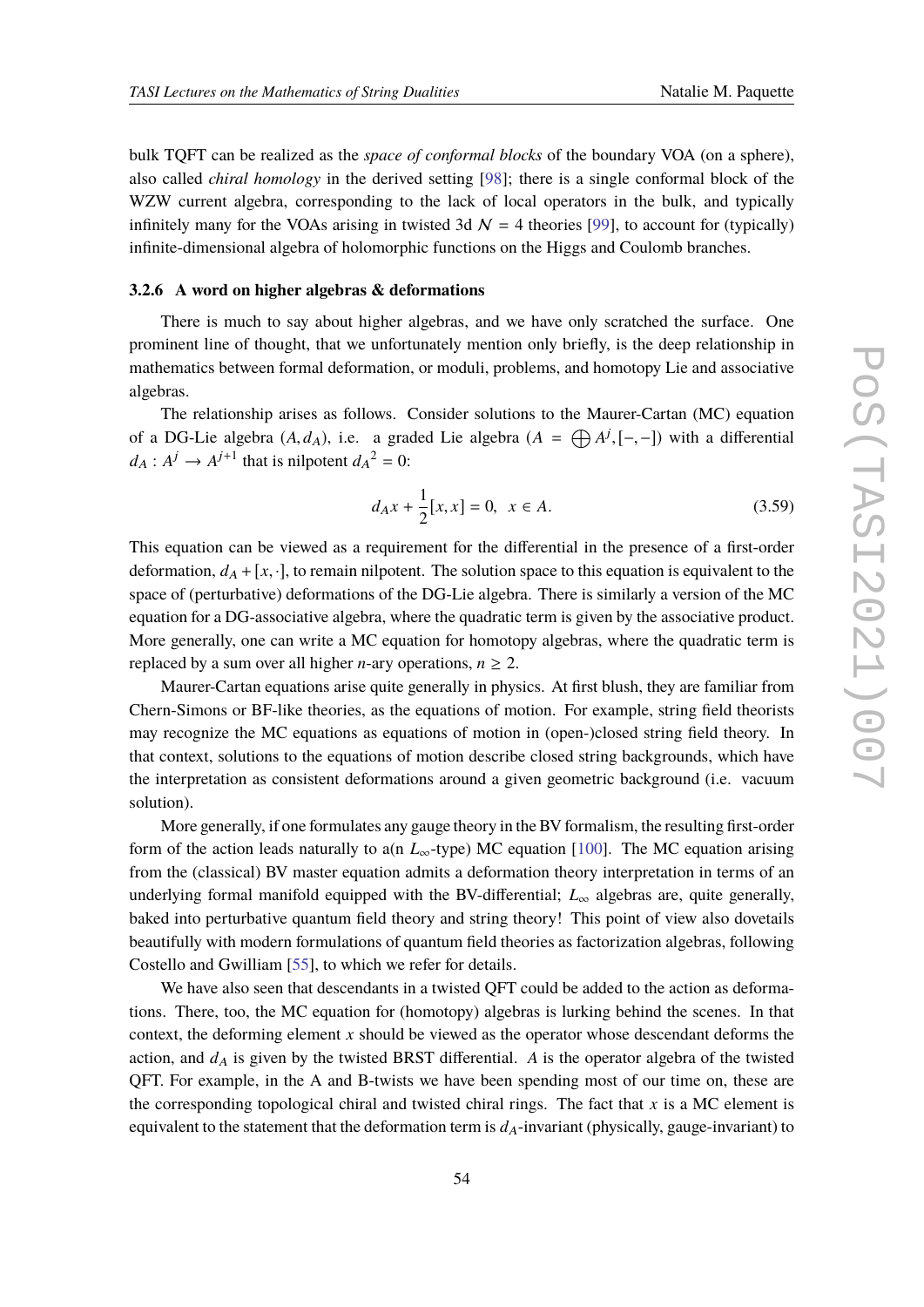all orders in perturbation theory. This can be shown by a straightforward path integral manipulation; see [\[87,](#page-80-7) [101\]](#page-81-4) for the computation in the context of DG-associative algebras and [\[102\]](#page-81-5) for the  $A_{\infty}$ expression. We stress that, here, the MC equation is not a classical equation of motion, but describes gauge-invariance at the quantum level to all orders in perturbation theory, often resulting in rich deformations of higher algebraic structures.

One may also wish to study perturbative deformations arising from coupling two uncoupled sectors together, such as a (twisted) bulk QFT with some local order-type defect, or open-closed (topological) string theories. This leads to the appearance of a notion in homological algebra called *Koszul duality*, which captures (BV)-BRST invariance of the resulting deformation to all orders in perturbation theory. See [\[87\]](#page-80-7) for a recent review and for original references. Because Koszul duality appears universally when studying perturbative deformations (couplings) of two operator algebras, its appearance in open-closed string theories has applications to holography, viewed as a type of open-closed string duality [\[101,](#page-81-4) [103\]](#page-81-6). These connections are still under active study and development.

# **3.3 Holomorphic and mixed topological-holomorphic descent**

We have been focusing on topological descent in topologically twisted theories. In our earlier discussion of twisting, we noticed that in general one may instead have holomorphic dependence in some or all of the twisted directions. There is a holomorphic version of the descent procedure, and the resulting enrichments of algebraic structure in twisted theories is an area of active research. As mentioned above, the algebraic structure underlying descent and collision in a topological theory is an  $E_d$  algebra. The corresponding structure for holomorphic or mixed holomorphic-topological is not well understood.

The structure of twists across various dimensions implies that a minimal twist in even dimensions will be fully holomorphic  $(n = 0)$  and in odd dimensions will have a single topological direction  $(n = 1)$  [\[15,](#page-76-2) [16\]](#page-76-3). Somewhat more generally, the twisting supercharge *Q* will trivialize, say, *n* real translations and *m* anti-holomorphic translations, where spacetime has dimension  $d = n + 2m$ . If we work in local real coordinates  $x^{\mu}$  for  $\mu = 1, ..., n$  and complex coordinates  $z^a, \bar{z}^{\bar{a}}$ for  $a, \bar{a} = 1, ..., m$ , we expect to find fermionic operators  $Q_{\mu}, Q_{\bar{a}}$ , that commute with the momenta and anti-commute amongst themselves, such that

$$
\{Q, Q_{\mu}\} = iP_{\mu} \qquad \{Q, Q_{\bar{a}}\} = iP_{\bar{a}}.
$$
 (3.60)

Just as in purely topological descent, we can use these to construct mixed holomorphic-topological descendants  $O^{(k)}$  of a local operator  $O$  satisfying a mixed holomorphic-topological descent equation

$$
QO^{(k)} = d'O^{(k-1)} + (QO)^{(k)}
$$
\n(3.61)

where, locally, we have  $d' = dx^{\mu} \partial_{\mu} + dz^{\bar{a}} \partial_{\bar{a}} = d_{\mathbb{R}^n} + \bar{\partial}_{\mathbb{C}^m}$  is the sum of the de Rham differential on  $\mathbb{R}^n$  and the Dolbeault differential on  $\mathbb{C}^m$ . Just as in the fully topological setting,  $O^{(k)}$  contains explicit information about the  $x^{\mu}$  and  $\bar{z}^{\bar{a}}$  dependence of *Q*-closed local operators. In particular, at the level of *Q*-cohomology, it follows that correlation functions of *Q*-closed local operators are topological along  $\mathbb{R}^n$  and holomorphic along  $\mathbb{C}^m$ .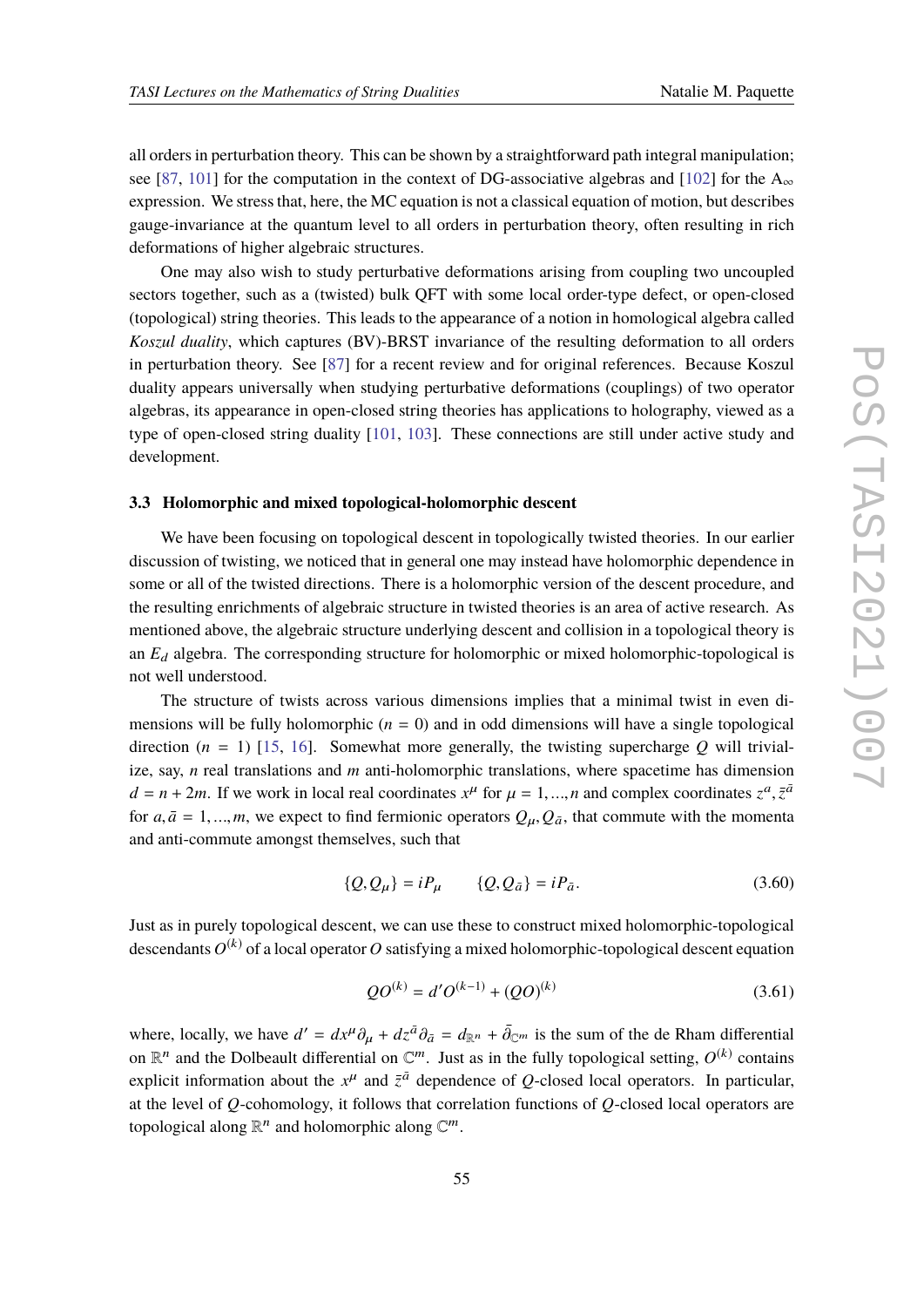# **3.3.1 Holomorphic twists in 2d**

The simplest theories that exhibit holomorphic descent are holomorphically twisted of 2d  $N = (0, 2)$  or  $N = (2, 2)$  theories [\[20](#page-76-4)[–22\]](#page-76-5); the latter were historically called *half-twisted* theories.<sup>[46](#page-55-0)</sup> In this setting, there are two supercharges  $Q_+$ ,  $\bar{Q}_+$ , with non-trivial bracket  $\{\bar{Q}_+$ ,  $Q_+\}$  =  $-2i\partial_{\bar{z}}$  so that e.g.  $Q = \bar{Q}_+$  is a holomorphic supercharge with  $Q_{\bar{z}} = \frac{i}{2}Q_+$  trivializing  $\partial_{\bar{z}}$ . The fact that correlation functions of *Q*-closed local operators only depend holomorphically on their position implies that collision gives local operators the structure of a *vertex algebra* or *chiral algebra*.

A local operator O in a holomorphically twisted 2d  $N = (0, 2)$  or  $N = (2, 2)$  theory only has a single descendant  $O^{(1)} = -d\bar{z}[Q_{\bar{z}}, O]$  satisfying  $QO^{(1)} = \bar{\partial}O$ . Note that the *Q*-variation of the 2-form valued local operator  $dzO^{(1)}$  is the exterior derivative of a 1-form local operator when  $QO = 0$ :  $Q(dzO^{(1)}) = d(dzO)$ . It is this descendant that ensures contour integrals of  $(dz \text{ times})$ *Q*-closed local operators only depend on the homology class of the integration contour: if *D* is some compact, connected region on C

$$
Q \int_D dz O^{(1)} = \int_D d(dz O) = \oint_{\partial D} dz O. \tag{3.62}
$$

Of course, this invariance under deforming an integration contour is expected from the holomorphic nature of *Q*-cohomology.

If we have two local operators  $O_1$  and  $O_2$  at points *z* and *w*, respectively, we can use this deformation invariance to define a secondary product<sup>[47](#page-55-1)</sup> by, say, integrating  $dzO_1$  along a small circle centered at w. More generally, we can define their  $\lambda$ -bracket  $\{-\lambda\}$ , which is a local operator at *w*, by integrating against  $dze^{\lambda(z-w)}$ :

$$
\{O_{1\lambda}O_2\}(w) = \oint_{S^1} (dze^{\lambda(z-w)}O_1(z))O_2(w).
$$
 (3.63)

This is one of the simplest instance of the sphere algebras present in any holomorphic field theory, c.f. [\[55,](#page-78-0) [110\]](#page-81-7).

In an honest holomorphic theory, e.g. a chiral 2d CFT, the  $\lambda$ -bracket satisfies various properties and the resulting structure is sometimes called a *Lie conformal algebra*; together with the normalordered product :  $O_1O_2$ :, the resulting structure is equivalent to the usual notion of a vertex algebra [\[111\]](#page-81-8). We will mostly focus on the Lie part of this structure, i.e. those properties only involving the  $\lambda$ -bracket, to keep the discussion brief.

In a twisted theory, the defining relations of the Lie conformal algebra structure may be automatic or they may need to be imposed cohomologically. For example, the action of the holomorphic derivative  $\partial_w$  is given by:

$$
\partial_w \{O_{1\lambda} O_2\}(w) = \lambda \{O_{1\lambda} O_2\}(w) + \{O_{1\lambda} \partial O_2\}(w),\tag{3.64}
$$

where  $\partial O_2(w) = \partial_w O_2(w)$ . Similarly, we have

$$
\{\partial O_{1\lambda}O_2\}(w) = -\lambda \{O_{1\lambda}O_2\}(w). \tag{3.65}
$$

<span id="page-55-0"></span><sup>46</sup>Although it is beyond the scope of these notes, there has been much fascinating recent work on novel dualities of 2d  $N = (0, 2)$  theories [\[104,](#page-81-9) [105\]](#page-81-10) and applications to the geometry of four-manifolds [\[106–](#page-81-11)[108\]](#page-81-12).

<span id="page-55-1"></span><sup>47</sup>We call this a "secondary product" but it is closer in spirit to the (graded) commutator in 1d topological theories. In particular, the bracket is degree 0 and is directly tied to the primary product; this bracket merely extracts the simple pole in the OPE. The λ-bracket described below can be interpreted as the Fourier transform of the OPE, c.f. [\[109,](#page-81-13) Chapter 2].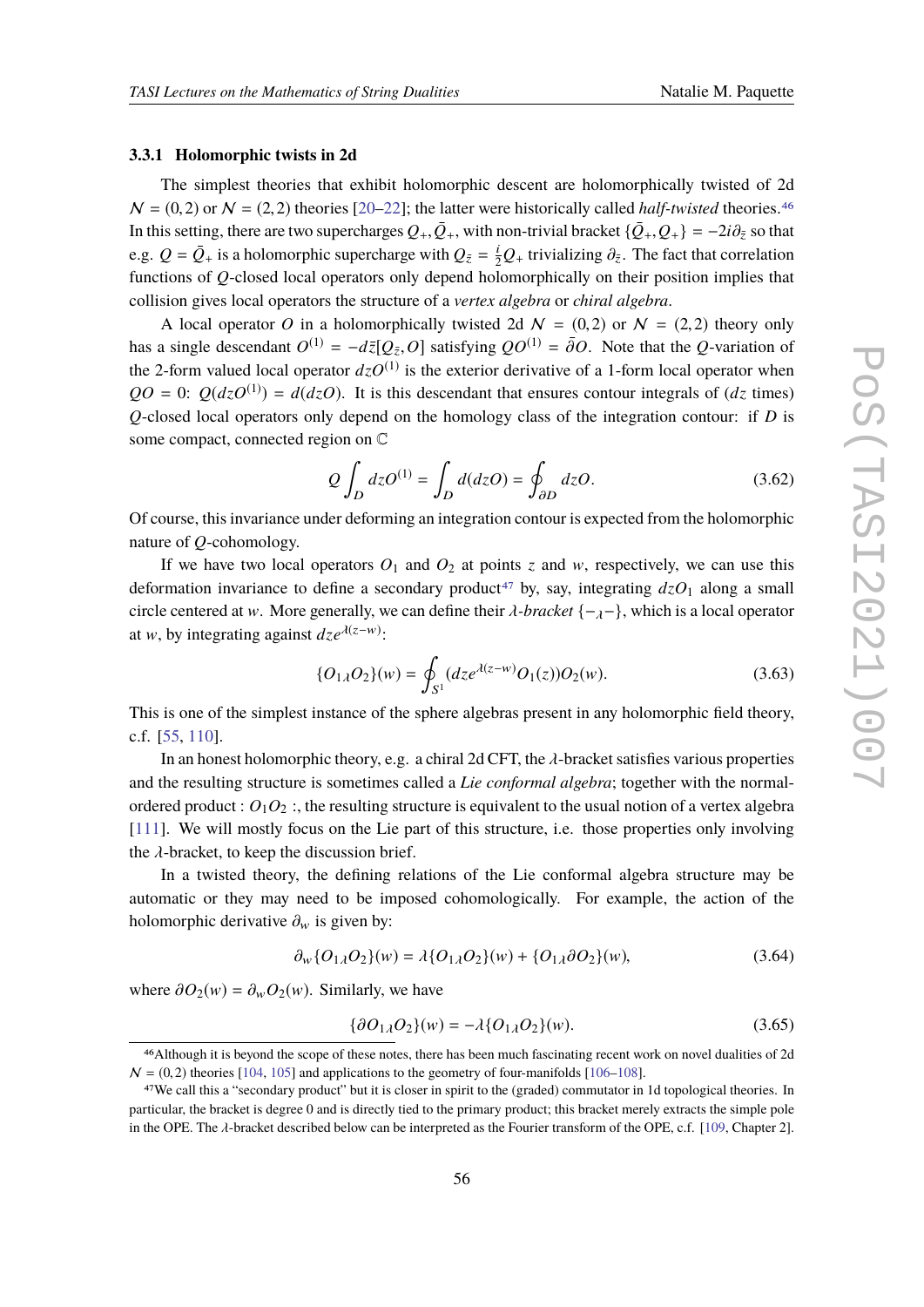These properties (together called the *sesquilinearity* of the λ-bracket) are immediate from the definition of the λ-bracket and aren't imposed cohomologically.

More interestingly, the  $\lambda$ -bracket has a version of graded skew-symmetry

$$
\{O_{1\lambda}O_2\} = -(-1)^{F(O_1)F(O_2)}\{O_{2-\lambda-\partial}O_1\}.
$$
\n(3.66)

This is usually verified as follows:

$$
\{O_{1\lambda}O_2\}(0) = \oint dz e^{\lambda z} O_1(z)O_2(0) = \oint dz e^{\lambda z} (e^{z\partial + \bar{z}\bar{\partial}} O_1(0)) (e^{z\partial + \bar{z}\bar{\partial}} O_2(-z))
$$
  
=  $(-1)^{F(O_1)F(O_2)} \oint dz e^{z(\lambda + \partial)} (O_2(-z)O_1(0))$   
=  $-(-1)^{F(O_1)F(O_2)} \{O_{2-\lambda-\partial}O_1\}(0).$  (3.67)

Note that the holomorphic nature of the theory is used to remove the anti-holomorphic part of the translation  $e^{z\bar{\partial}}$ . When this holomorphy is imposed cohomologically, we see that this skewsymmetry relation must be imposed cohomologically. The essential step to constructing such a homotopy lies in dealing with the anti-holomorphic translation; in particular, we need to construct an operator  $H_{\bar{z}}(O(0))$  of cohomological degree  $F(O) - 1$  such that:

$$
O(z)(\equiv e^{z\partial + \bar{z}\bar{\partial}}O(0)) = e^{z\partial}O(0) + QH_{\bar{z}}(O(0)).
$$
\n(3.68)

It is straightforward to construct such a homotopy using the descent supercharge  $Q_{\bar{z}},$  e.g.

$$
H_{\bar{z}}(O(0)) = e^{z\partial} \int_{0}^{\bar{z}} d\bar{z}' e^{\bar{z}'\bar{\partial}} O(0) = \sum_{n \ge 0, \bar{n} \ge 1} \frac{z^n \bar{z}^{\bar{n}}}{n! \bar{n}!} \partial^n \bar{\partial}^{\bar{n}-1} Q_{\bar{z}} O(0),
$$
  

$$
\omega_2 H_{\bar{z}}(O(0)) = \sum_{n \ge 0, \bar{n} \ge 1} \frac{z^n \bar{z}^{\bar{n}}}{n! \bar{n}!} \partial^n \bar{\partial}^{\bar{n}} O(0) = O(z) - e^{z\partial} O(0).
$$
 (3.69)

Since we are working with a single complex dimension, there are no higher homotopies for translations – these would require spacetime  $(0, p)$  forms with  $p > 1$ . We can construct the homotopy for the (graded) skew-symmetry by integrating this translation homotopy over the configuration space of 2-point on the complex plane  $C_{\mathbb{C}}(2)$ .<sup>[48](#page-56-0)</sup> For example, we denote

$$
H(O_1, O_2)(0) = \oint dz e^{\lambda z} H_{\bar{z}}(O_1(0)O_2(-z)) ; \qquad (3.70)
$$

if  $O_1$  and  $O_2$  are Q-closed, then

$$
QH(O_1, O_2)(0) = \{O_{1\lambda}O_2\}(0) + (-1)^{F(O_1)F(O_2)}\{O_{2-\lambda-\partial}O_1\}(0). \tag{3.71}
$$

Even more interestingly, there is the  $\lambda$ -Jacobi identity: for any local operators  $O_1$ ,  $O_2$ ,  $O_3$  and  $\lambda, \mu \in \mathbb{C}$  the bracket satisfies

$$
\{O_{1\lambda}\{O_{2\mu}O_3\}\} = \{\{O_{1\lambda}O_2\}_{\lambda+\mu}O_3\} + (-1)^{F(O_1)F(O_2)}\{O_{2\mu}\{O_{1\lambda}O_3\}\}.
$$
 (3.72)

<span id="page-56-0"></span><sup>&</sup>lt;sup>48</sup>We use C instead of  $\R^2$  to emphasize the complex nature on this configuration space, i.e. that it has a natural complex structure inherited from C.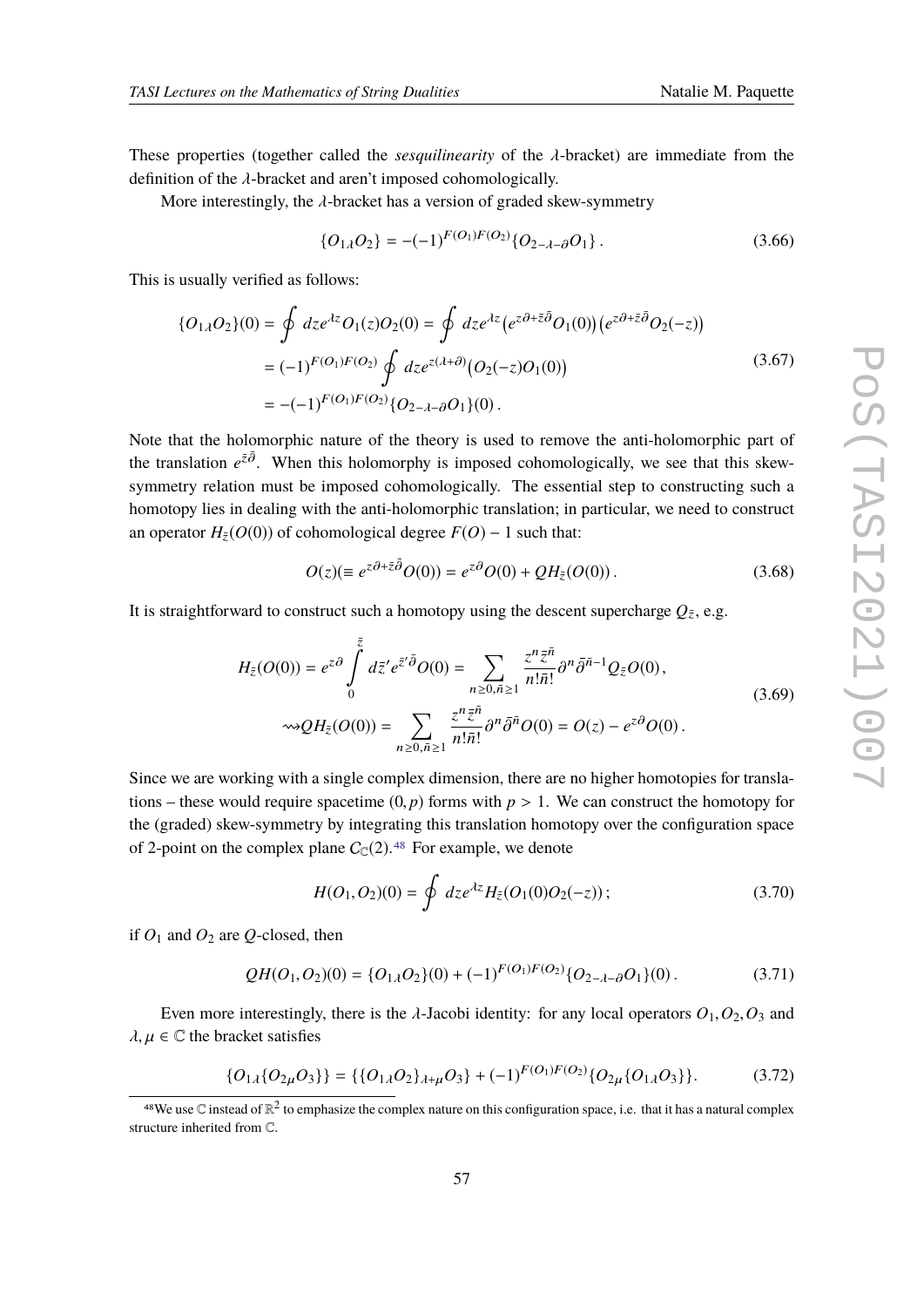Just as with the graded skew symmetry of the bracket, this relation is generally imposed cohomologically. We can construct the desired homotopy by integrating over the same region  $\mathcal{L}_3$  (see Figure [14\)](#page-52-0) used for the ternary  $L_{\infty}$  operation  $\ell_3$  in the topological setting

$$
\{O_{1\lambda}O_{2\mu}O_3\} := \int_{\mathcal{L}_3} (du e^{\lambda(u-w)} O_1^{(1)}) (dz e^{\mu(z-w)} O_2) O_3. \tag{3.73}
$$

Since this operation involves a single descendant, it follows that this is a degree −1 operation. A straightforward application of the holomorphic descent equation and Stokes' theorem implies that the *Q*-variation of  $\{O_{1\lambda}O_{2\mu}O_3\}$  for *Q*-closed  $O_i$  is exactly the  $\lambda$ -Jacobiator

$$
Q\{O_{1\lambda}O_{2\mu}O_3\} = \{O_{1\lambda}\{O_{2\mu}O_3\}\} - \{\{O_{1\lambda}O_2\}_{\lambda+\mu}O_3\} - (-1)^{F(O_1)F(O_2)}\{O_{2\mu}\{O_{1\lambda}O_3\}\},
$$
 (3.74)

where the first term on the right-hand side comes from the exterior boundary of *D*, the second term comes from the boundary of  $D$  surrounding  $w$ , and the third term comes from the boundary of *D* surrounding *z*. Unsurprisingly, there is a whole tower of higher *n*-ary brackets that serve as homotopies between higher Jacobi identities in complete analogy with an  $L_{\infty}$  algebra; we call the resulting structure an *<sup>L</sup>*<sup>∞</sup> *conformal algebra*.[49](#page-57-0) Once combined with the normal ordered product, and the various homotopies realizing the  $Q$ -exactness of the defining relations, this  $L_{\infty}$  conformal algebra structure should extend to a *homotopy vertex algebra* in analogy with the homotopy-free setting.<sup>[50](#page-57-1)</sup>

## **3.3.2 Holomorphic-topological twists in 3d**

Descent in mixed holomorphic-topological theories is an interesting admixture of descent in topological and holomorphic theories. Many simple examples come from 3d theories with (at least)  $N = 2$  supersymmetry. Consider the 3d  $N = 2$  superalgebra:

$$
\{Q_+,\bar{Q}_+\} = -2i\partial_{\bar{z}} \qquad \{Q_-,\bar{Q}_-\} = 2i\partial_z \qquad \{Q_-,\bar{Q}_+\} = \{Q_+,\bar{Q}_-\} = i\partial_t. \tag{3.75}
$$

It follows that, e.g.,  $Q := \bar{Q}_+$  is a holomorphic-topological supercharge with derivatives  $\partial_t, \partial_{\bar{z}}$  are  $Q$ -exact via  $Q_t = -iQ_-\text{ and } Q_{\bar{z}} = \frac{i}{2}Q_+$ .

Just as in 2d, collision gives *Q*-closed local operators the structure of vertex algebra. Importantly, the OPE of two *Q*-closed local operators is necessarily non-singular (up to *Q*-exact terms): these OPEs may only be singular in the limit as the insertion points coincide but are simultaneously independent of the separation in  $t$  up to  $Q$ -exact terms, whence they are non-singular in *Q*-cohomology. The resulting vertex algebra is said to be *commutative*.[51](#page-57-2) This is a general feature of mixed holomorphic-topological theories.

Twisted 3d  $N = 2$  theories also admit a  $\lambda$ -bracket, now given by integrating  $dze^{\lambda(z-w)}O_1^{(1)}(t,z,\bar{z})$ over an  $S^2$  surrounding  $O_2(s, w, \overline{w})$ :

$$
\{O_{1\lambda}O_2\}(s, w, \bar{w}) = \int_{S^2} (dze^{\lambda(z-w)}O_1^{(1)}(t, z, \bar{z}))O_2(s, w, \bar{w}).
$$
\n(3.76)

<span id="page-57-0"></span><sup>49</sup>The recent paper [\[112\]](#page-81-14) introduces the related notion of an *n*-Lie conformal algebra. This structure corresponds to the *L*<sub>∞</sub> conformal algebra we describe, where only the *n*-ary bracket  $\{O_{1\lambda_1} \ldots \lambda_{n-1} O_n\}$  is non-vanishing.

<span id="page-57-1"></span><sup>50</sup>It would be interesting to explore this homotopies in more detail and compare the resulting structure to the notion of *homotopy chiral algebra* as developed by Francis-Gaitsgory [\[98\]](#page-81-1).

<span id="page-57-2"></span><sup>51</sup>The reason for the name comes from the fact that non-singular OPEs implies that the Lie algebra of modes is abelian, i.e. (graded) commutative.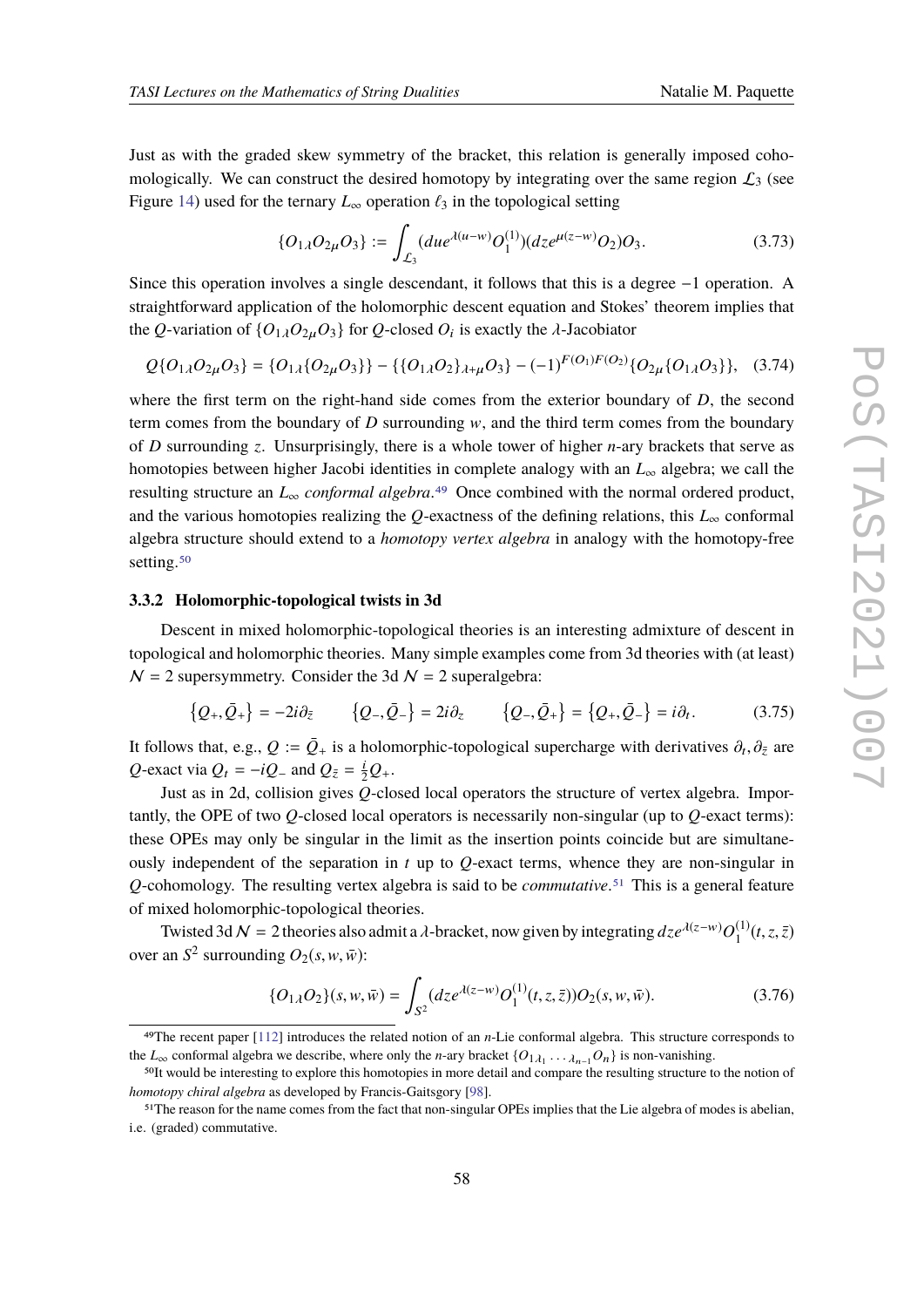Since this operation involves 1 descendant, the  $\lambda$ -bracket now has degree  $-1$ . Together with the (commutative) OPE, the resulting structure can be called a (−1)*-shifted Poisson vertex algebra*. Thus, we conclude that the *Q*-cohomology of local operators in a holomorphically twisted 3d theory is naturally have this structure [\[56,](#page-78-2) [74\]](#page-79-8).

As with the  $A_{\infty}$  and  $L_{\infty}$  algebras appearing in topological 1d and 2d theories, respectively, working at the chain level should yield yet more refined information about the collision and descent of local operators in general mixed holomorphic-topological theory. For example, the  $(-1)$ -shifted  $\lambda$ -bracket should satisfy a  $(-1)$ -shifted version of the  $\lambda$ -Jacobi identity that is imposed cohomologically by the *Q*-variation of integrated descendant as in 2d. Similarly, descent in the topological *t* direction should allow for an  $A_{\infty}$  enrichment of this  $\lambda$ -bracket. See [\[56,](#page-78-2) Section 2.4] for more details about what such a structure, which they call an "*A*∞-chiral algebra," would entail.

It is also worth mentioning that there is an analog of the Hochschild cohomology construction described at the end of Section [2.4.1](#page-22-0) that applies to this mixed 3d setting. In particular, the algebra of bulk local operators in a holomorphic-topological twist should be able to be recovered from a (sufficiently large) boundary condition. Any such boundary condition admits a (homotopy) vertex algebra of local operators, and the algebra of bulk local operators can be extracted from its (derived) center, c.f. [\[56,](#page-78-2) Section 2.4]. Recent work of Zeng [\[113\]](#page-81-15) has used this construction to describe aspects of the mode algebra of the commutative vertex algebra of local operators in twisted 3d  $\mathcal{N} = 2$ abelian gauge theories, which receives interesting non-perturbative corrections due to monopole operators.

# **3.3.3 Homotopy actions of vertex algebras and Poisson vertex algebras**

It is natural to expect that instances of vertex algebras and (shifted) Poisson vertex algebras appearing in twisted supersymmetric field theories and string theories have chain-level lifts involving the homotopy algebras described above. It would be gratifying to understand in detail how the homotopical enrichments of these vertex algebras transfer across dualities. There are many beautiful examples of vertex algebras, such as those accessible from twisted theories, transferring across duality maps. One classic example from string theory arises in the duality between the heterotic string on a four-torus  $T^4$  and type IIA on a K3 surface. BPS states in the heterotic string are related to vertex operators on the worldsheet such that the supersymmetric right-movers are in their ground states; in the half-twist, one retains a holomorphic vertex algebra structure, essentially from the action of the left-movers on BPS states. The heterotic BPS states get mapped in type IIA to various configurations of wrapped D-branes on K3. More precisely, the BPS states are represented by differential forms in the cohomology of the moduli space of semi-stable coherent sheaves on K3; see [\[114\]](#page-81-16) for details. The algebra action, which is obvious on the heterotic side, acts geometrically on these instanton moduli spaces by *correspondences*, in a manner first elucidated by Nakajima [\[115,](#page-82-0) [116\]](#page-82-1) and Grojnowski [\[117\]](#page-82-2).

There are many beautiful recent examples of vertex algebras which enjoy actions on various moduli spaces of interest to mathematicians and physicists. For example, the work of Gaiotto-Rapcak identified a large family of "corner VOAs"  $Y_{(L,M,N)}[\Psi]$  at interfaces of  $\frac{1}{2}$ -BPS boundary conditions in twisted  $\mathcal{N} = 4$  super Yang-Mills induced from junctions of elementary 5-branes in IIB string theory [\[118\]](#page-82-3). String duality relates this setup to configurations of wrapped D-branes in type IIA string theory on Calabi-Yau threefolds, and these VOAs are also expected to describe the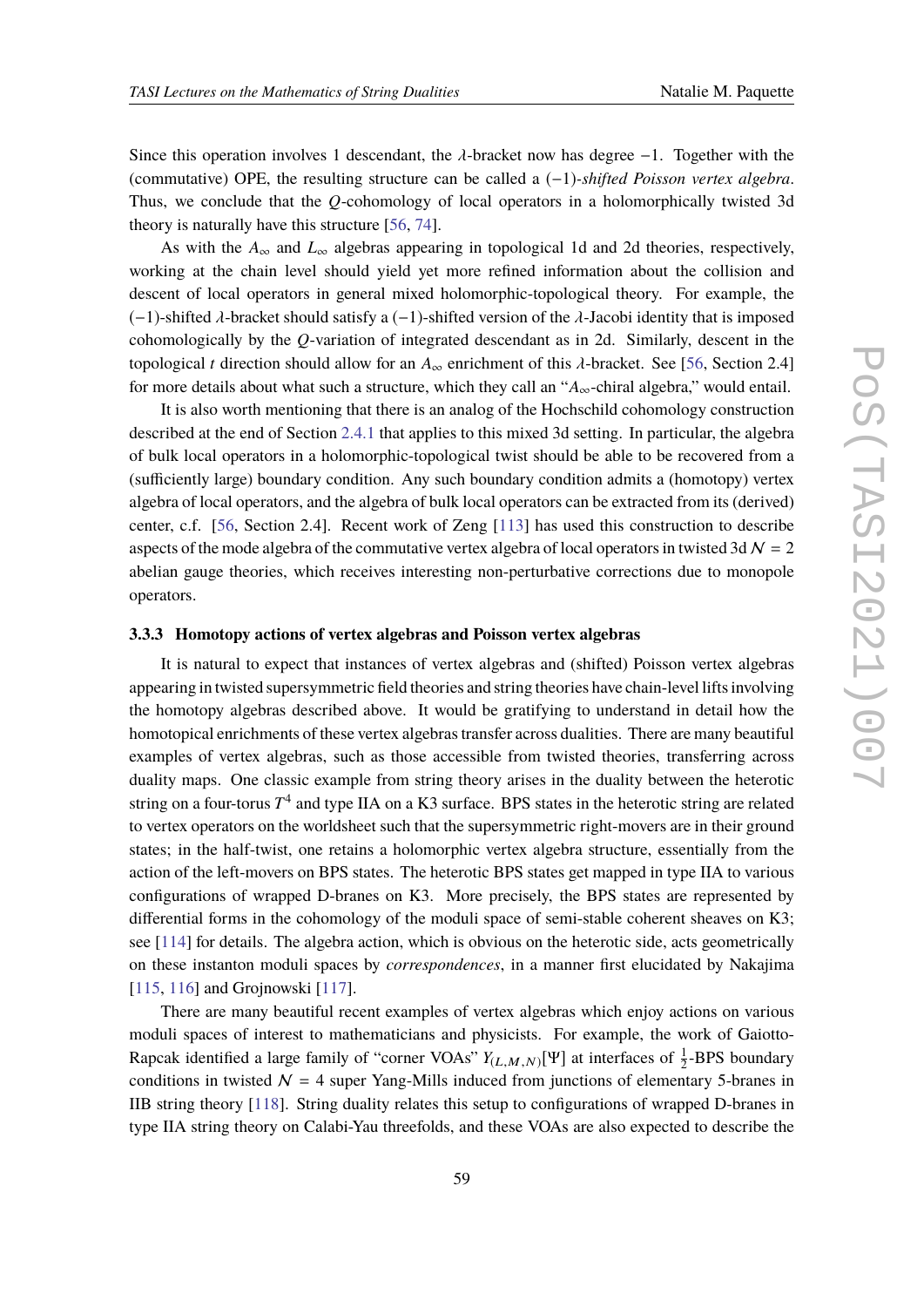algebra of local operators on a certain stack of M5 branes in an Omega-deformed M-theory [\[119\]](#page-82-4). The corner VOAs act [\[120\]](#page-82-5) on the equivariant cohomology of moduli spaces of spiked instantons discovered by Nekrasov  $[121-126]$  $[121-126]$ ; in turn, this may be viewed as a generalization of the action of the *W-algebra*  $W_N^{\Psi} = Y_{(0,0,N)}[\Psi]$  on (the equivariant cohomology of)  $U(N)$  instanton moduli spaces [\[127,](#page-82-8) [128\]](#page-82-9) predicted by the AGT conjecture [\[129\]](#page-82-10). BPS algebras from configurations of D0 and D2-branes wrapping four-manifolds (i.e., divisors in the Calabi-Yau threefolds) have also been studied from the perspective of a 4d-2d correspondence [\[106,](#page-81-11) [107,](#page-81-17) [130\]](#page-82-11). Vertex algebras arising from holomorphic-topological twists of 3d  $\mathcal{N} = 2$  theories with boundary [\[45,](#page-77-1) [56,](#page-78-2) [106\]](#page-81-11) are related to the aforementioned string and M-theoretic constructions [\[105,](#page-81-10) [106,](#page-81-11) [108,](#page-81-12) [131\]](#page-82-12) and have been a recent source of many beautiful insights in their own right, e.g. [\[132–](#page-83-0)[134\]](#page-83-1).

This line of reasoning raises the (currently unanswered) questions: what is the chain-level lift of these (corner and boundary) VOAs, and does the resulting (homotopy) VOA have an action on (a suitable chain-level realization of) the corresponding moduli space homologies?[52](#page-59-0)

# **4. Concluding remarks**

This concludes our whirlwind tour of the mathematics of string dualities. Regrettably, our tour of the subject has been brief, with many important topics omitted. Nonetheless, we hope that the selected topics provide a useful foundation upon which to build up further expertise in this vibrant, multifaceted area.

Let us make brief concluding remarks and recapitulate some important lessons. Cohomology provides a powerful, covariant way to *resolve*, and study, subspaces or quotients of physical and mathematical systems when we have a natural nilpotent differential, as we do in the (BV-)BRST quantization of gauge theories, and in (twists of) supersymmetric theories. In the context of string theory, twists on the worldsheet produce topological strings, that have been a source of powerful geometric equivalences like mirror symmetry. Both the parent chain complexes and the cohomology groups themselves can carry rich and intricate algebraic structures that relate the operators (or states, which we did not emphasize in these lectures) of the constrained, or simplified, physical system to one another. These algebras are generally higher algebras, of which homotopical algebras and Poisson vertex algebras form two concrete and ubiquitous examples.

Although we have only alluded to the BV-BRST formalism in a few brief remarks, we encourage the reader to consult [\[135](#page-83-2)[–139\]](#page-83-3) for thorough reviews. There, too, cohomology and homotopical algebras are inescapable, even though there need not be any supersymmetry in sight. There are also long-standing, beautiful mathematical connections to derived algebraic geometry.

We have also briefly mentioned equivariant cohomology; supersymmetric localization may be viewed as an infinite-dimensional generalization of this notion that can be used to compute a host of supersymmetric observables, including correlation functions of BPS states. BPS states, which may be isolated by the twisting procedure, are also deeply related to the geometry of moduli spaces, governing deformations of physical theories or families of inequivalent vacua. Indeed, such

<span id="page-59-0"></span><sup>52</sup>These developments also touch on numerous deep structures in physics and mathematics, such as algebras of BPS states and cohomological Hall algebras, Donaldson-Thomas theory in enumerative geometry, (mock and quantum) modularity in analytic number theory, the topology of low-dimensional manifolds, and more, that go far beyond the scope of these notes. The reader is encouraged to explore the cited texts, and references therein.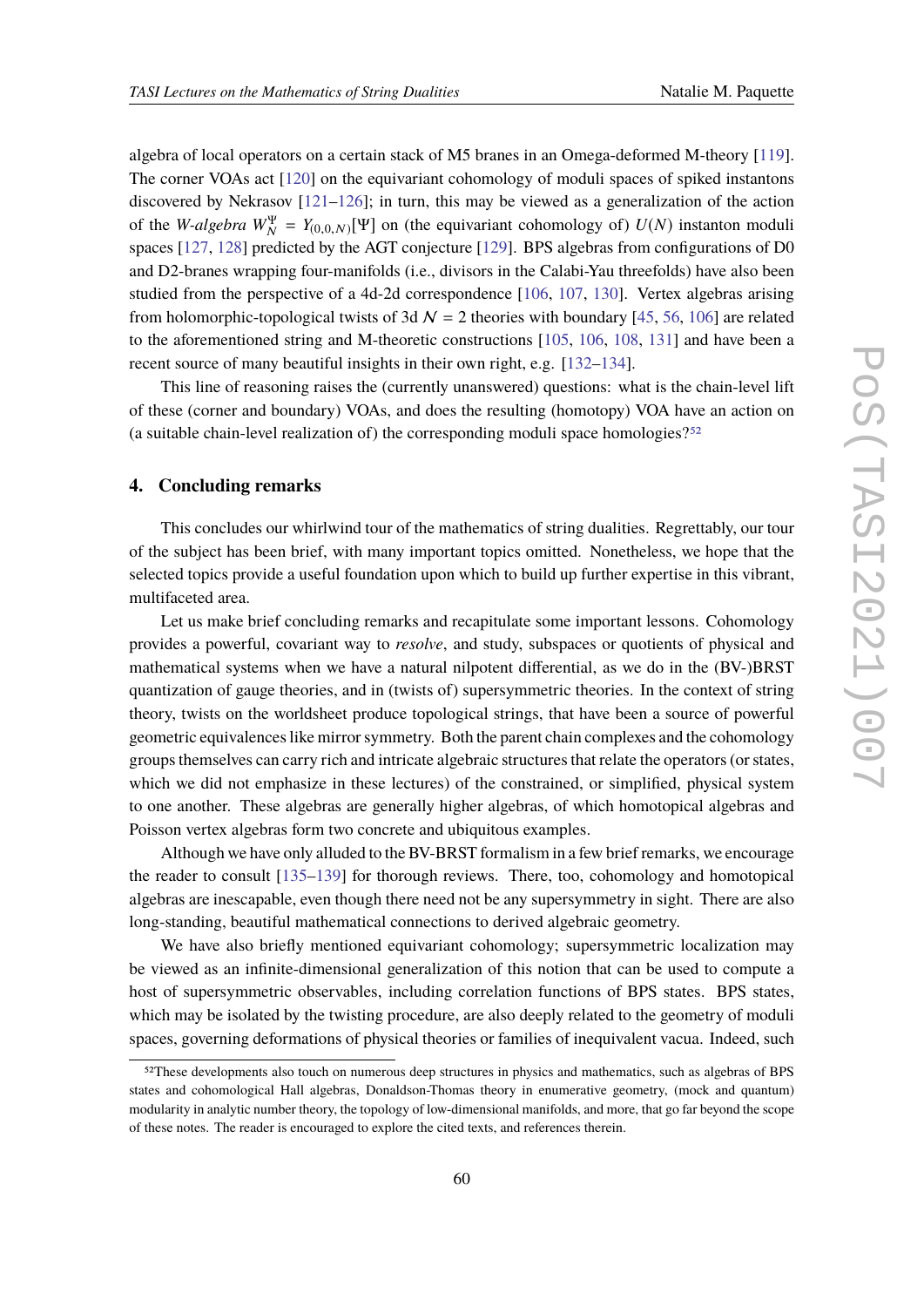special subspaces of the physical Hilbert space can span the tangent space to the moduli space. Deformation theory, again, connects to higher algebras in a variety of ways, some of which are still partially understood.

Finally, we recall that the web of string dualities is vast and intricate, passing through compactifications, perturbative and nonperturbative dynamics, and many branches of mathematics. Although many strong-weak dualities give us access to various corners of the string theory landscape, our souped-up "Fourier transforms" are useless when the coupling  $g \sim 1$ , as there is no duality frame in which the coupling is weak. We still lack a useful description of string theory away from limits that are perturbative in some duality frame, and we may hope that a deeper understanding of the mathematics of string and M-theory can help get us there.

#### **5. Acknowledgments**

We thank K. Costello, G. Moore, and B. Williams for helpful comments on a draft of this manuscript, and to M. Duff and W. Gu for comments on an earlier version of the manuscript. We are also grateful to K. Costello, T. Dimofte, B. Williams, and I. Saberi for wonderful collaborations that have informed and clarified our thinking on the topics presented in these notes. NP is grateful to the organizers of TASI 2021 for the opportunity to give these lectures and the encouragement to contribute these proceedings, and to the students for their engagement and insightful questions. The work of NG and NP is supported by the University of Washington. NP is also supported by the DOE award DE-SC0022347.

# <span id="page-60-0"></span>**A. A brief summary of localization**

Supersymmetric QFTs often admit exactly calculable quantities that are remarkably robust under deformations of the theory. Often, the ability to compute these quantities stems from the indispensable tool of *supersymmetric localization*, or simply *localization*. For a diverse array of pedagogical lecture notes on localization in QFT, see [\[24,](#page-76-6) [140\]](#page-83-4). Because of the importance of localization in checking dualities and computing correlation functions of special classes of observables (including in twisted theories), we want to give a sketch of the basic idea, in case it is unfamiliar to the reader.

Numerous quantities computed with localization techniques (partition functions on a variety of (curved) spaces, supersymmetric indices, correlation functions) often have rich translations into mathematical quantities. Most obviously, computing two dual representations of a single partition function and setting them equal to one another, for example, can produce highly nontrivial integral identities. More deeply, supersymmetric localization provides a physical realization/generalization of the classical notion of localization in equivariant cohomology, due to Duistermaat-Heckman [\[141\]](#page-83-5) and Atiyah-Bott [\[142\]](#page-83-6).

We will introduce this idea first in a geometric language, and then translate the basic idea into the language of supersymmetric field theories. As always in life, we seek a way to compute a path integral, preferably exactly. If the theory is free, the integral is Gaussian and can of course be computed exactly. In a weakly coupled theory, we can hope to expand the path integral in a perturbation series, but even if we could resum the perturbation series around a free theory this is at best an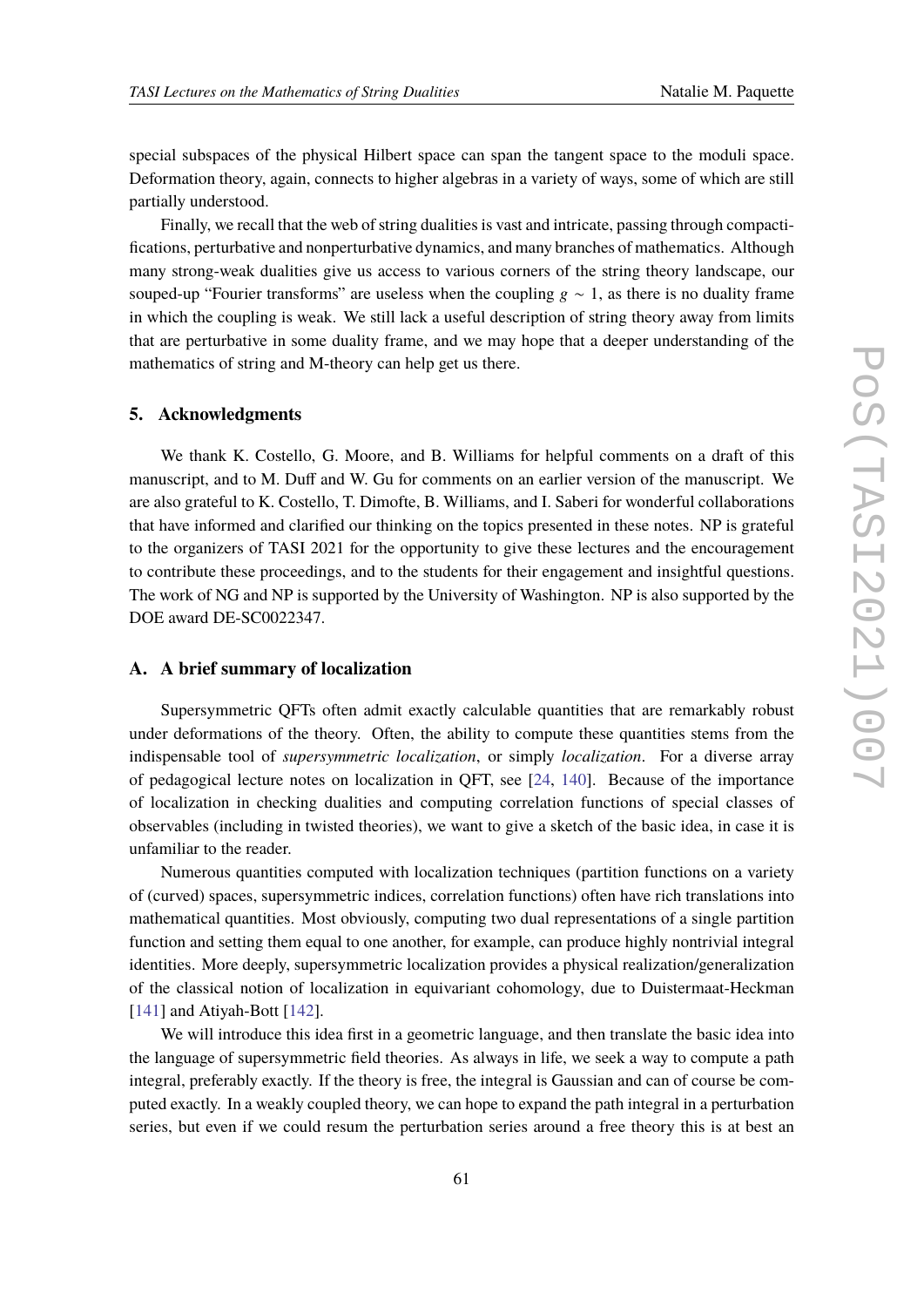asymptotic series that has vanishing radius of convergence in the coupling constant.[53](#page-61-0) Moreover, when studying dualities, the dual frame of a weakly coupled theory is just about guaranteed to be strongly coupled and not amenable to this sort of analysis. In the presence of supersymmetry, however, bosonic and fermionic contributions to the path integral cancel one another and this cancellation can be used to reduce the computation to the path integral for lower dimensional field theory, or, even better, an integral over a finite-dimensional space of fields, fixed by a suitable supersymmetry transformation: we say that the path integral *localizes to BPS field configurations*.

# **A.1 Localization in equivariant cohomology**

As a warm up, we first recall the idea of localization in equivariant cohomology to compute integrals exactly by exploiting a symmetry on the integration manifold. The idea is to compute an integral defined on a manifold  $M$  with a symmetry group  $G$ . (Notice already the formal similarity to the problem of path integration in the presence of gauge symmetries!). One could try to compute the integral on  $M/G$  instead, including only a single representative from each orbit. This works nicely when *G* acts freely on *M*, but this space can be singular when the *G*-action on *M* has fixed loci. Instead of trying to make sense of integrals over the (possibly singular) space M/*G*, we instead consider integration of *G*-equivariant forms over M, i.e. elements of *G*-equivariant cohomology. Our abridged discussion of localization will largely follow the beautiful introduction [\[145\]](#page-83-7), which the reader is advised to consult for a more careful treatment and details.

Consider for simplicity a  $U(1)$  action on a closed, connected, oriented Riemannian manifold M. We assume that the vector field *V* generating the  $U(1)$  action is a *Killing vector field*:  $\mathcal{L}_V g_{\mu\nu} = 0$ . A *U*(1)-equivariant cohomology class  $[\omega]$  is represented by a *U*(1)-invariant differential form  $\mathcal{L}_V \omega$  = 0 (typically with inhomogeneous form degree, and dressed by a polynomial in the equivariant parameter  $\sigma$ ) that is *equivariantly closed*  $d_{\sigma}\omega = 0$ , modulo the addition of *equivariantly exact* forms  $\omega \sim \omega + d_{\sigma} \lambda$  for  $\mathcal{L}_V \lambda = 0$ . These cohomology groups agree with ordinary cohomology when the symmetry acts freely, and otherwise gives a well-defined notion of cohomology for non-free actions.

Integration of *U*(1)-equivariant forms comes from integrating over the top-form piece, i.e. with form degree equal to the dimension of  $M$ , as usual. If one is integrating an equivariantly exact form  $\omega = d_{\sigma}\lambda$ , then its top-form component is automatically de Rham-exact  $\omega|_{\Omega^n(M)} = d\lambda|_{\Omega^{n-1}(M)}$ , and hence its integral vanishes by Stokes theorem:

$$
\int_{M} \omega = \int_{M} d\lambda |_{\Omega^{n-1}(M)} = 0,
$$
\n(A.1)

thus integrals of equivariantly closed forms over  $M$  only depend on their class in equivariant cohomology.

The beautiful fact about equivariant integrals is that they *localize*. This means that if we integrate a  $U(1)$ -equivariant closed form over  $M$ , the integral will only receive contributions from the  $U(1)$ -fixed points on M. Let us quickly a sketch a proof of this statement, which will readily generalize to the case of supersymmetric field theories.

<span id="page-61-0"></span><sup>53</sup>Note, however, that the subject of resurgence, concerned with deducing the nonperturbative parts of a path integral from its perturbative series, has proven very powerful for many physical and mathematical applications. It has connections with Stokes phenomena, wall-crossing, and much more. For an introduction, see [\[143,](#page-83-8) [144\]](#page-83-9).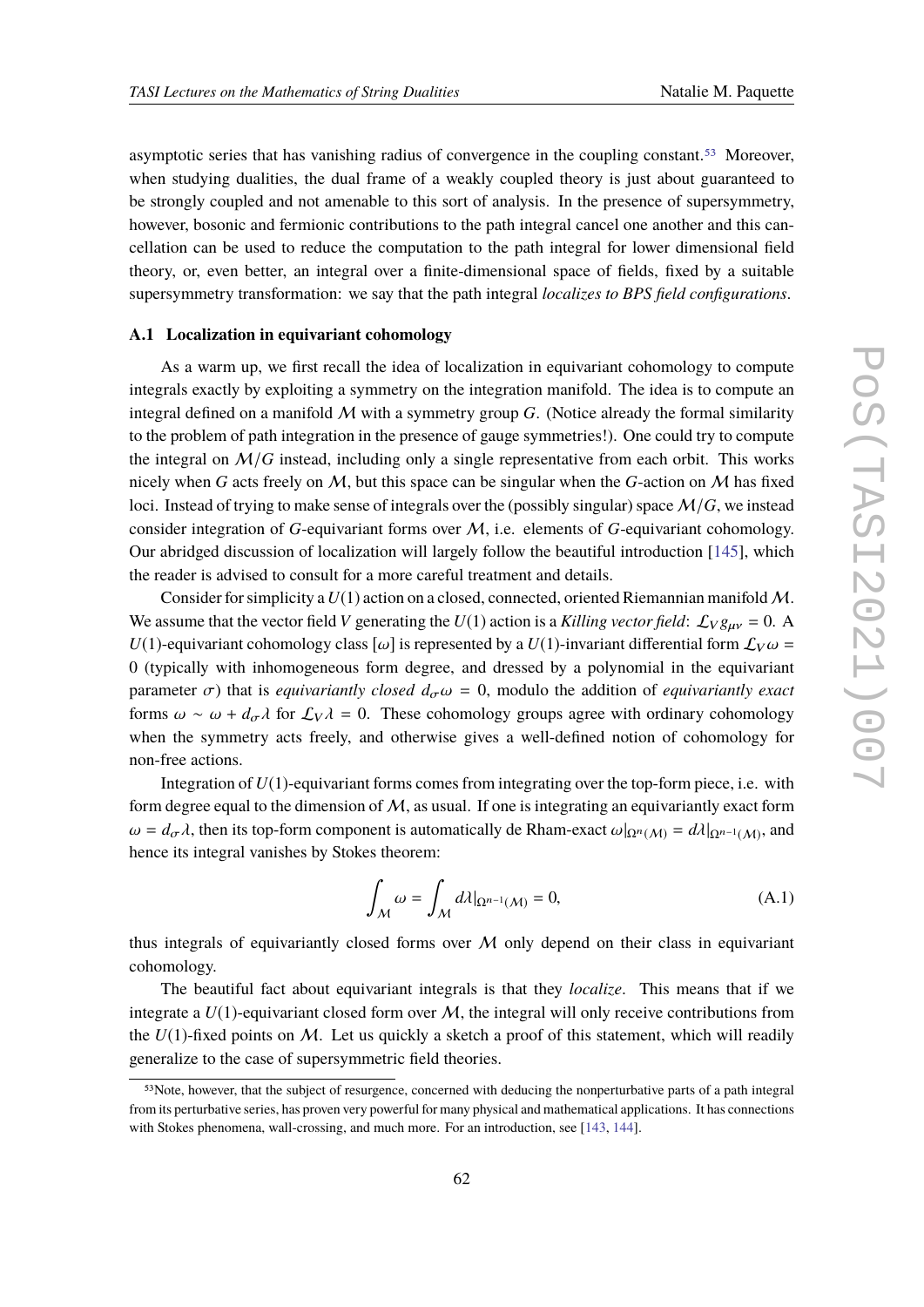Since integration only depends on the *U*(1)-equivariant cohomology class of the form, we are free to replace  $\omega$  by a more convenient representative. Explicitly, let us deform the integrand by a  $d_{\sigma}$ -exact piece:

$$
\omega \mapsto \omega_t := \omega e^{td_{\sigma}\lambda}, \ t \in \mathbb{R}, \ \mathcal{L}_V \lambda = 0. \tag{A.2}
$$

By construction, changing *t* doesn't change the cohomology class of the integrand since  $\omega$  and  $\omega_t$ are equivariantly cohomologous:

$$
\omega_t = \omega \big( 1 + t d_{\sigma} \lambda + \dots \big) = \omega + d_{\sigma} \big( (-1)^{F(\omega)} t \omega \lambda + \dots \big) \tag{A.3}
$$

As a result, since M has no boundary, the *t*-derivative of the original integral also vanishes. This means we can compute the integral at any convenient value of *t* and the result is equivalent to the original integral at  $t = 0$ . One can think of  $t = \frac{1}{h}$  as the inverse of some auxiliary quantum parameter, so that  $t \to \infty$  is a semiclassical limit. The *t*-independence tells us that by simply expanding in a one-loop approximation around the saddle points, we can obtain the exact result for the original integral!

The limit exists if the 0-form part of  $d_{\sigma} \lambda$  is negative semi-definite and has maximum equal to 0. Assuming this is the case, then in the  $t \to \infty$  limit the integral is dominated by the zeroes (i.e. minima) of  $-d_{\sigma}\lambda$ . Let us further choose  $\lambda$  to be the 1-form  $\mu$  dual to the vector field *V*, so that  $d_{\sigma}\mu = d\mu + \sigma|V|^2$ . Then we are evaluating the integral:

$$
\lim_{t \to \infty} \int_M \omega e^{td\mu} e^{\sigma t |V|^2}.
$$
\n(A.4)

Since the term  $e^{td\mu}$  is an exponential of a 2-form, it can be expanded as a *polynomial* of forms whose degree is no higher than  $n/2$ , where *n* is the dimension of the manifold (integrals of higher degree forms will all vanish trivially). The other term  $e^{\sigma t|V|^2}$  has an exponential dependence on *t*, which dominates the first term and tends towards a delta function in the  $t \to \infty$  limit, supported on the zero-locus of the Killing vector *V*.

With this choice of  $\lambda$ , we have seen that the semiclassical limit is delta-function-supported on the zero-locus of the Killing vector, up to a suitable Jacobian factor measuring first-order fluctuations around the zero-locus of *V*. If the manifold has several Killing vectors with respect to which the integrand is equivariantly closed, we can choose which vector or combination of vectors to localize on. We of course also have the general freedom to choose  $\lambda$ , subject to the condition that the "semiclassical" limit exists.

# **A.2 Localization in QFT**

Let's now extend the above argument to quantum field theory. We assume there is a fermionic symmetry generator  $Q$  that squares to a bosonic symmetry generator  $Q^2 = J$  ;  $Q$  is analogous to the *U*(1)-equivariant exterior derivative  $d_{\sigma}$  and *J* the Lie derivative  $\mathcal{L}_V$  generating the symmetry. In the simplest case,  $J = 0$  and  $Q$  is simply a nilpotent fermionic symmetry. More generally,  $J$  can be some general linear combination of spacetime symmetries, global symmetries, or gauge symmetries. If *Q* is the BRST charge, the following localization argument produces a gauge-fixing of the path integral; if it is an ordinary supercharge, we will obtain the general prescription for supersymmetric localization. In practice, we are often interested in a differential *Q* that is a combination of the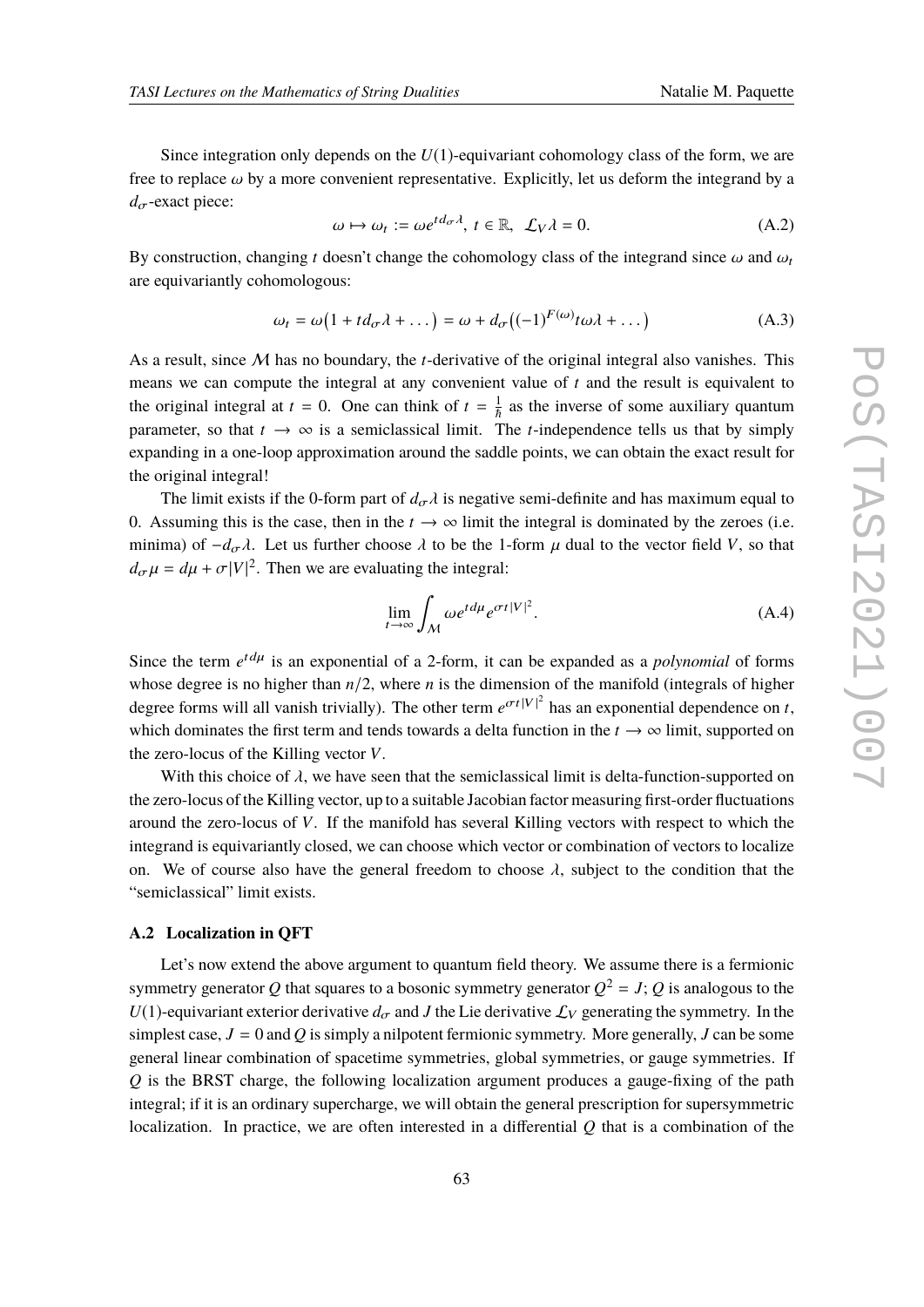BRST differential and a supersymmetry generator, as discussed in at the beginning of Section [2.1.](#page-3-0) In analogy with the above, we expect the path integral of a supersymmetric quantum field theory will localize to field configurations that are fixed by the bosonic symmetry *J*. Of course, we are integrating over a noncompact, infinite-dimensional  $M$ , and in practice there are various subtleties to consider. We will simply sketch the main idea.

Our goal is to compute an integral of the form

$$
\langle O \rangle = \int_{\mathcal{F}} \mathcal{D}\phi O e^{-S[\phi]},\tag{A.5}
$$

where  $\mathcal F$  is our space of fields and *O* is a *Q*-closed, *J*-invariant observable. It can be a local operator, a collection of local operators, or operators of nontrivial spatial extent, like a Wilson line. We assume throughout that  $S[\phi]$  is a *Q*-closed and *J*-invariant. We will also assume that *Q*, *J* are non-anomalous, so that the measure is also invariant under the action of *Q*. From this, it follows this expectation value vanishes if *O* is  $Q$ -exact  $O = [Q, O']$  by an infinite-dimensional generalization of Stokes' theorem<sup>[54](#page-63-0)</sup>:

$$
\langle [Q, O'] \rangle = \int_{\mathcal{F}} \mathcal{D}\phi [Q, O'] e^{-S[\phi]} \tag{A.6}
$$

$$
= \int_{\mathcal{F}} \mathcal{D}\phi \delta_{Q}(O'e^{-S[\phi]}) = 0.
$$
 (A.7)

We have used the fact that the action of  $Q$  is a symmetry variation  $\delta_Q$  which can be moved to act on the entire integrand and become a total derivative in field space.

We are again in a situation where we want to compute an integral that only depends on the cohomology class of the argument, in this case the *Q*-cohomology class of *O*. Let us run the same kind of localization argument as before. In contrast to the simple geometric examples, the analytics of the integral are much more subtle due to the infinite dimensionality of the field space  $\mathcal F$ . We will assume that the path integral is free from IR divergences; in practice, this often involves turning on an Omega-background or placing a supersymmetric theory on a compact manifold.

As before, we deform the integral by a *Q*-exact term that will ultimately force the integral to localize to a fixed locus in field space:

$$
\langle O \rangle_t = \int_{\mathcal{F}} \mathcal{D}\phi O e^{-S[\phi] - t[Q, V[\phi]]}.
$$
 (A.8)

*V*[φ] is necessarily fermionic, and must also be *J*-invariant to produce a good equivariant cohomology problem. We choose the bosonic part of  $[Q, V[\phi]]$  to be positive semidefinite, so that the exponential is bounded from below when *t* > 0. The argument for *t*-invariance proceeds identically to the previous case, provided our various assumptions hold. We will use the *t*-independence to take the  $t \to \infty$  limit, in which the integral will be dominated by the saddle points of the deformation term. Again, we have the freedom to choose  $V[\phi]$ , and this freedom can result in uncovering *dual* representations of the integral, localizing over different-looking degrees of freedom. In the BRST

<span id="page-63-0"></span><sup>54</sup>This argument tacitly assumes the resulting boundary terms vanish, i.e. that the integrand decays sufficiently fast as we approach infinity in field space. We will assume this in what follows, though there are exceptions to this that can lead to interesting subtleties.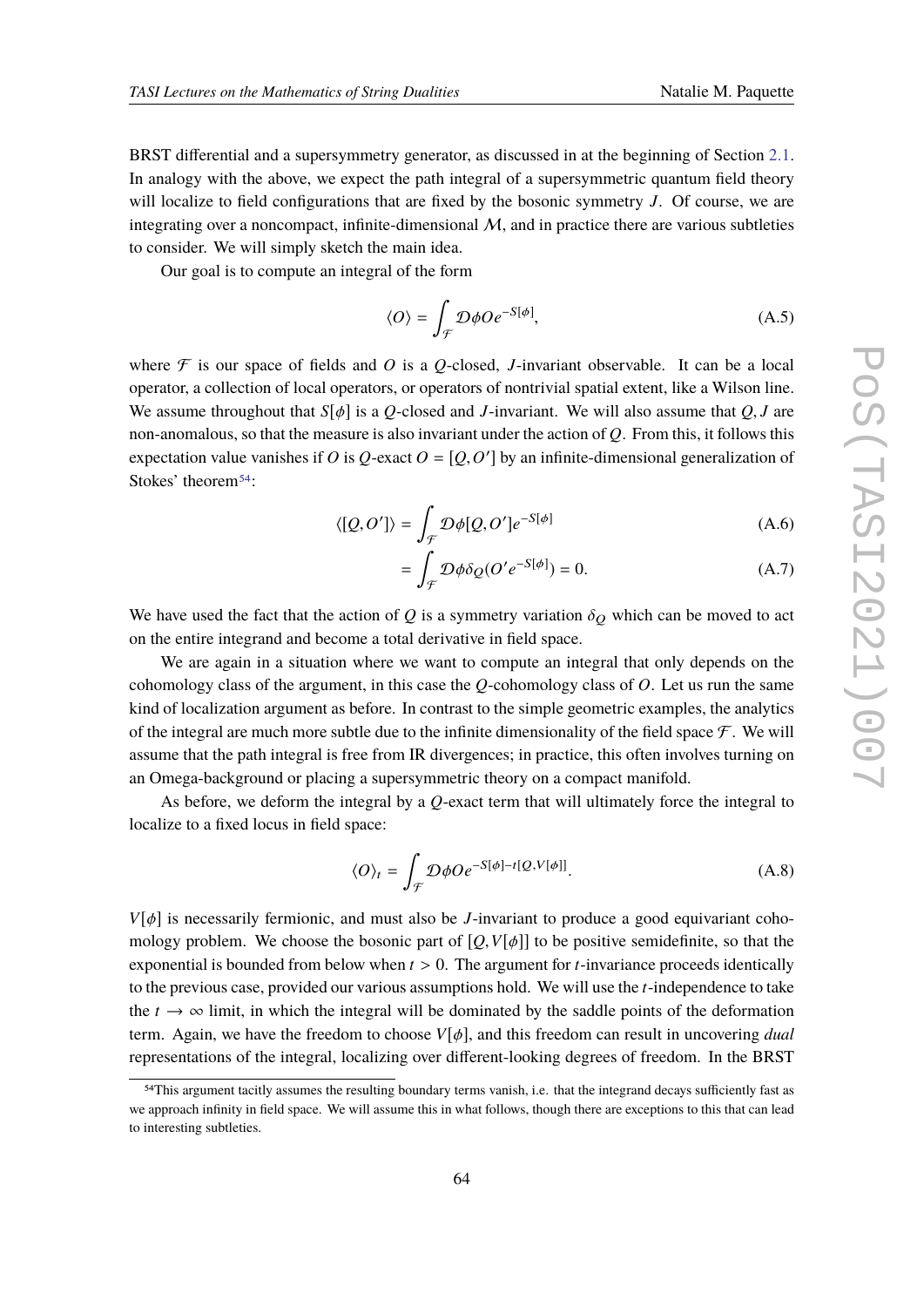context, we have the freedom to gauge-fix as we choose, with different gauges often producing different insights. Of course, physical observables are ultimately insensitive to the choice of gauge, and BPS observables must similarly give the same answer regardless of localizing term.

To evaluate this quantity, we expand all the fields around their saddle point values,  $\phi = \phi_0 + \frac{1}{\sqrt{t}} \delta \phi$ so that the action becomes  $S[\phi_0] + \frac{1}{2}$  $\frac{1}{2} \int \int \frac{\delta^2[Q,V[\phi]]}{\delta \phi^2}$  $\frac{Q,V[\phi]]}{\delta\phi^2}\Big|_{\phi=\phi_0} (\delta\phi)^2$ . In the strict  $t \to \infty$  limit, this expansion is one-loop exact in the parameter  $\frac{1}{t}$ . All that remains is to integrate out fluctuations of the field  $\delta\phi$  that are normal to the localization locus  $\mathcal{F}_Q$  to obtain one-loop determinants for the bosonic and fermionic fields. The result is therefore

$$
\langle O \rangle = \int_{\mathcal{F}_{Q}} \mathcal{D}\phi_{0} O|_{\phi = \phi_{0}} e^{-S[\phi_{0}]} \left( \text{SDet} \frac{\delta^{2}[Q, V[\phi_{0}]]}{\delta \phi_{0}^{2}} \right)^{-1} . \tag{A.9}
$$

The path integral has equivariantly localized to a lower-dimensional integral, over the BPS sublocus  $\mathcal{F}_O$  of field space. The original classical action, evaluated on BPS field configurations, is corrected by a one-loop determinant encapsulating field fluctuations normal to this locus. In specific contexts, this localization may even reduce the computation to an ordinary integral. The freedom in choosing localization schemes is a powerful way to obtain different dual representations of various observables. Moreover, the freedom to choose the fermionic symmetry *Q* enables the computation of a vast array of supersymmetric quantities in the original theory. In the context of (topologically) twisted field theories, one can employ the twisting supercharge in a localization procedure to compute *supersymmetric indices*, which often have interesting mathematical expressions.

In the context of the 2d  $\mathcal{N} = (2, 2)$  theories emphasized in these notes, one may readily compute, for example, their Witten indices and elliptic genera via localization [\[146,](#page-83-10) [147\]](#page-83-11). Partition functions of these theories on two-spheres have also recently been computed by localization [\[148\]](#page-83-12), and used to directly extract Gromov-Witten invariants in the A-model without recourse to mirror symmetry [\[149\]](#page-84-0). Further, as sketched in the main text, correlation functions of topological rings may be computed with these methods [\[9,](#page-75-0) [20\]](#page-76-4). Since these results are well-discussed elsewhere, and do not play a role in the remainder of these proceedings, we content ourselves with being telegraphic and referring the reader to the cited texts.

# **B.** *A***-type Quantum Mechanics and Morse Theory**

In this appendix, we review some of the essential features of a 1d N = 2 theory, called *A-type quantum mechanics*, and its relation to Morse theory. As described in Section [2.4.3,](#page-28-0) this theory is one of the starting points for studying topological *A*-branes in the *A* twist of 2d  $N = (2, 2)$  theories; in fact, the analysis of [\[48\]](#page-78-1) uses lessons from this perspective to grapple with algebraic properties of the entire *A*-twisted 2d theory, e.g. the  $LA_{\infty}$  structure encoding colliding of bulk and boundary local operators. The material presented in this appendix is adapted from [\[9,](#page-75-0) Section 10] and [\[48,](#page-78-1) Section 10]; we also recommend the original work [\[47\]](#page-78-3) relating *A*-type quantum mechanics to Morse theory.

## <span id="page-64-0"></span>**B.1**  $N = 2$  **superspace**

A convenient language to describe  $N = 2$  quantum mechanical theories is with  $N = 2$ *superspace*  $\mathbb{R}^{1|2}$ . We introduce coordinates on Euclidean  $\mathbb{R}^{1|2}$  given by  $t, \theta, \bar{\theta}$ . The derivative with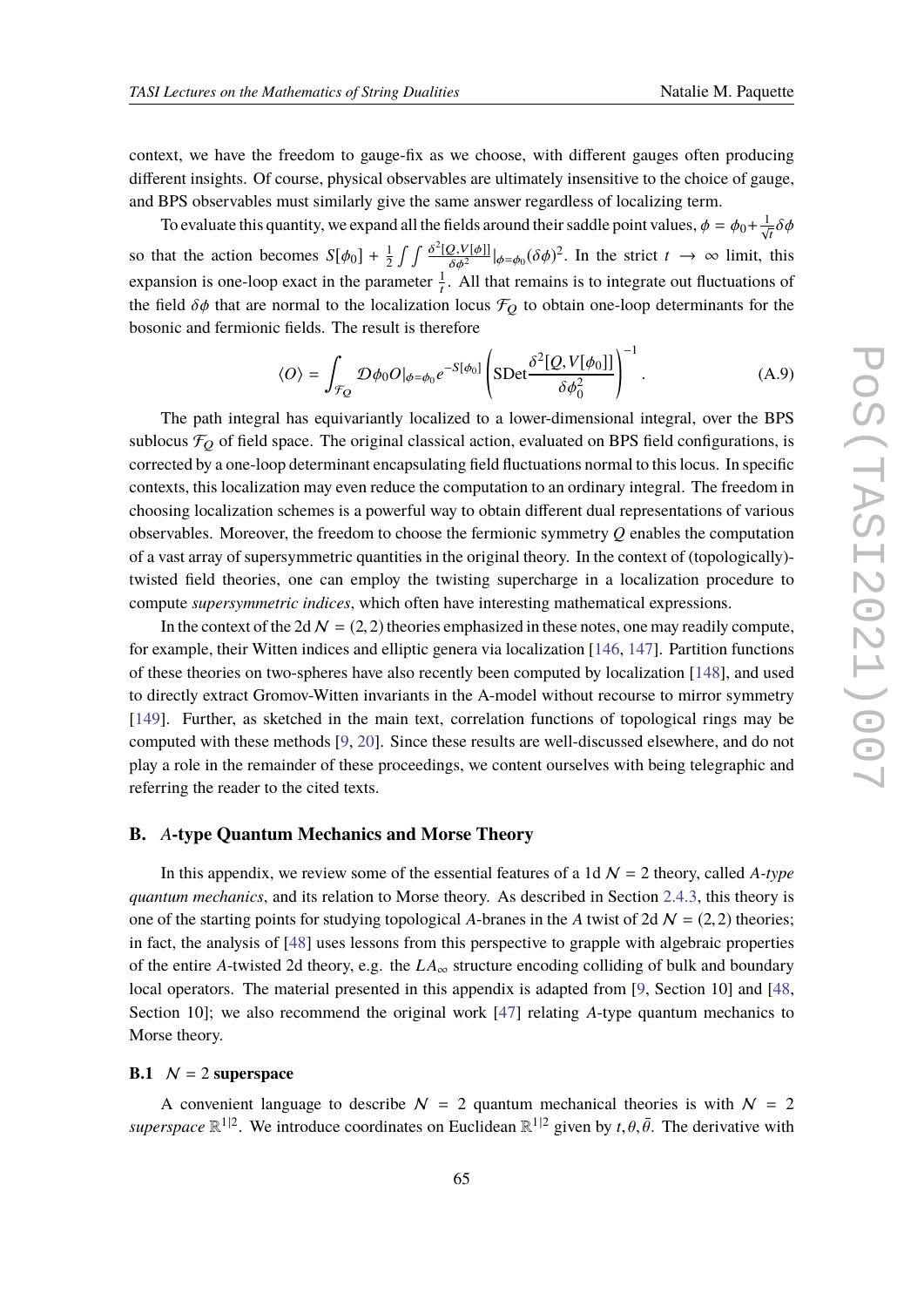respect to *t* is denoted  $\partial_t$ . Derivatives with respect to  $\theta$  and  $\bar{\theta}$  are denoted  $\partial_{\theta}$  and  $\partial_{\bar{\theta}}$ . They satisfy

$$
\{\partial_{\theta}, \theta\} = \{\partial_{\bar{\theta}}, \bar{\theta}\} = [\partial_t, t] = 1,\tag{B.1}
$$

with all other (anti-)commutators vanishing. We use the convention that complex conjugation of Grassman odd variables exchanges order:  $(\chi \xi)^* = \bar{\xi} \bar{\chi}$ .

The generators of superspace translations are given by the Hamiltonian  $H = -\partial_t^{55}$  $H = -\partial_t^{55}$  $H = -\partial_t^{55}$  and the supercharges

$$
Q := \partial_{\theta} + \bar{\theta}\partial_t \qquad \bar{Q} := -\partial_{\bar{\theta}} - \theta\partial_t.
$$
 (B.2)

We will also need the chiral and anti-chiral superderivatives

$$
D := \partial_{\theta} - \bar{\theta}\partial_t \qquad \quad \bar{D} := -\partial_{\bar{\theta}} + \theta\partial_t. \tag{B.3}
$$

Together, these operators satisfy the following relations:

$$
\{\bar{Q}, Q\} = -2\partial_t = 2H \qquad \{\bar{D}, D\} = 2\partial_t = -2H, \tag{B.4}
$$

with all other (anti-)commutators vanishing. There is a  $U(1)_R$  *R*-symmetry that acts on  $\theta$  with charge  $-1$  and  $\bar{\theta}$  with degree 1; this implies that *Q* has *R*-charge 1 and  $\bar{Q}$  has *R*-charge  $-1$ .

A function on superspace, or section of a more general bundle over superspace, is called a *superfield*. A general superfield *S* can be Taylor expanded in terms of the odd variable  $\theta$ ,  $\bar{\theta}$ ; since these odd variables are nilpotent, this expansion is a finite sum:

$$
S = a + \theta \alpha - \bar{\theta} \bar{\beta} + \theta \bar{\theta} b. \tag{B.5}
$$

Additionally, the superfield can either be bosonic, which implies  $a, b$  are bosonic and  $\alpha, \beta$  are fermionic, or fermionic, which implies the *a*, *b* are fermionic and  $\alpha$ ,  $\beta$  are bosonic.

The  $N = 2$  supersymmetry algebra acts on a superfield by the vector fields  $Q, \overline{Q}$ , and this induces an action on the component fields. For example, we have

$$
QS = \alpha + \bar{\theta}(b + \partial_t a) + \theta \bar{\theta}(-\partial_t \alpha)
$$
  
 :=  $Qa - \theta Q \alpha + \bar{\theta} Q \bar{\beta} + \theta \bar{\theta} Q b$  (B.6)

so that  $Qa = \alpha$ ,  $Q\alpha = 0$ ,  $Q\overline{\beta} = b + \partial_t a$ , and  $Qb = -\partial_t \alpha$ . The additional signs appearing in the second line come from passing the fermionic symmetry Q through  $\theta$  and  $\bar{\theta}$ .

A general superfield *S* yields a reducible representation of the supersymmetry algebra, and we may impose some conditions on *S* to yield an *irreducible* superfield. In the following, we will make use of the (bosonic) *real superfield X* satisfying  $X^* = X$ :

$$
X = x + \theta \xi - \bar{\theta} \bar{\xi} + \theta \bar{\theta} f. \tag{B.7}
$$

The action of the  $N = 2$  supersymmetry algebra on these fields is thus given by

$$
Qx = \xi \t Q\xi = 0 \t Q\overline{\xi} = \partial_t x + f \t Qf = \partial_t \overline{\xi}
$$
  
\n
$$
\overline{Q}x = \overline{\xi} \t \overline{Q}\xi = \partial_t x - f \t \overline{Q}\overline{\xi} = 0 \t \overline{Q}f = -\partial_t \xi \t (B.8)
$$

It is natural to give the superfield *X U*(1)<sub>R</sub> charge 0, whence *x*, *f* have charge 0,  $\xi$  has charge 1 and  $\bar{\xi}$  has charge −1. We will ultimately be interested in the cohomological grading  $C = -R$ , so that the twisting supercharge  $\overline{Q}$  has cohomological degree 1.

<span id="page-65-0"></span><sup>&</sup>lt;sup>55</sup>In Lorentzian signature, we identify the Hamiltonian with the vector field  $H = -i\partial_{x^0}$ ; the Wick rotation to Euclidean signature  $t = ix^0$  implies  $H = -\partial_t$ .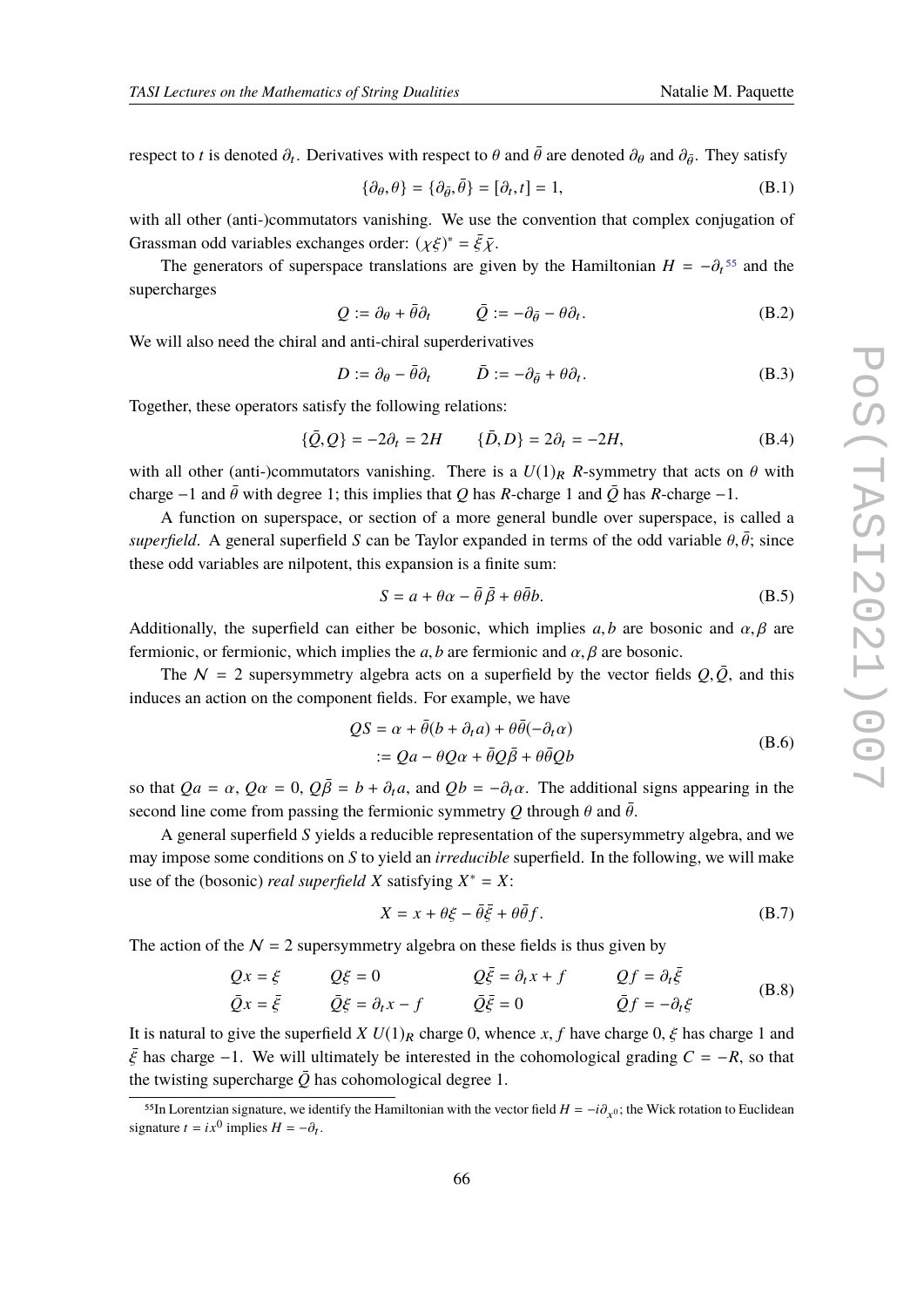#### <span id="page-66-1"></span>**B.2** *A***-type quantum mechanics**

We can write down manifestly supersymmetric actions by integrating superfields over superspace. We suppose that the map *X* takes values in a Riemannian manifold *M* with metric  $g_{ab}(X)$ ; the natural kinetic term for our  $N = 2$  sigma-model is as follows:

$$
S_{kin} = \frac{1}{2} \int dt d^2 \theta \left( g_{ab}(X) D X^a \bar{D} X^b \right)
$$
  
= 
$$
\int dt \left( \frac{1}{2} g_{ab} \partial_t x^a \partial_t x^b - g_{ab} \bar{\xi}^a \partial_t \xi^b - \frac{1}{2} R_{abcd} \bar{\xi}^a \xi^b \bar{\xi}^c \xi^d \right)
$$
  

$$
- \frac{1}{2} g_{ab} (f^a + \Gamma^a{}_{cd} \bar{\xi}^c \xi^d) (f^b + \Gamma^b{}_{ef} \bar{\xi}^e \xi^f) \right)
$$
(B.9)

Since the only natural chiral superfield around is  $\bar{D}X$ , we are essentially restricted to considering interactions coming from integrals over all of superspace. We choose a smooth, real function  $h : M \to \mathbb{R}$  (also called the *superpotential*) and integrate it over superspace

$$
S_h = -\int dt d^2\theta \, h(X) = \int dt \bigg( -f^a \partial_a h(x) + \partial_a \partial_b h(x) \bar{\xi}^a \xi^b \bigg) \tag{B.10}
$$

from which we obtain the full action as the sum of these two terms

$$
S = S_{kin} + S_h = \int dt d^2\theta \left( \frac{1}{2} g_{ab}(X) D X^a \bar{D} X^b - h(X) \right). \tag{B.11}
$$

It follows that the  $f<sup>a</sup>$  are auxiliary fields whose equations of motion specialize them to the values  $f^a = -g^{ab}\partial_b h - \Gamma^a{}_{bc}\bar{\xi}^b \xi^c.$ 

It is important to note that the bosonic potential energy, after integrating out  $f$ , is given by  $\sim |\partial h|^2 = g_{ab}(\partial_a h)(\partial_b h)$ , thus the ground states will localize around the *critical points of h*, i.e. locations where  $\partial_a h = 0$  for every  $a$ . In a neighborhood of such a critical point  $p$ , the fermions  $\bar{\xi}^a, \xi^a$ have a mass matrix depends on the *Hessian of*  $h \sim \partial_a \partial_b h(p)$ . We will restrict to superpotentials *h* where there are no massless fermions<sup>[56](#page-66-0)</sup> in the neighborhood of any critical point, i.e. that the Hessian ∼ ∂a∂<sup>b</sup> *h*(*p*) is non-degenerate at each critical point *p*. Such an *h* is called a *Morse function*.

# **B.3 BPS states and cohomology**

Before quantizing the above theory, we pause to remark about some structural properties of Hilbert spaces in  $N = 2$  theories. Our aim is to identify what distinguishes ground states in such theories. Very generally, we assume that there are fermionic symmetries  $Q, \bar{Q} = Q^{\dagger}$ , i.e.  $[H,Q] = [H,\bar{Q}] = 0$ , such that  $[Q,\bar{Q}] = Q\bar{Q} + \bar{Q}Q = 2H$ , where  $[-,-]$  is the *graded commutator*, for *H* the Hamiltonian of the quantum theory. One immediate structural point is that states necessarily have non-negative energies due to a *unitarity bound*: let  $|\psi\rangle$  be an energy E eigenstate with unit norm  $\langle \psi | \psi \rangle = 1$ , it follows that

$$
E = E\langle\psi|\psi\rangle = \langle\psi|H|\psi\rangle = \frac{1}{2}\langle\psi|[Q,\bar{Q}]|\psi\rangle = \frac{1}{2}\langle Q\psi|Q\psi\rangle + \frac{1}{2}\langle\bar{Q}\psi|\bar{Q}\psi\rangle \ge 0, \tag{B.12}
$$

<span id="page-66-0"></span><sup>56</sup>This constraint implies that, to lowest order in perturbation theory, there will be a single ground state for each critical point. If there were a massless fermion, both the fermionic vacuum  $|0\rangle$  (annihilated by, e.g.,  $\xi$ ) and  $\bar{\xi}|0\rangle$  are zero-energy states.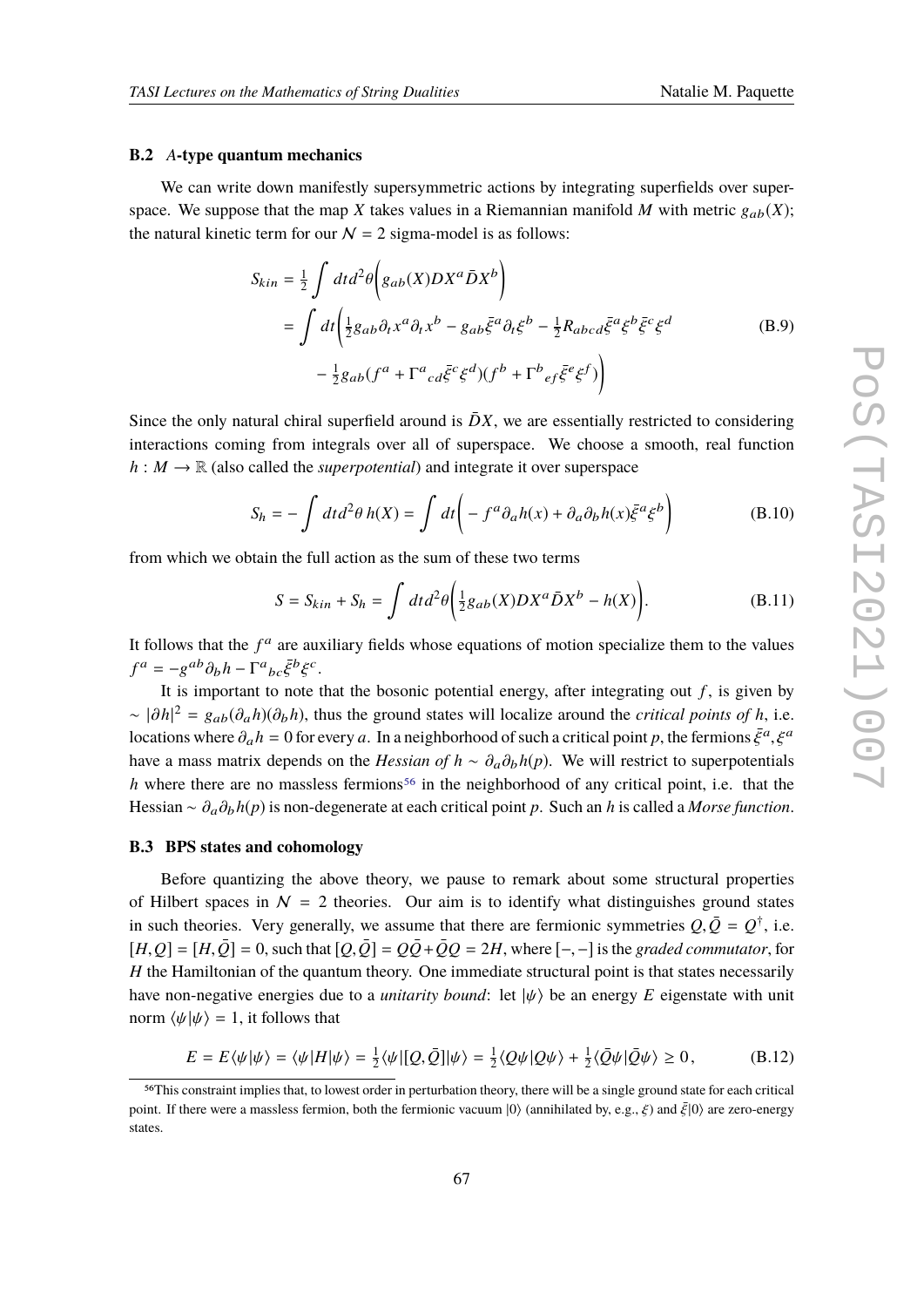where  $|Q\psi\rangle = Q|\psi\rangle$  and  $|\bar{Q}\psi\rangle = \bar{Q}|\psi\rangle$ . In particular, the state  $|\psi\rangle$  is a ground state if and only if it has vanishing energy  $E = 0$ , which is true if and only if  $Q|\psi\rangle = 0$  and  $\overline{Q}|\psi\rangle = 0$ . We call  $|\psi\rangle$ *Q*-closed if  $Q|\psi\rangle = 0$ , and similarly  $\overline{Q}$ -closed if  $\overline{Q}|\psi\rangle = 0$ ; thus, ground states are simultaneously  $Q$ -closed and  $\overline{Q}$ -closed. These states are often called *BPS states*.

It turns out that we can encode ground states solely in terms of a single supercharge, e.g.,  $\overline{Q}$ and the corresponding  $\overline{Q}$ -closed states. Note that  $\overline{Q}^2 = \frac{1}{2}$  $\frac{1}{2}[\overline{Q}, \overline{Q}] = 0$  implies that if  $|\psi\rangle$  is  $\overline{Q}$ -closed, so too is  $|\psi\rangle + \bar{Q}|\psi'\rangle$  for any  $\psi'$ . We call states of the form  $\bar{Q}|\psi'\rangle \bar{Q}$ -exact;  $\bar{Q}$ -exact states are necessarily  $\bar{Q}$ -closed. We then form the  $\bar{Q}$ -cohomology  $H(\mathcal{H}, \bar{Q})$  as the space of  $\bar{Q}$ -closed states, modulo  $\overline{Q}$ -exact states:

$$
H(\mathcal{H}, \bar{Q}) := \text{Ker}\bar{Q}/\text{Im}\bar{Q} = {\vert \psi \rangle \in \mathcal{H} \vert \bar{Q} \vert \psi \rangle = 0 } / ({\vert \psi \rangle \sim \vert \psi \rangle + \bar{Q} \vert \psi' \rangle}).
$$
 (B.13)

We now show that we can identify ground states with  $\overline{Q}$ -cohomology classes.

First, since  $\overline{Q}$  commutes with *H*, we can decompose *H* into *H*-eigenspaces, where  $H^E$  is the eigenspace of energy *E*:

$$
H(\mathcal{H}, \bar{Q}) = \bigoplus_{E \ge 0} H(\mathcal{H}^E, \bar{Q}|_{\mathcal{H}^E}).
$$
 (B.14)

Suppose  $|\psi\rangle$  is a  $\overline{Q}$ -closed state of energy  $E > 0$ . We can construct a state  $|\psi'\rangle$  that realizes the  $\overline{Q}$ -exactness of  $|\psi\rangle$  as follows:

$$
|\psi'\rangle = \frac{1}{2E}Q|\psi\rangle \Rightarrow \bar{Q}|\psi'\rangle = \frac{1}{2E}[\bar{Q}, Q]|\psi\rangle = |\psi\rangle
$$
 (B.15)

Thus every  $\bar{Q}$ -closed state of positive energy is necessarily  $\bar{Q}$ -exact, i.e.  $H(\mathcal{H}^E, \bar{Q}|_{\mathcal{H}^E}) = 0$ . On the other hand, by the above unitarity bound, a state of energy 0 is necessarily  $\bar{Q}$ -closed,  $\bar{Q}|_{\mathcal{H}^0} = 0$ . In particular, any  $\overline{Q}$ -exact 0-energy vector is necessarily the 0 vector:  $H(\mathcal{H}^0, \overline{Q}|_{\mathcal{H}^0}) = \mathcal{H}^0$ . As claimed, we see that the ground states are identified with  $\overline{Q}$ -cohomology classes:

$$
\mathcal{H}^0 \cong H(\mathcal{H}, \bar{\mathcal{Q}}). \tag{B.16}
$$

We will often be able to put more structure on the theory. For example, we will have a conserved charge *R*,  $[R, H] = 0$ , such that *Q* has charge 1 and  $\overline{Q}$  has charge −1. If the charges of *R* are integral, we can interpret this as the generator of a  $U(1)_R$  *R*-symmetry of the theory; we can then give Hilbert space  $H$  a  $\mathbb{Z}$ -grading by (the negative of) their *R*-charge:

$$
\mathcal{H} = \bigoplus \mathcal{H}^n, \qquad R|\psi\rangle = in|\psi\rangle, |\psi\rangle \in \mathcal{H}^n. \tag{B.17}
$$

It follows that  $\overline{Q}$ ,  $Q$  act on this Z-graded vector as follows:

$$
\begin{array}{c}\n\overline{Q} & \overline{Q} & \overline{Q} \\
\hline\n\frac{\partial}{\partial q} & \overline{Q} & \overline{Q} \\
\hline\n\end{array}
$$

We call the data of a Z-graded vector space  $\mathcal{H} = \bigoplus_n \mathcal{H}^n$  with square-zero operator of degree 1  $\overline{Q}$  :  $\mathcal{H}^n \to \mathcal{H}^{n+1}$  a Z-graded (cochain) complex or simply a *complex*.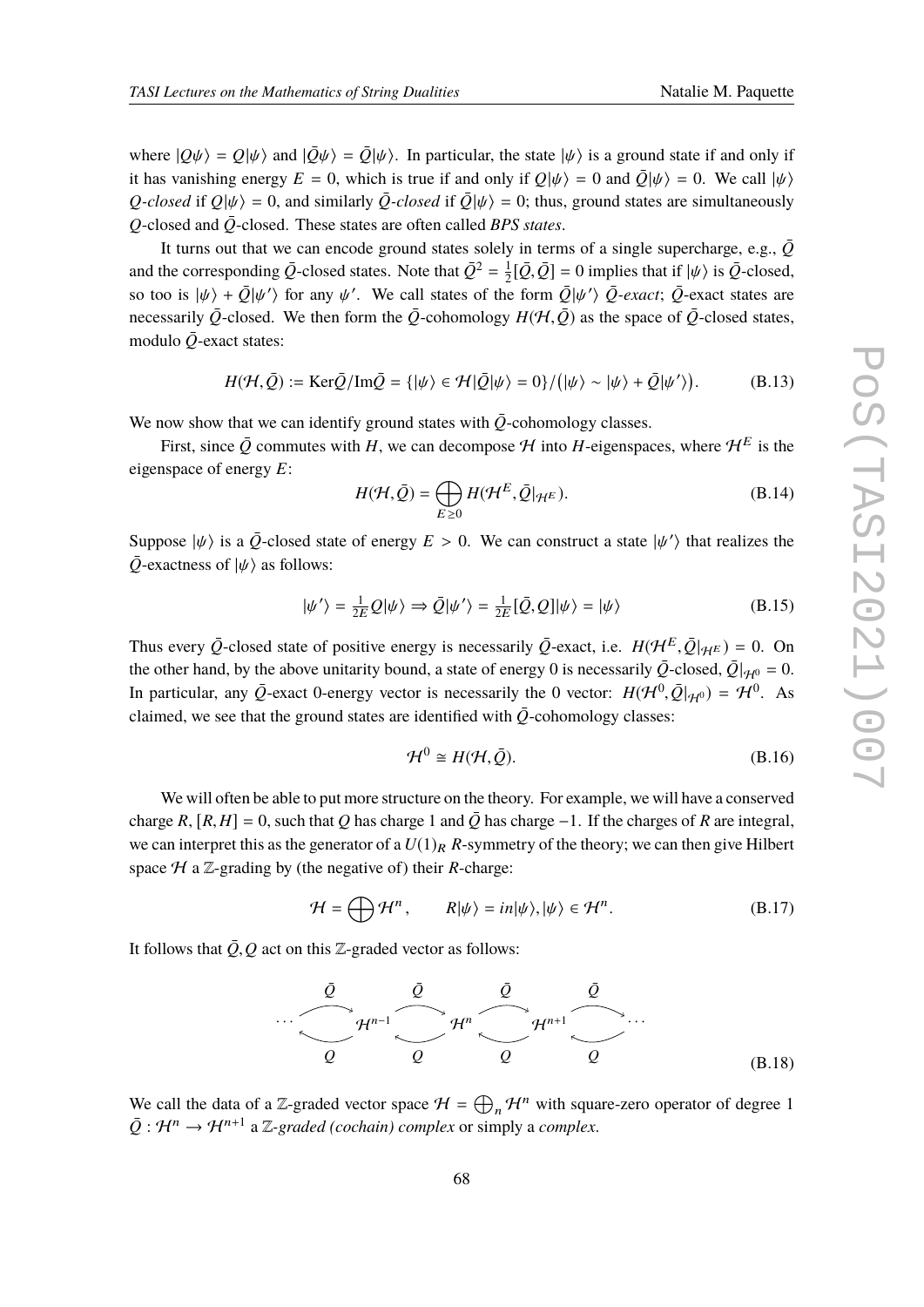$$
H(\mathcal{H}, \bar{Q}) = \bigoplus_{n} H^{n}(\mathcal{H}, \bar{Q}), \qquad H^{n}(\mathcal{H}, \bar{Q}) := \text{Ker}\bar{Q}|_{\mathcal{H}^{n}}/\text{Im}\bar{Q}|_{\mathcal{H}^{n-1}}.
$$
 (B.19)

The cohomology group  $H^n(\mathcal{H}, \bar{Q})$  is merely the ground states of charge *n*.

# **B.4** *A***-type quantum mechanics and Morse cohomology**

Let's determine the space of ground states in the *A*-type quantum mechanical theory of Section [B.2](#page-66-1) as the cohomology of the supercharge  $\overline{Q}$ . First, in a local patch on the target space, there is the vacuum  $|0\rangle$  annihilated by all of the  $\xi^{a}$ <sup>[57](#page-68-0)</sup> and independent of the bosonic coordinates  $x^a$ . We can then identify states in the Hilbert space H with differential forms on the target space  $H \cong \Omega^{\bullet}(M)^{58}$  $H \cong \Omega^{\bullet}(M)^{58}$  $H \cong \Omega^{\bullet}(M)^{58}$ ; a *p*-form  $\omega \in \Omega^p(M)$  is identified as

$$
\omega = \omega_{a...b}(x)dx^a...dx^b \leftrightarrow |\omega\rangle = \omega_{a...b}(x)\bar{\xi}^a...\bar{\xi}^b|0\rangle
$$
 (B.20)

If the target space *M* has dimension *d*, we will give a *p*-form state *R*-charge  $n = p - \frac{d}{2}$  $\frac{d}{2}$ .<sup>[59](#page-68-2)</sup> There is then a natural inner product on these states given by integration:

$$
\langle \omega_1 | \omega_2 \rangle = \int \omega_1 \wedge \star \omega_2^* \tag{B.21}
$$

where  $\star$  is the Hodge operator sending *p*-forms to *d* − *p* forms via the formula

$$
(\star \omega)_{a...b} = \frac{1}{p!} \sqrt{g} \epsilon_{c...da...b} g^{cc'} \dots g^{dd'} \omega_{c'...d'}.
$$
 (B.22)

We can thus identify the operation  $\omega \to \star \omega^*$  as Hermitian conjugation on the space of (complexvalued) differential forms.

In terms of operators acting on differential forms, we similarly identify functions of  $x^a, \bar{\xi}^a$  with differential forms acting via multiplication; then the conjugate momenta are identified as derivatives thereof:  $\partial_t x^a \leftrightarrow g^{ab} \partial_b$ ,  $\xi^a \leftrightarrow g^{ab} \partial_{\xi^b} \sim g^{ab} \iota_{\partial_b}$ , where  $\iota_V$  denotes the operation of contracting<br>with a vector field *V*. From this it follows that  $\overline{\partial}$  can be identified as with a vector field *V*. From this, it follows that  $\overline{Q}$  can be identified as

$$
\bar{Q} \leftrightarrow dx^a \big(\partial_a + \partial_a h(x)\big)\big) = d + dh \wedge ,\tag{B.23}
$$

where  $d = dx^a \partial_a$  is the exterior derivative or de Rham differential, and  $dh \wedge$  denotes wedging with the 1-form *dh*. We immediately conclude that the space of supersymmetric ground states are identified as cohomology of the *Morse complex*:

$$
\mathcal{H}_0 \cong H(\Omega^{\bullet}(M), d + dh \wedge) \tag{B.24}
$$

<span id="page-68-0"></span><sup>&</sup>lt;sup>57</sup>Somewhat more precisely, the state  $|0\rangle$  should be identified with the zero-energy state of lowest *R*-charge, c.f. [\[48,](#page-78-1) Section 10]. We note that globalizing the vacuum state requires a choice of orientation on *M*. Roughly speaking, the Clifford vacuum vector  $|0\rangle$  can be identified with the algebra element  $\xi^1 \dots \xi^N$ , with the action by the Clifford algebra  $\xi^a, \bar{\xi}^a$  given by multiplication on the left. Since  $\xi^a$  transforms as a tangent vector, such a global choice corresponds to a trivialization of the tangent bundle, i.e. an orientation. Thankfully, the Riemannian metric gives us a natural orientation.

<span id="page-68-2"></span><span id="page-68-1"></span><sup>&</sup>lt;sup>58</sup>It is natural to take the functions  $\omega_{a...b}$  to be complex valued, so we are really considering  $\Omega^{\bullet}(M,\mathbb{C})$ .

<sup>&</sup>lt;sup>59</sup>We will mostly work with symplectic target spaces, so that  $\frac{d}{2}$  is an integer and we have integral *R*-charges. On odd manifolds, this still yields a  $\mathbb{Z} + \frac{1}{2}$ -grading but this grading isn't necessarily correlated with fermion parity.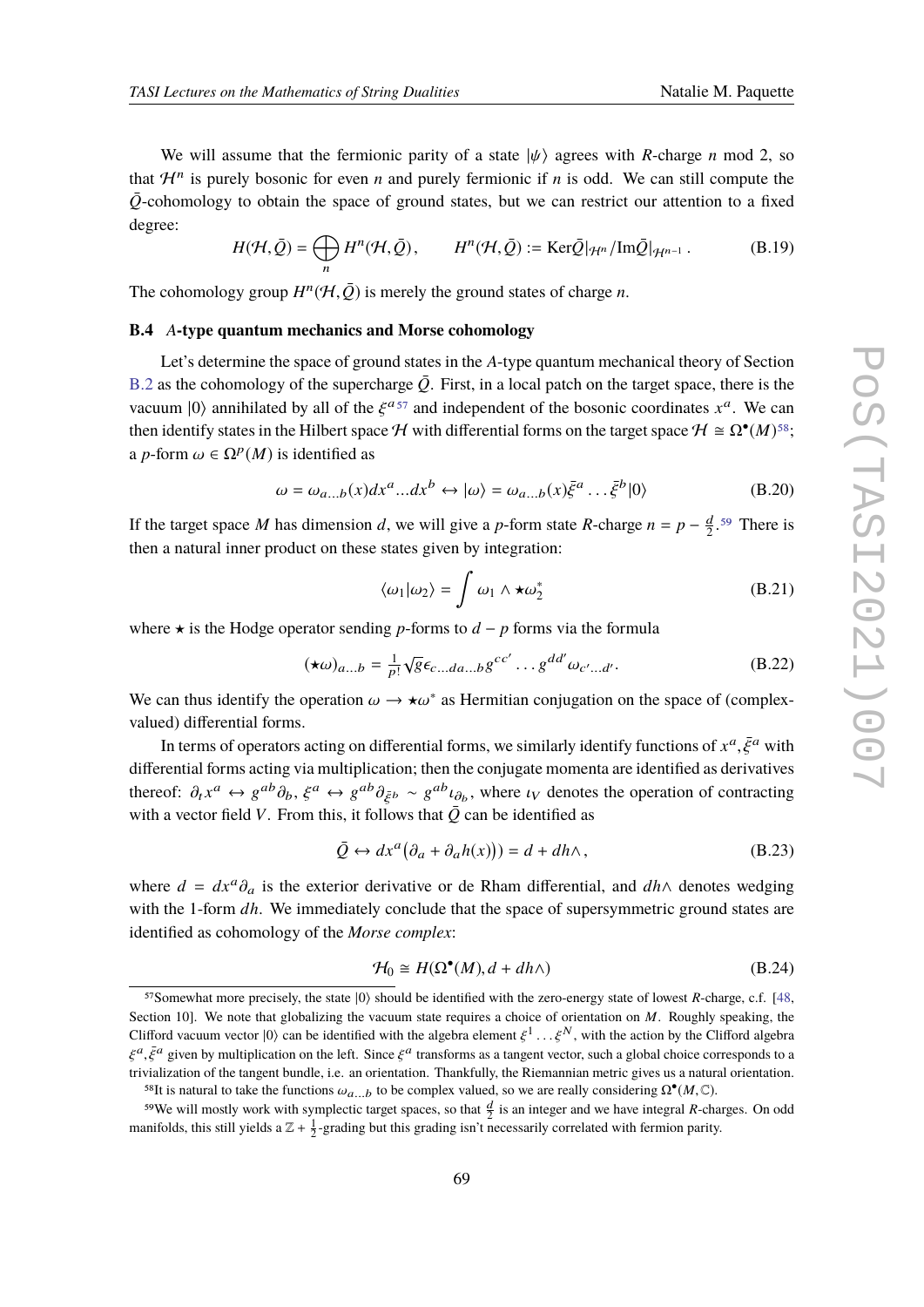It is worth noting that, at least for compact *M*, the complex  $(\Omega^{\bullet}(M), d + dh \wedge)$  is quasi-isomorphic to the de Rham complex  $(\Omega^{\bullet}(M), d)$ , i.e. the complex with  $h = 0$ : this follows from noting that the differentials are conjugate  $d + dh = e^{-h}de^{h}$  so that we can relate the complexes by simply multiplying forms by  $e^h$ . This conjugation is well-defined so long as *h* doesn't go to  $\pm \infty$ ; if *M* is compact any *h* is necessarily bounded. More generally, we find that we can relate differentials  $d + dh$  and  $d + dh'$  so long as  $h - h'$  is sufficiently small, e.g. grows at the same rate as *h* or *h'* at infinity in field space. This feature results from the localization procedure described in Appendix [A;](#page-60-0) see [\[48\]](#page-78-1) or [\[9\]](#page-75-0) for more details. So long as this is valid, we can conclude that the dimensions of the graded components are topological invariants of the target space *M*, known as the *Betti numbers*  $b_p(M) = \dim H^p(\Omega^p(M), d).$ 

## **B.5 The Morse-Smale-Witten complex**

We now end this appendix by using the independence of *h* to obtain a model for the cohomology of the Morse complex by way of perturbation theory. This is the main tool utilized in [\[48\]](#page-78-1) to understand infinite dimensional generalizations of the present problem. The idea is as follows: we use the independence on the superpotential to send  $h \to \lambda h$  and take the limit  $\lambda \to \infty$ . As described in Section [B.2,](#page-66-1) the theory will localize to the critical points *p* of the superpotential  $\partial_a h(p) = 0$ .

To first order in perturbation theory, the resulting quantum system has a ground state  $|p\rangle$  for each critical point (in terms of differential forms, this is roughly a distributional form with support at *p*). The *R*-charge of such a perturbative ground state is determined by considering the simplest case of a supersymmetric harmonic oscillator – in a small neighborhood of a critical point *p*, the superpotential takes the form  $h(p) + \frac{1}{2}$  $\frac{1}{2}\partial_a\partial_b h(x^a - p^a)(x^b - p^b) + \dots$  Moreover, by diagonalizing the Hessian, it suffices to consider the case of  $d = 1$  with  $h = \frac{1}{2}mx^2$ . Thus, we seek (square-integrable) states of the form  $|\psi\rangle = (a + bdx)|0\rangle$  with  $\overline{Q}|\psi\rangle = (mx\overline{a} + \partial_x a)dx|0\rangle = 0$ , thus  $a(x) = \overline{a}e^{-mx^2}$ . When  $m > 0$ , this represents a square-integrable 0-energy state  $\#e^{-mx^2}|0\rangle$  of form degree 0. On the other hand, when  $m < 0$  this state is not square-integrable and instead the ground state is represented by  $\#e^{mx^2}dx|0\rangle$  of form degree 1. Applying this reasoning more generally, we see that the *R*-charge of perturbative ground state  $|p\rangle$  depends on the number of negative eigenvalues of the Hessian ∂a∂<sup>b</sup> *h*(*p*), also called the *Morse index* µ(*p*). More precisely, we give such a state *R*-charge  $\mu(p) - \frac{d}{2}.$ 

For a general Morse function, the number of critical points of Morse index *p* is far greater than the Betti number number  $b_p(M)$ , indicating that some of the perturbative ground states  $|p\rangle$ are lifted at higher orders in perturbation theory. As described in, e.g., [\[48,](#page-78-1) Section 10] this lifting is controlled by the transition amplitude  $\langle q|\bar{Q}|p\rangle$ ; namely,  $|p\rangle$  may no longer be a  $\bar{Q}$ -closed state to all orders in perturbation theory, and we must measure the overlaps with the other perturbative groundstates to measure this failure. Importantly, since the cohomological degree of  $\overline{Q}$  is 1 (it has *R*-charge −1), for this amplitude to be non-zero, the Morse indices of these critical points must have  $\mu(q) = \mu(p) + 1.$ 

We are thus interested in computing the path integral of our quantum mechanical theory with boundary conditions  $x \to p$  at  $-\infty$  and  $x \to q$  at  $\infty$  for critical points p, q whose Morse indices satisfy  $\mu(q) = \mu(p) + 1$ . By utilizing supersymmetric localization, we can reduce this computation to a sum over 1-loop computations around the  $\overline{O}$ -fixed locus (as sketched in Appendix [A\)](#page-60-0). In the present context, the  $\bar{Q}$ -fixed points are solutions to the gradient flow equations  $\partial_t x^a + \partial_a h = 0$ ; if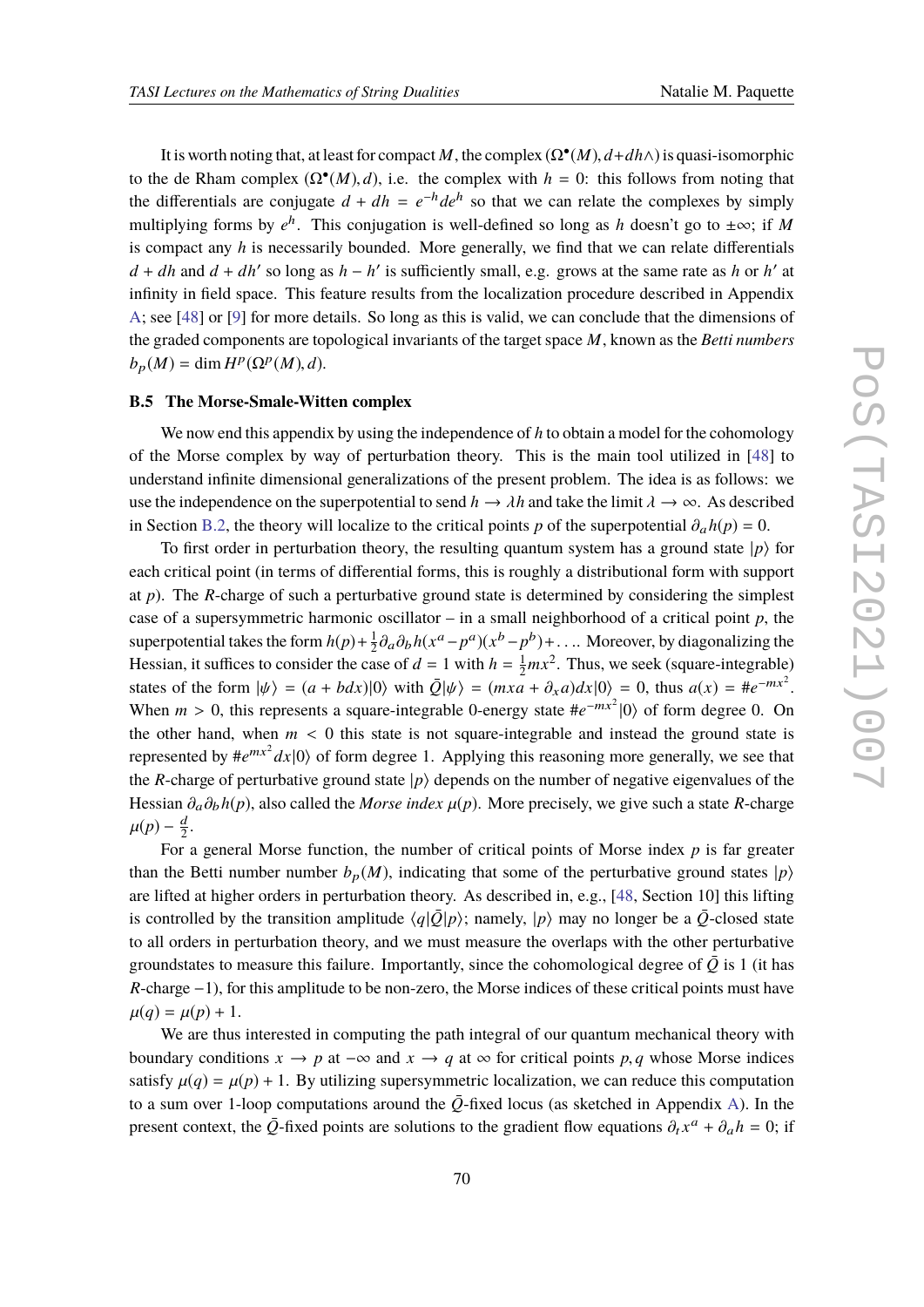we think of *h* as the "height" of *x*, these are paths of steepest descent. The contribution to the full path integral from such a trajectory  $\gamma$  is simply a sign  $\pm 1$  (after rescaling the states  $|p\rangle \to e^{-h(p)}|p\rangle$ ) given by a ratio of regularized determinants, see, e.g., [\[48,](#page-78-1) Section 10.4] for a detailed presentation:

$$
\langle q|\bar{Q}|p\rangle = \sum_{\gamma:p\to q} \frac{\det'(L)}{\det'(L^{\dagger}L)} = \sum_{\gamma:p\to q} (-1)^{|\gamma|} =: m_{qp},
$$
 (B.25)

where *L* is the linearized Dirac operator along the curve  $\gamma$ .<sup>[60](#page-70-0)</sup> The integer  $m_{ap}$  represents a (signed!) count of the gradient flows  $p \to q$ , up to overall translation invariance. In more detail, the index of the Dirac operator *L* implies that the moduli space of gradient flows from  $p \rightarrow q$ , at least for generic superpotential *h*, has dimension  $\mu(q) - \mu(p)$ . In the present situation, the moduli space is 1-dimensional. Since we can always shift the time parameter, we find that the *reduced moduli space* of such flows, i.e. the quotient of the full moduli space by these translations, is 0-dimensional, i.e. a collection of points. All together, we conclude that the space of supersymmetric ground states can be identified with the cohomology of the *Morse-Smale-Witten complex*:

$$
\mathcal{H}_{MSW} = \bigoplus |p\rangle, \qquad \bar{Q}|p\rangle = \sum_{q|\mu(q) = \mu(p)+1} m_{qp}|q\rangle. \tag{B.26}
$$

This last claim requires some justification  $-$  at the very least, we should justify why the Morse-Smale-Witten complex is actually a complex, i.e. why  $\overline{Q}^2 = 0$ . Explicitly, we have

$$
\bar{Q}^{2}|p\rangle = \sum_{r|\mu(r)=\mu(q)+1} \sum_{q|\mu(q)=\mu(p)+1} m_{rq} m_{qp}|r\rangle, \qquad (B.27)
$$

so we must check that  $\sum_q m_{rq}m_{qp}$  vanishes for each critical point *r* with  $\mu(r) = \mu(p) + 2$ , where we sum over intermediate critical points *q* with  $\mu(q) = \mu(p) + 1 = \mu(r) - 1$ . This sum can only be non-zero if there exists critical point *q* with gradient flows  $\gamma_{qp} : p \to q$  and  $\gamma_{rq} : q \to r$ , so let us suppose that this is the case. As described in [\[48,](#page-78-1) Section 10.6], the composed path  $\gamma_{rq} + \gamma_{qp}$ can be approximated arbitrarily well by an gradient flow from  $p \rightarrow r$ ; moreover, since the expected dimension of the moduli space of such trajectories is  $\mu(r) - \mu(p) = 2$ , it belongs to a 2-dimensional family of such gradient flows. Once we quotient by overall translations of the time parameter, we find a 1-dimensional reduced moduli space – this is some connected component of the full moduli space of flows  $p \rightarrow r$ .

Once again, index theory implies that a given component of the reduced moduli space of trajectories  $p \rightarrow q$  is necessarily a smooth, 1-dimensional manifold *without* boundary. There are two choices: either the moduli space is compact, hence a copy of  $S^1$ , or non-compact, hence a copy of R. For the present component, we know it cannot be compact – the composed path  $\gamma_{ra} + \gamma_{ap}$  is a limit point of this moduli space. In particular, there must be a *second* limiting trajectory (corresponding to the other limit point on  $\mathbb{R}$ ), again corresponding to a composed trajectory  $\gamma_{rq'} + \gamma_{q'p}$ , with  $q'$ a (possibly different) fixed point with  $\mu(q') = \mu(p) + 1$ . Moreover,  $\gamma r q' + \gamma_{q'p}$  necessarily has the opposite (relative) orientation to  $\gamma_{rq} + \gamma_{qp}$ . Thus, the contribution of the composed trajectory  $\gamma_{rq} + \gamma_{qp}$  to  $\bar{Q}^2 | p \rangle$  is necessarily canceled by a second composed trajectory  $\gamma_{rq'} + \gamma_{q'p}$ .

<span id="page-70-0"></span><sup>&</sup>lt;sup>60</sup>Heuristically, this sign can be determined as follows: we compare the orientation of  $\gamma$  induced by the of orientation *M* and the orientation of γ pointing towards the "future". If these orientations agree, the path contributes 1, otherwise it contributes −1.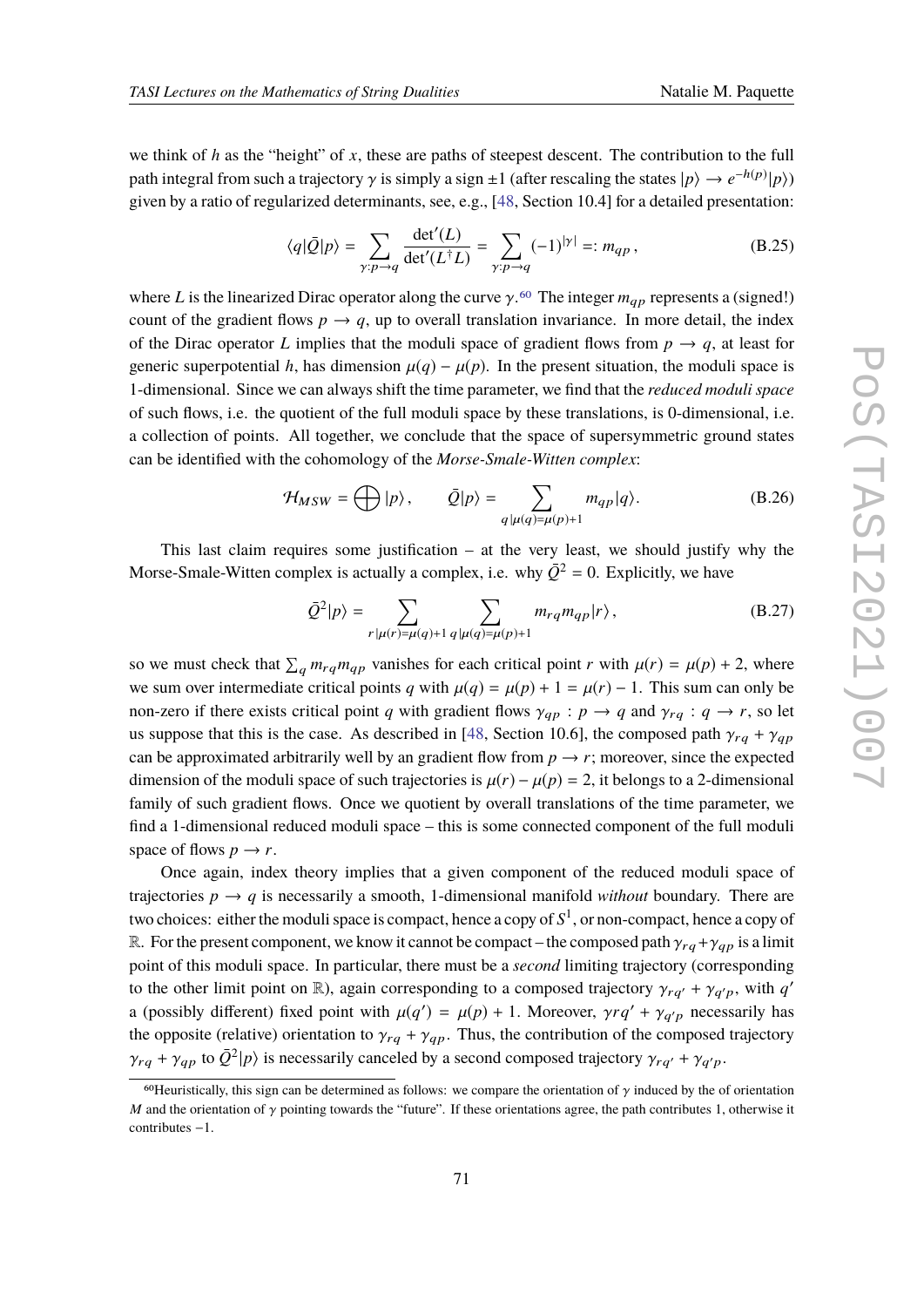### <span id="page-71-0"></span>**C. Landau-Ginzburg** *B***-models and Matrix Factorizations**

In this appendix, we review aspects of *B*-twisted Landau-Ginzburg models and the origin of matrix factorizations in the context of boundary conditions as proposed by Kontsevich [\[78,](#page-79-12) Section 7]. We start by reviewing some aspects of 1d  $\mathcal{N} = 2$  *B-type quantum mechanics* in Section [C.1.](#page-71-1) In Section [C.2](#page-73-0) we rewrite a 2d Landau-Ginzburg model in terms of a 1d  $\mathcal{N} = 2$  algebra containing the *B*-twist supercharge  $\overline{Q}_B = \overline{Q}_+ + \overline{Q}_-$ <sup>[61](#page-71-2)</sup> and describe *B*-branes by introducing boundary Fermi multiplets factoring the boundary superpotential. Finally, in Section [C.3](#page-74-0) we describe how the category of matrix factorizations arise as a useful description of junctions of *B*-branes.

#### <span id="page-71-1"></span>**C.1** *B***-type quantum mechanics**

We start as in Section [B.2](#page-66-1) with superspace  $\mathbb{R}^{1|2}$  with coordinates  $t, \theta, \bar{\theta}$ ; we use the same conventions for the supersymmetry generators  $Q$ ,  $\overline{Q}$  and the superderivatives  $D$ ,  $\overline{D}$  as in Section [B.1.](#page-64-0) The first type of irreducible superfield we will consider is a *chiral superfield* Φ, which is bosonic and satisfies  $\bar{D}\Phi = 0$ . Chiral superfields have the following component expansion:

$$
\Phi^n = \phi^n + \theta \psi^n + \theta \bar{\theta} \big( -\partial_t \phi^n \big). \tag{C.1}
$$

If  $\Phi^n$ , and therefore  $\phi^n$ , has *R*-charge  $r_n$ , then  $\psi^n$  has *R*-charge  $r_n + 1$ . The second type of irreducible superfield we consider is fermionic and called a *Fermi superfield* Γ. The most general form of Fermi multiplet depends on a choice of holomorphic function  $E^a(\phi)$  of the chiral superfields, called the *E*-term, and satisfies a modified chirality constraint:  $\overline{D}\Gamma^a - E^a(\Phi) = 0$ . This constraint implies that  $\Gamma^a$  can be expanded as

$$
\Gamma^{a} = \gamma^{a} + \theta g^{a} - \bar{\theta}(E^{a}(\phi)) + \theta \bar{\theta}(-\partial_{t}\gamma^{a} + \psi^{n}\partial_{n}E^{a}(\phi)).
$$
 (C.2)

where  $\partial_n = \partial_{\phi^n}$ . Such a Fermi multiplet is called an *E*-type Fermi multiplet. To preserve  $U(1)_R$ *R*-symmetry, we assume that  $E^a$  has homogeneous degree  $r_a + 1$ , where  $r_a$  is the *R*-charge of  $\Gamma^a$ .

From the above, the action of the supercharge *Q* on the components of these superfields, and their complex conjugates, is as follow:

<span id="page-71-3"></span>
$$
Q\phi^n = \psi^n \quad Q\psi^n = 0 \qquad Q\gamma^a = g^a \qquad Qg^a = 0
$$
  

$$
Q\bar{\phi}^{\bar{n}} = 0 \qquad Q\bar{\psi}^{\bar{n}} = 2\partial_t\bar{\phi}^{\bar{n}} \quad Q\bar{\gamma}^{\bar{a}} = -\bar{E}^{\bar{a}} \quad Q\bar{g}^{\bar{a}} = -2(\partial_t\bar{\gamma}^{\bar{a}} + \frac{1}{2}\bar{\psi}^{\bar{n}}\partial_{\bar{n}}\bar{E}^{\bar{a}})
$$
(C.3)

where  $\partial_{\bar{n}} = \partial_{\bar{\phi}^{\bar{n}}}$ . Similarly, the action of  $\bar{Q}$  is:

<span id="page-71-4"></span>
$$
\begin{aligned}\n\bar{Q}\phi^n &= 0 & \bar{Q}\psi^n &= 2\partial_t\phi^n & \bar{Q}\gamma^a &= E^a & \bar{Q}g^a &= 2(\partial_t\gamma^a - \frac{1}{2}\psi^n\partial_nE^a) \\
\bar{Q}\bar{\phi}^{\bar{n}} &= \bar{\psi}^{\bar{n}} & \bar{Q}\bar{\psi}^{\bar{n}} &= 0 & \bar{Q}\bar{\gamma}^{\bar{a}} &= -\bar{g}^{\bar{a}} & \bar{Q}\bar{g}^{\bar{a}} &= 0\n\end{aligned} \tag{C.4}
$$

We can write a simple action of chiral multiplets and Fermi multiplets that is invariant under the transformations in Eq. [\(C.3\)](#page-71-3) and Eq. [\(C.4\)](#page-71-4) as an integral over superspace. Each Fermi multiplet has an associated *E*-term, and we additionally introduce a second holomorphic function  $J_a(\phi)$  the

<span id="page-71-2"></span><sup>&</sup>lt;sup>61</sup>For this appendix alone, we will call the *B*-twist supercharge  $\bar{Q}_B$  to facilitate comparison between our discussion of  $N = 2$  quantum mechanics and the reduction of *B*-twisted 2d  $N = (2, 2)$ .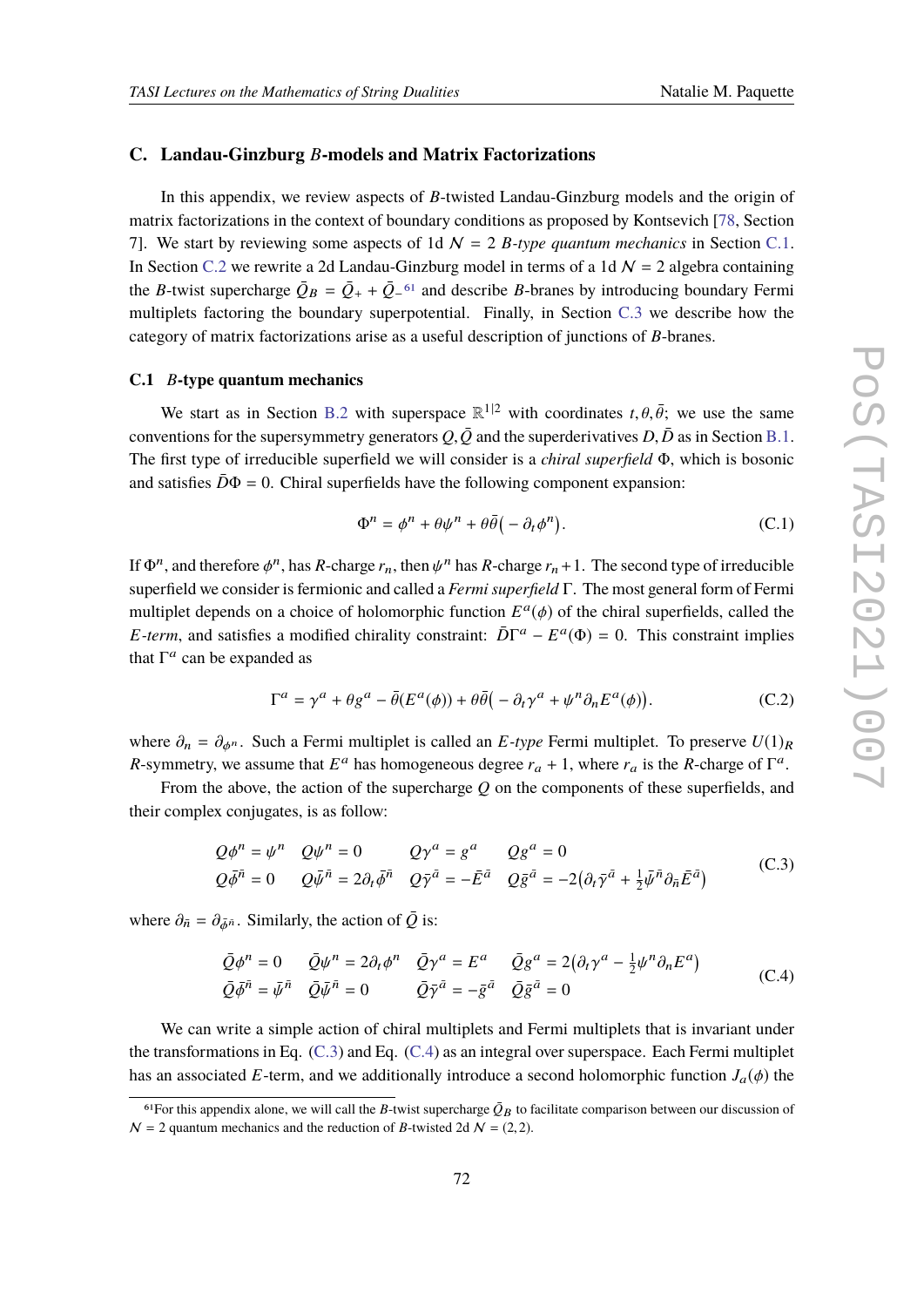*J-term*. To preserve  $U(1)_R$ , we need  $J_a$  to be homogeneous of degree  $1 - r_a$ . The action of the theory can be expressed as an integral over superspace as

<span id="page-72-0"></span>
$$
S = \frac{1}{4} \int dt d^2 \theta \left( \delta_{n\bar{n}} (D\Phi^n)(\bar{D}\bar{\Phi}^{\bar{n}}) - \delta_{a\bar{a}} \Gamma^a \bar{\Gamma}^{\bar{a}} \right) - \frac{1}{4} \int dt d\theta \Gamma^a J_a(\Phi) \Big|_{\bar{\theta}=0} + \text{c.c.}
$$
  

$$
= \int dt \left| \left| \partial_t \phi^n \right|^2 - \frac{1}{2} \bar{\psi}_n \partial_t \psi^n - \frac{1}{2} \bar{\gamma}_a \partial_t \gamma^a + \frac{1}{4} E^a \bar{E}_a - \frac{1}{4} g^a \bar{g}_a - \frac{1}{4} g^a J_a(\phi) - \frac{1}{4} \bar{g}_a \bar{J}^a(\bar{\phi}) \right| + \frac{1}{4} (\bar{\gamma}_a \psi^n \partial_n E^a + \gamma^a \psi^n \partial_n J_a - \gamma^a \bar{\psi}_n \bar{\partial}^n \bar{E}_a - \bar{\gamma}_a \bar{\psi}_n \bar{\partial}^n \bar{J}^a) \right], \tag{C.5}
$$

where we have used the metrics  $\delta_{\bar{n}n}$  and  $\delta_{\bar{a}a}$  to remove all barred indices, and  $\bar{\partial}^n = \delta^{n\bar{n}} \partial_{\bar{\phi}^{\bar{n}}}$ . As with 2d  $\mathcal{N} = (2, 2)$ , chiral multiplets, we could replace the kinetic term  $\delta_{\bar{n}n}(\bar{D}\bar{\Phi}^{\bar{a}})(D\Phi^a)$  by  $\bar{D}DK(\Phi, \bar{\Phi})$ for  $K(\phi, \bar{\phi})$  a more general Kähler potential or, equivalently,  $\delta_{\bar{n}n}$  with a more general Kähler metric  $G_{\bar{n}n}(\Phi,\bar{\Phi})$ ; we could similarly introduce a non-trivial Hermitian metric  $H_{\bar{a}a}(\Phi,\bar{\Phi})$  for the Fermi multiplets. Note that the bosons  $g, \bar{g}$  coming from the Fermi multiplets are auxiliary fields whose equations of motion specialize them to  $g^a = -\bar{J}^a$  and  $\bar{g}_a = -J_a$ . Once we integrate out these auxiliary fields, we see that the action *S* and the supersymmetry transformations are invariant under the simultaneous exchange of the fermions  $\gamma \leftrightarrow \bar{\gamma}$  and the *E*- and *J*-terms  $E \leftrightarrow J$ , a 1d analog of *fermionic T-duality* in 2d  $\mathcal{N} = (0, 2)$  theories, c.f. [\[45,](#page-77-0) Appendix A].

For the action in Eq. [\(C.5\)](#page-72-0) to be supersymmetric, i.e. so that the presented actions of  $Q$ , $\overline{Q}$ are actual symmetries if and only if  $E^a J_a$  is constant. The kinetic terms are invariant for the same reason as in Section [B.2,](#page-66-0) so the trouble comes from the *J*-term. For example:

$$
Q \int dt d\theta \Gamma^a J_a(\Phi)|_{\bar{\theta}=0} = 0
$$
  

$$
\bar{Q} \int dt d\theta \Gamma^a J_a(\Phi)|_{\bar{\theta}=0} = \int dt (2\partial_t(\gamma^a J_a) - \psi^n \partial_n(E^a J_a))
$$
 (C.6)

The variation under Q is trivially invariant, but the variation under  $\overline{Q}$  is nearly a total derivative – it is if we require  $\partial_n(E^a J_a) = 0$ , i.e.  $E^a J_a$  is constant. If we want to preserve the  $U(1)_R$  *R*-symmetry, this constant must vanish, leading to the famous relation  $E^a J_a = 0$ . We will see that we can relax this condition once we place these theories on the boundary of a 2d theory: the boundary terms from the variation of the bulk action can be used to cancel the variation of the boundary action.

It's fairly straight-forward to quantize the above classical theory. The Hilbert space of the theory can be identified with polynomials in the bosons  $\phi^n,\bar{\phi}_n$  and half of fermions, e.g.  $\bar{\psi}_a$  and  $\bar{\gamma}_n,$  $H \simeq \mathbb{C}[\phi^n, \bar{\phi}_n, \bar{\psi}_a, \bar{\gamma}_n]$ .<sup>[62](#page-72-1)</sup> The supercharges  $Q, \bar{Q}$  are the represented as the differential operators

$$
Q = \partial_{\bar{\psi}_n} \partial_n - \bar{J}^a \bar{\gamma}_a - \bar{E}_a \partial_{\bar{\gamma}_a} \qquad \bar{Q} = \bar{\psi}_n \bar{\partial}^a + E^a \bar{\gamma}_a + J_a \partial_{\bar{\gamma}_a}.
$$
 (C.7)

The  $\bar{Q}$ -cohomology of H has a natural algebraic interpretation. The first term removes  $\bar{\phi}_n$  and  $\bar{\psi}_n$  from cohomology, and we interpret the remainder  $\mathbb{C}[\phi^n, \bar{\gamma}_a]$  as a Z-graded  $\mathbb{C}[\phi^n]$ -module  $\mathcal{E}$ , where the Z-grading comes from the  $U(1)_R$  *R*-symmetry. The second term in  $\overline{Q}$  corresponds to a

<span id="page-72-1"></span><sup>&</sup>lt;sup>62</sup>More precisely, to get square-normalizable states we should introduce a real mass parameter  $m$  for a  $U(1)$  flavor symmetry, c.f. [\[150,](#page-84-0) Section 2]. This real mass parameter induces an exponential suppression ∼ *e*<sup>| $\phi$ </sup>|<sup>2</sup> on top of the polynomial dependence on  $\phi$ ,  $\bar{\phi}$  described here.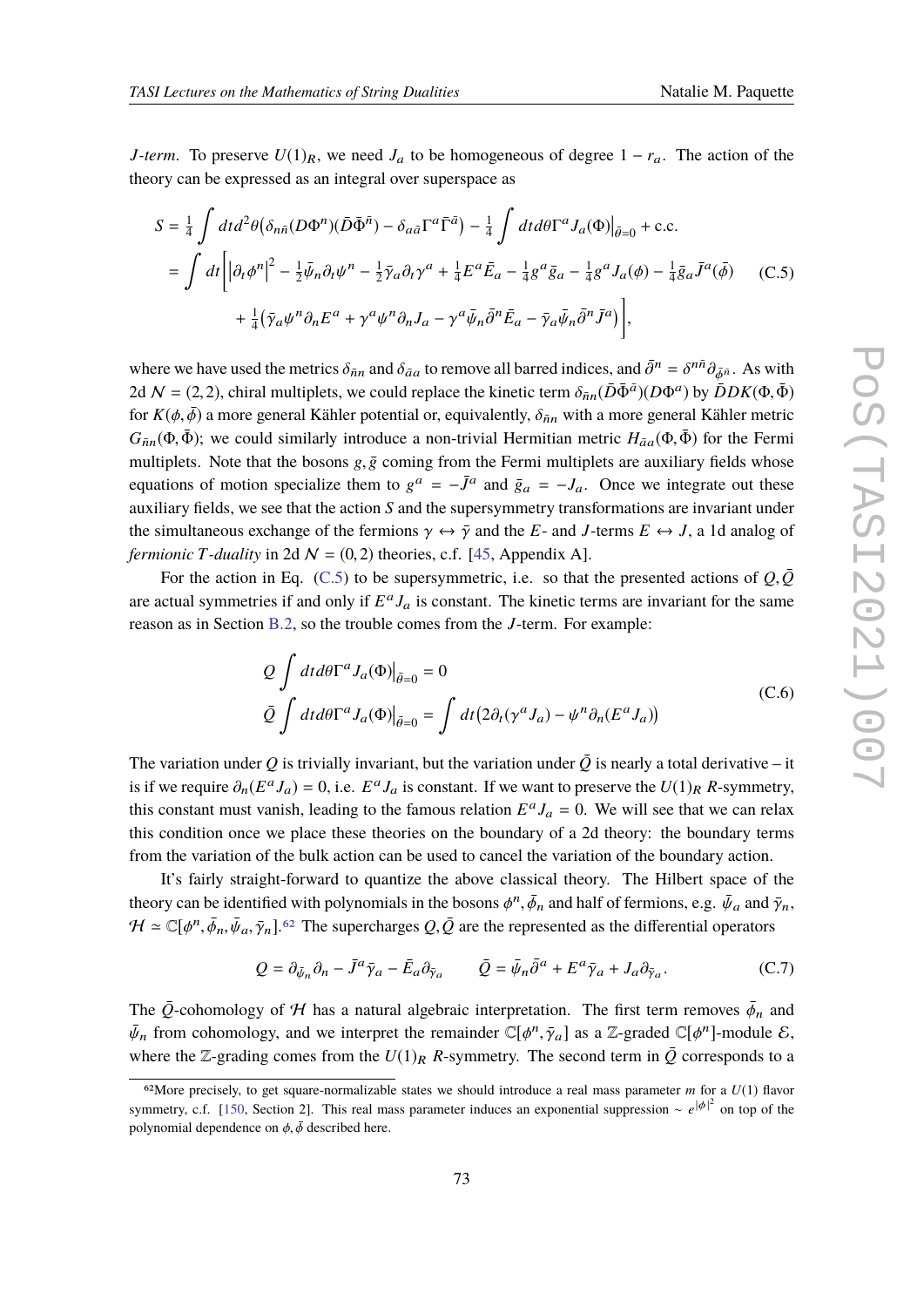differential  $\delta$  on  $\mathcal{E}$ , thus the  $\overline{Q}$ -cohomology of H can be identified with the cohomology of this complex of  $\mathbb{C}[\phi]$ -modules:  $H^{\bullet}(\mathcal{H}) \simeq H^{\bullet}(\mathcal{E}, \delta)$ .<sup>[63](#page-73-0)</sup>

## **C.2 Boundary conditions in** *B***-twisted Landau-Ginzburg models**

One of most efficient ways to describe (1/2-BPS) boundary conditions of *B*-twisted 2d  $N =$ (2, 2) theories is to choose an 1d  $\mathcal{N} = 2$  subalgebra of the 2d  $\mathcal{N} = (2, 2)$  supersymmetry algebra that contains the *B*-twist supercharge  $\overline{Q}_B$  and then write the 2d superspace action as an integral over "space" *s* and 1d  $N = 2$  superspace. For the *B*-twist supercharge  $\overline{Q}_B = \overline{Q}_+ + \overline{Q}_-$ , the conjugate supercharge is  $Q_B = Q_+ + Q_-.$  Together they generate the desired 1d  $N = 2$  algebra  $\{Q_B, \bar{Q}_B\} = -2\partial_t.$ 

With respect to this 1d  $\mathcal{N} = 2$  subalgebra, a 2d  $\mathcal{N} = (2, 2)$  chiral multiplet  $\Phi^n$  decomposes as a chiral multiplet  $\Phi^n$  and an *E*-type Fermi multiplet  $\Psi^n$  with  $E_{2d}^n = 2i\partial_s \phi^n$ . In more detail, we define  $\theta = \frac{1}{2}$  $\frac{1}{2}(\theta^+ + \theta^-)$  and  $\eta = \frac{1}{2}$  $\frac{1}{2}(\theta^+ - \theta^-)$ , as well as the corresponding derivatives. The 2d chiral conditions on  $\Phi^n$  imply that  $\Phi^n_{2d} := \Phi^n|_{\eta = \bar{\eta} = 0}$  satisfies the 1d chirality condition  $\bar{D}\Phi^n_{2d} = 0$ , where  $\overline{D} = \overline{D}_{+} + \overline{D}_{-}$ . We also find that  $\Gamma_{2d}^{n} := (D'\Phi^{n})|_{\eta=\overline{\eta}=0}$ , where  $D' = D_{+} - D_{-}$ , is the aforementioned *E*-type Fermi multiplet:

$$
\overline{D}\Gamma_{2d}^{n} = i\overline{D}D'\Phi^{n}|_{\eta=\bar{\eta}=0} = i\{\overline{D},D'\}\Phi^{a}|_{\eta=\bar{\eta}=0} = 2i\partial_{s}\Phi_{2d}^{n}.
$$
 (C.8)

In terms of the component fields, we have

$$
\Phi_{2d}^{n} = \phi^{n} + \theta \psi^{n} + \theta \bar{\theta} \left( -\partial_{t} \phi^{n} \right) \qquad \Gamma_{2d}^{n} = \gamma^{n} + \theta g^{n} - \bar{\theta} \left( 2i \partial_{s} \phi^{n} \right) + \theta \bar{\theta} \left( -i \partial_{t} \gamma^{n} + 2i \partial_{s} \psi^{n} \right) \tag{C.9}
$$

where  $\psi^n = \psi_+^n + \psi_-^n$  $\lambda^n$ ,  $\gamma^n = (\psi_+^n - \psi_-^n)$  $\binom{n}{-}$ , and  $g^n = 2F^n$ . The action of  $Q_B, \bar{Q}_B$  can be read off directly from the Eq.  $(C.3)$  and Eq.  $(C.4)$ :

$$
Q_B \phi^n = \psi^n \quad Q_B \psi^n = 0 \qquad Q_B \gamma^n = g^n \qquad Q_B g^n = 0
$$
  
\n
$$
Q_B \bar{\phi}_n = 0 \qquad Q_B \bar{\psi}_n = 2\partial_t \bar{\phi}_n \quad Q_B \bar{\gamma}_n = 2i \partial_s \bar{\phi}_n \quad Q_B \bar{g}_n = -2(\partial_t \bar{\gamma}_n - i \partial_s \bar{\psi}_n)
$$
\n(C.10)

$$
\begin{aligned}\n\bar{Q}_B \phi^n &= 0 & \bar{Q}_B \psi^n &= 2\partial_t \phi^n & \bar{Q}_B \gamma^n &= 2i\partial_s \phi^n & \bar{Q}_B g^n &= 2(\partial_t \gamma^n - i\partial_s \psi^n) \\
\bar{Q}_B \bar{\phi}_n &= \bar{\psi}_n & \bar{Q}_B \bar{\psi}_n &= 0 & \bar{Q}_B \bar{\gamma}_n &= -\bar{g}_n & \bar{Q}_B \bar{g}_n &= 0\n\end{aligned} \tag{C.11}
$$

By performing the integral over  $\eta$ , the superpotential term  $\int d^2\theta W(\Phi)$  becomes a *J*-type superpotential with  $J_{2d,n} = \partial_n W(\phi)$ . As mentioned above, we assume that the 2d chiral multiplets have  $U(1)_R$  charges  $r_a$  so that *W* has *R*-charge 2. We conclude that the 2d action can be expressed as follows:

$$
S_{2d} = \frac{1}{4} \int dt d^2 \theta \left( \int ds (D\Phi_{2d}^n)(\bar{D}\bar{\Phi}_{2d,n}) - \Gamma_{2d}^n \bar{\Gamma}_{2d,n} \right) + \frac{1}{4} \int dt d\theta \left( \int ds \Gamma_{2d}^n J_{2d,n} \right) \Big|_{\bar{\theta}=0} + \text{c.c.}
$$
 (C.12)

<span id="page-73-0"></span><sup>&</sup>lt;sup>63</sup>This can also be stated in terms of complex differential geometry as follows. We identify the fermion  $\bar{\psi}_n$  with the differential form  $d\bar{\phi}_n$ , therefore the first term of  $\bar{Q}$  is the Dolbeault differential  $\bar{\partial} = d\bar{\phi}_n\bar{\partial}^n$  on the target space. We then identify the polynomials in fermion  $\bar{\gamma}^{\bar{n}}$  as section of a Z-graded vector bundle *E* and the remainder of  $\bar{Q}$  turns this into a complex of vector bundles  $\mathcal E$ . Putting this together, we find that that the  $\overline{Q}$ -cohomology of  $\mathcal H$  is simply the zeroth Dolbeault cohomology group with values in  $\mathcal{E}$ .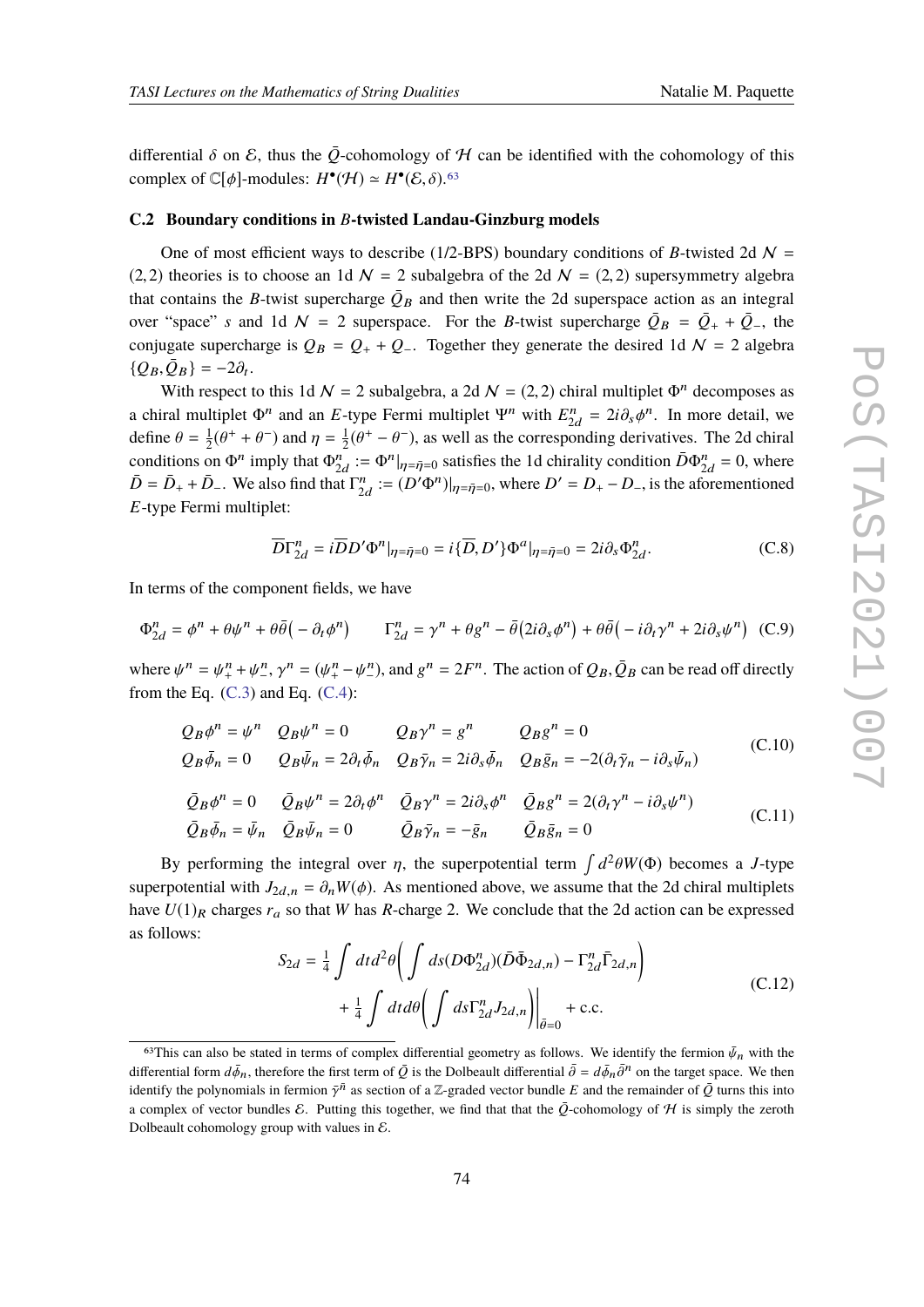Note that, when there is no spatial boundary, we find that  $\int ds E_{2d}^n J_{2d,n} = 2i \int ds \partial_s W(\phi) = 0$ , as expected. On the other hand, if we consider a half-spacetime with  $s \leq 0$  we find that

$$
\int ds E_{2d}^n J_{2d,n} = 2iW(\phi|),\tag{C.13}
$$

where  $\phi$  is the value of  $\phi$  on the boundary  $s = 0$ . When  $W(\phi)$  is non-vanishing, we are forced to introduce boundary degrees of freedom if we wish to make construct a boundary condition compatible with the *B*-twist; this is sometimes called the *Warner problem* [\[151\]](#page-84-1). The standard solution to this problem is to factor *W*: we introduce boundary Fermi multiplets  $\Gamma^a_{1d}$  with *E*- and *J*-type superpotentials  $E_{1d}^a(\phi|)$ ,  $J_{1d,a}(\phi|)$  such that  $E_{1d}^a(\phi|) \cdot J_{1d,a}(\phi|) = -2iW(\phi|)$ :

$$
S_{1d+2d} = S_{2d} + \frac{1}{4} \int dt d^2\theta \Gamma_{1d}^a \bar{\Gamma}_{1d,a} - \frac{1}{4} \int dt d\theta \Gamma_{1d}^a J_{1d,a}(\Phi) \Big|_{\bar{\theta}=0} + \text{c.c.}
$$
 (C.14)

We see that the total *E*- and *J*-terms satisfy  $E_{1d}^a J_{1d,a} + \int ds E_{2d}^n J_{2d,n} = 0$  so that the combined action  $S_{1d+2d}$  is invariant under the 1d  $\mathcal{N} = 2$  superalgebra generated by  $Q_B, \bar{Q}_B$ .

## **C.3 Matrix factorizations from** *B***-branes**

Now that we have the classical data required to define 1/2-BPS *B*-type boundary conditions, also called *B-branes*, we can move to local operators bound to such boundary conditions and, more generally, the local operators that can be used to interpolate between two different boundary conditions, i.e. morphisms in the category of *B*-branes. It is conventional to work exclusively with Neumann boundary conditions on the entire 2d chiral multiplet, so that the boundary value  $\phi$  is unconstrained, and work with factorizations of the full superpotential  $W(\phi)$ . (We will make the substitution  $W \to \frac{i}{2}W$  to simplify expressions in the following.)

As in the classic work [\[78\]](#page-79-0), we can view local operators at the junction of two boundary conditions as states on a strip with the two boundary conditions on either side via a state-operator correspondence; c.f. Figure [3.](#page-23-0) Instead of performing a detailed analysis of this Hilbert space, we will intuit the result from the perspective on the left of Figure [3](#page-23-0) and some algebra.

We start by interpreting the factorization  $(E^a, J_a)$  of the superpotential *W* algebraically. As in Section [C.1,](#page-71-2) we think of the boundary fermions as encoding a module for the boundary value  $\phi$ . Now, however, the map  $\delta$  no longer acts as a differential – it squares to  $W(\phi)$ ! In particular, if we choose a basis for the module  $\mathcal E$ , the endomorphism  $\delta$  is a matrix of polynomials in  $\phi^n$  that squares to 2W times the identity matrix. We call the data of such a  $\mathbb{C}[\phi^n]$ -module, or more generally a *coherent sheaf*,  $\mathcal E$  with a *R*-charge/degree 1 endomorphism  $\delta_{\mathcal E} : \mathcal E \to \mathcal E$  such that  $\delta_{\mathcal E}^2$  ${}_{\varepsilon}^{2} = W(\phi|) \mathrm{id}_{\varepsilon}$ a *matrix factorization of W*.

A local operator at the junction between two boundary conditions necessarily commutes with multiplication by  $\phi^n$ : we are free to pull an insertion of  $\phi^n$  into the bulk and back to the boundary at an arbitrary value of *t*. Thus, a local operator at the junction of two boundary conditions encoded by matrix factorizations  $(\mathcal{E}, \delta_{\mathcal{E}})$  and  $(\mathcal{F}, \delta_{\mathcal{F}})$  should be a map of these  $\mathbb{C}[\phi^n]$ ]-modules  $f : \mathcal{E} \to \mathcal{F}$ ; the physical local operators are going to be those module maps f that are  $\overline{Q}_B$ -closed, modulo those that are  $\bar{Q}_B$ -exact. Although  $\delta_{\mathcal{E}}$  and  $\delta_{\mathcal{F}}$  are not differentials, they do induce a differential  $\delta$ , identified with the action of  $\overline{Q}_B$ , on this space of maps between matrix factorizations: if f has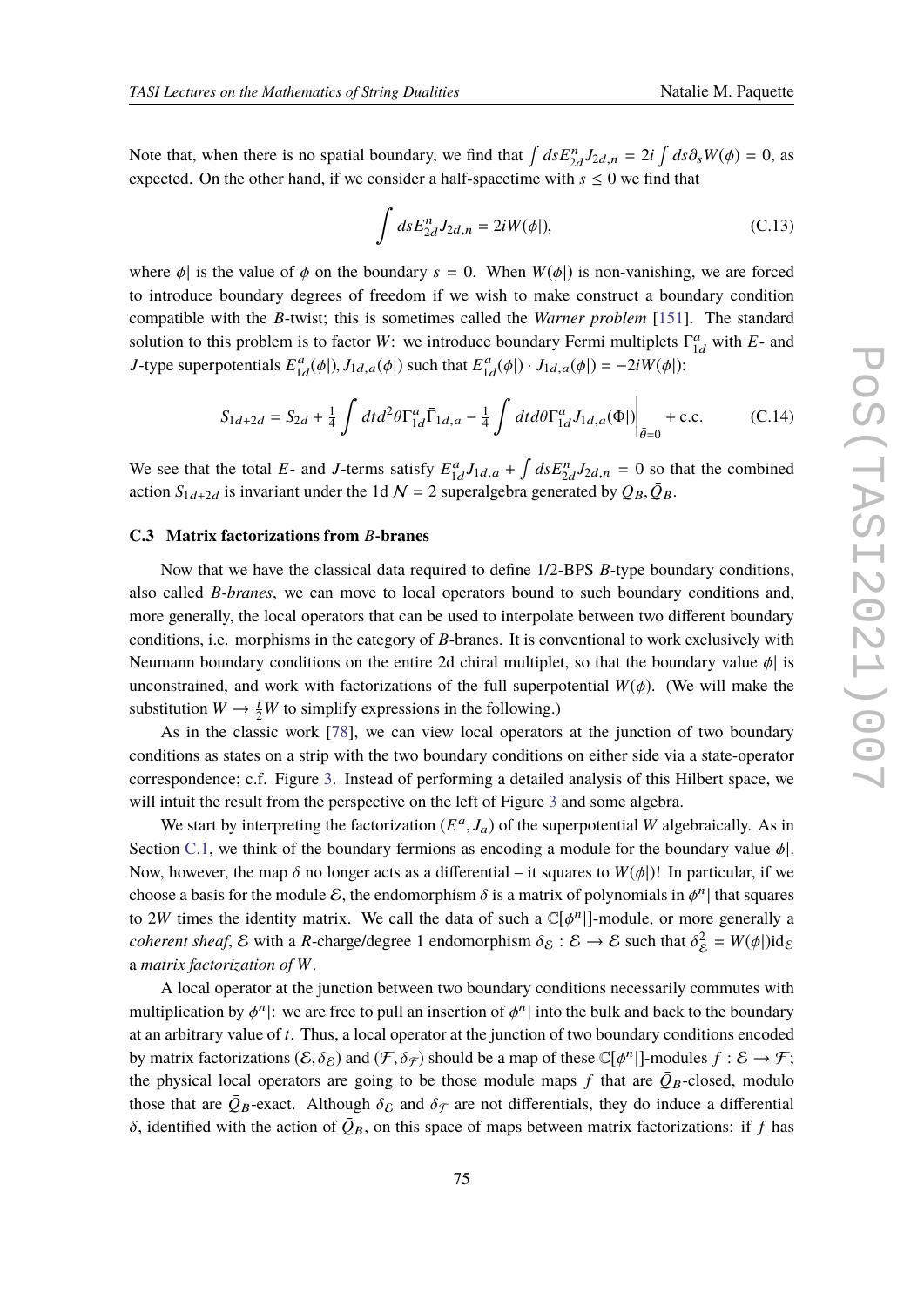*R*-charge/degree *r*, then the degree  $r + 1$  map  $\delta f$  is given by  $\delta f := \delta \mathcal{F} f - (-1)^r f \delta \mathcal{E}$  so that

$$
\delta^2 f = \delta_{\mathcal{F}} \delta f - (-1)^{r+1} \delta f \delta_{\mathcal{E}} = Wf - fW = 0.
$$
 (C.15)

We thereby define the (DG-)category of matrix factorizations *MF*(*W*) as the category whose objects are matrix factorizations of *W* and whose morphisms from  $(\mathcal{E}, \delta_{\mathcal{E}})$  to  $(\mathcal{F}, \delta_{\mathcal{F}})$  are the (DG)-vector space of  $\mathbb{C}[\phi^n]$ -module morphisms Hom<sub> $\mathbb{C}[\phi^n]$ -mod $(\mathcal{E}, \mathcal{F})$  with differential  $\delta f := \delta_{\mathcal{F}} f - (-1)^r f \delta_{\mathcal{E}}$ .</sub>

To make the above somewhat more explicit, let's briefly describe the space of local operators on a simple boundary condition, i.e. the endomorphism space in a simple matrix factorization. Consider a matrix factorization  $(\mathcal{E}, \delta_{\mathcal{E}})$  with underlying  $\mathbb{C}[\phi^n]$ -modules  $\mathcal{E} = \mathbb{C}[\phi^n, \bar{\gamma}_a]$  and endomorphism  $\delta \varepsilon = E^a \bar{\gamma}_a + J_a \partial_{\bar{\gamma}_a}$  as above. The space of  $\mathbb{C}[\phi^n]$ -module maps  $\mathcal{E} \to \mathcal{E}$ , viewed as a  $\mathbb{C}[\phi^n]$ -module itself, is generated by the degree  $r_a$ , fermionic maps  $\partial_{\bar{y}_a}$  and the degree  $-r_a$ , fermionic maps  $\bar{\gamma}_a$  (i.e. multiply by  $\bar{\gamma}_a$ ), i.e. this space of  $\mathbb{C}[\phi^n]$ -module maps is simply  $\mathbb{C}[\phi^n], \bar{\gamma}_a, \partial_{\bar{\gamma}_a}]$ . The differential  $\delta$  on this algebra is induced by graded-commutator with  $\delta_{\mathcal{E}}$ ; on these generators, it is given by

$$
\delta \phi^n \vert = 0 \qquad \delta \bar{\gamma}_a = J_a \qquad \delta \partial_{\bar{\gamma}_a} = E^a. \tag{C.16}
$$

Modulo replacing  $\phi^n \mid \leadsto \phi^n$ , this is exactly the description given in Section [3.2.2.](#page-44-0)

## **References**

- [1] C. Vafa, *Lectures on strings and dualities*, in *ICTP Summer School in High-energy Physics and Cosmology*, pp. 66–119, 2, 1997 [[hep-th/9702201](https://arxiv.org/abs/hep-th/9702201)].
- [2] J. Polchinski, *Dualities of Fields and Strings*, *[Stud. Hist. Phil. Sci. B](https://doi.org/10.1016/j.shpsb.2015.08.011)* **59** (2017) 6 [[1412.5704](https://arxiv.org/abs/1412.5704)].
- [3] N.M. Paquette, *The unity of duality*, 2021.
- [4] A. Strominger, S.-T. Yau and E. Zaslow, *Mirror symmetry is t-duality*, *[Nuclear Physics B](https://doi.org/10.1016/0550-3213(96)00434-8)* **479** [\(1996\) 243–259.](https://doi.org/10.1016/0550-3213(96)00434-8)
- [5] M.J. Duff, *Strong / weak coupling duality from the dual string*, *[Nucl. Phys. B](https://doi.org/10.1016/S0550-3213(95)00070-4)* **442** (1995) 47 [[hep-th/9501030](https://arxiv.org/abs/hep-th/9501030)].
- [6] A. Karch, D. Tong and C. Turner, *A Web of 2d Dualities:* **Z**<sup>2</sup> *Gauge Fields and Arf Invariants*, *[SciPost Phys.](https://doi.org/10.21468/SciPostPhys.7.1.007)* **7** (2019) 007 [[1902.05550](https://arxiv.org/abs/1902.05550)].
- [7] N. Seiberg, T. Senthil, C. Wang and E. Witten, *A Duality Web in 2+1 Dimensions and Condensed Matter Physics*, *[Annals Phys.](https://doi.org/10.1016/j.aop.2016.08.007)* **374** (2016) 395 [[1606.01989](https://arxiv.org/abs/1606.01989)].
- [8] J. Murugan and H. Nastase, *A 4D duality web*, [2103.12667](https://arxiv.org/abs/2103.12667).
- [9] K. Hori, S. Katz, A. Klemm, R. Pandharipande, R. Thomas, C. Vafa et al., *Mirror symmetry*, vol. 1 of *Clay mathematics monographs*, AMS, Providence, USA (2003).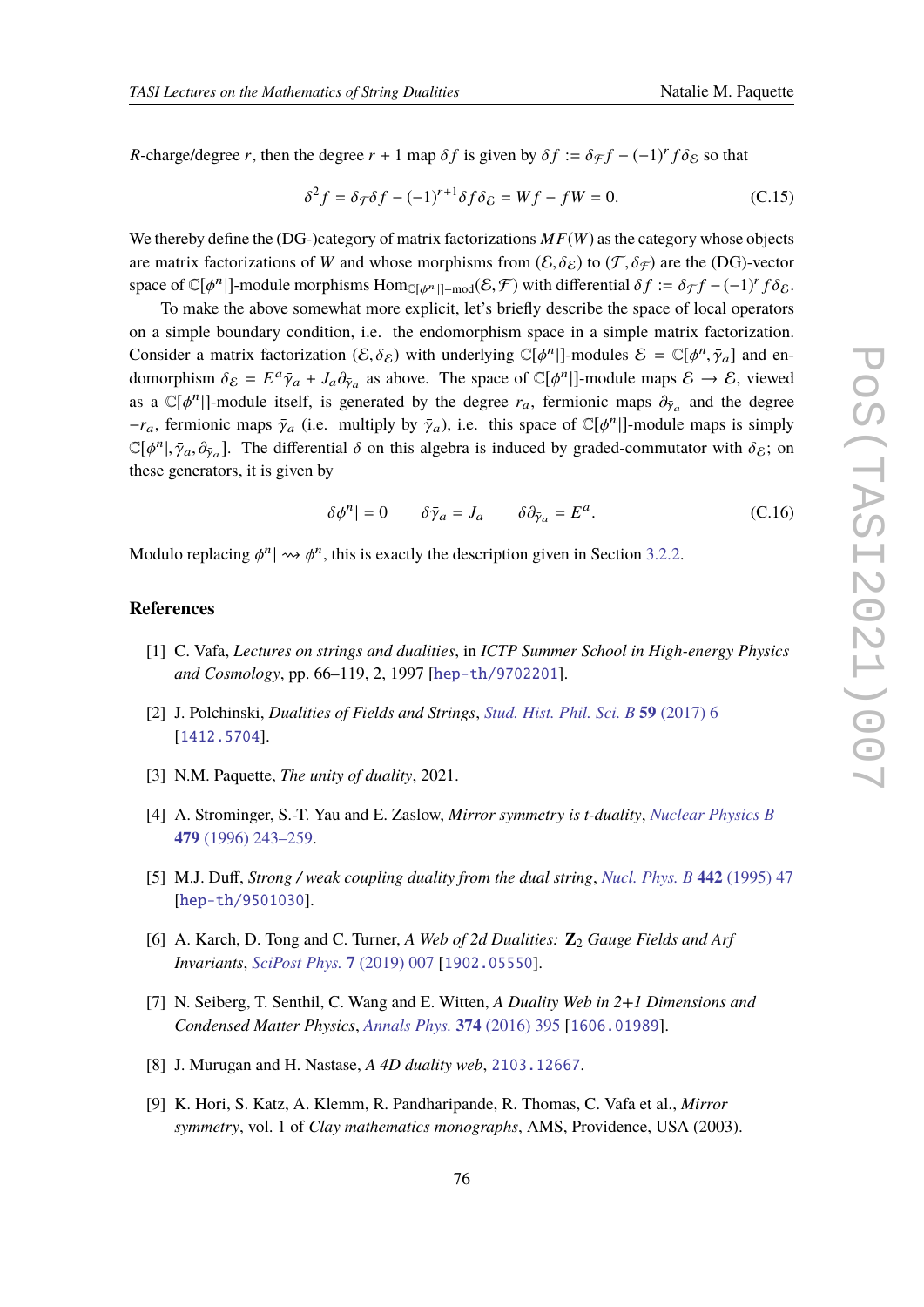- 
- [10] P.S. Aspinwall, T. Bridgeland, A. Craw, M.R. Douglas, A. Kapustin, G.W. Moore et al., *Dirichlet branes and mirror symmetry*, vol. 4 of *Clay Mathematics Monographs*, AMS, Providence, RI (2009).
- [11] K. Costello and S. Li, *Twisted supergravity and its quantization*, [1606.00365](https://arxiv.org/abs/1606.00365).
- [12] S. Li and J. Troost, *Twisted String Theory in Anti-de Sitter Space*, *JHEP* **11** [\(2020\) 047](https://doi.org/10.1007/JHEP11(2020)047) [[2005.13817](https://arxiv.org/abs/2005.13817)].
- [13] B. de Wit, S. Murthy and V. Reys, *BRST quantization and equivariant cohomology: localization with asymptotic boundaries*, *JHEP* **09** [\(2018\) 084](https://doi.org/10.1007/JHEP09(2018)084) [[1806.03690](https://arxiv.org/abs/1806.03690)].
- [14] F. Bonetti and L. Rastelli, *Supersymmetric localization in AdS*<sup>5</sup> *and the protected chiral algebra*, *JHEP* **08** [\(2018\) 098](https://doi.org/10.1007/JHEP08(2018)098) [[1612.06514](https://arxiv.org/abs/1612.06514)].
- [15] C. Elliott, P. Safronov and B.R. Williams, *A Taxonomy of Twists of Supersymmetric Yang–Mills Theory*, [2002.10517](https://arxiv.org/abs/2002.10517).
- [16] R. Eager, I. Saberi and J. Walcher, *Nilpotence varieties*, *[Annales Henri Poincaré](https://doi.org/10.1007/s00023-020-01007-y)* (2021) [[1807.03766](https://arxiv.org/abs/1807.03766)].
- [17] E. Witten, *Topological Quantum Field Theory*, *[Commun. Math. Phys.](https://doi.org/10.1007/BF01223371)* **117** (1988) 353.
- [18] A. Johansen, *Twisting of N* = 1 *SUSY gauge theories and heterotic topological theories*, *[Int.](https://doi.org/10.1142/S0217751X9500200X) [J. Mod. Phys. A](https://doi.org/10.1142/S0217751X9500200X)* **10** (1995) 4325 [[hep-th/9403017](https://arxiv.org/abs/hep-th/9403017)].
- [19] N.A. Nekrasov, *Four-dimensional holomorphic theories*, Princeton University (1996).
- [20] E. Witten, *Mirror manifolds and topological field theory*, *AMS/IP Stud. Adv. Math.* **9** (1998) 121 [[hep-th/9112056](https://arxiv.org/abs/hep-th/9112056)].
- [21] A. Kapustin, *Chiral de Rham complex and the half-twisted sigma-model*, [hep-th/0504074](https://arxiv.org/abs/hep-th/0504074).
- [22] E. Witten, *Two-dimensional models with (0,2) supersymmetry: Perturbative aspects*, *[Adv.](https://doi.org/10.4310/ATMP.2007.v11.n1.a1) [Theor. Math. Phys.](https://doi.org/10.4310/ATMP.2007.v11.n1.a1)* **11** (2007) 1 [[hep-th/0504078](https://arxiv.org/abs/hep-th/0504078)].
- [23] G. Festuccia and N. Seiberg, *Rigid Supersymmetric Theories in Curved Superspace*, *[JHEP](https://doi.org/10.1007/JHEP06(2011)114)* **06** [\(2011\) 114](https://doi.org/10.1007/JHEP06(2011)114) [[1105.0689](https://arxiv.org/abs/1105.0689)].
- [24] V. Pestun et al., *Localization techniques in quantum field theories*, *[J. Phys. A](https://doi.org/10.1088/1751-8121/aa63c1)* **50** (2017) [440301](https://doi.org/10.1088/1751-8121/aa63c1) [[1608.02952](https://arxiv.org/abs/1608.02952)].
- [25] F. Benini and B. Le Floch, *Supersymmetric localization in two dimensions*, *[J. Phys. A](https://doi.org/10.1088/1751-8121/aa77bb)* **50** [\(2017\) 443003](https://doi.org/10.1088/1751-8121/aa77bb) [[1608.02955](https://arxiv.org/abs/1608.02955)].
- [26] C. Closset and S. Cremonesi, *Comments on* N *= (2, 2) supersymmetry on two-manifolds*, *JHEP* **07** [\(2014\) 075](https://doi.org/10.1007/JHEP07(2014)075) [[1404.2636](https://arxiv.org/abs/1404.2636)].
- [27] S. Cordes, G.W. Moore and S. Ramgoolam, *Lectures on 2-d Yang-Mills theory, equivariant cohomology and topological field theories*, *[Nucl. Phys. B Proc. Suppl.](https://doi.org/10.1016/0920-5632(95)00434-B)* **41** (1995) 184 [[hep-th/9411210](https://arxiv.org/abs/hep-th/9411210)].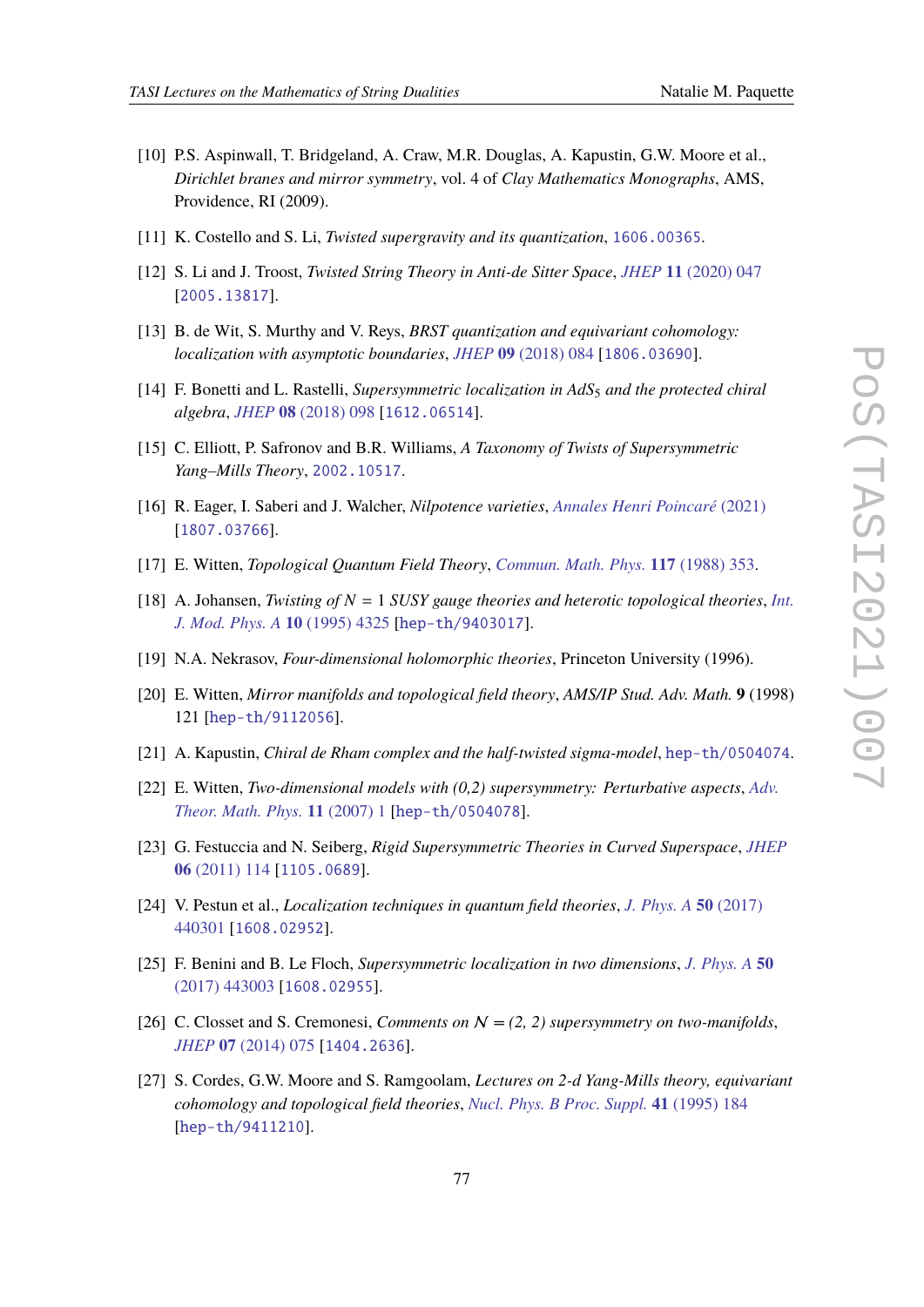- [28] N.A. Nekrasov, *Seiberg-Witten prepotential from instanton counting*, *[Adv. Theor. Math.](https://doi.org/10.4310/ATMP.2003.v7.n5.a4) Phys.* **7** [\(2003\) 831](https://doi.org/10.4310/ATMP.2003.v7.n5.a4) [[hep-th/0206161](https://arxiv.org/abs/hep-th/0206161)].
- [29] P. Candelas, X.C. De La Ossa, P.S. Green and L. Parkes, *A Pair of Calabi-Yau manifolds as an exactly soluble superconformal theory*, *[Nucl. Phys. B](https://doi.org/10.1016/0550-3213(91)90292-6)* **359** (1991) 21.
- [30] J. Wess and B. Zumino, *Supergauge transformations in four-dimensions*, *Nuclear Physics* **70** (1974) 39.
- [31] B. Zumino, *Supersymmetry and kahler manifolds*, *Physics Letters B* **87** (1979) 203.
- [32] K. Hori and C. Vafa, *Mirror symmetry*, [hep-th/0002222](https://arxiv.org/abs/hep-th/0002222).
- [33] S. Cecotti and C. Vafa, *On classification of N=2 supersymmetric theories*, *[Commun. Math.](https://doi.org/10.1007/BF02096804) Phys.* **158** [\(1993\) 569](https://doi.org/10.1007/BF02096804) [[hep-th/9211097](https://arxiv.org/abs/hep-th/9211097)].
- [34] T. Eguchi, K. Hori and S.-K. Yang, *Topological sigma models and large N matrix integral*, *[Int. J. Mod. Phys. A](https://doi.org/10.1142/S0217751X95001959)* **10** (1995) 4203 [[hep-th/9503017](https://arxiv.org/abs/hep-th/9503017)].
- [35] T. Eguchi, K. Hori and C.-S. Xiong, *Gravitational quantum cohomology*, *[Int. J. Mod. Phys.](https://doi.org/10.1142/S0217751X97001146) A* **12** [\(1997\) 1743](https://doi.org/10.1142/S0217751X97001146) [[hep-th/9605225](https://arxiv.org/abs/hep-th/9605225)].
- [36] A.B. Givental, *Homological geometry and mirror symmetry*, in *Proceedings of the International Congress of Mathematicians*, (Basel), pp. 472–480, Birkhäuser Basel, 1995.
- [37] A.B. Givental, *Equivariant Gromov-Witten invariants*, *[International Mathematics Research](https://doi.org/10.1155/S1073792896000414) Notices* **1996** [\(1996\) 613.](https://doi.org/10.1155/S1073792896000414)
- [38] A.B. Givental, *A mirror theorem for toric complete intersections*, in *Topological field theory, primitive forms and related topics*, pp. 141–176, Birkhäuser, 1998.
- [39] A. Kapustin, *Topological Field Theory, Higher Categories, and Their Applications*, in *International Congress of Mathematicians (ICM 2010) Hyderabad, India, August 19-27, 2010*, 2010 [[1004.2307](https://arxiv.org/abs/1004.2307)].
- [40] A. Kapustin and L. Rozansky, *On the relation between open and closed topological strings*, *[Commun. Math. Phys.](https://doi.org/10.1007/s00220-004-1227-z)* **252** (2004) 393 [[hep-th/0405232](https://arxiv.org/abs/hep-th/0405232)].
- [41] M. Kontsevich, *Homological Algebra of Mirror Symmetry*, [alg-geom/9411018](https://arxiv.org/abs/alg-geom/9411018).
- [42] S. Gukov and E. Witten, *Branes and Quantization*, *[Adv. Theor. Math. Phys.](https://doi.org/10.4310/ATMP.2009.v13.n5.a5)* **13** (2009) 1445 [[0809.0305](https://arxiv.org/abs/0809.0305)].
- [43] D. Gaiotto and E. Witten, *Probing Quantization Via Branes*, [2107.12251](https://arxiv.org/abs/2107.12251).
- [44] T. Dimofte, D. Gaiotto and S. Gukov, *Gauge Theories Labelled by Three-Manifolds*, *[Commun. Math. Phys.](https://doi.org/10.1007/s00220-013-1863-2)* **325** (2014) 367 [[1108.4389](https://arxiv.org/abs/1108.4389)].
- <span id="page-77-0"></span>[45] T. Dimofte, D. Gaiotto and N.M. Paquette, *Dual boundary conditions in 3d scft's*, *[Journal](https://doi.org/10.1007/jhep05(2018)060) [of High Energy Physics](https://doi.org/10.1007/jhep05(2018)060)* **2018** (2018) .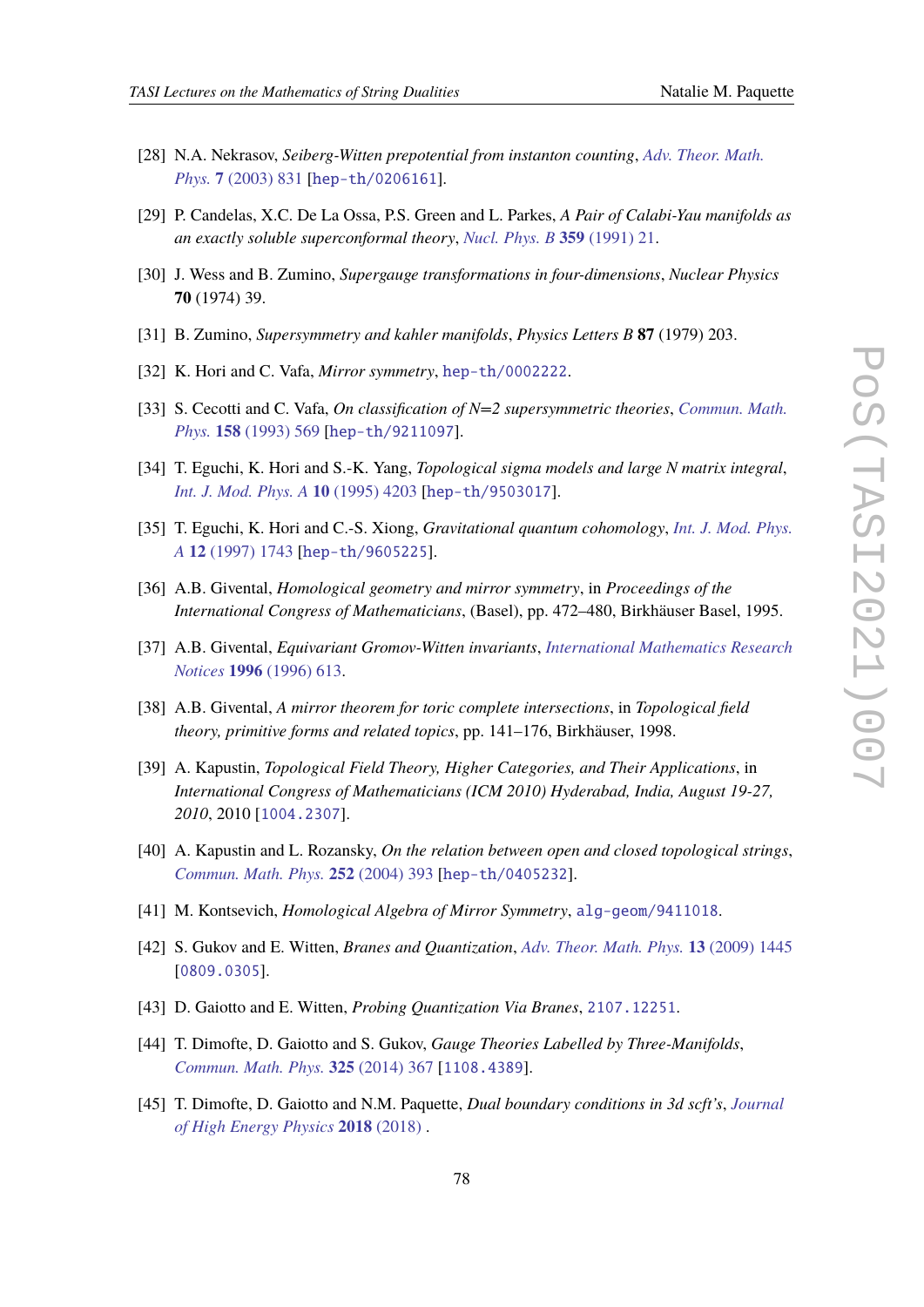- [46] D. Auroux, *A beginner's introduction to fukaya categories*, *[Bolyai Society Mathematical](https://doi.org/10.1007/978-3-319-02036-5_3) [Studies](https://doi.org/10.1007/978-3-319-02036-5_3)* **26** (2013) .
- [47] E. Witten, *Supersymmetry and Morse theory*, *J. Diff. Geom.* **17** (1982) 661.
- [48] D. Gaiotto, G.W. Moore and E. Witten, *Algebra of the Infrared: String Field Theoretic Structures in Massive*  $N = (2, 2)$  *Field Theory In Two Dimensions*, [1506.04087](https://arxiv.org/abs/1506.04087).
- [49] B.H. Lian and G.J. Zuckerman, *New perspectives on the brst-algebraic structure of string theory*, *Communications in Mathematical Physics* **154** (1993) 613.
- [50] E. Getzler, *Batalin-Vilkovisky algebras and two-dimensional topological field theories*, *[Commun. Math. Phys.](https://doi.org/10.1007/BF02102639)* **159** (1994) 265 [[hep-th/9212043](https://arxiv.org/abs/hep-th/9212043)].
- [51] E. Witten and B. Zwiebach, *Algebraic structures and differential geometry in 2-D string theory*, *[Nucl. Phys. B](https://doi.org/10.1016/0550-3213(92)90018-7)* **377** (1992) 55 [[hep-th/9201056](https://arxiv.org/abs/hep-th/9201056)].
- [52] M. Saadi and B. Zwiebach, *Closed String Field Theory from Polyhedra*, *[Annals Phys.](https://doi.org/10.1016/0003-4916(89)90126-7)* **192** [\(1989\) 213.](https://doi.org/10.1016/0003-4916(89)90126-7)
- [53] B. Zwiebach, *Closed string field theory: Quantum action and the B-V master equation*, *[Nucl. Phys. B](https://doi.org/10.1016/0550-3213(93)90388-6)* **390** (1993) 33 [[hep-th/9206084](https://arxiv.org/abs/hep-th/9206084)].
- [54] O. Hohm and B. Zwiebach, *L*<sup>∞</sup> *Algebras and Field Theory*, *[Fortsch. Phys.](https://doi.org/10.1002/prop.201700014)* **65** (2017) [1700014](https://doi.org/10.1002/prop.201700014) [[1701.08824](https://arxiv.org/abs/1701.08824)].
- [55] K. Costello and O. Gwilliam, *Factorization Algebras in Quantum Field Theory*, vol. 1 of *New Mathematical Monographs*, Cambridge University Press (2016), [10.1017/9781316678626.](https://doi.org/10.1017/9781316678626)
- [56] K. Costello, T. Dimofte and D. Gaiotto, *Boundary Chiral Algebras and Holomorphic Twists*, [2005.00083](https://arxiv.org/abs/2005.00083).
- [57] J.A. Harvey, *TASI 2003 Lectures on Anomalies*, 9, 2005 [[hep-th/0509097](https://arxiv.org/abs/hep-th/0509097)].
- [58] S. Cecotti and C. Vafa, *Topological antitopological fusion*, *[Nucl. Phys. B](https://doi.org/10.1016/0550-3213(91)90021-O)* **367** (1991) 359.
- [59] J. de Boer, J. Manschot, K. Papadodimas and E. Verlinde, *The Chiral ring of AdS(3)/CFT(2) and the attractor mechanism*, *JHEP* **03** [\(2009\) 030](https://doi.org/10.1088/1126-6708/2009/03/030) [[0809.0507](https://arxiv.org/abs/0809.0507)].
- [60] J. Gomis, P.-S. Hsin, Z. Komargodski, A. Schwimmer, N. Seiberg and S. Theisen, *Anomalies, Conformal Manifolds, and Spheres*, *JHEP* **03** [\(2016\) 022](https://doi.org/10.1007/JHEP03(2016)022) [[1509.08511](https://arxiv.org/abs/1509.08511)].
- [61] J. Gomis, Z. Komargodski, H. Ooguri, N. Seiberg and Y. Wang, *Shortening Anomalies in Supersymmetric Theories*, *JHEP* **01** [\(2017\) 067](https://doi.org/10.1007/JHEP01(2017)067) [[1611.03101](https://arxiv.org/abs/1611.03101)].
- [62] K. Hori, A. Iqbal and C. Vafa, *D-branes and mirror symmetry*, [hep-th/0005247](https://arxiv.org/abs/hep-th/0005247).
- [63] L. Rozansky and E. Witten, *HyperKahler geometry and invariants of three manifolds*, *[Selecta Math.](https://doi.org/10.1007/s000290050016)* **3** (1997) 401 [[hep-th/9612216](https://arxiv.org/abs/hep-th/9612216)].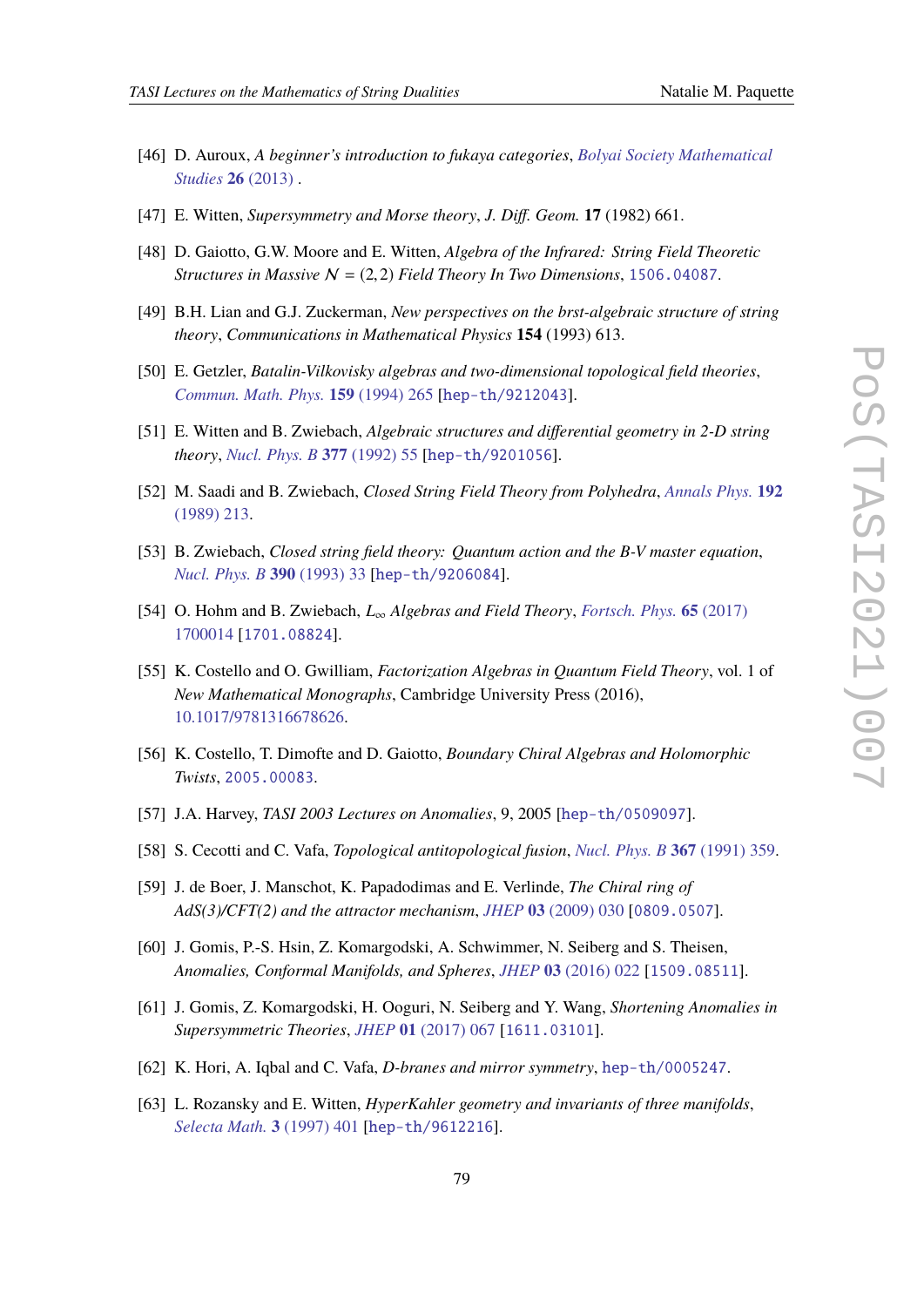- [64] M. Blau and G. Thompson, *Aspects of*  $N(T) \geq 2$  *topological gauge theories and D-branes*, *[Nucl. Phys.](https://doi.org/10.1016/S0550-3213(97)00161-2)* **B492** (1997) 545 [[hep-th/9612143](https://arxiv.org/abs/hep-th/9612143)].
- [65] A. Kapustin and E. Witten, *Electric-Magnetic Duality And The Geometric Langlands Program*, *[Commun. Num. Theor. Phys.](https://doi.org/10.4310/CNTP.2007.v1.n1.a1)* **1** (2007) 1 [[hep-th/0604151](https://arxiv.org/abs/hep-th/0604151)].
- [66] A. Braverman, M. Finkelberg and H. Nakajima, *Coulomb branches of* 3*d* N = 4 *quiver gauge theories and slices in the affine Grassmannian*, *[Adv. Theor. Math. Phys.](https://doi.org/10.4310/ATMP.2019.v23.n1.a3)* **23** (2019) 75 [[1604.03625](https://arxiv.org/abs/1604.03625)].
- [67] A. Braverman, M. Finkelberg and H. Nakajima, *Towards a mathematical definition of Coulomb branches of* 3-dimensional  $N = 4$  *gauge theories, II, [Adv. Theor. Math. Phys.](https://doi.org/10.4310/ATMP.2018.v22.n5.a1)* 22 [\(2018\) 1071](https://doi.org/10.4310/ATMP.2018.v22.n5.a1) [[1601.03586](https://arxiv.org/abs/1601.03586)].
- [68] S. Cecotti, D. Gaiotto and C. Vafa, *tt*∗ *geometry in 3 and 4 dimensions*, *JHEP* **05** [\(2014\)](https://doi.org/10.1007/JHEP05(2014)055) [055](https://doi.org/10.1007/JHEP05(2014)055) [[1312.1008](https://arxiv.org/abs/1312.1008)].
- [69] K.A. Intriligator and N. Seiberg, *Mirror symmetry in three-dimensional gauge theories*, *[Phys. Lett. B](https://doi.org/10.1016/0370-2693(96)01088-X)* **387** (1996) 513 [[hep-th/9607207](https://arxiv.org/abs/hep-th/9607207)].
- [70] J. de Boer, K. Hori, H. Ooguri and Y. Oz, *Mirror symmetry in three-dimensional gauge theories, quivers and D-branes*, *[Nucl. Phys. B](https://doi.org/10.1016/S0550-3213(97)00125-9)* **493** (1997) 101 [[hep-th/9611063](https://arxiv.org/abs/hep-th/9611063)].
- [71] J. de Boer, K. Hori, H. Ooguri, Y. Oz and Z. Yin, *Mirror symmetry in three-dimensional theories, SL(2,Z) and D-brane moduli spaces*, *[Nucl. Phys. B](https://doi.org/10.1016/S0550-3213(97)00115-6)* **493** (1997) 148 [[hep-th/9612131](https://arxiv.org/abs/hep-th/9612131)].
- [72] M. Porrati and A. Zaffaroni, *M theory origin of mirror symmetry in three-dimensional gauge theories*, *[Nucl. Phys. B](https://doi.org/10.1016/S0550-3213(97)00061-8)* **490** (1997) 107 [[hep-th/9611201](https://arxiv.org/abs/hep-th/9611201)].
- [73] C. Beem, D. Ben-Zvi, M. Bullimore, T. Dimofte and A. Neitzke, *Secondary products in supersymmetric field theory*, *[Annales Henri Poincare](https://doi.org/10.1007/s00023-020-00888-3)* **21** (2020) 1235 [[1809.00009](https://arxiv.org/abs/1809.00009)].
- [74] J. Oh and J. Yagi, *Poisson vertex algebras in supersymmetric field theories*, *[Lett. Math.](https://doi.org/10.1007/s11005-020-01290-0) Phys.* **110** [\(2020\) 2245](https://doi.org/10.1007/s11005-020-01290-0) [[1908.05791](https://arxiv.org/abs/1908.05791)].
- [75] J. Polchinski, *String theory. Vol. 1: An introduction to the bosonic string*, Cambridge Monographs on Mathematical Physics, Cambridge University Press (12, 2007), [10.1017/CBO9780511816079.](https://doi.org/10.1017/CBO9780511816079)
- [76] B. Keller, *Introduction to A-infinity algebras and modules*, *[Homology, Homotopy and](https://doi.org/hha/1140370263) [Applications](https://doi.org/hha/1140370263)* **3** (2001) 1 [[math/9910179](https://arxiv.org/abs/math/9910179)].
- [77] T. Kadeishvili, *On the homology theory of fibre spaces*, *Uspekhi Mat. Nauk* **35** (1980) 183 [[math/0504437](https://arxiv.org/abs/math/0504437)].
- <span id="page-79-0"></span>[78] A. Kapustin and Y. Li, *D branes in Landau-Ginzburg models and algebraic geometry*, *JHEP* **12** [\(2003\) 005](https://doi.org/10.1088/1126-6708/2003/12/005) [[hep-th/0210296](https://arxiv.org/abs/hep-th/0210296)].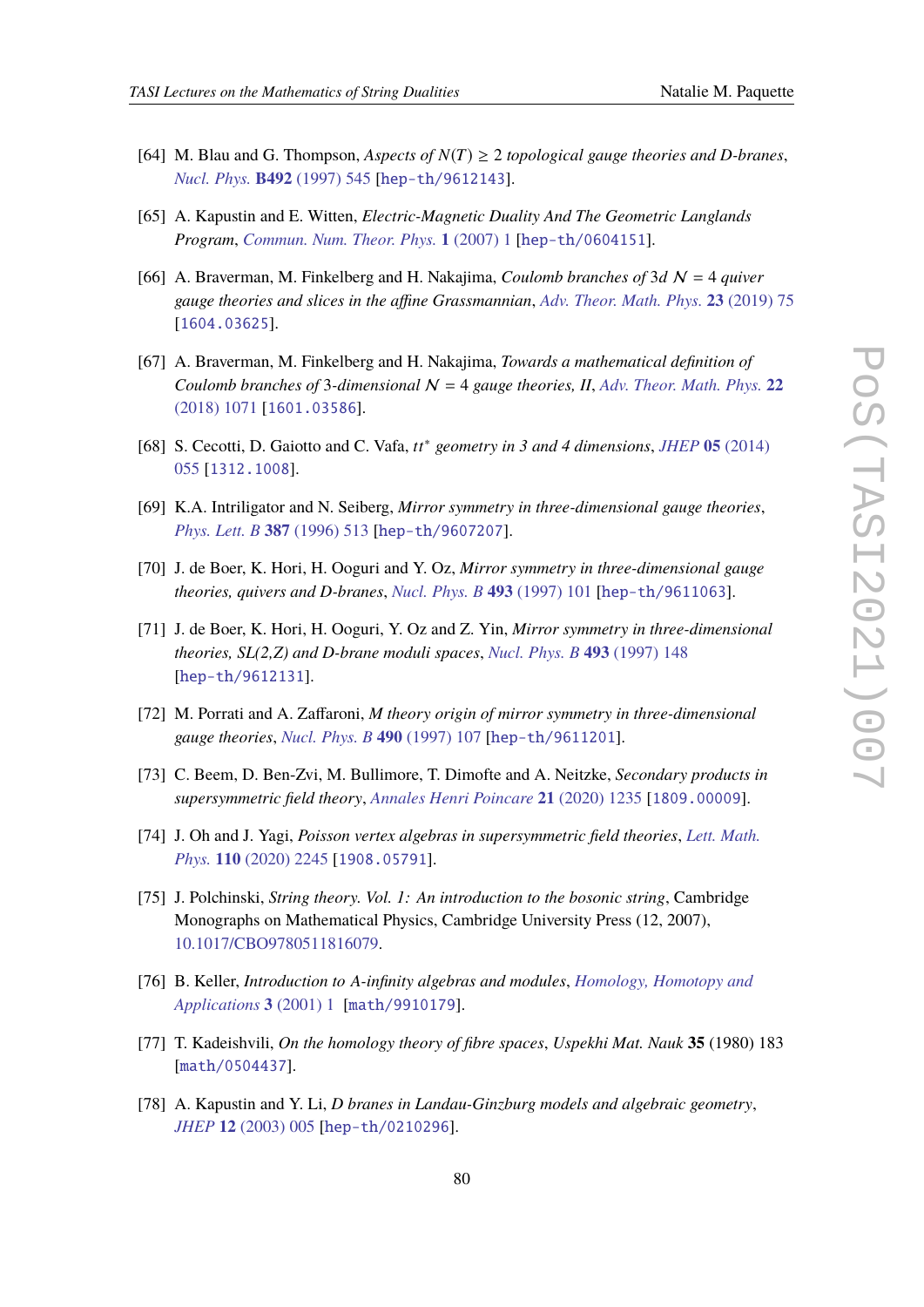- [79] T. Dyckerhoff, *Compact generators in categories of matrix factorizations*, *[Duke Math. J.](https://doi.org/10.1215/00127094-1415869)* **159** [\(2011\) 223](https://doi.org/10.1215/00127094-1415869) [[0904.4713](https://arxiv.org/abs/0904.4713)].
- [80] J. Tu, *Matrix factorizations via Koszul duality*, *[Compos. Math.](https://doi.org/10.1112/S0010437X14007295)* **150** (2014) 1549 [[1009.4151](https://arxiv.org/abs/1009.4151)].
- [81] M. Abouzaid, D. Auroux and L. Katzarkov, *Lagrangian fibrations on blowups of toric varieties and mirror symmetry for hypersurfaces*, 2015.
- [82] P. Seidel, *Homological mirror symmetry for the genus two curve*, *[J. Algebraic Geom.](https://doi.org/10.1090/S1056-3911-10-00550-3)* **20** [\(2011\) 727.](https://doi.org/10.1090/S1056-3911-10-00550-3)
- [83] N. Sheridan, *On the homological mirror symmetry conjecture for pairs of pants*, *[Journal of](https://doi.org/10.4310/jdg/1324477412) [Differential Geometry](https://doi.org/10.4310/jdg/1324477412)* **89** (2011) 271 .
- [84] M. Abouzaid, D. Auroux, A.I. Efimov, L. Katzarkov and D. Orlov, *Homological mirror symmetry for punctured spheres*, *[J. Am. Math. Soc.](https://doi.org/10.1090/s0894-0347-2013-00770-5)* **26** (2013) 1051.
- [85] M. Gerstenhaber, *The cohomology structure of an associative ring*, *Annals of Mathematics* **78** (1963) 267.
- [86] T. Dimofte, *Koszul duality patterns in physics*, *String-Math 2017* (2017) .
- [87] N.M. Paquette and B.R. Williams, *Koszul duality in quantum field theory*, [2110.10257](https://arxiv.org/abs/2110.10257).
- [88] M. Aganagic, *Knot Categorification from Mirror Symmetry, Part II: Lagrangians*, [2105.06039](https://arxiv.org/abs/2105.06039).
- [89] K. Costello and S. Li, *Quantization of open-closed BCOV theory, I*, [1505.06703](https://arxiv.org/abs/1505.06703).
- [90] K. Costello and S. Li, *Anomaly cancellation in the topological string*, *[Adv. Theor. Math.](https://doi.org/10.4310/ATMP.2020.v24.n7.a2) Phys.* **24** [\(2020\) 1723](https://doi.org/10.4310/ATMP.2020.v24.n7.a2) [[1905.09269](https://arxiv.org/abs/1905.09269)].
- [91] M. Bershadsky, S. Cecotti, H. Ooguri and C. Vafa, *Kodaira-Spencer theory of gravity and exact results for quantum string amplitudes*, *[Commun. Math. Phys.](https://doi.org/10.1007/BF02099774)* **165** (1994) 311 [[hep-th/9309140](https://arxiv.org/abs/hep-th/9309140)].
- [92] J. Lurie, *On the Classification of Topological Field Theories*, [0905.0465](https://arxiv.org/abs/0905.0465).
- [93] D. Gaiotto, G.W. Moore and E. Witten, *An Introduction To The Web-Based Formalism*, [1506.04086](https://arxiv.org/abs/1506.04086).
- [94] H. Kajiura and J. Stasheff, *Homotopy algebras inspired by classical open-closed string field theory*, *[Communications in Mathematical Physics](https://doi.org/10.1007/s00220-006-1539-2)* **263** (2006) 553–581.
- [95] J.C. Baez and J. Dolan, *Higher dimensional algebra and topological quantum field theory*, *[J. Math. Phys.](https://doi.org/10.1063/1.531236)* **36** (1995) 6073 [[q-alg/9503002](https://arxiv.org/abs/q-alg/9503002)].
- [96] E. Witten, *Quantum Field Theory and the Jones Polynomial*, *[Commun. Math. Phys.](https://doi.org/10.1007/BF01217730)* **121** [\(1989\) 351.](https://doi.org/10.1007/BF01217730)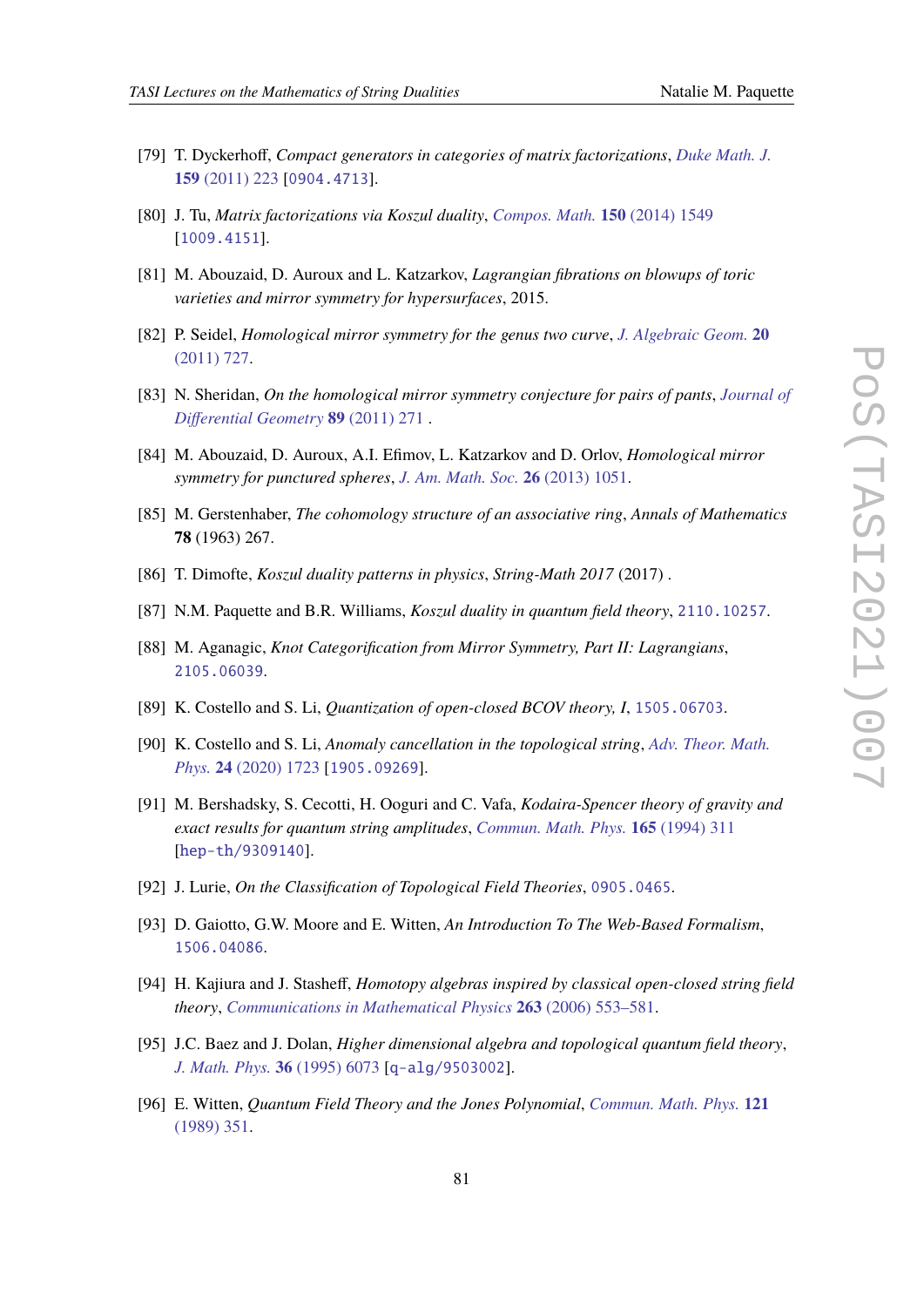- [97] K. Costello and D. Gaiotto, *Vertex Operator Algebras and 3d* N *= 4 gauge theories*, *[JHEP](https://doi.org/10.1007/JHEP05(2019)018)* **05** [\(2019\) 018](https://doi.org/10.1007/JHEP05(2019)018) [[1804.06460](https://arxiv.org/abs/1804.06460)].
- [98] J. Francis and D. Gaitsgory, *Chiral koszul duality*, *[Selecta Mathematica](https://doi.org/10.1007/s00029-011-0065-z)* **18** (2012) 27.
- [99] K. Costello, T. Creutzig and D. Gaiotto, *Higgs and Coulomb branches from vertex operator algebras*, *JHEP* **03** [\(2019\) 066](https://doi.org/10.1007/JHEP03(2019)066) [[1811.03958](https://arxiv.org/abs/1811.03958)].
- [100] M. Movshev and A.S. Schwarz, *On maximally supersymmetric Yang-Mills theories*, *[Nucl.](https://doi.org/10.1016/j.nuclphysb.2003.12.033) Phys. B* **681** [\(2004\) 324](https://doi.org/10.1016/j.nuclphysb.2003.12.033) [[hep-th/0311132](https://arxiv.org/abs/hep-th/0311132)].
- [101] K. Costello and N.M. Paquette, *Twisted Supergravity and Koszul Duality: A case study in AdS*3, *[Commun. Math. Phys.](https://doi.org/10.1007/s00220-021-04065-3)* **384** (2021) 279 [[2001.02177](https://arxiv.org/abs/2001.02177)].
- [102] D. Gaiotto and J. Oh, *Aspects of* Ω*-deformed M-theory*, [1907.06495](https://arxiv.org/abs/1907.06495).
- [103] K. Costello and N.M. Paquette, *Celestial holography meets twisted holography: 4d amplitudes from chiral correlators*, [2201.02595](https://arxiv.org/abs/2201.02595).
- [104] A. Gadde, S. Gukov and P. Putrov, *(0, 2) trialities*, *JHEP* **03** [\(2014\) 076](https://doi.org/10.1007/JHEP03(2014)076) [[1310.0818](https://arxiv.org/abs/1310.0818)].
- [105] A. Gadde, S. Gukov and P. Putrov, *Duality Defects*, [1404.2929](https://arxiv.org/abs/1404.2929).
- [106] A. Gadde, S. Gukov and P. Putrov, *Fivebranes and 4-manifolds*, *[Prog. Math.](https://doi.org/10.1007/978-3-319-43648-7_7)* **319** (2016) [155](https://doi.org/10.1007/978-3-319-43648-7_7) [[1306.4320](https://arxiv.org/abs/1306.4320)].
- [107] M. Dedushenko, S. Gukov and P. Putrov, *Vertex algebras and 4-manifold invariants*, in *Nigel Hitchin's 70th Birthday Conference*, vol. 1, pp. 249–318, 5, 2017, [DOI](https://doi.org/10.1093/oso/9780198802013.003.0011) [[1705.01645](https://arxiv.org/abs/1705.01645)].
- [108] T. Dimofte and N.M. Paquette, *(0,2) Dualities and the 4-Simplex*, *JHEP* **08** [\(2019\) 132](https://doi.org/10.1007/JHEP08(2019)132) [[1905.05173](https://arxiv.org/abs/1905.05173)].
- [109] V. Kac, *Vertex algebras for beginners*, in *University Lecture Series*, vol. 10, American Mathematical Society (1998).
- [110] O. Gwilliam and B.R. Williams, *Higher Kac–Moody algebras and symmetries of holomorphic field theories*, *[Adv. Theor. Math. Phys.](https://doi.org/10.4310/ATMP.2021.v25.n1.a4)* **25** (2021) 129 [[1810.06534](https://arxiv.org/abs/1810.06534)].
- [111] B. Bakalov and V.G. Kac, *Field algebras*, *[International Mathematics Research Notices](https://doi.org/10.1155/S1073792803204232)* **2003** [\(2003\) 123](https://doi.org/10.1155/S1073792803204232) [[https://academic.oup.com/imrn/article-pdf/2003/3/123/1972671/2003-3-123.pdf](https://arxiv.org/abs/https://academic.oup.com/imrn/article-pdf/2003/3/123/1972671/2003-3-123.pdf)].
- [112] M. Wang, L. Luo and Z. Wu, *n-Lie conformal algebras and its associated infinite-dimensional n-Lie algebras*, [2203.14226](https://arxiv.org/abs/2203.14226).
- [113] K. Zeng, *Monopole Operators and Bulk-Boundary Relation in Holomorphic Topological Theories*, [2111.00955](https://arxiv.org/abs/2111.00955).
- [114] J.A. Harvey and G.W. Moore, *On the algebras of BPS states*, *[Commun. Math. Phys.](https://doi.org/10.1007/s002200050461)* **197** [\(1998\) 489](https://doi.org/10.1007/s002200050461) [[hep-th/9609017](https://arxiv.org/abs/hep-th/9609017)].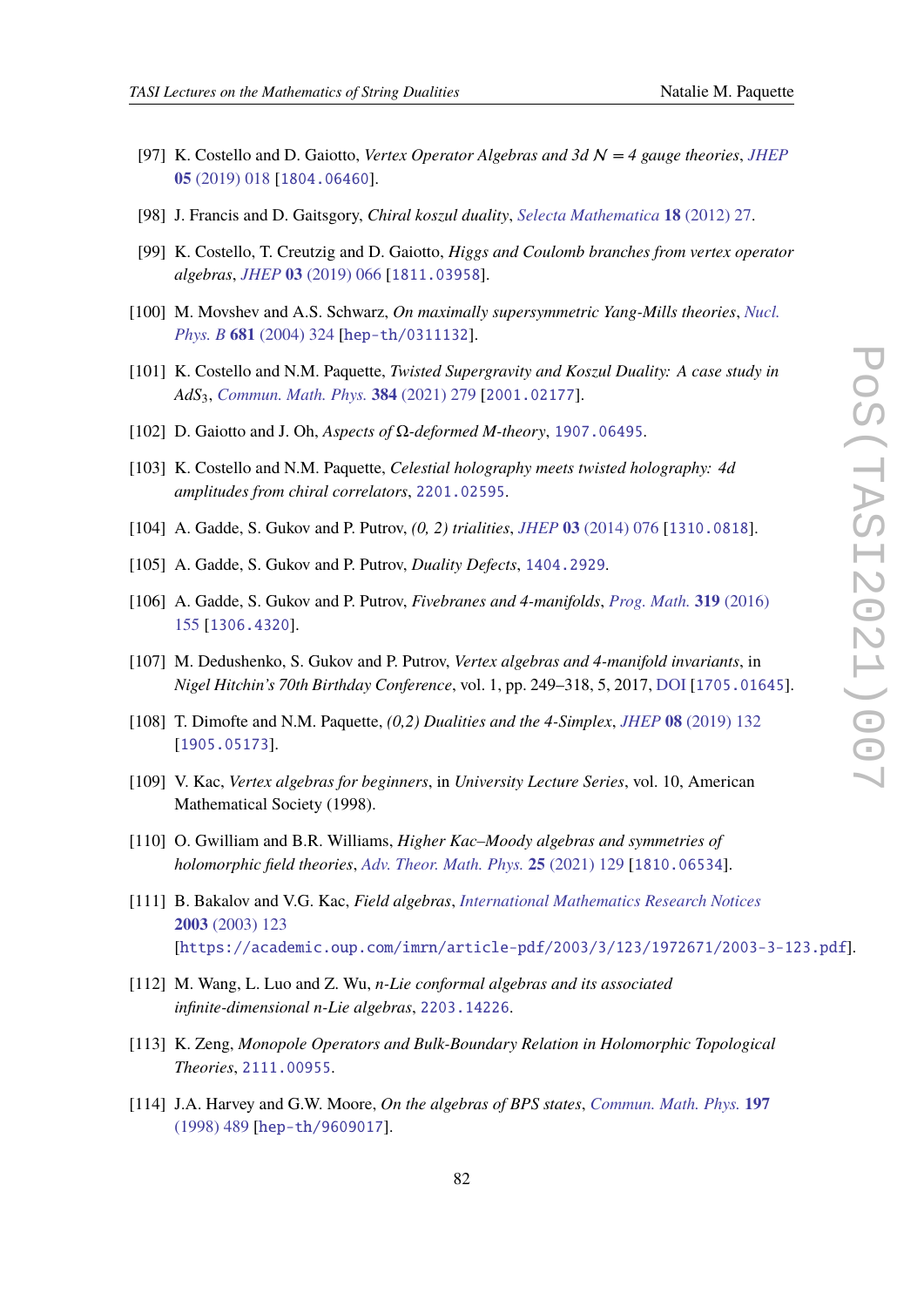- [115] H. Nakajima, *Instantons on ale spaces, quiver varieties, and kac-moody algebras*, *Duke Mathematical Journal* **76** (1994) 365.
- [116] H. Nakajima, *Heisenberg algebra and hilbert schemes of points on projective surfaces*, *Annals of mathematics* **145** (1997) 379.
- [117] I. Grojnowski, *Instantons and affine algebras i: the hilbert scheme and vertex operators*, *arXiv preprint alg-geom/9506020* (1995) .
- [118] D. Gaiotto and M. Rapcak, *Vertex Algebras at the Corner*, *JHEP* **01** [\(2019\) 160](https://doi.org/10.1007/JHEP01(2019)160) [[1703.00982](https://arxiv.org/abs/1703.00982)].
- [119] D. Gaiotto and M. Rapcak, *Miura operators, degenerate fields and the M2-M5 intersection*, *JHEP* **01** [\(2022\) 086](https://doi.org/10.1007/JHEP01(2022)086) [[2012.04118](https://arxiv.org/abs/2012.04118)].
- [120] M. Rapcak, Y. Soibelman, Y. Yang and G. Zhao, *Cohomological Hall algebras, vertex algebras and instantons*, *[Commun. Math. Phys.](https://doi.org/10.1007/s00220-019-03575-5)* **376** (2019) 1803 [[1810.10402](https://arxiv.org/abs/1810.10402)].
- [121] N. Nekrasov, *BPS/CFT correspondence: non-perturbative Dyson-Schwinger equations and qq-characters*, *JHEP* **03** [\(2016\) 181](https://doi.org/10.1007/JHEP03(2016)181) [[1512.05388](https://arxiv.org/abs/1512.05388)].
- [122] N. Nekrasov and N.S. Prabhakar, *Spiked Instantons from Intersecting D-branes*, *[Nucl. Phys.](https://doi.org/10.1016/j.nuclphysb.2016.11.014) B* **914** [\(2017\) 257](https://doi.org/10.1016/j.nuclphysb.2016.11.014) [[1611.03478](https://arxiv.org/abs/1611.03478)].
- [123] N. Nekrasov, *BPS/CFT CORRESPONDENCE II: INSTANTONS AT CROSSROADS, MODULI AND COMPACTNESS THEOREM*, *[Adv. Theor. Math. Phys.](https://doi.org/10.4310/ATMP.2017.v21.n2.a4)* **21** (2017) 503 [[1608.07272](https://arxiv.org/abs/1608.07272)].
- [124] N. Nekrasov, *BPS/CFT Correspondence III: Gauge Origami partition function and qq-characters*, *[Commun. Math. Phys.](https://doi.org/10.1007/s00220-017-3057-9)* **358** (2018) 863 [[1701.00189](https://arxiv.org/abs/1701.00189)].
- [125] N. Nekrasov, *BPS/CFT correspondence IV: sigma models and defects in gauge theory*, *[Lett.](https://doi.org/10.1007/s11005-018-1115-7) [Math. Phys.](https://doi.org/10.1007/s11005-018-1115-7)* **109** (2019) 579 [[1711.11011](https://arxiv.org/abs/1711.11011)].
- [126] N. Nekrasov, *BPS/CFT correspondence V: BPZ and KZ equations from qq-characters*, [1711.11582](https://arxiv.org/abs/1711.11582).
- [127] O. Schiffmann and E. Vasserot, *Cherednik algebras, W-algebras and the equivariant cohomology of the moduli space of instantons on*  $\langle \langle \langle \rangle \rangle$  */strong>*  $\langle \langle \langle \langle \rangle \rangle \rangle$  */sup>2* $\langle \langle \langle \rangle \rangle$ *, in [Publications Mathématiques de l'IHÉS](https://doi.org/10.1007/s10240-013-0052-3)* **118** (2013) 213.
- [128] D. Maulik and A. Okounkov, *Quantum Groups and Quantum Cohomology*, [1211.1287](https://arxiv.org/abs/1211.1287).
- [129] L.F. Alday, D. Gaiotto and Y. Tachikawa, *Liouville Correlation Functions from Four-dimensional Gauge Theories*, *[Lett. Math. Phys.](https://doi.org/10.1007/s11005-010-0369-5)* **91** (2010) 167 [[0906.3219](https://arxiv.org/abs/0906.3219)].
- [130] B. Feigin and S. Gukov, *VOA[M*4*]*, *J. Math. Phys.* **61** [\(2020\) 012302](https://doi.org/10.1063/1.5100059) [[1806.02470](https://arxiv.org/abs/1806.02470)].
- [131] S. Gukov, D. Pei, P. Putrov and C. Vafa, *BPS spectra and 3-manifold invariants*, *[J. Knot](https://doi.org/10.1142/S0218216520400039) [Theor. Ramifications](https://doi.org/10.1142/S0218216520400039)* **29** (2020) 2040003 [[1701.06567](https://arxiv.org/abs/1701.06567)].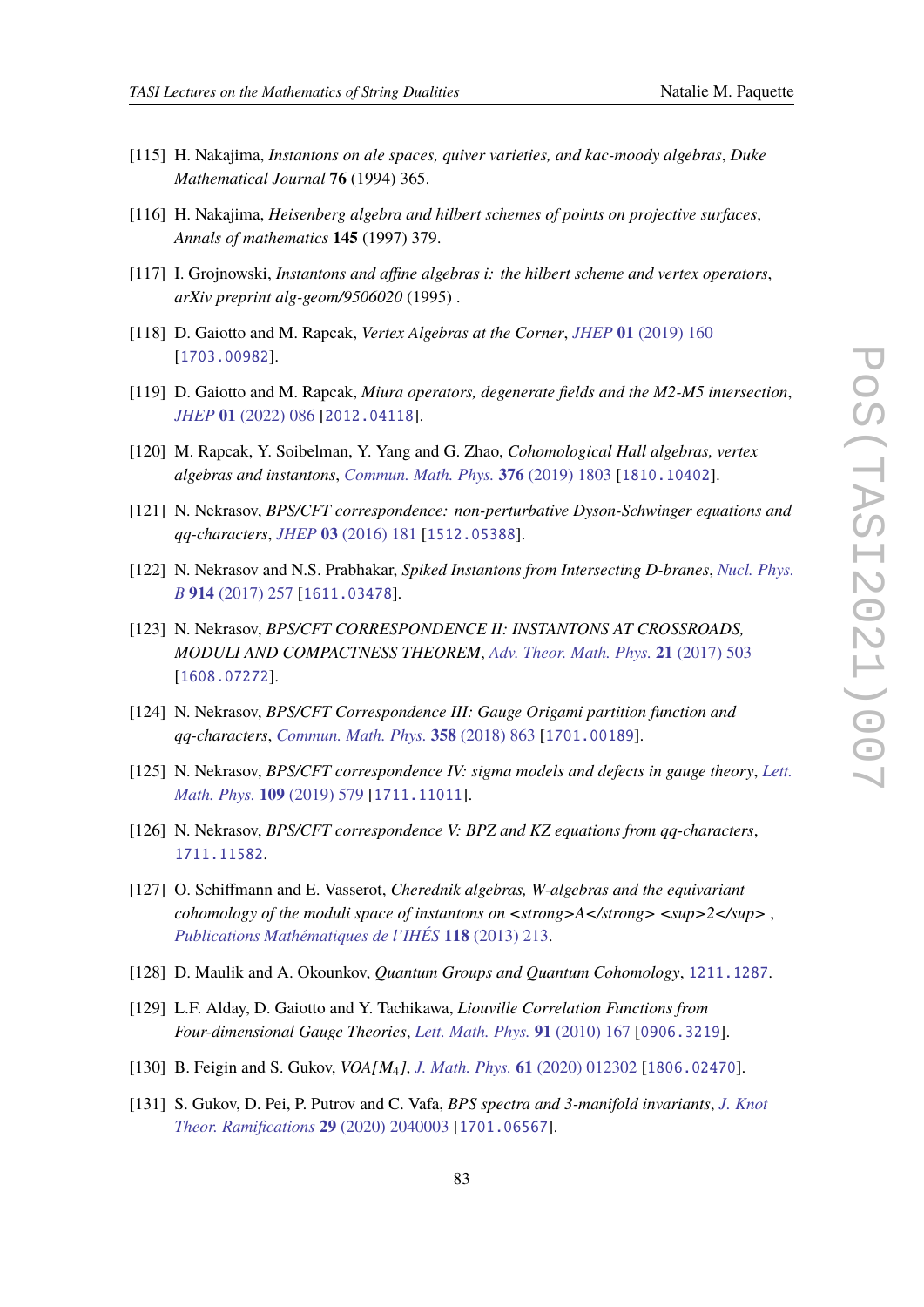- [132] S. Gukov, D. Pei, P. Putrov and C. Vafa, *4-manifolds and topological modular forms*, *[JHEP](https://doi.org/10.1007/JHEP05(2021)084)* **05** [\(2021\) 084](https://doi.org/10.1007/JHEP05(2021)084) [[1811.07884](https://arxiv.org/abs/1811.07884)].
- [133] M.C.N. Cheng, S. Chun, F. Ferrari, S. Gukov and S.M. Harrison, *3d Modularity*, *[JHEP](https://doi.org/10.1007/JHEP10(2019)010)* **10** [\(2019\) 010](https://doi.org/10.1007/JHEP10(2019)010) [[1809.10148](https://arxiv.org/abs/1809.10148)].
- [134] M.C.N. Cheng, S. Chun, B. Feigin, F. Ferrari, S. Gukov, S.M. Harrison et al., *3-Manifolds and VOA Characters*, [2201.04640](https://arxiv.org/abs/2201.04640).
- [135] I.A. Batalin and G.A. Vilkovisky, *Gauge Algebra and Quantization*, *[Phys. Lett. B](https://doi.org/10.1016/0370-2693(81)90205-7)* **102** [\(1981\) 27.](https://doi.org/10.1016/0370-2693(81)90205-7)
- [136] M. Henneaux, *Lectures on the antifield-brst formalism for gauge theories*, *Nuclear Physics B-Proceedings Supplements* **18** (1990) 47.
- [137] K.J. Costello, *Renormalisation and the Batalin-Vilkovisky formalism*, [0706.1533](https://arxiv.org/abs/0706.1533).
- [138] K.J. Costello, *Renormalization and effective field theory*, in *Mathematical Surverys and Monographs*, vol. 170, American Mathematical Society (2011).
- [139] M. Henneaux and C. Teitelboim, *Quantization of gauge systems*, Princeton university press (2020).
- [140] I.S. School, *Supersymmetric localization and exact results*, 2018.
- [141] J.J. Duistermaat and G.J. Heckman, *On the variation in the cohomology of the symplectic form of the reduced phase space*, *[Inventiones mathematicae](https://doi.org/10.1007/BF01399506)* **69** (1982) 259.
- [142] M.F. Atiyah and R. Bott, *The moment map and equivariant cohomology*, *[Topology](https://doi.org/10.1016/0040-9383(84)90021-1)* **23** [\(1984\) 1.](https://doi.org/10.1016/0040-9383(84)90021-1)
- [143] M. Mariño, *Lectures on non-perturbative effects in large N gauge theories, matrix models and strings*, *[Fortsch. Phys.](https://doi.org/10.1002/prop.201400005)* **62** (2014) 455 [[1206.6272](https://arxiv.org/abs/1206.6272)].
- [144] D. Dorigoni, *An Introduction to Resurgence, Trans-Series and Alien Calculus*, *[Annals Phys.](https://doi.org/10.1016/j.aop.2019.167914)* **409** [\(2019\) 167914](https://doi.org/10.1016/j.aop.2019.167914) [[1411.3585](https://arxiv.org/abs/1411.3585)].
- [145] S. Cremonesi, *An Introduction to Localisation and Supersymmetry in Curved Space*, *[PoS](https://doi.org/10.22323/1.201.0002)* **[Modave2013](https://doi.org/10.22323/1.201.0002)** (2013) 002.
- [146] F. Benini, R. Eager, K. Hori and Y. Tachikawa, *Elliptic genera of two-dimensional N=2 gauge theories with rank-one gauge groups*, *[Lett. Math. Phys.](https://doi.org/10.1007/s11005-013-0673-y)* **104** (2014) 465 [[1305.0533](https://arxiv.org/abs/1305.0533)].
- [147] F. Benini, R. Eager, K. Hori and Y. Tachikawa, *Elliptic Genera of 2d* N *= 2 Gauge Theories*, *[Commun. Math. Phys.](https://doi.org/10.1007/s00220-014-2210-y)* **333** (2015) 1241 [[1308.4896](https://arxiv.org/abs/1308.4896)].
- [148] J. Gomis and S. Lee, *Exact Kahler Potential from Gauge Theory and Mirror Symmetry*, *JHEP* **04** [\(2013\) 019](https://doi.org/10.1007/JHEP04(2013)019) [[1210.6022](https://arxiv.org/abs/1210.6022)].